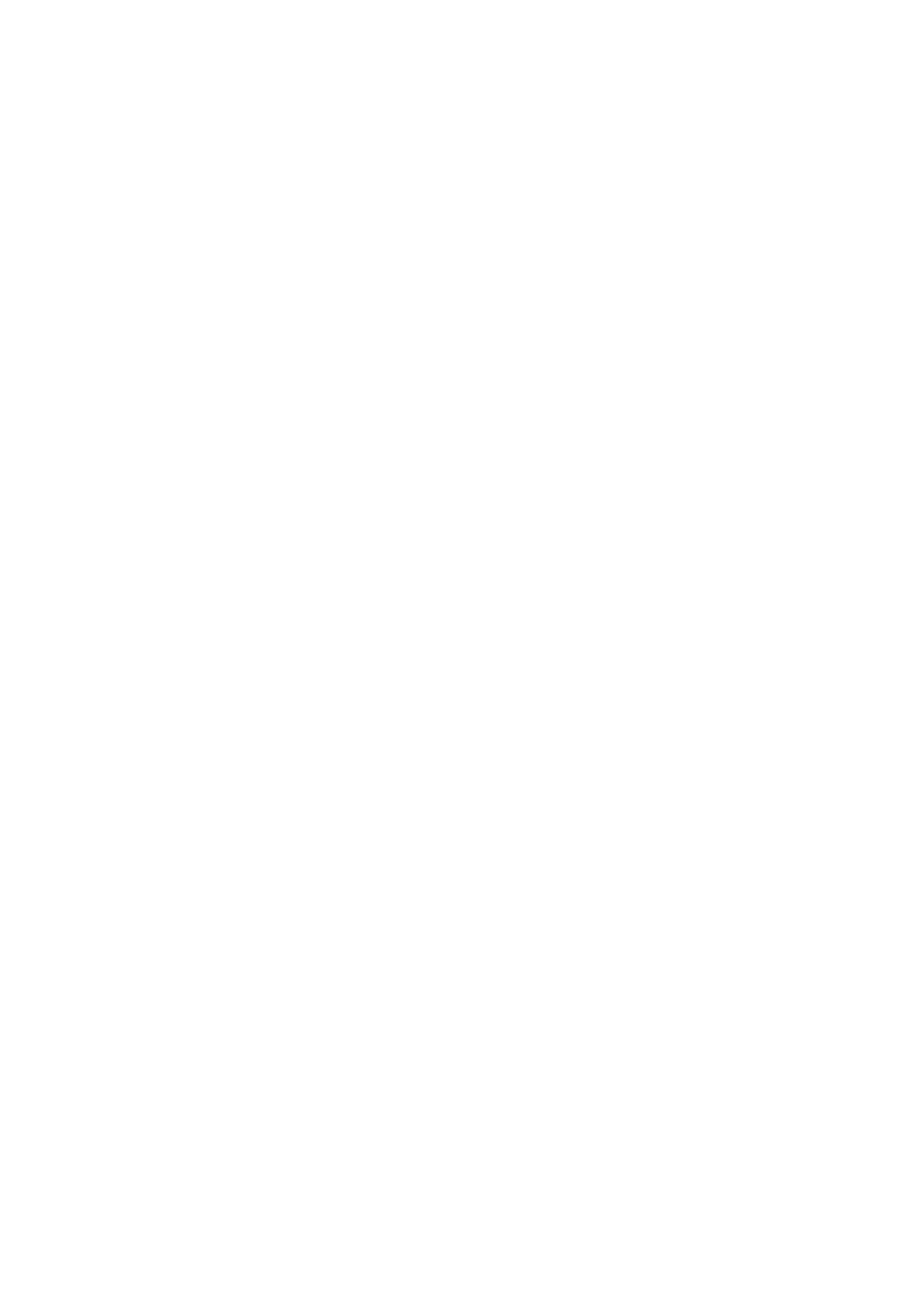**A/67/53/Add.1** 

**General Assembly**  Official Records Sixty-seventh session Supplement No. 53 A

# **Report of the Human Rights Council**

**Twenty-first session (10–28 September and 5 November 2012)** 



**United Nations • New York, 2012**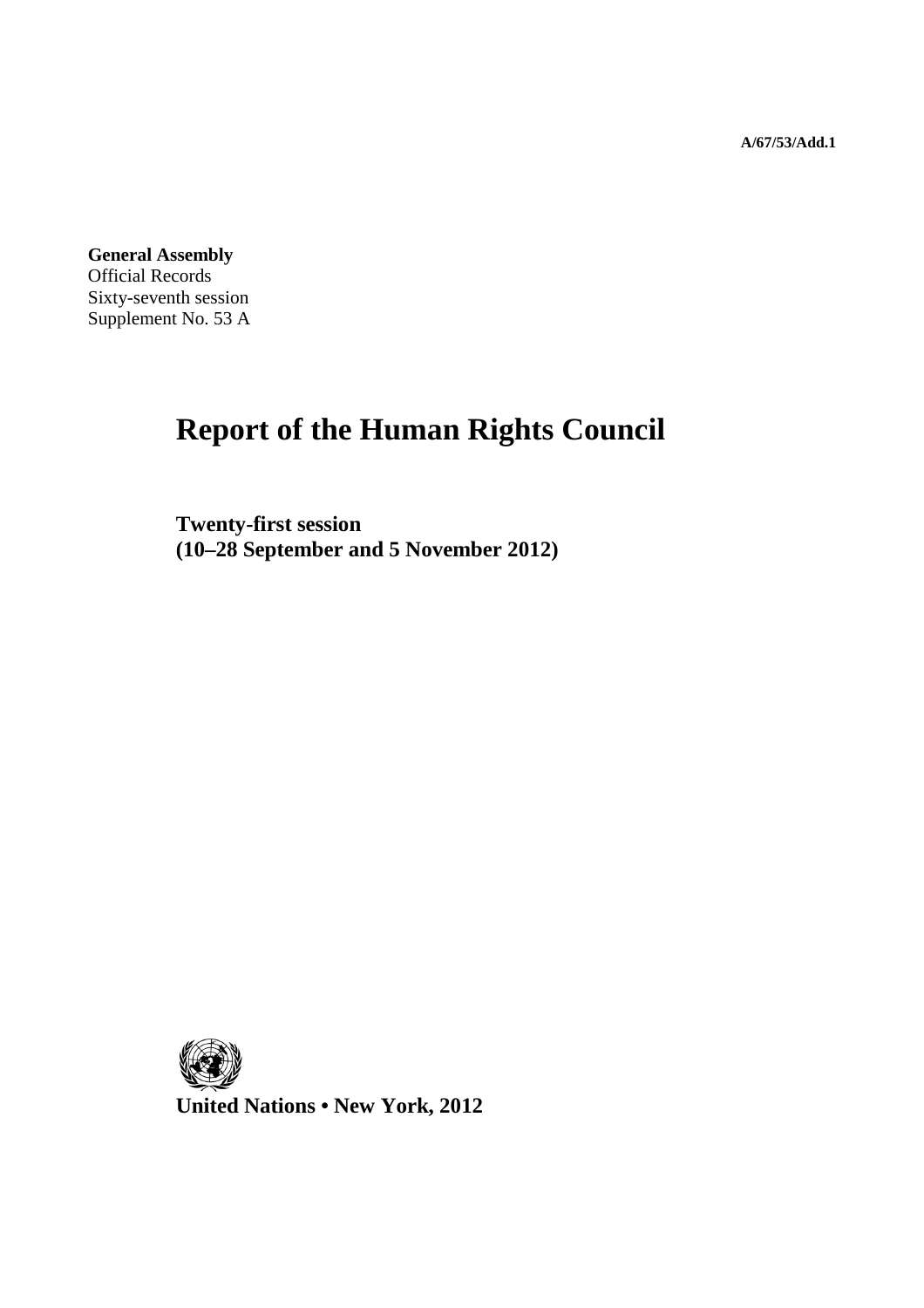*Note* 

 Symbols of United Nations documents are composed of letters combined with figures. Mention of such a symbol indicates a reference to a United Nations document.

 The designations employed and the presentation of the material in the present publication do not imply the expression of any opinion whatsoever on the part of the Secretariat of the United Nations concerning the legal status of any country, territory, city or area or of its authorities, or concerning the delimitation of its frontiers or boundaries.

> \* \* \*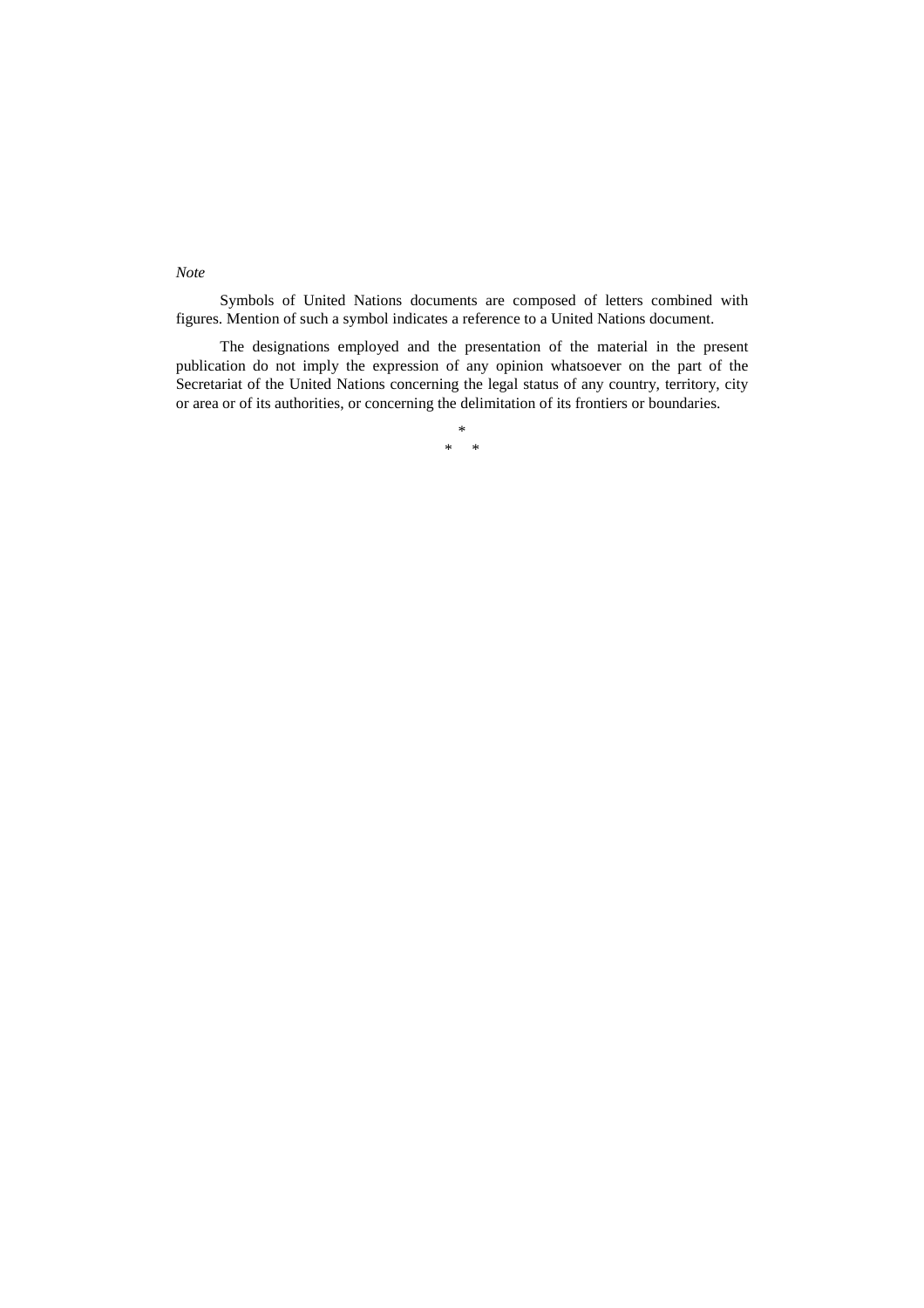## Contents

| Chapter |                                                                                    | Page |
|---------|------------------------------------------------------------------------------------|------|
|         |                                                                                    | iv   |
|         |                                                                                    |      |
| H.      | Resolutions brought to the attention of the General Assembly for its consideration |      |
| III.    |                                                                                    | 13   |
| IV.     |                                                                                    | 82   |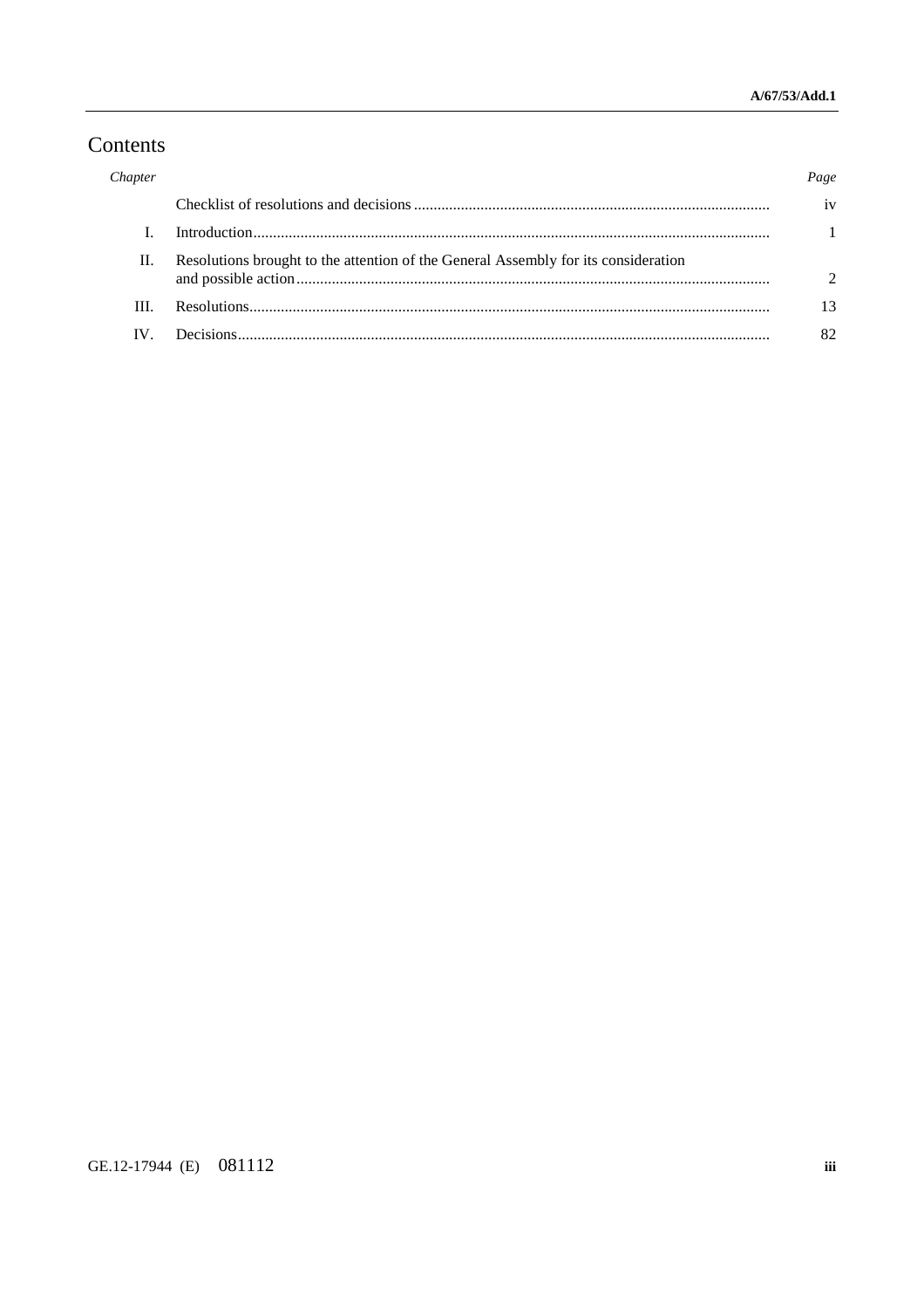# **Checklist of resolutions and decisions**

## **A. Resolutions**

| Resolution | Title                                                                                                                                                                                                                           | Date of adoption  | Page           |
|------------|---------------------------------------------------------------------------------------------------------------------------------------------------------------------------------------------------------------------------------|-------------------|----------------|
| 21/1       | Situation of human rights in Eritrea                                                                                                                                                                                            | 26 September 2012 | 13             |
| 21/2       | The human right to safe drinking water and sanitation                                                                                                                                                                           | 27 September 2012 | 14             |
| 21/3       | Promoting human rights and fundamental freedoms through a<br>better understanding of traditional values of humankind: best<br>practices                                                                                         | 27 September 2012 | 18             |
| 21/4       | Enforced or involuntary disappearances                                                                                                                                                                                          | 27 September 2012 | 20             |
| 21/5       | Contribution of the United Nations system as a whole to the<br>advancement of the business and human rights agenda and the<br>dissemination and implementation of the Guiding Principles on<br><b>Business and Human Rights</b> | 27 September 2012 | 24             |
| 21/6       | Preventable maternal mortality and morbidity and human rights                                                                                                                                                                   | 27 September 2012 | 2              |
| 21/7       | Right to the truth                                                                                                                                                                                                              | 27 September 2012 | 26             |
| 21/8       | The use of mercenaries as a means of violating human rights<br>and impeding the exercise of the right of peoples to self-<br>determination                                                                                      | 27 September 2012 | 30             |
| 21/9       | Promotion of a democratic and equitable international order                                                                                                                                                                     | 27 September 2012 | 33             |
| 21/10      | Human rights and international solidarity                                                                                                                                                                                       | 27 September 2012 | 39             |
| 21/11      | Guiding principles on extreme poverty and human rights                                                                                                                                                                          | 27 September 2012 | $\overline{4}$ |
| 21/12      | Safety of journalists                                                                                                                                                                                                           | 27 September 2012 | 43             |
| 21/13      | Panel discussion on the negative impact of corruption on the<br>enjoyment of human rights                                                                                                                                       | 27 September 2012 | 45             |
| 21/14      | World Programme for Human Rights Education                                                                                                                                                                                      | 27 September 2012 | 46             |
| 21/15      | Human rights and transitional justice                                                                                                                                                                                           | 27 September 2012 | 47             |
| 21/16      | The rights to freedom of peaceful assembly and of association                                                                                                                                                                   | 27 September 2012 | 53             |
| 21/17      | Mandate of the Special Rapporteur on the implications for<br>human rights of the environmentally sound management<br>and disposal of hazardous substances and wastes                                                            | 27 September 2012 | 55             |
| 21/18      | Human rights and issues related to terrorist hostage-taking                                                                                                                                                                     | 27 September 2012 | 57             |
| 21/19      | Promotion and protection of the human rights of peasants and<br>other people working in rural areas                                                                                                                             | 27 September 2012 | 57             |
| 21/20      | High-level panel discussion to commemorate the twentieth<br>anniversary of the adoption of the Vienna Declaration and<br>Programme of Action                                                                                    | 27 September 2012 | 59             |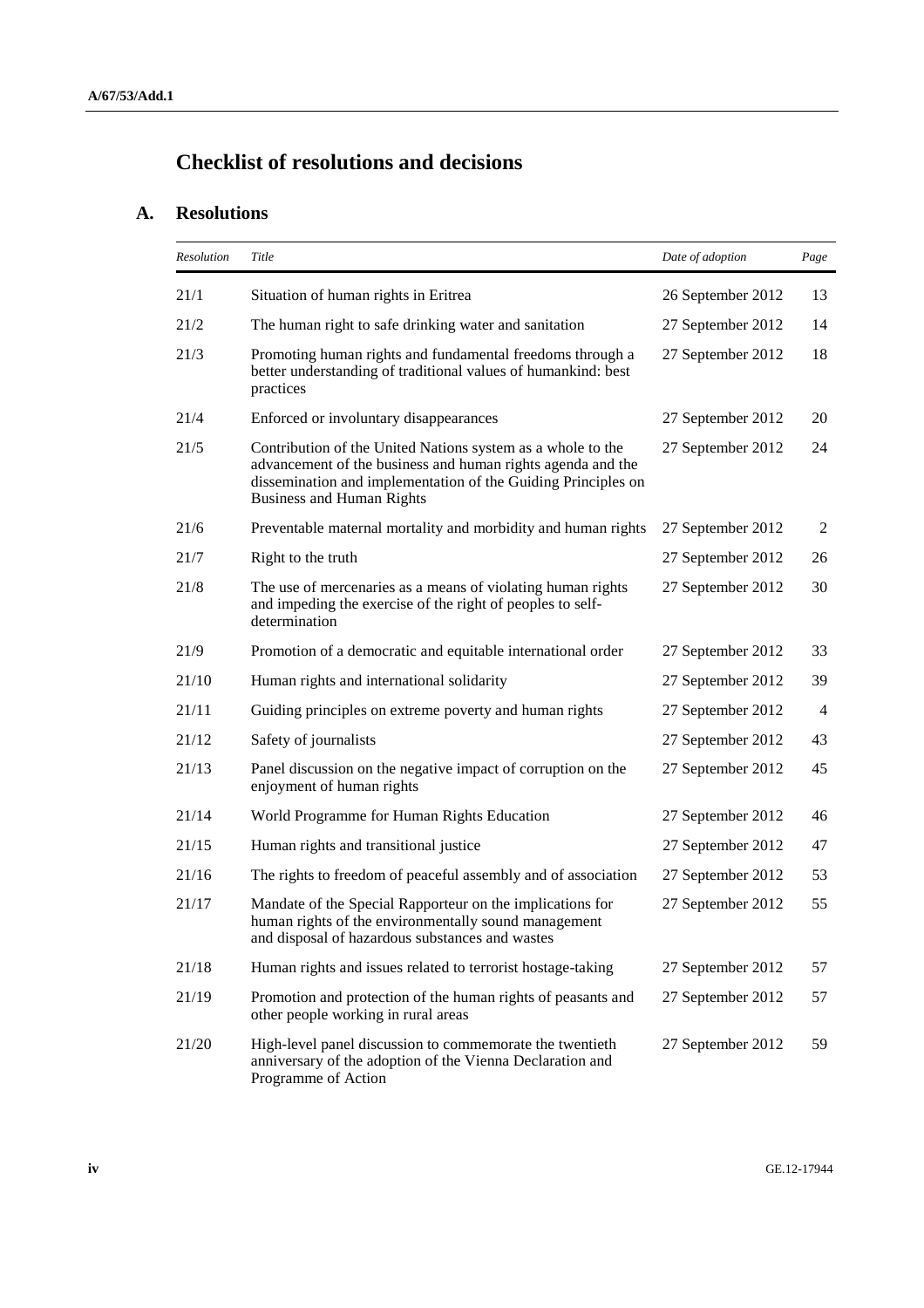| Resolution | Title                                                                                                                                                                                                                                         | Date of adoption  | Page |
|------------|-----------------------------------------------------------------------------------------------------------------------------------------------------------------------------------------------------------------------------------------------|-------------------|------|
| 21/21      | Enhancement of technical cooperation and capacity-building in<br>the field of human rights                                                                                                                                                    | 27 September 2012 | 59   |
| 21/22      | Technical assistance and capacity-building for Yemen in the<br>field of human rights                                                                                                                                                          | 27 September 2012 | 62   |
| 21/23      | The human rights of older persons                                                                                                                                                                                                             | 28 September 2012 | 5    |
| 21/24      | Human rights and indigenous peoples                                                                                                                                                                                                           | 28 September 2012 | 65   |
| 21/25      | Situation of human rights in the Republic of Mali                                                                                                                                                                                             | 28 September 2012 | 66   |
| 21/26      | Situation of human rights in the Syrian Arab Republic                                                                                                                                                                                         | 28 September 2012 | 67   |
| 21/27      | Technical assistance for the Sudan in the field of human rights                                                                                                                                                                               | 28 September 2012 | 70   |
| 21/28      | Technical assistance and capacity-building for South Sudan in<br>the field of human rights                                                                                                                                                    | 28 September 2012 | 72   |
| 21/29      | Open-ended intergovernmental working group to consider the<br>possibility of elaborating an international regulatory framework<br>on the regulation, monitoring and oversight of the activities of<br>private military and security companies | 28 September 2012 | 73   |
| 21/30      | Elaboration of complementary standards to the International<br>Convention on the Elimination of All Forms of Racial<br>Discrimination                                                                                                         | 28 September 2012 | 74   |
| 21/31      | Assistance to Somalia in the field of human rights                                                                                                                                                                                            | 28 September 2012 | 75   |
| 21/32      | The right to development                                                                                                                                                                                                                      | 28 September 2012 | 78   |
| 21/33      | From rhetoric to reality: a global call for concrete action<br>against racism, racial discrimination, xenophobia and<br>related intolerance                                                                                                   | 28 September 2012 | 8    |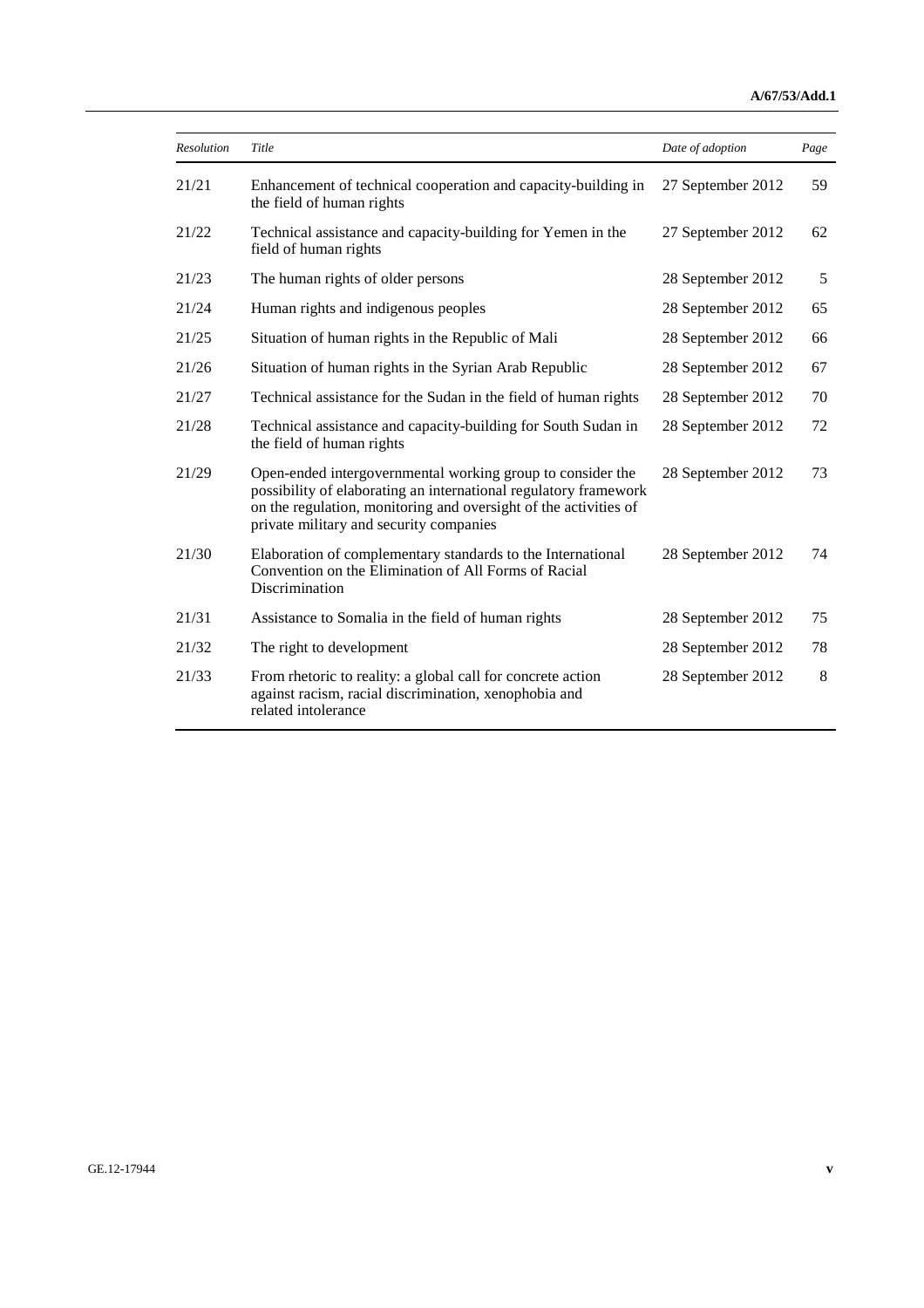## **B. Decisions**

| Decision | Title                                                                                                               | Date of adoption  | Page |
|----------|---------------------------------------------------------------------------------------------------------------------|-------------------|------|
| 21/101   | Outcome of the universal periodic review: Bahrain                                                                   | 19 September 2012 | 82   |
| 21/102   | Outcome of the universal periodic review: Ecuador                                                                   | 19 September 2012 | 82   |
| 21/103   | Outcome of the universal periodic review: Tunisia                                                                   | 19 September 2012 | 83   |
| 21/104   | Outcome of the universal periodic review: Morocco                                                                   | 19 September 2012 | 83   |
| 21/105   | Outcome of the universal periodic review: Indonesia                                                                 | 19 September 2012 | 83   |
| 21/106   | Outcome of the universal periodic review: Finland                                                                   | 19 September 2012 | 84   |
| 21/107   | Outcome of the universal periodic review: United Kingdom of 20 September 2012<br>Great Britain and Northern Ireland |                   | 84   |
| 21/108   | Outcome of the universal periodic review: India                                                                     | 20 September 2012 | 85   |
| 21/109   | Outcome of the universal periodic review: Brazil                                                                    | 20 September 2012 | 85   |
| 21/110   | Outcome of the universal periodic review: Philippines                                                               | 20 September 2012 | 86   |
| 21/111   | Outcome of the universal periodic review: Algeria                                                                   | 20 September 2012 | 86   |
| 21/112   | Outcome of the universal periodic review: Poland                                                                    | 20 September 2012 | 87   |
| 21/113   | Outcome of the universal periodic review: Netherlands                                                               | 21 September 2012 | 87   |
| 21/114   | Outcome of the universal periodic review: South Africa                                                              | 21 September 2012 | 88   |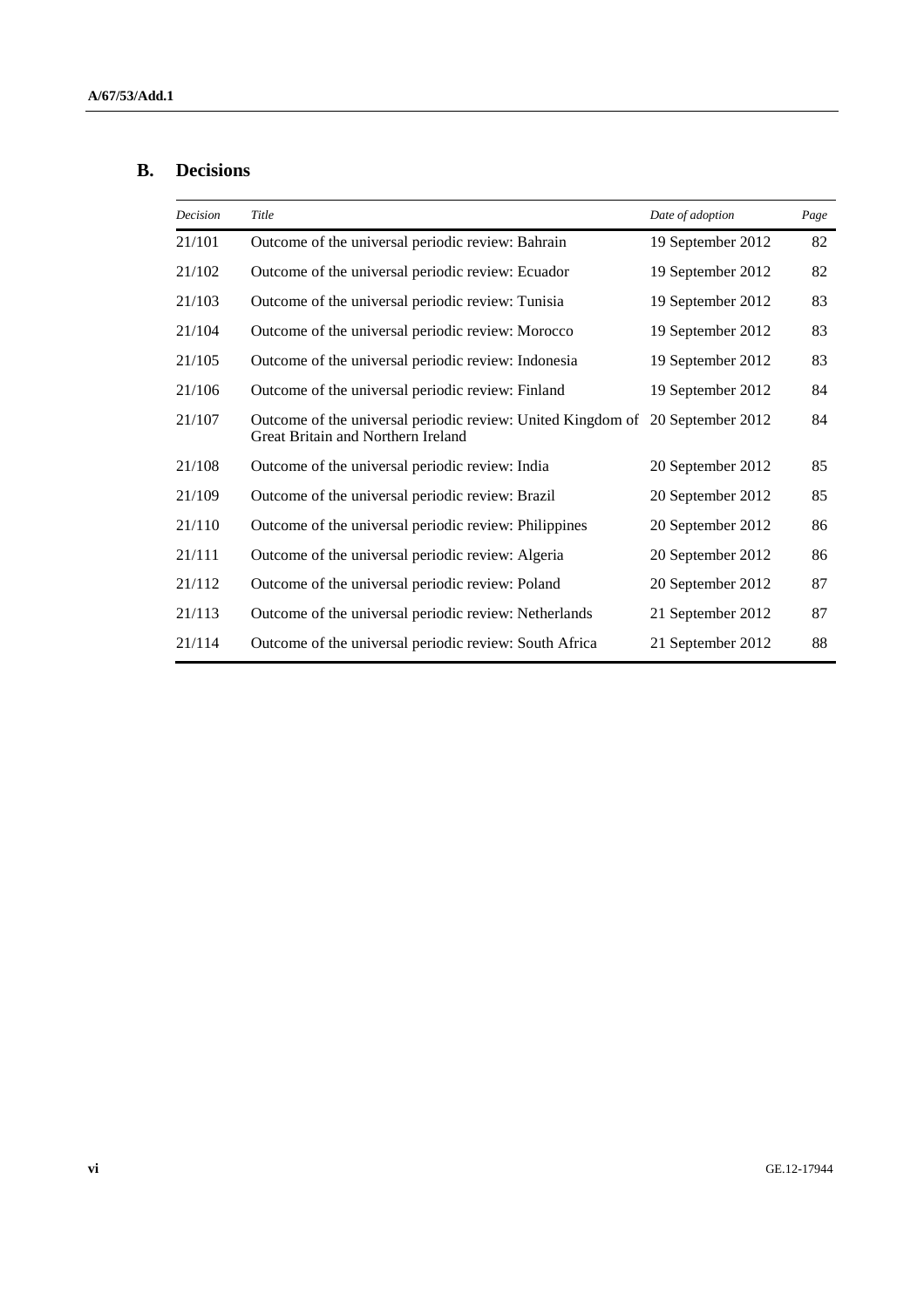## **I. Introduction**

1. The Human Rights Council held its twenty-first session from 10 to 28 September and on 5 November 2012. In accordance with rule 8 (b) of its rules of procedure, as contained in the annex to Council resolution 5/1, the organizational meeting of the twentyfirst session was held on 27 August 2012.

2. The report of the Human Rights Council on its twenty-first session will be issued in document A/HRC/21/2.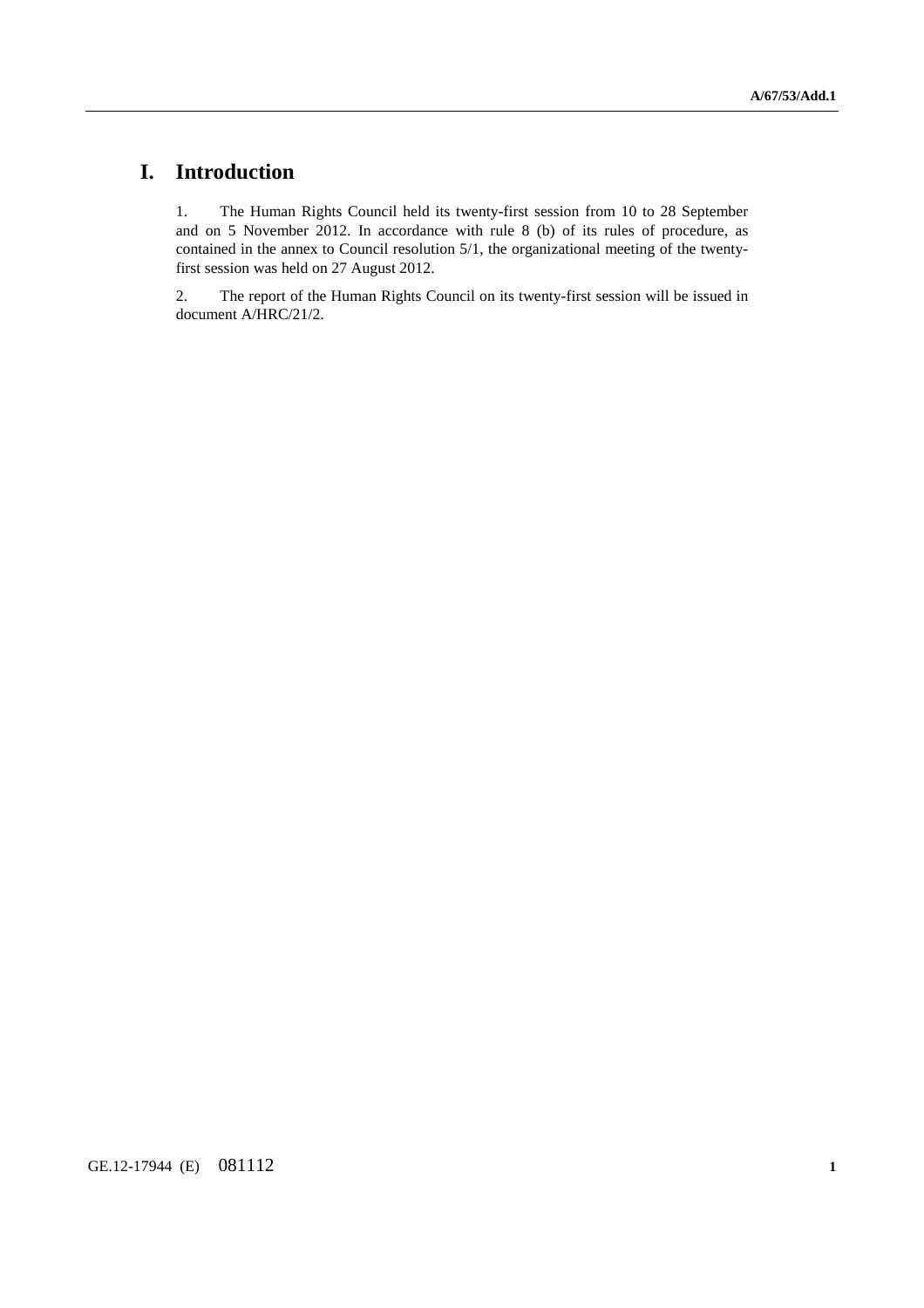## **II. Resolutions brought to the attention of the General Assembly for its consideration and possible action**

## **21/6**

## **Preventable maternal mortality and morbidity and human rights**

### *The Human Rights Council*,

 *Recalling* its resolutions 11/8 of 17 June 2009, 15/17 of 30 September 2010 and 18/2 of 28 September 2011 on preventable maternal mortality and morbidity and human rights,

 *Reaffirming* the Beijing Declaration and Platform for Action, the Programme of Action of the International Conference on Population and Development and its review conferences, including the outcome document of the 15-year review of the Programme of Action contained in Commission on Population and Development resolution 2009/1 of 3 April 2009, Commission on the Status of Women resolutions 54/5 of 12 March 2010 and 56/3 of 9 March 2012, the targets and commitments regarding the reduction of maternal mortality and universal access to reproductive health, including those contained in the 2000 Millennium Declaration, the 2005 World Summit Outcome and the outcome document of the High-level Plenary Meeting of the sixty-fifth session of the General Assembly on the Millennium Development Goals, and Commission on Population and Development resolution 2012/1 of 27 April 2012,

 *Taking note* of the various processes within the United Nations system to review the implementation of the Programme of Action of the International Conference on Population and Development, to review the realization of the Millennium Development Goals and to prepare for a post-2015 development framework,

 *Welcomes* the organization by the United Nations High Commissioner for Human Rights, in cooperation with other relevant entities of the United Nations system, of an expert workshop and a public consultation in April 2012, with the participation of Governments, regional organizations, relevant United Nations bodies and civil society organizations, and the preparation of concise technical guidance on the application of a human rights-based approach to the implementation of policies and programmes to reduce preventable maternal mortality and morbidity,<sup>1</sup>

*Convinced* that increased political will and commitment, cooperation and technical assistance at all levels are urgently required to reduce the unacceptably high global rate of preventable maternal mortality and morbidity, and that the integration of a human rightsbased approach can contribute positively to the common goal of reducing this rate,

 1. *Requests* all States to renew their political commitment to eliminate preventable maternal mortality and morbidity at the local, national, regional and international levels, and to redouble their efforts to ensure the full and effective implementation of their human rights obligations, the Beijing Declaration and Platform for Action, the Programme of Action of the International Conference on Population and Development and its review processes, including the commitments relating to sexual and reproductive health and reproductive rights, and the Millennium Declaration and the Millennium Development Goals, in particular the goals on improving maternal health and promoting gender equality and empowering women, including through the allocation of

 $^1$  A/HRC/21/22 and Corr.1 and 2.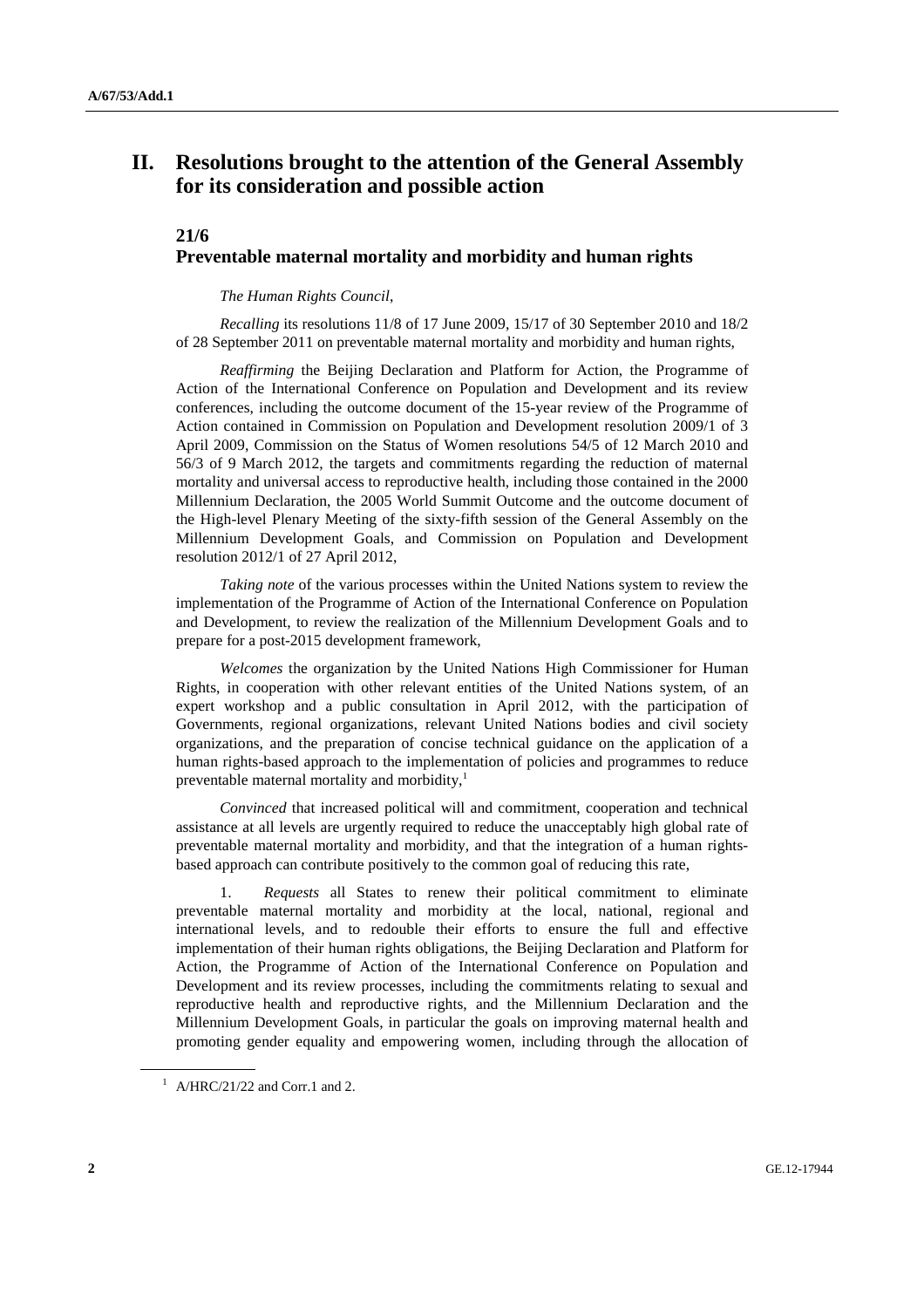necessary domestic resources to health systems and the provision of the necessary information and health services addressing the sexual and reproductive health of women and girls;

 2. *Requests* States and other relevant actors to give renewed emphasis to maternal mortality and morbidity initiatives in their development partnerships and cooperation arrangements, including by honouring existing commitments and considering new ones, and the exchange of effective practices and technical assistance to strengthen national capacities, and to integrate a human rights-based perspective into such initiatives, addressing the impact that discrimination against women has on maternal mortality and morbidity;

 3. *Encourages* States and other relevant stakeholders, including national human rights institutions and non-governmental organizations, to take action at all levels to address the interlinked root causes of maternal mortality and morbidity, such as poverty, malnutrition, harmful practices, lack of accessible and appropriate health-care services, information and education, and gender inequality, and to pay particular attention to eliminating all forms of violence against women and girls;

 4. *Welcomes* the technical guidance on the application of a human rights-based approach to the implementation of policies and programmes to reduce preventable maternal mortality and morbidity, and calls upon all relevant actors, including Governments, regional organizations, relevant United Nations agencies, national human rights institutions, and civil society organizations to disseminate the technical guidance and apply it, as appropriate, when designing, implementing and reviewing policies and evaluating programmes to reduce preventable maternal mortality and morbidity;

 5. *Calls upon* all relevant United Nation agencies to provide technical cooperation and assistance to States, as requested, to support the implementation of the technical guidance;

 6. *Encourages* the Office of the United Nations High Commissioner for Human Rights to bring the technical guidance to the attention of the Secretary-General and all United Nations entities with mandates relevant to maternal mortality and morbidity and human rights, and to continue dialogue on the issue of preventable maternal mortality and morbidity with all relevant actors in order to accelerate the realization of the rights of women and girls and the achievement of Millennium Development Goal 5 by 2015;

 7. *Requests* the Office of the High Commissioner to prepare, from within existing resources, in consultation with States, United Nations agencies, in particular the World Health Organization, the United Nations Population Fund, the United Nations Children's Fund and the United Nations Entity for Gender Equality and the Empowerment of Women, and all other relevant stakeholders a report on how the technical guidance has been applied by States and other relevant actors, to be presented to the Human Rights Council at its twenty-seventh session;

 8. *Requests* the Secretary-General to transmit the technical guidance to the General Assembly as a contribution to the review of the realization of the Millennium Development Goals and the implementation of the Programme of Action of the International Conference on Population and Development, including at its special event in 2013 to follow up on efforts made towards achieving the Millennium Development Goals and its special session on the theme "The ICPD beyond 2014";

9. *Decides* to continue to consider the issue under the same agenda item.

*36th meeting 27 September 2012* 

[Adopted without a vote.]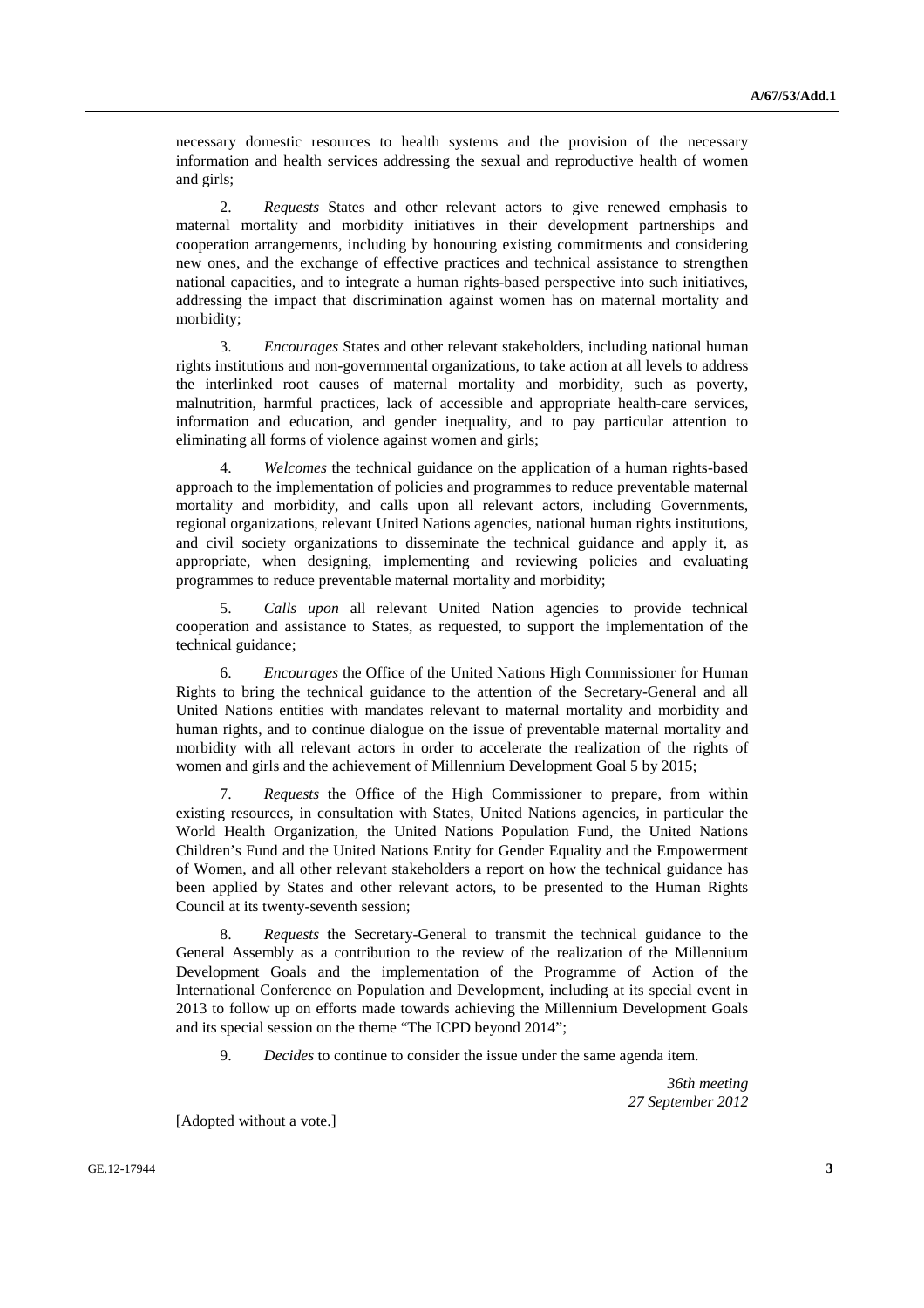## **21/11 Guiding principles on extreme poverty and human rights**

 *The Human Rights Council*,

 *Recalling* all relevant resolutions on extreme poverty and human rights adopted by the General Assembly, including resolution 65/214 of 21 December 2010,

 *Recalling also* all previous resolutions adopted by the Subcommission on the Promotion and Protection of Human Rights, including its resolution 2006/9 of 24 August 2006, in which the Subcommission welcomed and approved the draft guiding principles prepared by the ad hoc group of experts, and requested the Human Rights Council to study them with the view to adopting them and forwarding them to the General Assembly,

 *Recalling further* all relevant Human Rights Council resolutions, including resolution 15/19 of 30 September 2010, in which the Council invited the independent expert on the question of human rights and extreme poverty to pursue further work on the draft guiding principles on extreme poverty and human rights with a view to submitting a final draft of the revised guiding principles to the Council at its twenty-first session, in order to allow the Council to take a decision on the way forward with a view to the adoption, by 2012, of guiding principles on the rights of persons living in extreme poverty, and resolution 17/13 of 17 June 2011, in which the Council decided to extend the mandate of the mandate holder as a special rapporteur,

 *Welcoming* the submission of views and contributions of Member States and other relevant stakeholders on the draft guiding principles, including in accordance with Human Rights Council resolution 12/19 of 2 October 2009 and 15/19, as well as the holding of different rounds of consultations on this matter between 2001 and 2012, the latest being the two-day consultation organized by the Office of the United Nations High Commissioner for Human Rights on 22 and 23 June 2011,

 *Expressing its appreciation* to the Special Rapporteur on extreme poverty and human rights for finalizing the draft guiding principles by integrating the views and contributions of Member States and other relevant stakeholders,

 *Reaffirming* the commitments made at relevant United Nations conferences and summits, including those made at the Millennium Summit, at which Heads of State and Government committed themselves to eradicate extreme poverty and to halve, by 2015, the proportion of the world's people whose income is less than one dollar a day and of those who suffer from hunger, and at the 2005 World Summit, and welcoming the conclusions of the summit on the Millennium Development Goals, held in New York from 20 to 22 September 2010,

 *Deeply concerned* that extreme poverty and social exclusion persist in all countries of the world, regardless of their economic, social and cultural situation, and that its extent and manifestations are particularly severe in developing countries,

 *Acknowledging* the need to continue national and international efforts, including through international cooperation to eradicate extreme poverty, in particular in the framework of the post-2015 development agenda, and taking note in this regard of the contribution of the United Nations Conference on Sustainable Development (Rio+20) and of its outcome document "The future we want",2

<sup>&</sup>lt;sup>2</sup> General Assembly resolution 66/288.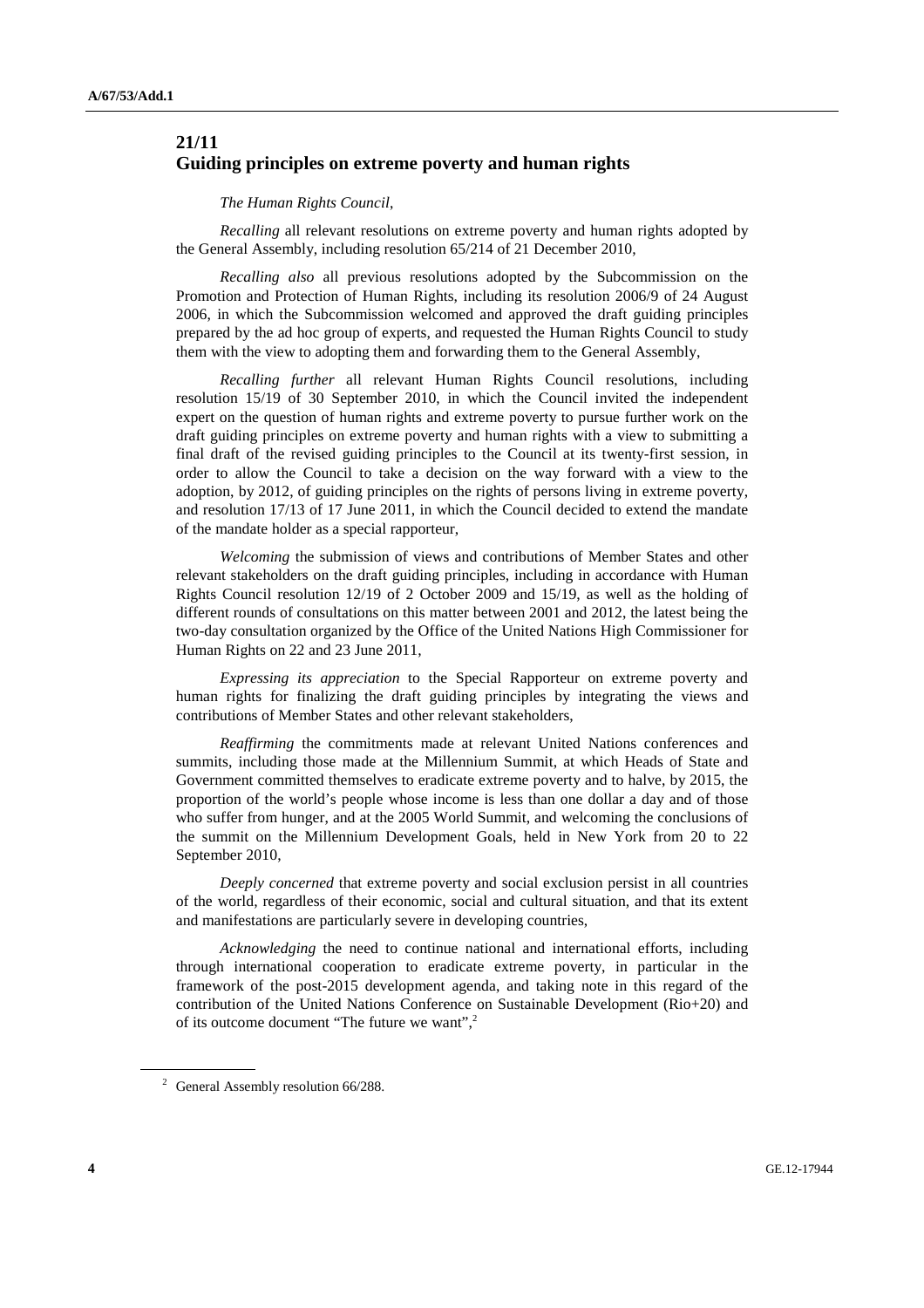*Stressing* that respect for all human rights, including the right to development, is important for all policies and programmes that specifically address the situation of people living in extreme poverty,

 1. *Takes note with appreciation* of the report of the Special Rapporteur on extreme poverty and human rights on the guiding principles on extreme poverty and human rights,<sup>3</sup> and welcomes the work of the Special Rapporteur;

 2. *Adopts* the guiding principles on extreme poverty and human rights as a useful tool for States in the formulation and implementation of poverty reduction and eradication policies, as appropriate;

 3. *Encourages* Governments, relevant United Nations bodies, specialized agencies, funds and programmes, other intergovernmental organizations and national human rights institutions, as well as non-governmental organizations and non-State actors, including the private sector, to consider the guiding principles in the formulation and implementation of their policies and measures concerning persons affected by extreme poverty;

 4. *Requests* the Office of the United Nations High Commissioner for Human Rights to disseminate the guiding principles, as appropriate;

 5. *Decides* to transmit the guiding principles on extreme poverty and human rights to the General Assembly for its consideration.

> *36th meeting 27 September 2012*

[Adopted without a vote.]

## **21/24**

## **Human rights and indigenous peoples**

 *The Human Rights Council*,

 *Recalling* all Commission on Human Rights and Human Rights Council resolutions on human rights and indigenous peoples,

 *Bearing in mind* that the General Assembly, in its resolution 59/174 of 20 December 2004, proclaimed the Second International Decade of the World's Indigenous People,

 *Recalling* the adoption of the United Nations Declaration on the Rights of Indigenous Peoples by the General Assembly in its resolution 61/295 on 13 September 2007,

 *Welcoming* General Assembly resolution 65/198 of 21 December 2010, in which the Assembly expanded the mandate of the United Nations Voluntary Fund for Indigenous Populations so that it can assist representatives of indigenous peoples' organizations and communities to participate in sessions of the Human Rights Council, the Expert Mechanism on the Rights of Indigenous Peoples, the Permanent Forum and of human rights treaty bodies, based on diverse and renewed participation and in accordance with relevant rules and regulations, including Economic and Social Council resolution 1996/31 of 25 July 1996, and urging States to contribute to the Fund,

 <sup>3</sup> A/HRC/21/39.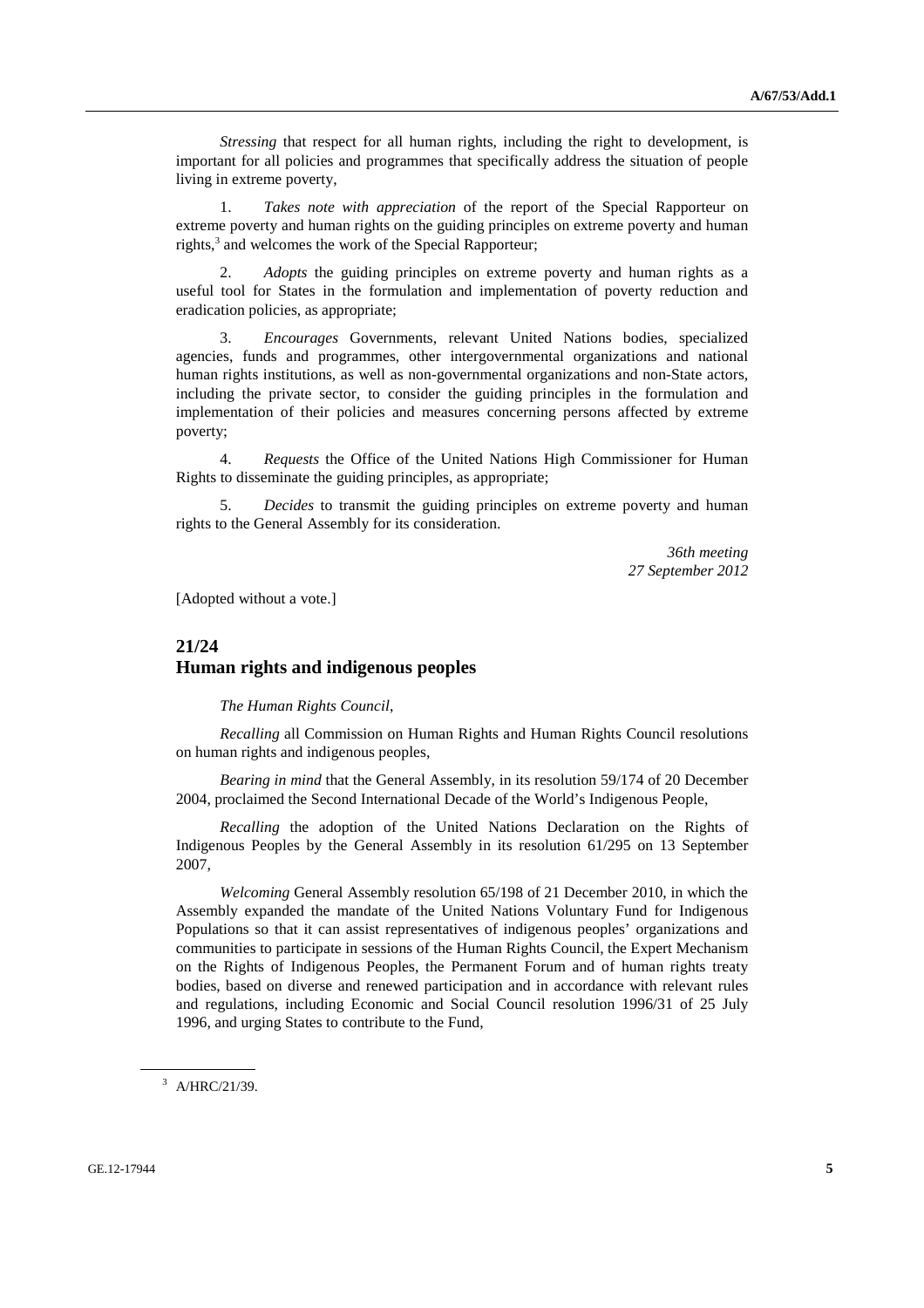*Recognizing* the importance to indigenous peoples of revitalizing, using, developing and transmitting their histories, languages, oral traditions, philosophies, writing systems and literatures to future generations, and designating and retaining their own names for communities, places and persons,

 *Taking note* of the study by the Expert Mechanism on the Rights of Indigenous Peoples on the role of languages and culture in the promotion and protection of the rights and identity of indigenous peoples, according to which cultural and language rights are indivisible and central to all the other rights. $4$ 

*Recognizing* the need to find ways and means of promoting the participation of recognized indigenous peoples' representatives within the United Nations system on issues affecting them, as they are not always organized as non-governmental organizations,

 *Welcoming* the completion by the Expert Mechanism of its follow-up study on the right to participate in decision-making, with a focus on extractive industries,<sup>5</sup> and encouraging all parties to consider the examples of good practices and recommendations included in the report as practical advice on how to attain the goals of the United Nations Declaration on the Rights of Indigenous Peoples,

 1. *Welcomes* the report of the United Nations High Commissioner for Human Rights on the rights of indigenous peoples, $6$  and requests the High Commissioner to continue to submit to the Human Rights Council an annual report on the rights of indigenous peoples containing information on relevant developments in human rights bodies and mechanisms and activities undertaken by the Office of the High Commissioner at Headquarters and in the field that contribute to the promotion of, respect for and the full application of the provisions of the United Nations Declaration on the Rights of Indigenous Peoples, and follow-up on the effectiveness of the Declaration;

 2. *Also welcomes* the work of the Special Rapporteur on the rights of indigenous peoples and the official visits he has made in the past year, takes note with appreciation of his report,<sup>7</sup> and encourages all Governments to respond favourably to his requests for visits;

 3. *Requests* the Special Rapporteur to report on the implementation of his mandate to the General Assembly at its sixty-eighth session;

 4. *Welcomes* the work of the Expert Mechanism on the Rights of Indigenous Peoples, takes note with appreciation of the report on its fifth session,<sup>8</sup> and encourages States to continue to participate in and contribute to its discussions, including by their national specialized bodies and institutions;

 5. *Calls upon* States to consider, in consultation and cooperation with indigenous peoples, initiating and strengthening, as appropriate, effective legislative and policy measures to protect, promote, respect and, where necessary, revitalize indigenous peoples' languages and culture, taking into account, as appropriate, the study on the role of languages and culture in the promotion and protection of the rights and identity of indigenous peoples;<sup>9</sup>

4 A/HRC/21/53, para. 8.<br>
5 A/HRC/EMRIP/2012/2.<br>
6 A/HRC/21/23.<br>
7 A/HRC/21/47 and Add.1–3.<br>
8 A/HRC/21/52.<br>
9 A/HRC/21/53.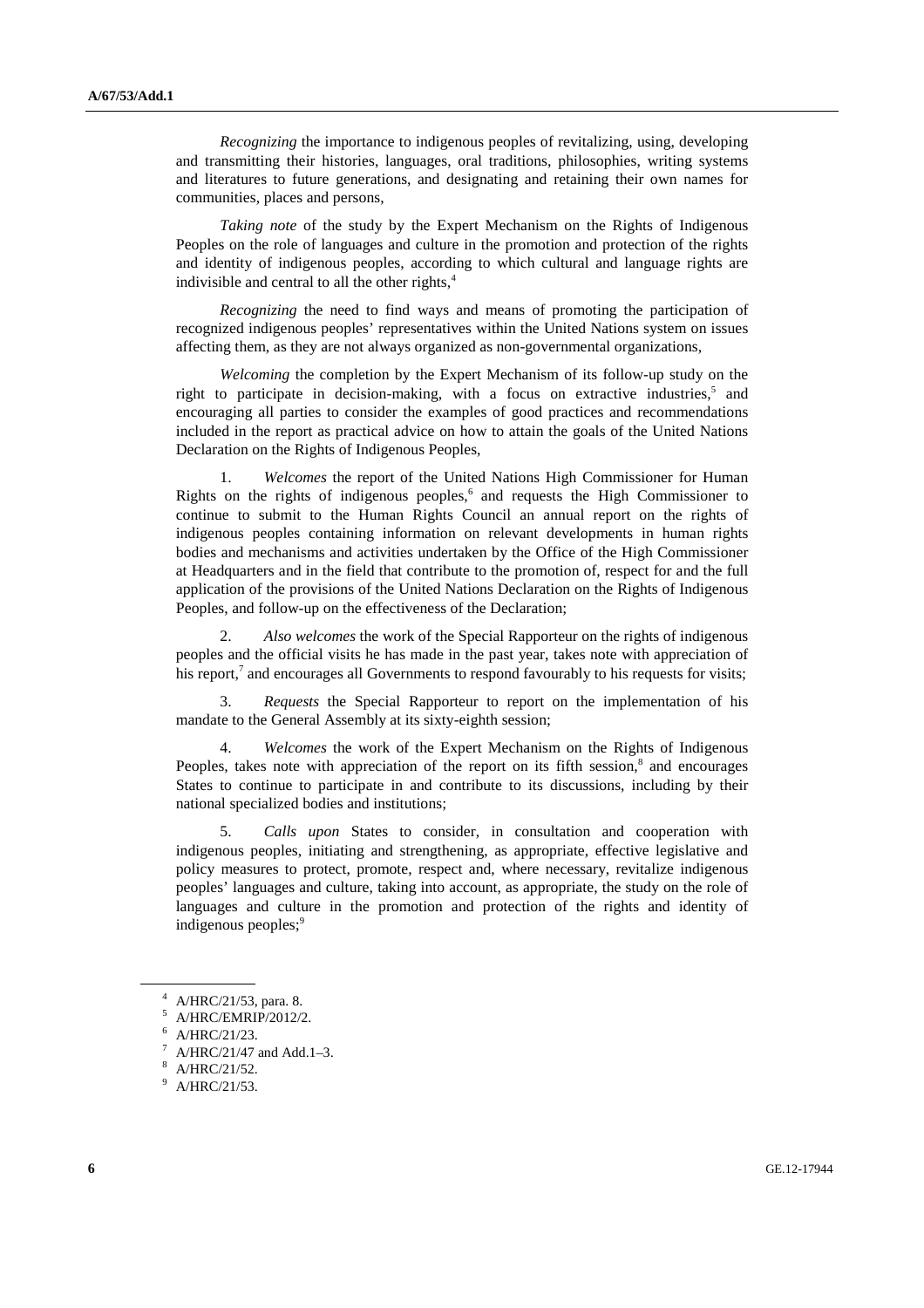6. *Stresses* the need to pay particular attention to the rights and special needs of indigenous women and girls, as set out in the United Nations Declaration on the Rights of Indigenous Peoples, including in the process of protecting and promoting indigenous peoples languages and culture;

 7. *Requests* the Expert Mechanism to prepare a study on access to justice in the promotion and protection of the rights of indigenous peoples, and to present it to the Human Rights Council at its twenty-fourth session;

 8. *Also requests* the Expert Mechanism to continue to undertake, with the assistance of the Office of the High Commissioner, a questionnaire survey to seek the views of States and of indigenous peoples on best practices with regard to possible appropriate measures and implementation strategies to attain the goals of the United Nations Declaration on the Rights of Indigenous Peoples, with a view to completing a final summary of responses for presentation to the Human Rights Council at its twenty-fourth session, and encourages those States which have not yet provided their responses to do so;

 9. *Welcomes* the adoption by the General Assembly of its resolution 65/198 and resolution 66/296 of 17 September 2012, on the organization of the High-level Plenary Meeting of the General Assembly, to be known as the World Conference on Indigenous Peoples, to be held 22 and 23 September 2014, and takes note of its inclusive preparatory process, including the preparatory meeting to be held in Guatemala on 21 December 2012 and, in this regard:

 (a) Encourages States, in accordance with the provisions contained in General Assembly resolution 66/296, to continue to promote the participation of indigenous peoples during the preparatory process of the World Conference and to support it, in particular by means of technical and financial contributions;

 (b) Recommends that the studies and advice of the Expert Mechanism be considered in the formulation of the agendas of the preparatory process;

 10. *Notes with appreciation* the report of the Secretary-General on the ways and means of promoting participation at the United Nations of indigenous peoples' representatives on issues affecting them,<sup>10</sup> and invites the General Assembly to consider and include in its agenda the issue based on the possible steps elaborated in the report and taking into account practical ways to enable indigenous peoples' representatives to participate, existing procedural rules regulating such participation, and issues for consideration and conclusions contained in the report;

 11. *Decides* to hold, from within existing resources, at its twenty-fourth session, a half-day panel discussion on the World Conference on Indigenous Peoples;

 12. *Welcomes* the ongoing cooperation and coordination among the Special Rapporteur on the rights of indigenous peoples, the Permanent Forum on Indigenous Issues and the Expert Mechanism, and requests them to continue to carry out their tasks in a coordinated manner, and welcomes, in this regard, their permanent effort to promote the United Nations Declaration on the Rights of Indigenous Peoples;

 13. *Reaffirms* that the universal periodic review, together with United Nations treaty bodies, are important mechanisms for the promotion and protection of human rights, and, in that regard, encourages effective follow-up on accepted universal periodic review

 $10$  A/HRC/21/24.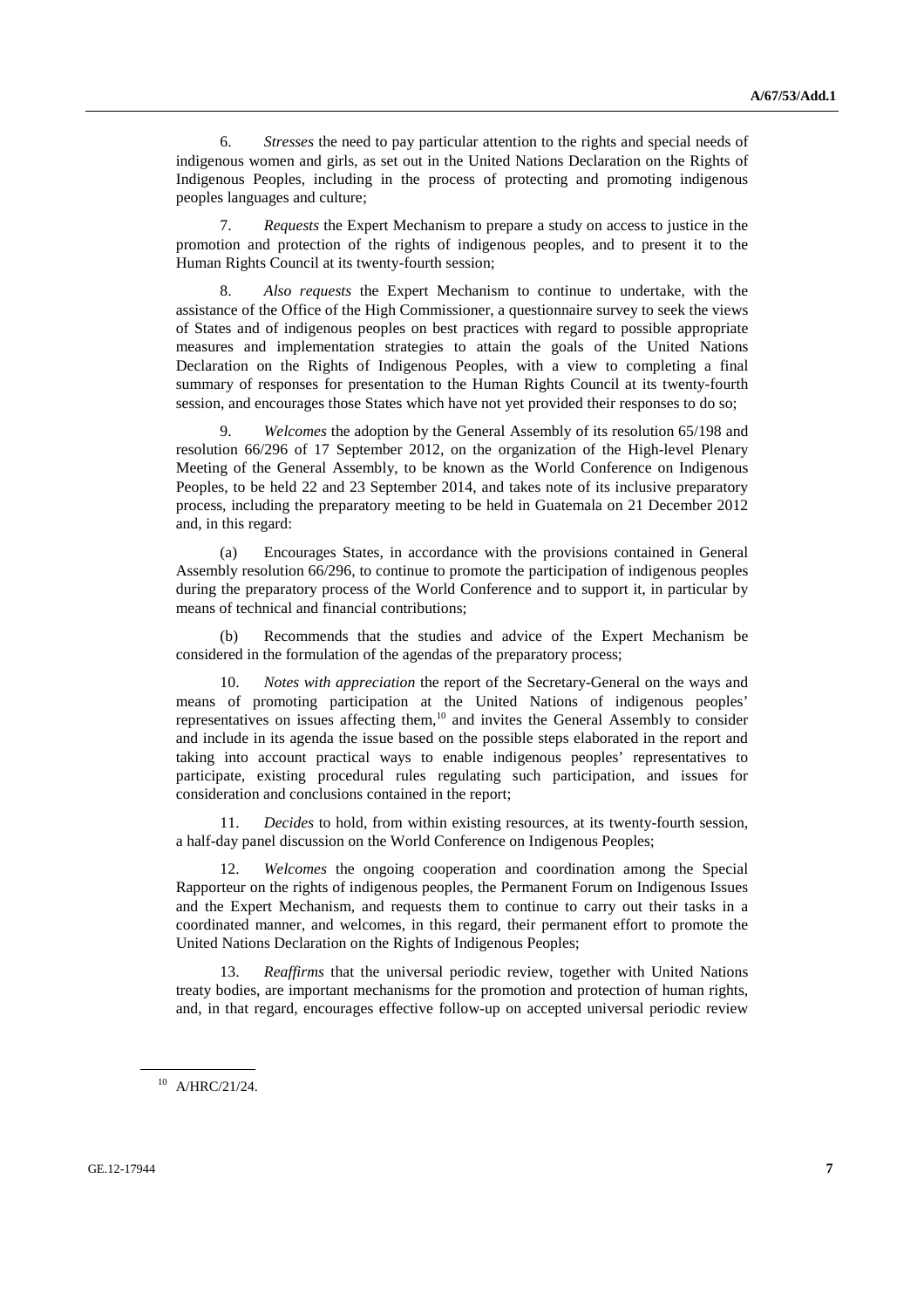recommendations concerning indigenous peoples, as well as serious consideration to follow up on treaty body recommendations on the matter;

 14. *Encourages* those States that have not yet ratified or acceded to the Indigenous and Tribal Peoples Convention, 1989 (No. 169) of the International Labour Organization to consider doing so, to consider supporting the United Nations Declaration on the Rights of Indigenous Peoples, and welcomes the increased support of States for that Declaration;

 15. *Welcomes* the fifth anniversary of the adoption of the United Nations Declaration on the Rights of Indigenous Peoples, and encourages States that have endorsed it to adopt measures to pursue the objectives of the Declaration in consultation and cooperation with indigenous peoples, where appropriate;

 16. *Also welcomes* the role of national human rights institutions established in accordance with the principles relating to the status of national institutions for the promotion and protection of human rights (the Paris Principles) in advancing indigenous issues, and encourages such institutions to develop and strengthen their capacities to play that role effectively, including with the support of the Office of the High Commissioner;

 17. *Encourages* relevant United Nations mechanisms, indigenous peoples and States to increase their attention to the human rights of indigenous persons with disabilities;

 18. *Decides* to continue consideration of this question at a future session in conformity with its annual programme of work.

> *38th meeting 28 September 2012*

[Adopted without a vote.]

## **21/33**

## **From rhetoric to reality: a global call for concrete action against racism, racial discrimination, xenophobia and related intolerance**

 *The Human Rights Council*,

 *Recalling* General Assembly resolution 56/266 of 27 March 2002, in which the Assembly endorsed the Durban Declaration and Programme of Action,

 *Recalling also* General Assembly resolution 57/195 of 18 December 2002, in which the Assembly assigned responsibilities to the relevant United Nations institutions to ensure the effective implementation of the Durban Declaration and Programme of Action at the international level,

 *Recalling further* Commission on Human Rights resolutions 2002/68 of 25 April 2002 and 2003/30 of 23 April 2003, and Human Rights Council resolution 18/28 of 30 September 2011,

 *Recalling* the political declaration of the high-level meeting of the General Assembly to commemorate the tenth anniversary of the adoption of the Durban Declaration and Programme of Action, adopted on 22 September  $2011$ ,<sup> $11$ </sup> which reaffirmed the political commitment to the full and effective implementation of the Durban Declaration and

<sup>&</sup>lt;sup>11</sup> General Assembly resolution  $66/3$ .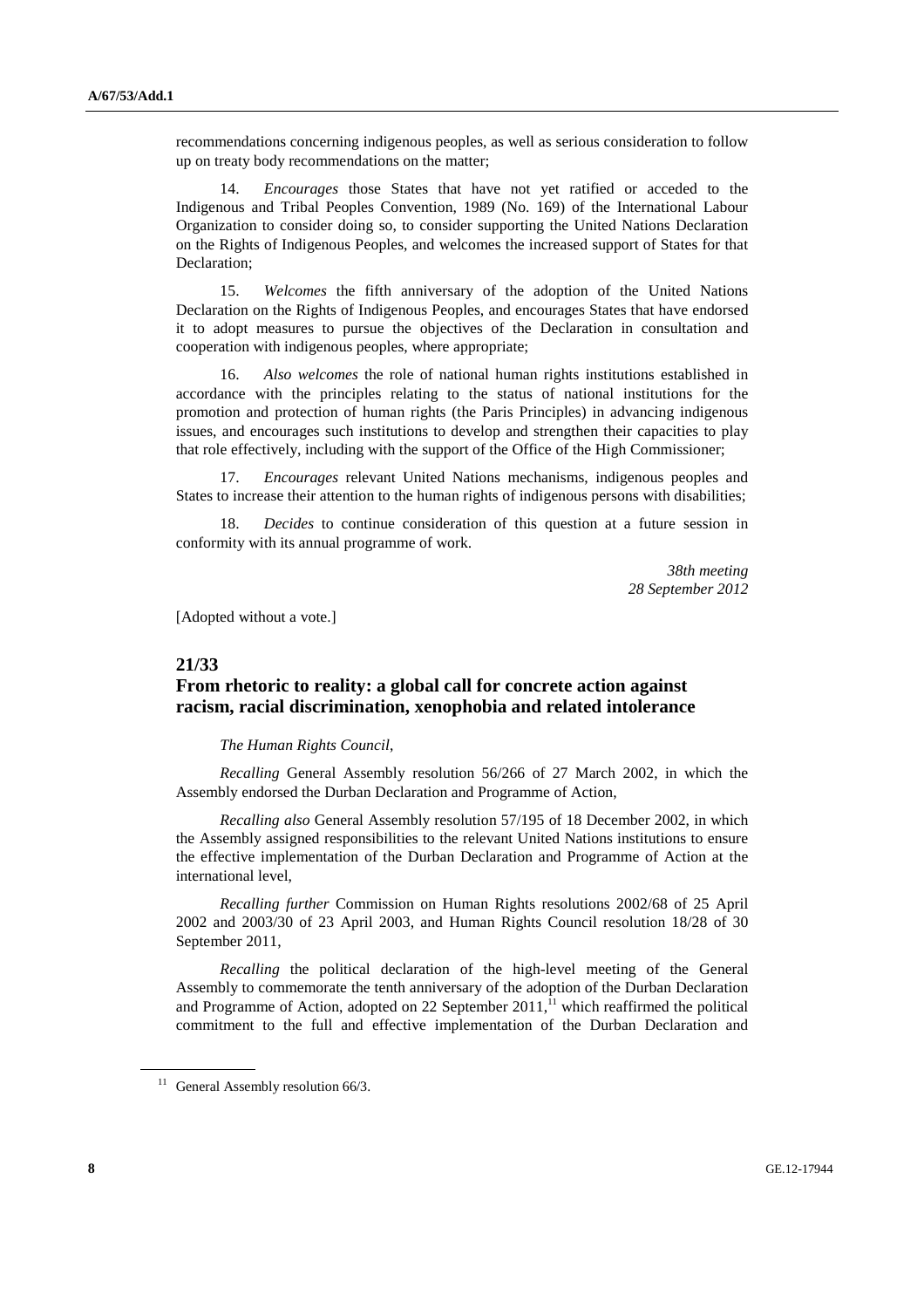Programme of Action and the outcome document of the Durban Review Conference, and their follow-up processes at the national, regional and international levels,

 *Recalling also* General Assembly resolution 66/144 of 19 December 2011, in which the Assembly encouraged the Working Group of Experts on People of African Descent to develop a programme of action, including a theme, for adoption by the Human Rights Council, with a view to proclaiming the decade starting in 2013 the Decade for People of African Descent,

 *Taking note* of the Global African Diaspora Summit, held in Sandton, Johannesburg, on 25 May 2012, and the outcome adopted at its conclusion,

 *Stressing the importance* of a consistent global effort to inform the public about the contribution that the Durban Declaration and Programme of Action has made in the struggle against racism, racial discrimination, xenophobia and related intolerance,

 *Recognizing* that poverty, underdevelopment, marginalization, social exclusion and economic disparities are closely associated with racism, racial discrimination, xenophobia and related intolerance and contribute to the persistence of racist attitudes and practices, which in turn generate more poverty,

 *Expressing concern* that the current economic and financial crisis and its consequences on poverty and unemployment may have further contributed to the rise of extremist political parties, movements and groups and exacerbated identity-related issues, and that in this period of economic crisis, non-citizens, members of minorities, migrants, refugees and asylum seekers are still the main scapegoat of extremist political parties that have a xenophobic and racist agenda and that sometimes incite racial discrimination and violence against them,

 *Underlining the importance* of eliminating discriminatory practices and laws that hamper some specific groups of individuals from fully participating in the public and political life of the countries they live in, including legal and practical obstacles such as discriminatory regulations regarding voter registration, the lack of identification documents, administrative and financial barriers, and discrimination in access to citizenship,

 *Concerned* at the use of the Internet and social media by extremist groups and individuals to disseminate racist ideas and propagate racism, racial discrimination, xenophobia and related intolerance,

 *Recognizing* that the Internet and social media can also be a useful tool for preventing the spread of racist ideologies by extremist political parties, groups and movements, as well as its potential to contribute to development as an international and equal forum, aware that there are disparities in the use of and access thereto,

 *Deploring* the misuse of print, audiovisual and electronic media, including the Internet, and any other means that constitute incitement to acts of national, racial or religious violence, discrimination and hatred, which have targeted and severely affected racial and religious communities and persons belonging to national or ethnic, religious and linguistic minorities, emanating from a variety of sources,

 *Deeply concerned* that despite the immense potential of sport in promoting tolerance, racism in sport is still a serious problem,

 1. *Welcomes* the efforts made by the Intergovernmental Working Group on the Effective Implementation of the Durban Declaration and Programme of Action in its constructive work aimed at the effective implementation of the Durban Declaration and Programme of Action, and the outcome document of the Durban Review Conference, including by increasing efforts to complement the work of other Durban follow-up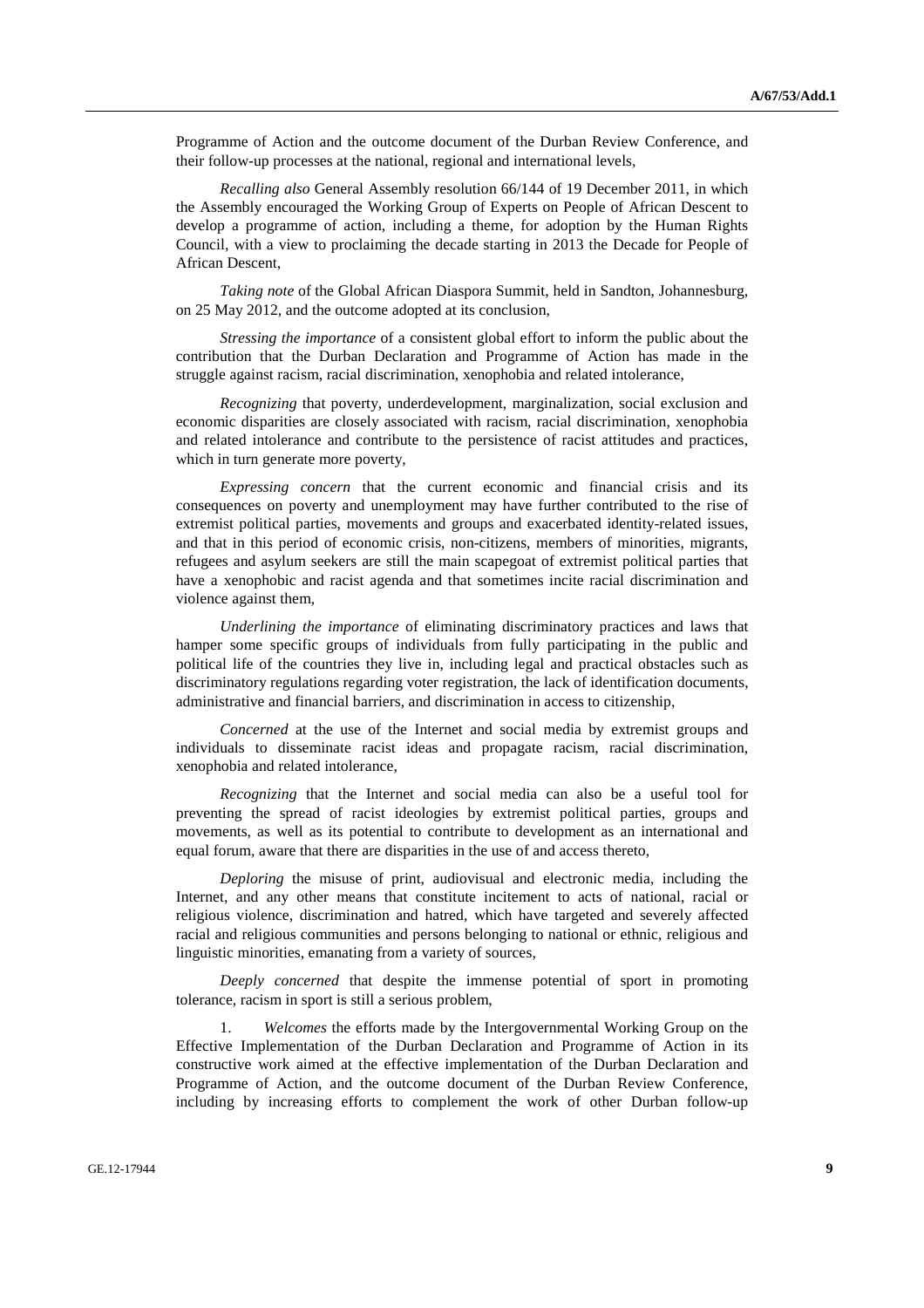mechanisms with a view to achieving better coordination and synergy with other human rights mechanisms, thereby avoiding duplication of initiatives;

 2*. Takes note* of the report of the Intergovernmental Working Group on the Effective Implementation of the Durban Declaration and Programme of Action;<sup>12</sup>

 3*. Decides* that the Intergovernmental Working Group on the Effective Implementation of the Durban Declaration and Programme of Action should convene its eleventh session from 7 to 18 October 2013;

 4. *Recalls* that preventing and combating racism, racial discrimination, xenophobia and related intolerance is a primary responsibility of States and, in this regard, recommends that States:

 (a) Consider developing and implementing national plans of action to combat racism and racial discrimination, and to promote equality, equity, social justice, equality of opportunity, respect for diversity and the participation of all; these plans should aim at creating conditions for all to participate effectively in decision-making and realize civil, cultural, economic, political and social rights in all spheres of life on the basis of nondiscrimination;

 (b) Consider linking their development programmes and priorities for the improvement of the socioeconomic conditions of individuals and groups experiencing racial discrimination, social exclusion and marginalization, and that these linkages should be reflected in, inter alia, States' reports for the universal periodic review mechanism of the Human Rights Council;

 (c) Invest in education as a tool for transforming attitudes and eliminating ideas of racial hierarchies and superiority;

 (d) Consider collecting ethnically disaggregated data with a view to setting up concrete targets and designing appropriate and effective anti-discrimination legislation, policies and programmes aimed at promoting equality and preventing and eliminating racism, racial discrimination, xenophobia and related intolerance; any such information should, as appropriate, be collected with the explicit consent of individuals, based on their self-determination and in accordance with provisions on human rights and fundamental freedoms, as well as data protection regulations and privacy guarantees; this information must not be misused;

 (e) Consider adopting effective measures to combat criminal acts motivated by racism, racial discrimination, xenophobia and related intolerance, take measures so that motivations are considered an aggravating factor for the purpose of sentencing, prevent these crimes from going unpunished and ensure the rule of law;

 5. *Emphasizes* the importance of ensuring equality for all in the enjoyment of civil, cultural, economic, social and political rights, including the rights of persons belonging to national or ethnic, religious and linguistic minorities, without any discrimination based on race, colour, descent, national or ethnic origin as one effective way through which States may prevent and address the rise of tension and conflict;

 6. *Underlines* in the above context that all citizens have the right to participate freely in the electoral processes in their countries, including the right to vote, consistent with article 25 of the International Covenant on Civil and Political Rights, particularly since

<sup>12</sup> A/HRC/19/77.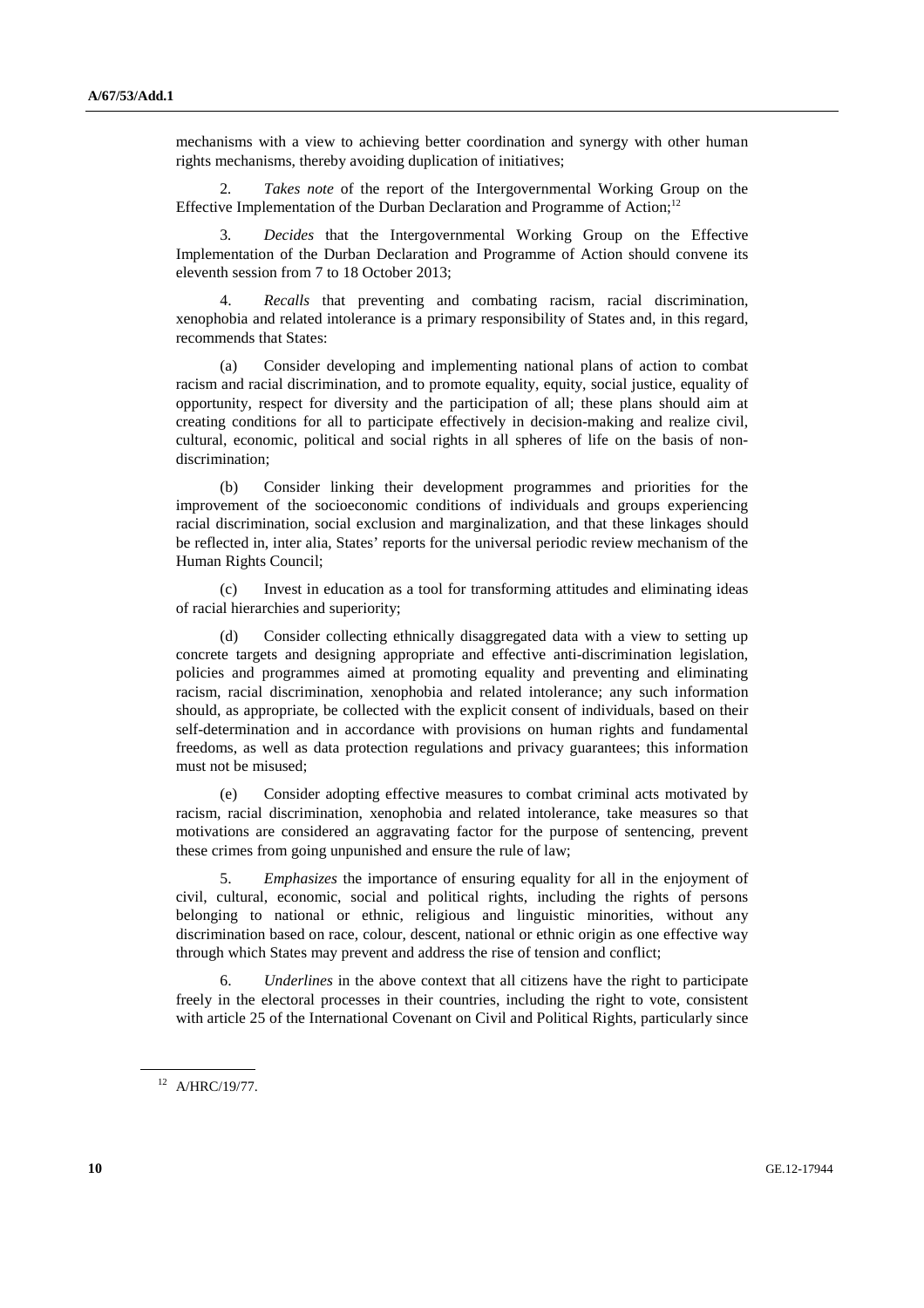any restriction inconsistent with that article is incompatible with democracy, the rule of law and transparent and accountable electoral processes;

 7. *Welcomes* the setting up of projects at the national level by civil society groups, including with the financial support of public authorities, including the creation of a social network-based platform targeting young people and aiming specifically at countering right-wing extremism and fostering a democratic culture;

 8. *Encourages* States to use the opportunities provided by new technologies, including the Internet, to counter the dissemination of ideas based on racial superiority or hatred;

 9. *Calls on* States to strengthen measures to prevent racist and xenophobic incidents in major sporting events, including by individuals or groups of individuals linked to extremist movements and groups;

 10. *Urges* States, in cooperation with intergovernmental organizations, the International Olympic Committee and international and regional sports federations, to intensify the fight against racism in sport by, among other things, educating the youth of the world through sport practised without discrimination of any kind and in the Olympic spirit, which requires human understanding, tolerance, fair play and solidarity;

 11. *Welcomes and acknowledges* the importance and significance of the work of the Working Group of Experts on People of African Descent in examining the current situation and conditions and the extent of racism against Africans and people of African descent and, in that regard, takes note of the report of the Working Group,<sup>13</sup> and welcomes the draft Programme of Action for the Decade for People of African Descent contained in an addendum thereto, $^{14}$  including the theme "People of African descent: recognition, justice and development", pursuant to General Assembly resolution 66/144;

 12. *Decides* to transmit the draft Programme of Action for the Decade for People of African Descent to the General Assembly for its consideration, with a view to its adoption, within the context of the International Decade for People of African Descent;

 13. *Deplores* the special form of discrimination faced by people of African descent known as "Afrophobia";

 14. *Calls for* renewed efforts to mobilize political will for the full and effective implementation of the Durban Declaration and Programme of Action in the struggle against racism, racial discrimination, xenophobia and related intolerance;

 15. *Requests* the Secretary-General and the Office of the United Nations High Commissioner for Human Rights to fully implement paragraphs 53 and 57 of General Assembly resolution 65/240 of 24 December 2010 with respect to the establishment of an outreach programme and for the follow-up to the commemoration of the ten-year anniversary of the adoption of the Durban Declaration and Programme of Action;

 16. *Calls* on the international community, the Office of the High Commissioner and the Department of Public Information to intensify efforts to widely distribute copies of the Durban Declaration and Programme of Action, and encourages efforts to ensure its translation and wide dissemination, including through posting all relevant documents on their websites;

<sup>&</sup>lt;sup>13</sup> A/HRC/21/60.<br><sup>14</sup> A/HRC/21/60/Add.2.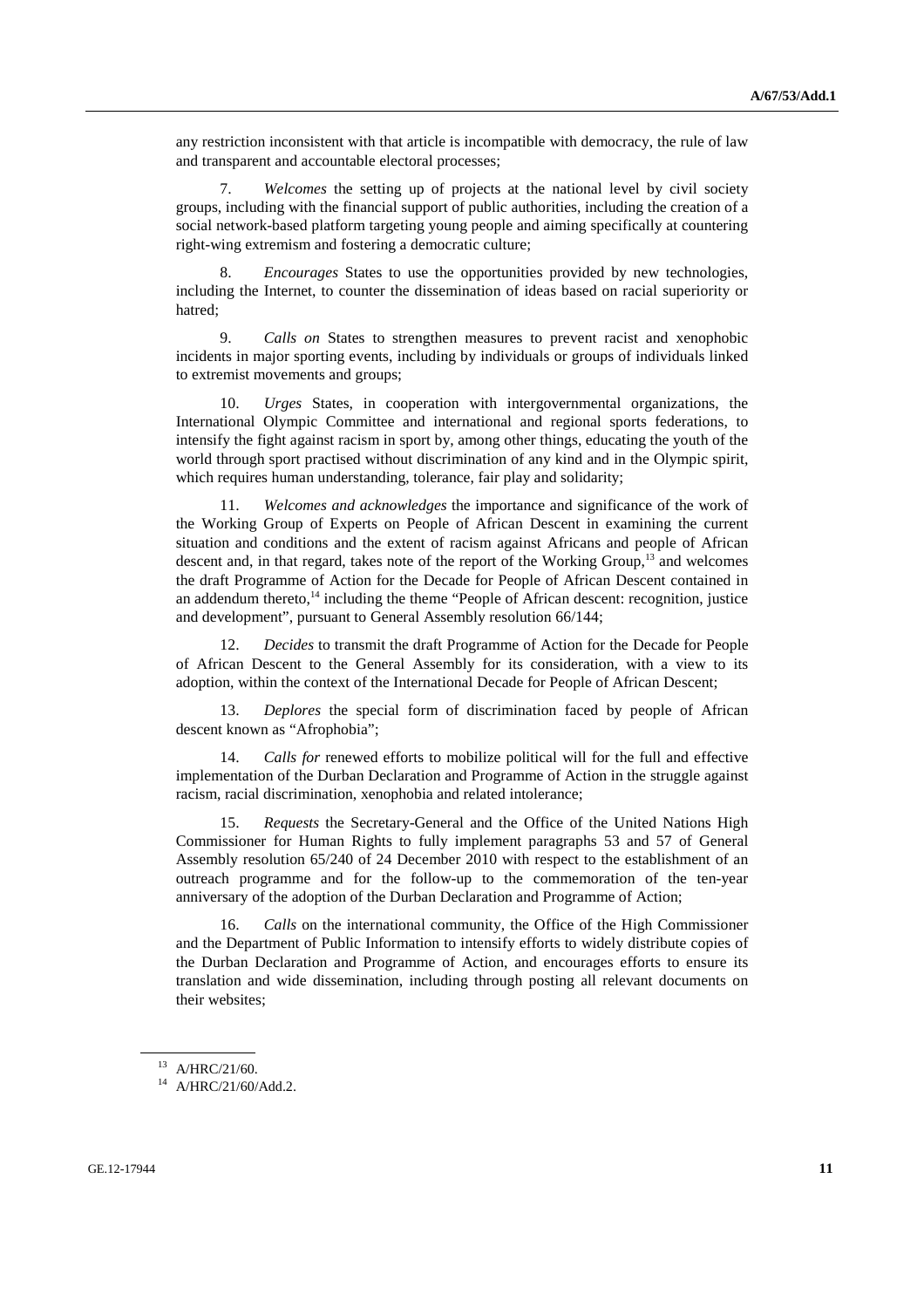17. *Encourages* the High Commissioner to initiate consultations with various international sporting and other organizations, enabling them to contribute to the struggle against racism and racial discrimination;

 18. *Invites* Member States, the United Nations system and all relevant stakeholders, including non-governmental organizations, to intensify their efforts for building support for the Durban Declaration and Programme of Action in the follow-up to the commemoration of the tenth anniversary thereof;

19. *Decides* to remain seized of this important issue.

*39th meeting 28 September 2012* 

[Adopted by a recorded vote of 37 to 1, with 9 abstentions. The voting was as follows:

#### *In favour:*

Angola, Bangladesh, Benin, Botswana, Burkina Faso, Cameroon, Chile, China, Congo, Costa Rica, Cuba, Djibouti, Ecuador, Guatemala, India, Indonesia, Jordan, Kuwait, Kyrgyzstan, Libya, Malaysia, Maldives, Mauritania, Mauritius, Mexico, Nigeria, Norway, Peru, Philippines, Qatar, Russian Federation, Saudi Arabia, Senegal, Switzerland, Thailand, Uganda, Uruguay

#### *Against:*

United States of America

*Abstaining:* 

Austria, Belgium, Czech Republic, Hungary, Italy, Poland, Republic of Moldova, Romania, Spain]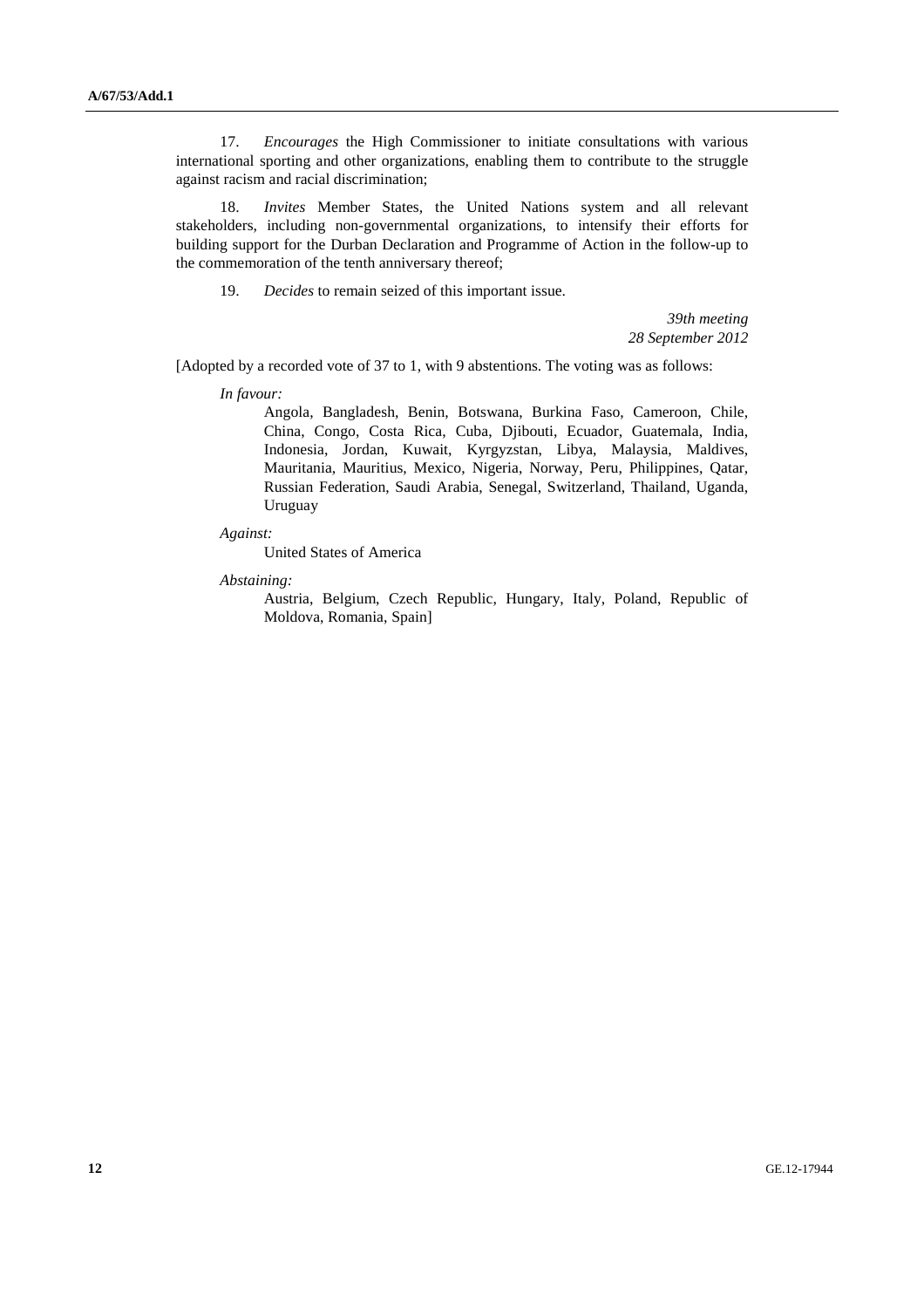## **III. Resolutions**

## **21/1 Situation of human rights in Eritrea**

 *The Human Rights Council*,

 *Having considered* the material relating to the situation of human rights in Eritrea, brought under the complaint procedure established in accordance with the annex to Human Rights Council resolution 5/1 of 18 June 2007, alleging widespread and systematic human rights violations in Eritrea, in particular regarding cases of arbitrary arrest and detention, torture, summary executions, violence against women, forced labour, forced conscription and restrictions on the liberty of movement and the rights to freedom of expression, peaceful assembly and of thought, conscience and religion,

 *Noting* the efforts of the Government of Eritrea to cooperate with the Human Rights Council,

 *Regretting* the inadequate and incomplete information provided in written form and orally during the closed meeting, held on 17 September 2012, by the representative of the Government of Eritrea concerning the questions raised in the communications,

 *Considering* that the allegations made in the submitted complaints are a cause for grave concern to the extent that they may reveal a consistent pattern of gross and reliably attested violations of human rights,

 *Welcoming* the establishment of the mandate of Special Rapporteur on the situation of human rights in Eritrea by the Human Rights Council in its resolution 20/20 of 6 July 2012,

 1. *Decides*, in accordance with paragraph 109 (d) of the annex to Human Rights Council resolution 5/1, to discontinue reviewing the matter under the confidential complaint procedure in order to take up public consideration of the same in the context of the implementation of Council resolution 20/20;

 2. *Also decides* that the documentation considered by the Human Rights Council under its complaint procedure relating to the situation of human rights in Eritrea should no longer be considered confidential, with the exception of the names or any other identifying information of specific individuals who have not consented, and should therefore be transmitted to the Special Rapporteur on the situation of human rights in Eritrea;

 3. *Invites* the Special Rapporteur on the situation of human rights in Eritrea to investigate further the allegations contained in the submitted complaints and the circumstances of the individuals mentioned in the submitted communications whose names may be disclosed consistent with provisions of paragraph 2 above, and to report thereon to the Human Rights Council at its twenty-third session and in accordance with its programme of work;

 4. *Urges* the Government of Eritrea to cooperate fully with the Special Rapporteur, in particular to permit access to visit all parts of the country and to provide the information necessary for the fulfilment of the mandate, as reflected in Human Rights Council resolution 20/20;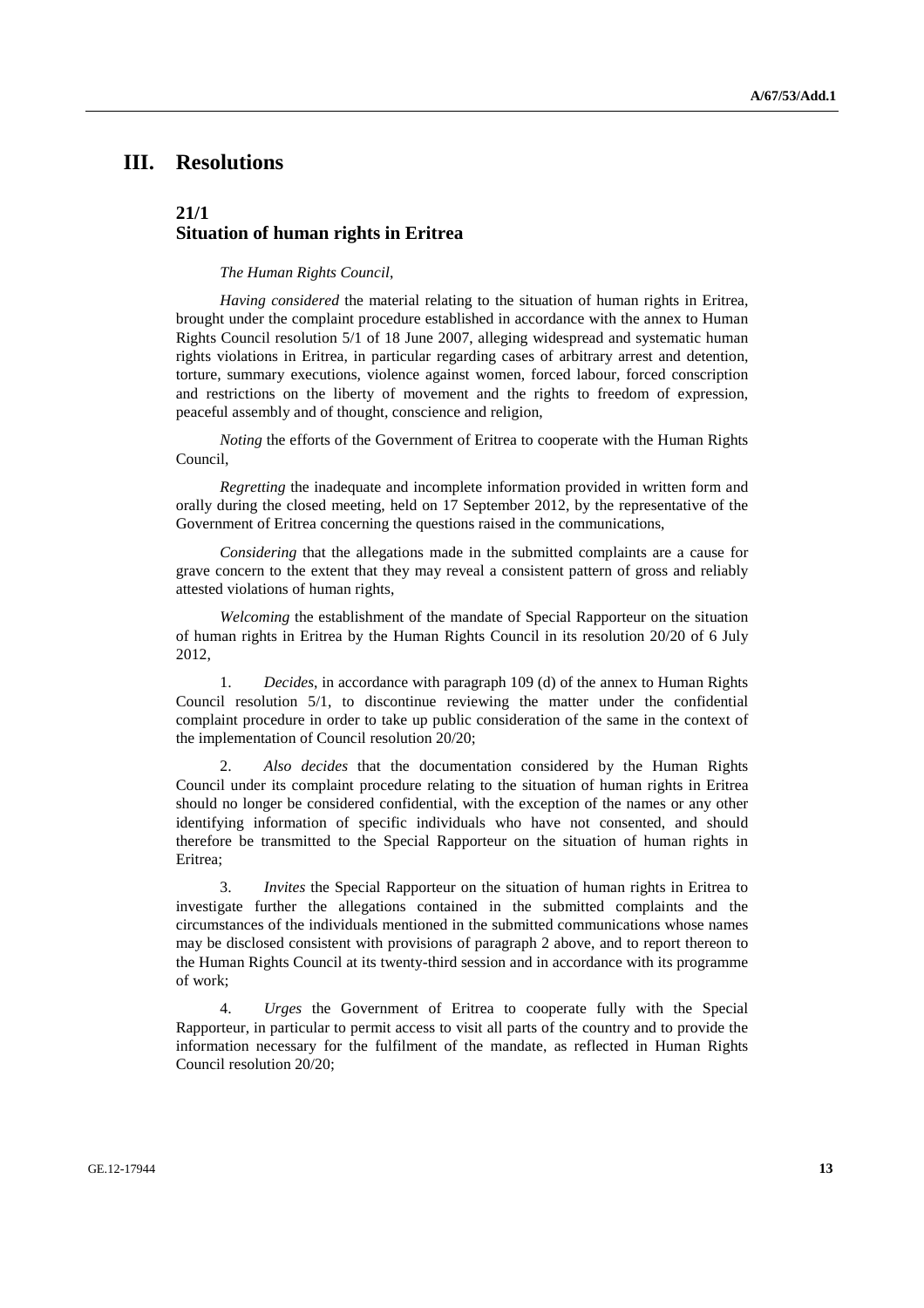5. *Requests* the Secretary-General to communicate the present resolution to the Government of Eritrea;

- 6. *Decides* to make public the present resolution;
- 7. *Also decides* to remain seized of the matter under agenda item 4.

*35th (closed) meeting 26 September2012* 

[Adopted without a vote.]

## **21/2 The human right to safe drinking water and sanitation**

#### *The Human Rights Council*,

 *Reaffirming* all previous relevant resolutions of the Human Rights Council, inter alia, resolutions 7/22 of 28 March 2008, 12/8 of 1 October 2009, 15/9 of 30 September 2010, 16/2 of 24 March 2011 and 18/1 of 28 September 2011,

 *Recalling* General Assembly resolution 64/292 of 28 July 2010, in which the Assembly recognized the right to safe and clean drinking water and sanitation as a human right that is essential for the full enjoyment of life and all human rights,

 *Recalling also* the holding of the General Assembly plenary meeting of 27 July 2011 entitled "The human right to water and sanitation",

 *Recalling further* the Universal Declaration of Human Rights, the International Covenant on Economic, Social and Cultural Rights, the International Covenant on Civil and Political Rights, the International Convention on the Elimination of All Forms of Racial Discrimination, the Convention on the Elimination of All Forms of Discrimination against Women, the Convention on the Rights of the Child and the Convention on the Rights of Persons with Disabilities,

 *Recalling* Human Rights Council resolution 19/5 of 22 March 2012 on the question of the realization in all countries of economic, social and cultural rights,

 *Recalling also* the relevant provisions of declarations and programmes with regard to access to safe drinking water and sanitation adopted by major United Nations conferences and summits, and by the General Assembly at its special sessions and during follow-up meetings, inter alia, the Mar del Plata Action Plan on Water Development and Administration, adopted at the United Nations Water Conference in March 1977, Agenda 21 and the Rio Declaration on Environment and Development, adopted at the United Nations Conference on Environment and Development in June 1992, and the Habitat Agenda, adopted at the second United Nations Conference on Human Settlements in June 1996, Assembly resolutions 54/175 of 17 December 1999 on the right to development, and 58/217 of 23 December 2003 proclaiming the International Decade for Action, "Water for Life" (2005–2015), 65/153 of 20 December 2010, establishing the follow-up to the International Year of Sanitation, 65/ 154 of 20 December 2010, establishing 2013 as the International Year of Water Cooperation, and the outcome document entitled "The future we want", adopted at the United Nations Conference on Sustainable Development in Rio de Janeiro on 22 June 2012 and by the Assembly in its resolution 66/288 of 27 July 2012,

 *Noting with interest* relevant commitments and initiatives promoting the human right to safe drinking water and sanitation, including the Abuja Declaration, adopted at the first Africa-South America Summit, in 2006, the message from Beppu, adopted at the first Asia-Pacific Water Summit, in 2007, the Delhi Declaration, adopted at the third South Asian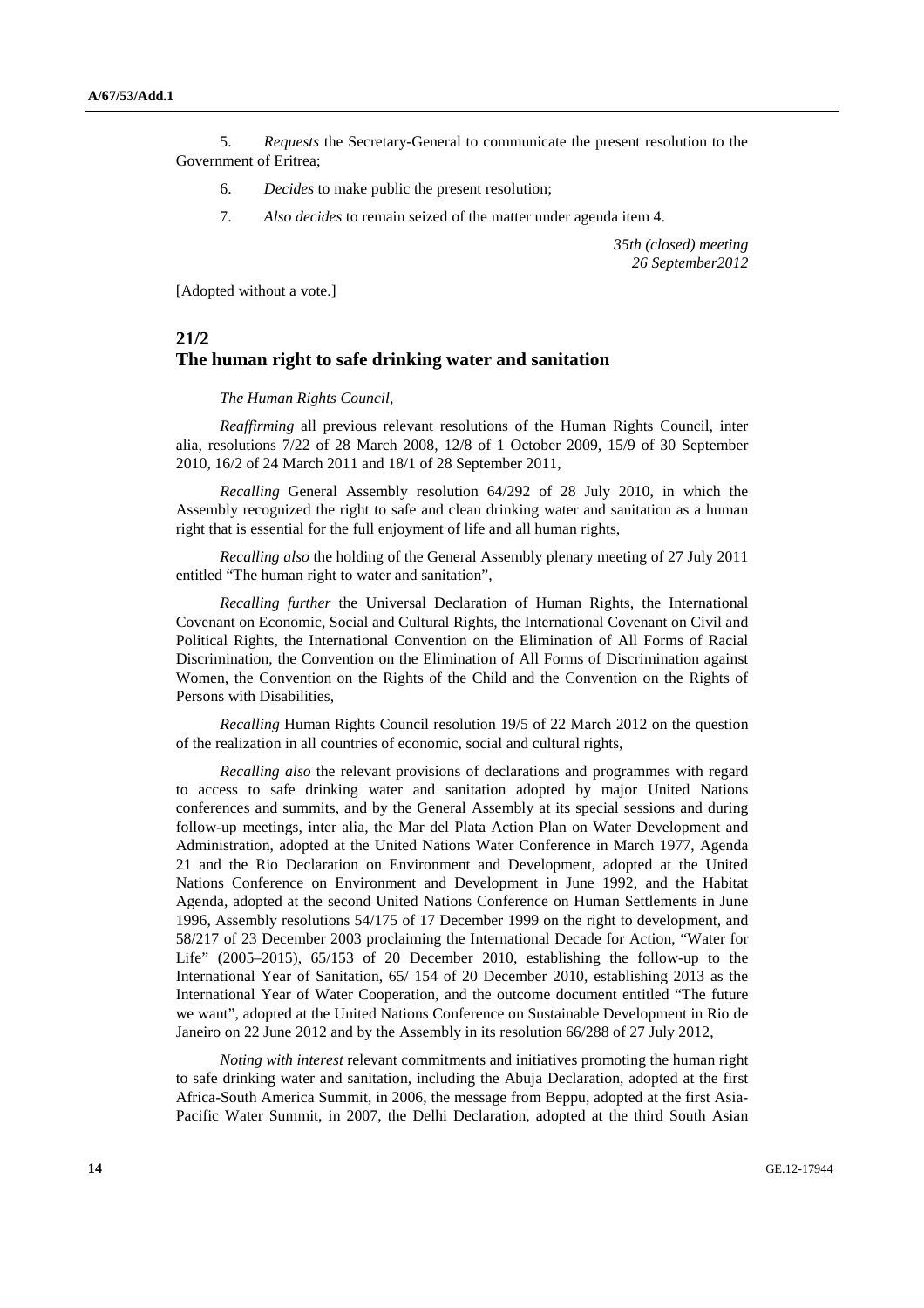Conference on Sanitation, in 2008, the Sharm el-Sheikh Final Document, adopted at the Fifteenth Summit Conference of Heads of State and Government of the Movement of Non-Aligned Countries, in 2009, and the Colombo Declaration, adopted at the fourth South Asian Conference on Sanitation, in 2011,

 *Bearing in mind* the commitments made by the international community to achieve fully the Millennium Development Goals, and stressing in that context the resolve of Heads of State and Government, as expressed in the United Nations Millennium Declaration, to halve, by 2015, the proportion of people unable to reach or afford safe drinking water, and to halve the proportion of people without access to basic sanitation, as agreed in the Plan of Implementation of the World Summit on Sustainable Development ("Johannesburg Plan of Implementation") and the outcome document adopted at the High-level Plenary Meeting of the sixty-fifth session of the General Assembly on the Millennium Development Goals entitled "Keeping the promise: united to achieve the Millennium Development Goals",

 *Recalling* World Health Assembly resolution 64/24 of May 2011, in which the Assembly urged Member States to, inter alia, "ensure that national health strategies contribute to the realization of water- and sanitation-related Millennium Development Goals while coming in support to the progressive realization of the human right to water and sanitation that entitles everyone, without discrimination, to water and sanitation that is sufficient, safe, acceptable, physically accessible and affordable for personal and domestic uses",

 *Recalling in particular* paragraph 5 (f) of Human Rights Council resolution 16/2, in which the Council encouraged the Special Rapporteur on the human right to safe drinking water and sanitation, in fulfilling her mandate, to make recommendations for goals beyond the 2015 Millennium Development Goals process with special regard to the full realization of the human right to safe drinking water and sanitation, and also to continue to make more recommendations that could help the realization of the Millennium Development Goals, in particular of Goal 7, as appropriate,

 *Deeply concerned* that approximately 780 million people still lack access to improved water sources and that more than 2.5 billion people do not have access to improved sanitation as defined by the World Health Organization and the United Nations Children's Fund in their 2012 Joint Monitoring Programme report, concerned that these figures do not fully capture the water safety aspect and equity, equality and nondiscrimination issues as indicated by that report, and therefore underestimate the numbers of those without access to safe drinking water and sanitation, and alarmed that, every year, approximately 1.5 million children under five years of age die and 443 million school days are lost as a result of water- and sanitation-related diseases,

 *Affirming* the need to focus on local and national perspectives in considering the issue, leaving aside questions of international watercourse law and all transboundary water issues,

 1. *Welcomes* the recognition of the human right to safe drinking water and sanitation by the General Assembly and the Human Rights Council, and the reaffirmation by the latter that the human right to safe drinking water and sanitation is derived from the right to an adequate standard of living and inextricably related to the right to the highest attainable standard of physical and mental health, as well as the right to life and human dignity;

 2. *Also welcomes* the commitments of States regarding the human right to safe drinking water and sanitation made at the United Nations Conference on Sustainable Development on 22 June 2012;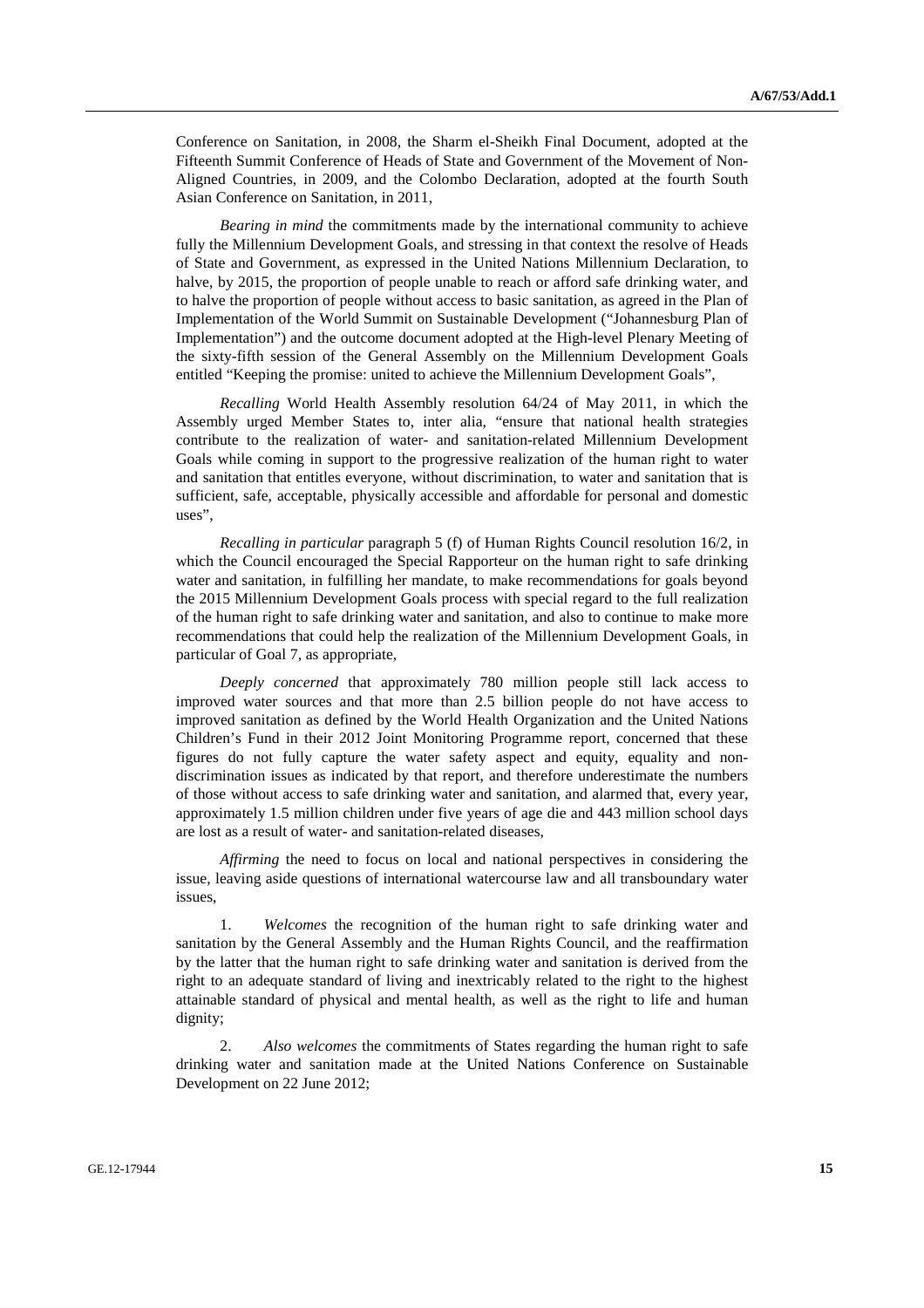3. *Further welcomes* the fact that, according to the 2012 Joint Monitoring Programme report, the Millennium Development Goal target relating to the reduction by 50 per cent of people without access to an improved water source has been met five years before its deadline of 2015, insists that much remains to be done on safety, equity, equality and non-discrimination issues, and regrets the fact that the Millennium Development Goal target on sanitation is still one of the most off-track of the United Nations development agenda beyond 2015;

 4. *Welcomes* the work of the Special Rapporteur on the human right to safe drinking water and sanitation, the comprehensive, transparent and inclusive consultations conducted with relevant and interested actors from all regions for her thematic reports and compilation of good practices, and the undertaking of country missions;

 5. *Also welcomes* the second annual report of the Special Rapporteur submitted to the General Assembly on financing for the realization of the right to water and sanitation,<sup>15</sup> and takes note with appreciation of her recommendations and clarifications with regard to questions of financing the implementation of the human right to safe drinking water and sanitation;

 6. *Takes note* of the fourth annual report of the Special Rapporteur submitted to the Human Rights Council:<sup>16</sup>

 7. *Expresses deep concern* at the negative impact of discrimination, marginalization and stigmatization on the full enjoyment of the human right to safe drinking water and sanitation;

 8. *Reaffirms* that States have the primary responsibility to ensure the full realization of all human rights and must take steps, nationally and through international assistance and cooperation, especially economic and technical, to the maximum of their available resources, to achieve progressively the full realization of the right to safe drinking water and sanitation by all appropriate means, including in particular the adoption of legislative measures in the implementation of their human rights obligations;

 9. *Takes note* of the finding made by the Special Rapporteur that ensuring safe drinking water and sanitation for all will require considerably more resources;

Also takes note of the finding made by the Special Rapporteur that better targeted use of existing resources to prioritize the most excluded and marginalized, as well as more transparent budgets and better coordination, will help to realize fully the human right to safe drinking water and sanitation;

11. *Calls upon* States:

 (a) To prioritize in an appropriate way funding for safe drinking water and sanitation, with a particular focus on extending access to the unserved or underserved, including measures to identify the most marginalized, excluded and disadvantaged persons in terms of access to safe drinking water and sanitation, to develop the capacity of decision makers and practitioners for implementing strategies and concepts specifically focusing on the sustainable provision of safe drinking water and sanitation to the unserved poor, and to develop specific initiatives that are more likely to reach the most marginalized and disadvantaged and improve their situation;

 $^{15}$  A/66/255.<br><sup>16</sup> A/HRC/21/42.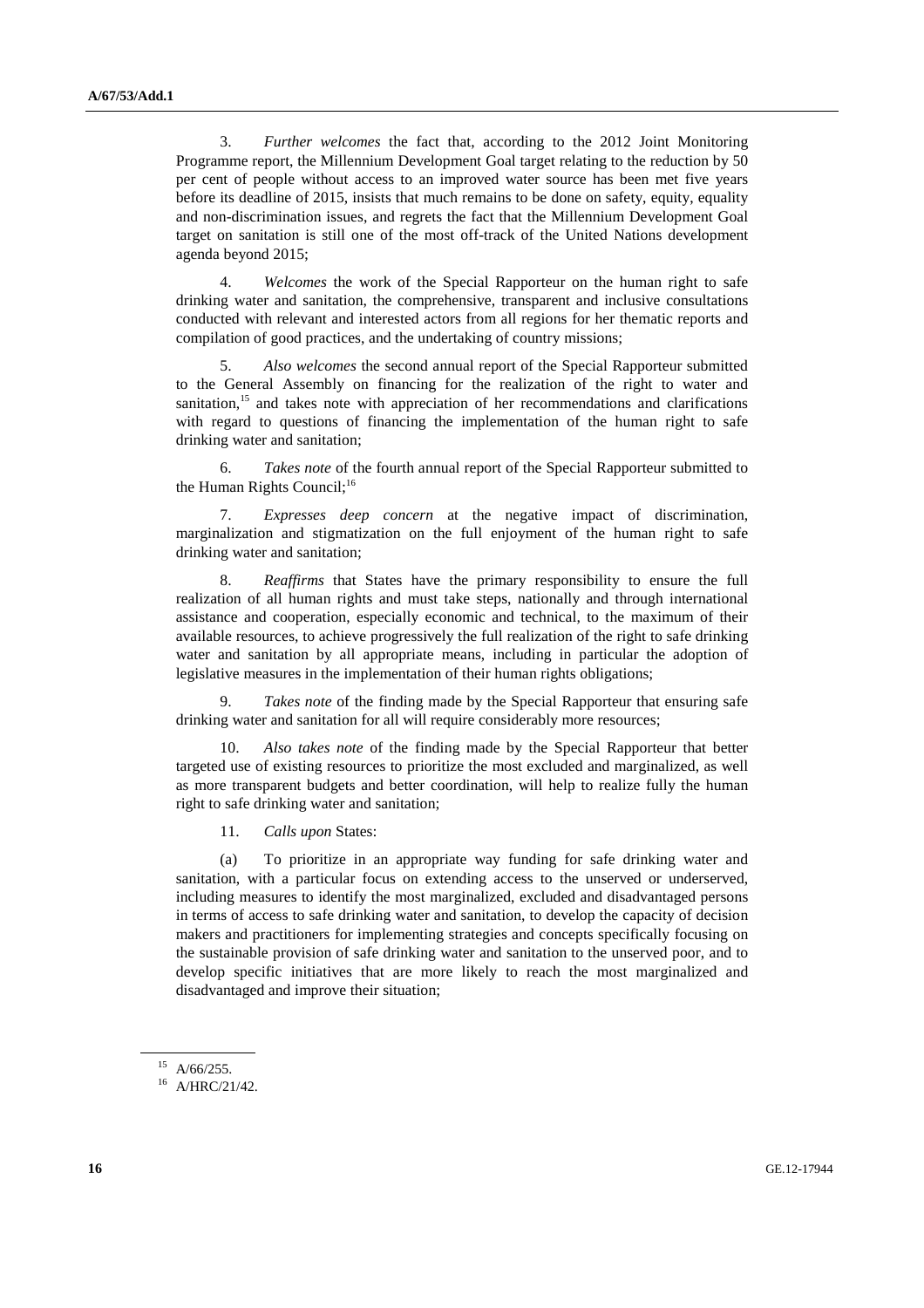(b) To consider increasing the percentage of international aid allocated to safe drinking water and sanitation, and to incorporate a human rights-based approach;

 (c) To monitor the affordability of safe drinking water and sanitation in order to determine whether specific measures are needed to ensure that household contributions are and remain affordable by means of, inter alia, effective regulation and oversight of all service providers:

 (d) To promote transparency of budgets and other funding, as well as of programmes and projects of all actors in the water and sanitation sector, in order to ensure an adequate basis for planning with regard to the most vulnerable and marginalized sectors of society and in order to inform decision-making and policymaking processes in both public and private sectors;

 (e) To consult with communities on adequate solutions to ensure sustainable access to safe drinking water and sanitation;

 (f) To ensure the sustainability of access to water and sanitation by, inter alia, capacity-building of Government authorities at all levels with regard to their responsibilities in the service delivery chain, adequate budgeting of costs, including costs of maintenance, and establishing an adequate and effective regulatory system;

*Invites* States to continue to promote, at all levels, including at the highest level, the full realization of the human right to safe drinking water and sanitation in forthcoming national, regional and international initiatives;

 13. *Stresses* the important role of the international cooperation and technical assistance provided by States, specialized agencies of the United Nations system and international and development partners, as well as by donor agencies, in particular in the timely achievement of the relevant Millennium Development Goals, and urges development partners to adopt a human rights-based approach when designing and implementing development programmes in support of national initiatives and plans of action related to the right to safe drinking water and sanitation;

 14. *Encourages* the Special Rapporteur to continue to make contributions to the discussions on the United Nations development agenda beyond 2015, in particular on the integration of the human right to safe drinking water and sanitation and, in this regard, calls upon States to build the post-2015 framework on the values outlined in the Millennium Declaration around the fundamental principles of respect for human rights, equality and sustainability, and to integrate the human right to safe drinking water and sanitation into the international development agenda beyond 2015;

 15. *Encourages* all Governments to continue to respond favourably to requests by the Special Rapporteur for visits and information, to follow up effectively on the recommendations of the mandate holder and to make available information on measures taken in this regard;

 16. *Requests* the Special Rapporteur to continue to report, on an annual basis, to the Human Rights Council and to submit an annual report to the General Assembly;

 17. *Encourages* the Special Rapporteur to facilitate, including through engagement with relevant stakeholders, the provision of technical assistance in the area of the implementation of the human right to safe drinking water and sanitation;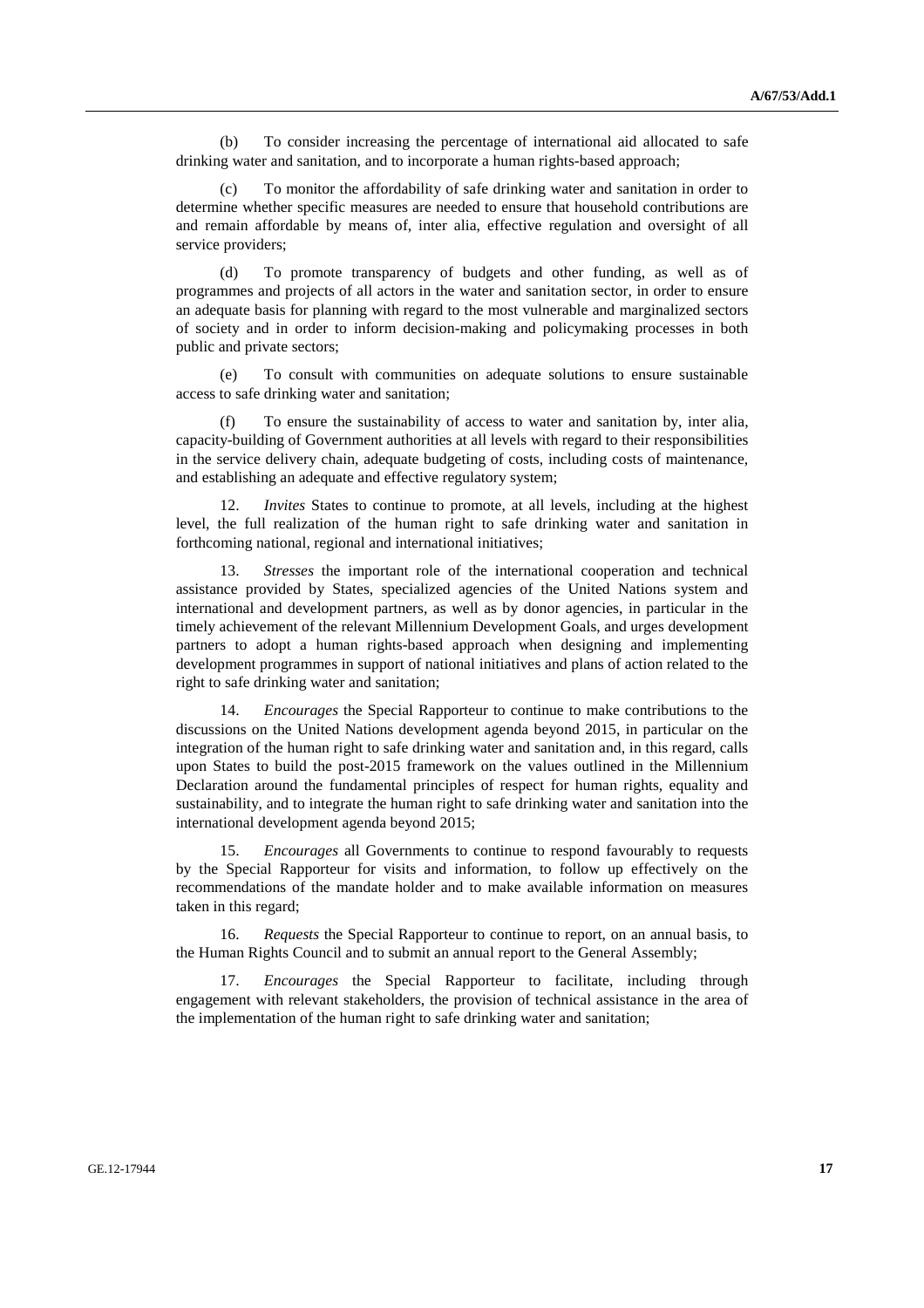18. *Requests* the Secretary-General and the United Nations High Commissioner for Human Rights to provide the Special Rapporteur with all the resources and assistance necessary for the effective fulfilment of her mandate;

 19. *Decides to continue* its consideration of this matter under the same agenda item and in accordance with its programme of work.

> *36th meeting 27 September 2012*

[Adopted without a vote.]

#### **21/3**

## **Promoting human rights and fundamental freedoms through a better understanding of traditional values of humankind: best practices**

#### *The Human Rights Council*,

 *Guided* by the purposes and principles set forth in the Charter of the United Nations,

 *Reaffirming* the Universal Declaration of Human Rights and that everyone is entitled to the rights and freedoms set forth therein, without distinction of any kind, such as race, colour, sex, language, religion, political or other opinion, national or social origin, property, birth or other status,

 *Reiterating* the call of the Universal Declaration of Human Rights to promote respect for human rights and fundamental freedoms by teaching and education, and to secure their universal and effective recognition and observance by progressive measures, national and international,

 *Guided* by the Vienna Declaration and Programme of Action, which reaffirms, inter alia, the solemn commitment of all States to fulfil their obligations to promote universal respect for, and observance and protection of, all human rights and fundamental freedoms for all in accordance with the Charter, other instruments relating to human rights, and international law, and that the universal nature of these rights and freedoms is beyond question,

 *Reiterating* that all human rights are universal, indivisible, interrelated, interdependent and mutually reinforcing, and that all human rights must be treated in a fair and equal manner, on the same footing and with the same emphasis and that, while the significance of national and regional particularities and various historical, cultural and religious backgrounds must be borne in mind, all States, regardless of their political, economic and cultural systems, have the duty to promote and protect all human rights and fundamental freedoms,

 *Reaffirming* that all cultures and civilizations in their traditions, customs, religions and beliefs share a common set of values that belong to humankind in its entirety, and that those values have made an important contribution to the development of human rights norms and standards,

*Stressing* that traditions shall not be invoked to justify practices contrary to human dignity and violating international human rights law,

*Recalling* its previous resolutions on the issue, in particular resolutions 12/21 of 2 October 2009 and 16/3 of 24 March 2011,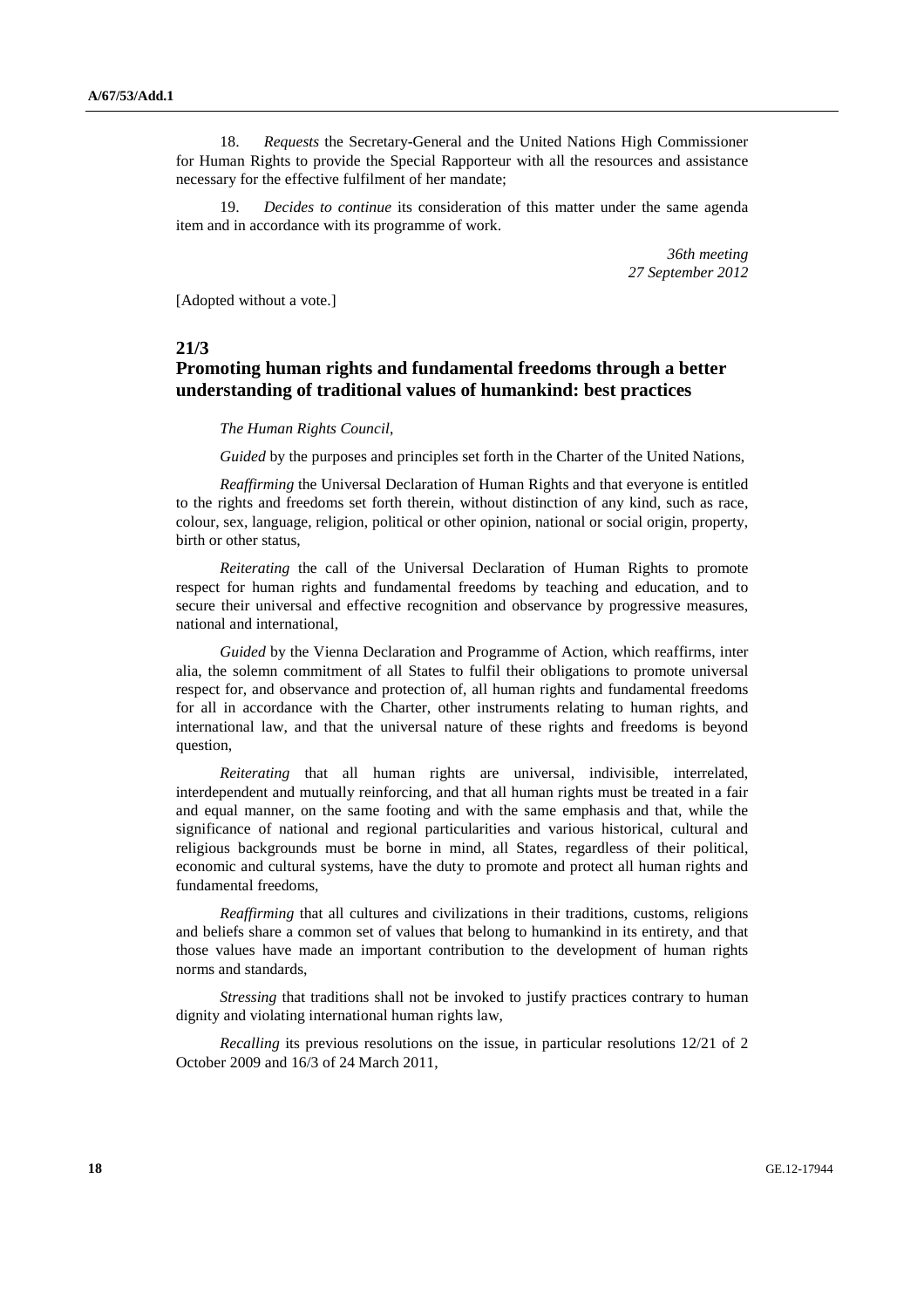*Noting* the ongoing work of the Advisory Committee, in accordance with Human Rights Council resolution 16/3, on the preparation of a study on how a better understanding and appreciation of traditional values of dignity, freedom and responsibility can contribute to the promotion and protection of human rights,

 1. *Reaffirms* that a better understanding and appreciation of traditional values shared by all humanity and embodied in universal human rights instruments contribute to promoting and protecting human rights and fundamental freedoms worldwide;

 2. *Recalls* the important role of family, community, society and educational institutions in upholding and transmitting these values, which contributes to promoting respect for human rights and increasing their acceptance at the grass roots, and calls upon all States to strengthen this role through appropriate positive measures;

 3. *Stresses* that human rights derive from the dignity and worth inherent in the human person;

 4. *Notes* that traditional values, especially those shared by all humanity, can be practically applied in the promotion and protection of human rights and upholding human dignity, in particular in the process of human rights education;

5. *Takes note* of recommendation 9/4 of the Advisory Committee<sup>17</sup> on the progress of work on a study on how a better understanding and appreciation of traditional values of dignity, freedom and responsibility can contribute to the promotion and protection of human rights, and decides to accord it additional time to finalize the study;

 6. *Requests* the Office of the United Nations High Commissioner for Human Rights to collect information from States Members of the United Nations and other relevant stakeholders on best practices in the application of traditional values while promoting and protecting human rights and upholding human dignity, and to submit a summary thereon to the Human Rights Council before its twenty-fourth session;

7. *Decides* to remain seized of the matter.

*36th meeting 27 September 2012* 

[Adopted by a recorded vote of 25 to 15, with 7 abstentions. The voting was as follows:

#### *In favour:*

Angola, Bangladesh, Burkina Faso, Cameroon, China, Congo, Cuba, Djibouti, Ecuador, India, Indonesia, Jordan, Kuwait, Kyrgyzstan, Libya, Malaysia, Maldives, Mauritania, Philippines, Qatar, Russian Federation, Saudi Arabia, Senegal, Thailand, Uganda

#### *Against:*

Austria, Belgium, Botswana, Costa Rica, Czech Republic, Hungary, Italy, Mauritius, Mexico, Norway, Poland, Romania, Spain, Switzerland, United States of America

#### *Abstaining:*

Benin, Chile, Guatemala, Nigeria, Peru, Republic of Moldova, Uruguay]

 $17$  See A/HRC/AC/9/6.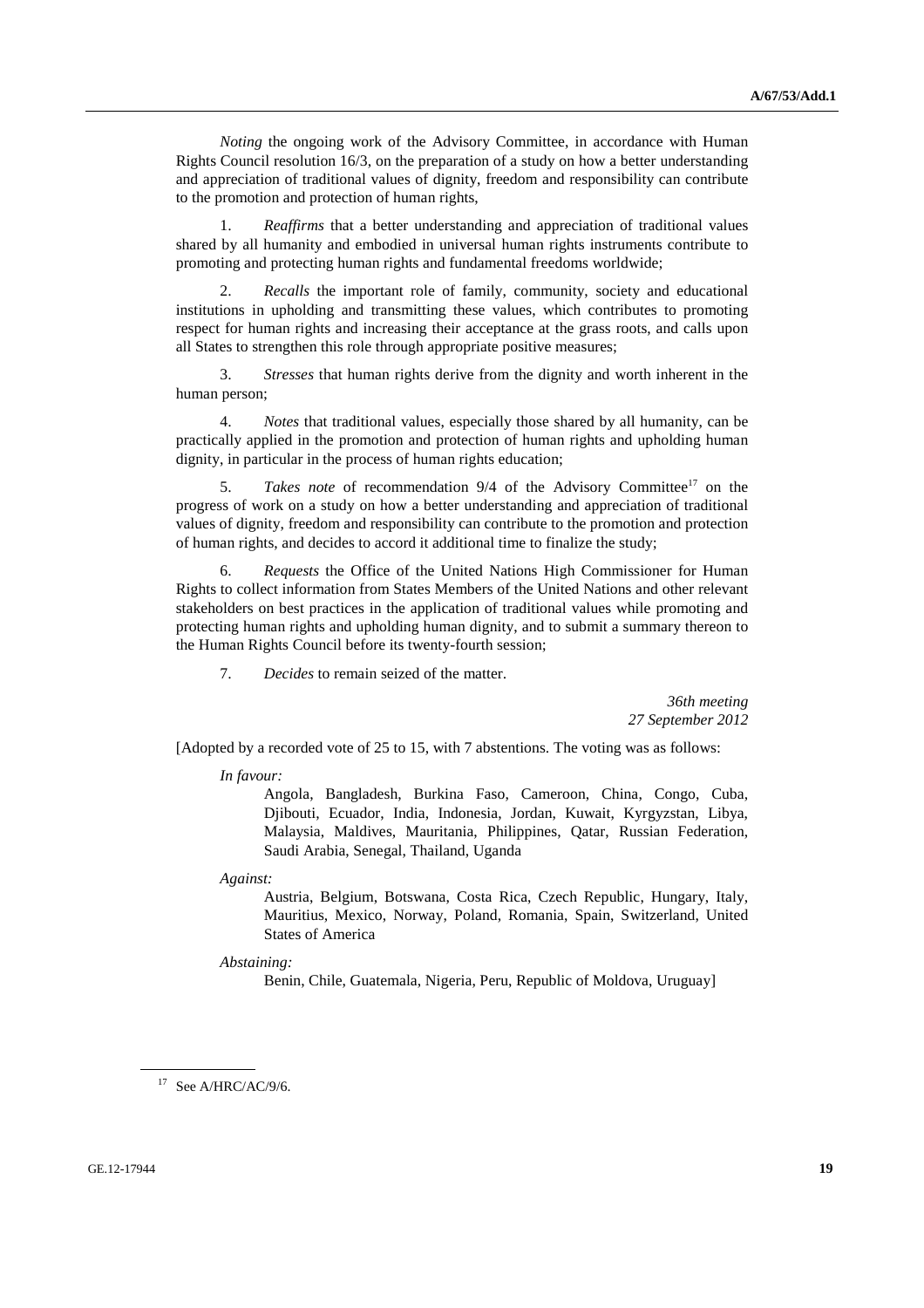## **21/4 Enforced or involuntary disappearances**

#### *The Human Rights Council*,

 *Reaffirming* the relevant articles of the Universal Declaration of Human Rights and the International Covenant on Civil and Political Rights that protect the right of life, the right of liberty and security of the person, the right not to be subjected to torture and the right to recognition as a person before the law,

 *Recalling* Commission on Human Rights resolution 20 (XXXVI) of 29 February 1980, in which the Commission decided to establish a working group of five members to serve as experts in their individual capacity and to examine questions relevant to enforced or involuntary disappearances, and also all previous resolutions on this subject, in particular Human Rights Council resolution 16/16 of 24 March 2011, in which the Council renewed by consensus the mandate of the Working Group on Enforced or Involuntary Disappearances,

 *Acknowledging* the adoption of the International Convention for the Protection of All Persons from Enforced Disappearance by the General Assembly in its resolution 61/177 on 20 December 2006,

 *Recalling* General Assembly resolution 47/133 of 18 December 1992, by which the Assembly adopted the Declaration on the Protection of All Persons from Enforced Disappearance as a body of principles for States,

 *Recalling also* General Assembly resolution 60/147 of 16 December 2005, by which the Assembly adopted the Basic Principles and Guidelines on the Right to Remedy and Reparation for Victims of Gross Violations of International Human Rights Law and Serious Violations of International Humanitarian Law,

 *Deeply concerned in particular* by the increase in enforced or involuntary disappearances in various regions of the world, including arrest, detention and abduction, when these are part of or amount to enforced disappearances, and by the growing number of reports concerning harassment, ill-treatment and intimidation of witnesses of disappearances or relatives of persons who have disappeared,

*Recalling* that the Convention sets out the right of victims to know the truth regarding the circumstances of the enforced disappearance, the progress and the result of the investigation and the fate of the disappeared person, and sets forth State party obligations to take appropriate measures in this regard,

 *Recalling also* that no exceptional circumstance whatsoever may be invoked as a justification for enforced disappearance,

 *Recalling further* that no one shall be held in secret detention,

 *Recognizing* that enforced disappearance has special consequences for women and vulnerable groups, especially children, as they most often bear the serious economic hardships that usually accompany a disappearance and, when they are subjected to disappearance themselves, they may become particularly vulnerable to sexual and other forms of violence,

 *Acknowledging* the fact that acts of enforced disappearance may amount to crimes against humanity, as defined by the Rome Statute of the International Criminal Court,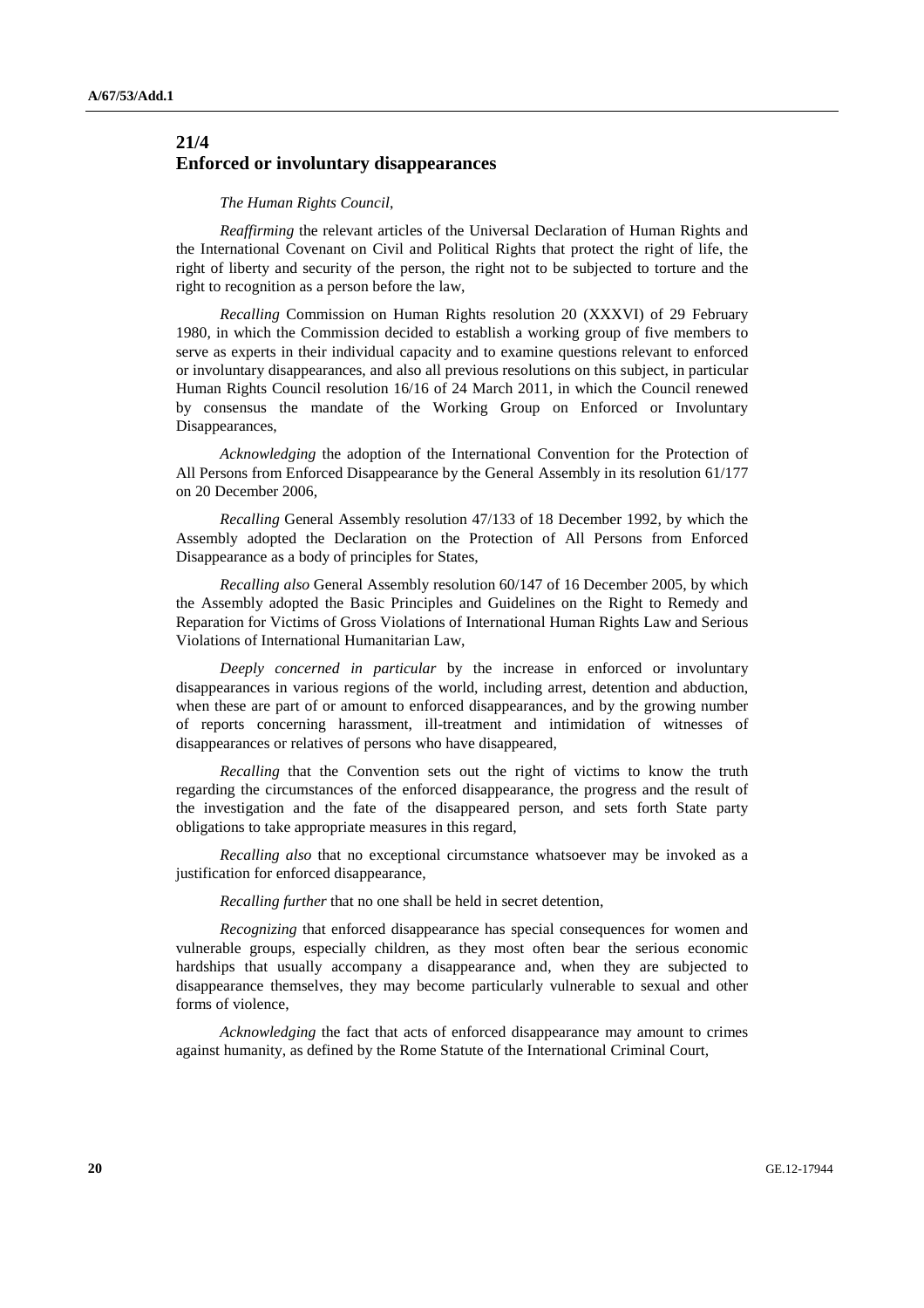## **I. International Convention on the Protection of All Persons from Enforced Disappearance**

 1. *Recognizes* that the implementation of the International Convention on the Protection of All Persons from Enforced Disappearance will be a significant contribution to ending impunity and to the promotion and protection of all human rights for all;

 2. *Welcomes* the entry into force of the Convention on 23 December 2010, as well as the work achieved by the Committee on Enforced Disappearances during its two first sessions, and encourages all States parties to the Convention to support and promote the Committee's work and to implement its recommendations;

 3. *Calls upon* all States that have not yet signed, ratified or acceded to the Convention to consider doing so as a matter of priority, and to also consider the option provided for in articles 31 and 32 of the Convention regarding the Committee on Enforced Disappearances;

 4. *Requests* the Secretary-General and the United Nations High Commissioner for Human Rights to continue their intensive efforts to assist States in becoming parties to the Convention, with a view to achieving universal adherence;

## **II. Declaration on the Protection of All Persons from Enforced Disappearance**

 5. *Recognizes* the importance of the Declaration on the Protection of All Persons from Enforced Disappearance as a body of principles for all States designed to punish enforced disappearances, to prevent their commission and to help victims of such acts and their families to seek fair, prompt and adequate reparation;

 6. *Notes* that 2012 marks the twentieth anniversary of the adoption by the General Assembly of the Declaration;

7. *Urges* all States to promote and to give full effect to the Declaration;

 8. *Encourages* all States to translate the Declaration into their languages in order to assist its global dissemination and the ultimate goal of preventing enforced disappearances;

#### **III. Working Group on Enforced or Involuntary Disappearances**

 9. *Takes note* of the report submitted by the Working Group on Enforced or Involuntary Disappearances<sup>18</sup> and of the recommendations contained therein;

 10. *Stresses the importance* of the work of the Working Group, and encourages it to pursue the fulfilment of its mandate as set out in Human Rights Council resolution 16/16;

 11. *Welcomes* the cooperation established between the Working Group and the Committee on Enforced Disappearances, within the framework of their respective mandates;

 12. *Takes note with interest* of all the general comments of the Working Group, including the most recent one on the right to recognition as a person before the law in the context of enforced disappearances, which are aimed at helping States to apply the Declaration in a way that is most conducive to the protection of all persons from enforced disappearances;

 $18$  A/HRC/19/58/Rev.1.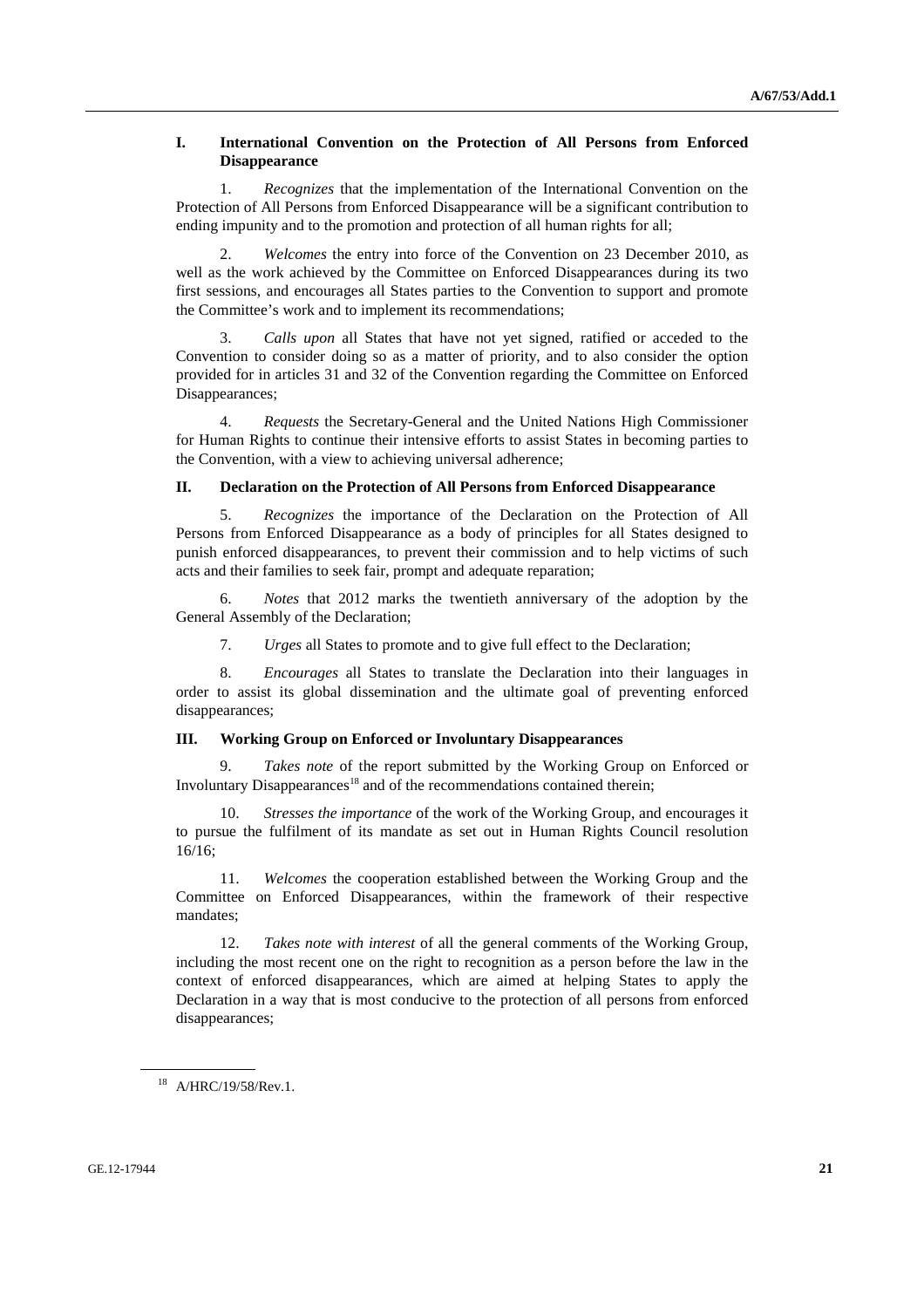13. *Calls upon* States that have not provided for a long period of time substantive replies concerning claims of enforced disappearances in their countries to do so, and to give due consideration to relevant recommendations concerning this issue made by the Working Group in its reports;

 14. *Urges* States to cooperate with the Working Group to help it to carry out its mandate effectively and, in that framework, to give serious consideration to responding favourably to its requests for visits to their countries;

 15. *Encourages* the Working Group, in accordance with its working methods, to continue to provide concerned States with relevant and detailed information concerning allegations of enforced disappearances in order to facilitate a prompt and substantive response to these communications without prejudice to the need for concerned States to cooperate with the Working Group;

#### 16. *Expresses*:

 (a) Its thanks to the many Governments that have cooperated with the Working Group and replied to its requests for information, and the Governments that have accepted visits of the Working Group to their countries, requesting them to give all necessary attention to the Working Group's recommendations and inviting them to inform the Working Group of any action that they take on them;

 (b) Its appreciation to the Governments that are investigating, cooperating at the international and bilateral levels, and have developed or are developing appropriate mechanisms to investigate any claims of enforced disappearance brought to their attention, and encourages all the Governments concerned to expand their efforts in this area;

### **IV. General principles**

 17. *Takes note* of the reports submitted by the Office of the High Commissioner, including their recommendations, on programmes and other measures for the protection of witnesses implemented within the framework of criminal procedures relating to gross violations of human rights and serious violations of international humanitarian law,<sup>19</sup> on the seminar on the importance of archives as a means to guarantee the right to the truth<sup>20</sup> and on the obligation of States to investigate serious violations of human rights, and the use of forensic genetics; $21$ 

18. *Urges* States:

 (a) To prevent the occurrence of enforced disappearances, including by guaranteeing that any person deprived of liberty is held solely in officially recognized and supervised places of detention, guaranteeing access to all places of detention by authorities and institutions whose competence in this regard has been recognized by the concerned State, maintaining official, accessible, up-to-date registers and/or records of detainees, and ensuring that detainees are brought before a competent authority promptly after detention as provided for by article 10 of the Declaration on the Protection of All Persons from Enforced Disappearance;

 (b) To work to eradicate the culture of impunity for the perpetrators of enforced disappearances and to elucidate cases of enforced disappearance as a crucial step in effective prevention;

<sup>&</sup>lt;sup>19</sup> A/HRC/15/33.<br><sup>20</sup> A/HRC/17/21.<br><sup>21</sup> A/HRC/18/25 and Corr.1.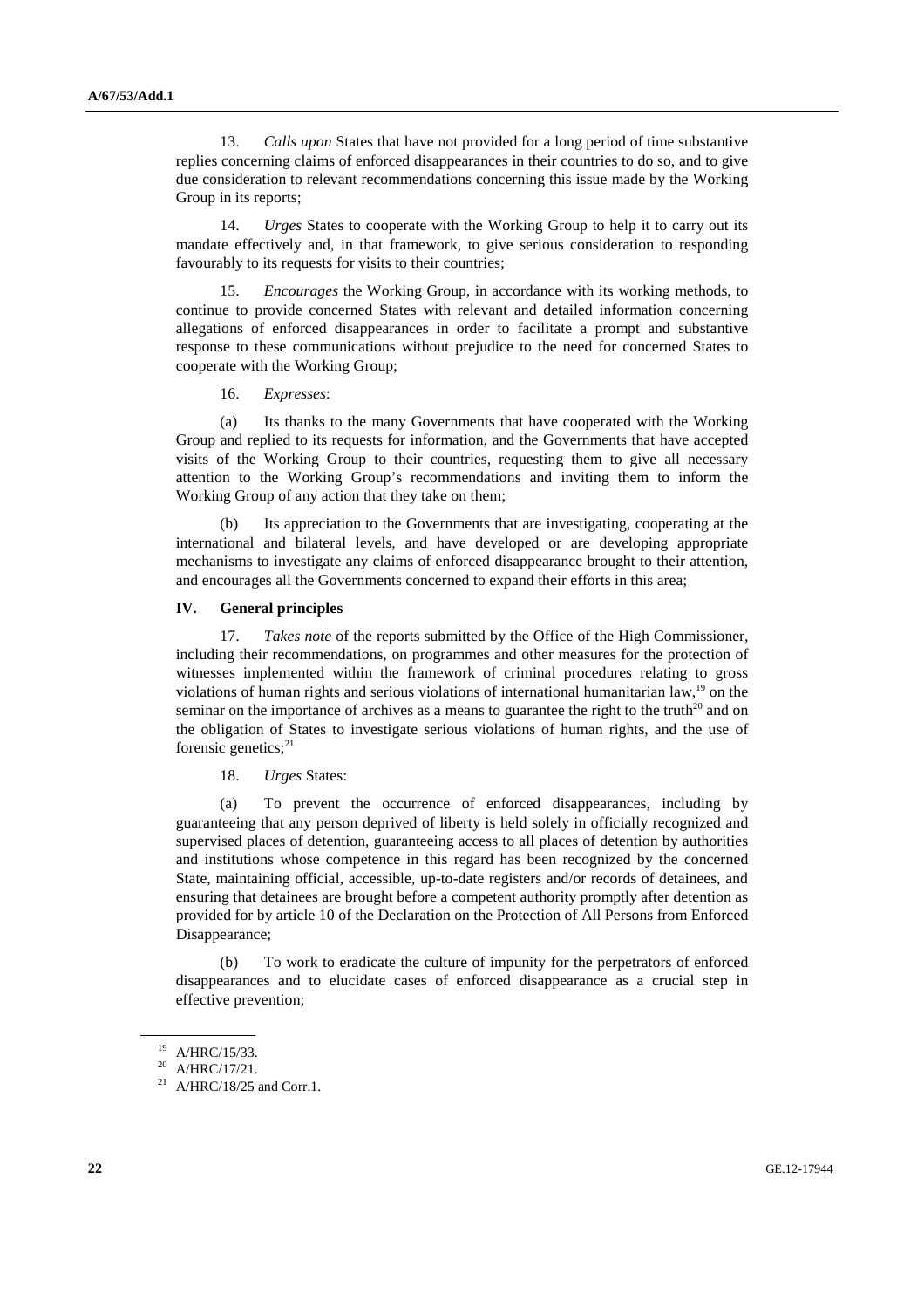(c) To prevent and investigate with special attention the enforced disappearance of persons belonging to vulnerable groups, especially children, and the enforced disappearance of women, as they may become particularly vulnerable to sexual violence and other forms of violence, and to bring the perpetrators of those enforced disappearances to justice:

 (d) To ensure that their competent authorities proceed immediately to conduct impartial inquiries in all circumstances where there is reason to believe that an enforced disappearance has occurred in territory under their jurisdiction and, if such belief is borne out, to ensure that all the perpetrators of enforced or involuntary disappearances are brought to justice:

 (e) To continue their efforts to elucidate the fate of disappeared persons and to ensure that competent authorities in charge of investigation and prosecution are provided with adequate means and resources to resolve cases and bring perpetrators to justice, including after considering establishing, where appropriate, specific judicial mechanisms or truth and reconciliation commissions that complement the justice system;

To consider the use of forensic genetics to contribute to the identification of the remains of the victims of enforced or involuntary disappearances and to address the issue of impunity;

 (g) To take steps to provide adequate protection to witnesses of enforced or involuntary disappearances, human rights defenders acting against enforced disappearances, and the lawyers and families of disappeared persons against any intimidation, persecution, reprisals or ill-treatment to which they might be subjected, paying special attention to women as relatives of disappeared persons in the context of their struggle to resolve the disappearance of members of their families;

 (h) To make provisions in their legal systems for victims of enforced or involuntary disappearances or their families to seek fair, prompt and adequate reparation and, in addition, where appropriate, to consider symbolic measures recognizing the suffering of victims and restoring their dignity and reputation;

To adopt an archival policy that ensures that all archives pertaining to human rights violations related to enforced disappearances held by all types of institutions are preserved, protected and accessible in accordance with applicable law, in order to habilitate victims to realize their right to the truth to judicial accountability and non-judicial truth seeking process and for reparations:

(j) To address the specific needs of the families of disappeared persons;

 (k) To take appropriate steps to address the legal uncertainty under domestic law of the absence of the disappeared person and faced by their family members, the next-ofkin and others connected to him or her, including by considering the possibility to put in place a system of declaration of absence as a result of enforced disappearance;

 (l) To intensify their cooperation with civil society organizations that deal with the issue of enforced disappearances;

 19. *Decides* to continue consideration of the question of enforced or involuntary disappearances in accordance with its programme of work.

> *36th meeting 27 September 2012*

[Adopted without a vote.]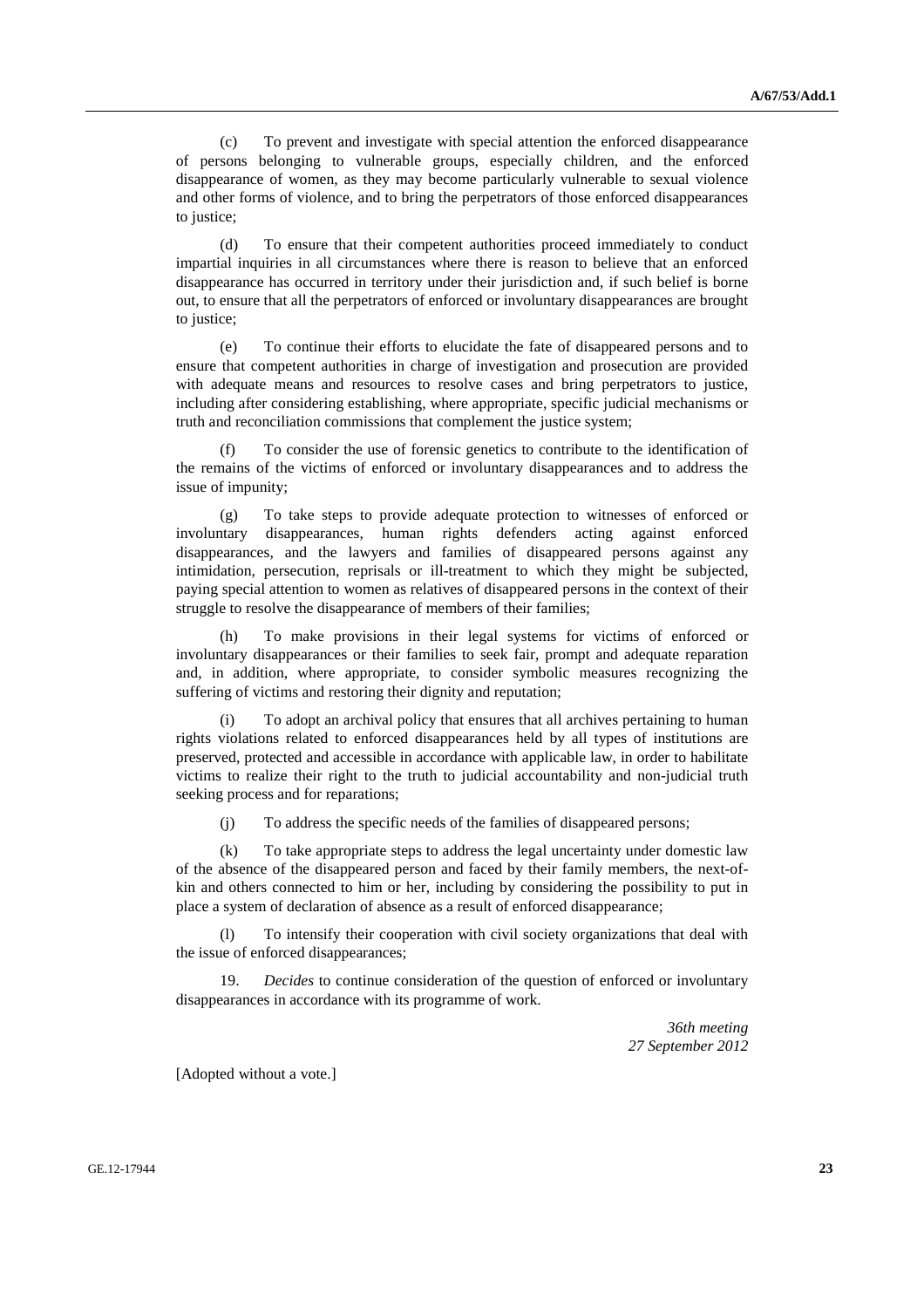## **21/5**

## **Contribution of the United Nations system as a whole to the advancement of the business and human rights agenda and the dissemination and implementation of the Guiding Principles on Business and Human Rights**

#### *The Human Rights Council*,

 *Recalling* all previous Human Rights Council resolutions on the issue of human rights and transnational corporations and other business enterprises, including Council resolutions 8/7 of 18 June 2008 and 17/4 of 16 June 2011, as well as Commission on Human Rights resolution 2005/69 of 20 April 2005,

 *Recalling also* the endorsement of the Guiding Principles on Business and Human Rights: Implementing the United Nations "Protect, Respect and Remedy" Framework by the Human Rights Council in its resolution 17/4,

 *Recalling further* the request made by the Human Rights Council in its resolution 17/4 to the Secretary-General to prepare a report on how the United Nations system as a whole, including programmes, funds and specialized agencies, can contribute to the advancement of the business and human rights agenda and the dissemination and implementation of the Guiding Principles, addressing in particular how capacity-building of all relevant actors to this end can best be addressed within the United Nations system,

*Stressing* that the obligation and the primary responsibility to promote and protect human rights and fundamental freedoms lie with the State,

 *Emphasizing* that transnational corporations and other business enterprises have a responsibility to respect human rights, irrespective of where they conduct their business,

 *Recognizing* the importance that guidance, initiatives and practices relevant to the area of business and human rights, at the international, regional and national levels, are guided by the Guiding Principles,

 *Recognizing also* the importance of building the capacity of all actors to better manage challenges in the area of business and human rights, and that the United Nations system has an important role to play in advancing the business and human rights agenda, particularly the Guiding Principles, including by supporting capacity-building efforts directed at Governments, business enterprises, civil society and other stakeholders,

 1. *Welcomes* the report of the Secretary-General on the contribution of the United Nations system as a whole to the advancement of the business and human rights agenda and the dissemination and implementation of the Guiding Principles on Business and Human Rights;<sup>22</sup>

 2. *Underscores* the need to adopt a coordinated strategic approach to ensure the integration of the business and human rights agenda, particularly the Guiding Principles, into all relevant aspects of the work of the United Nations system, and recognizes the role of the United Nations High Commissioner for Human Rights, her Office and existing system-wide policy and coordination mechanisms, in that effort;

 <sup>22</sup> A/HRC/21/21.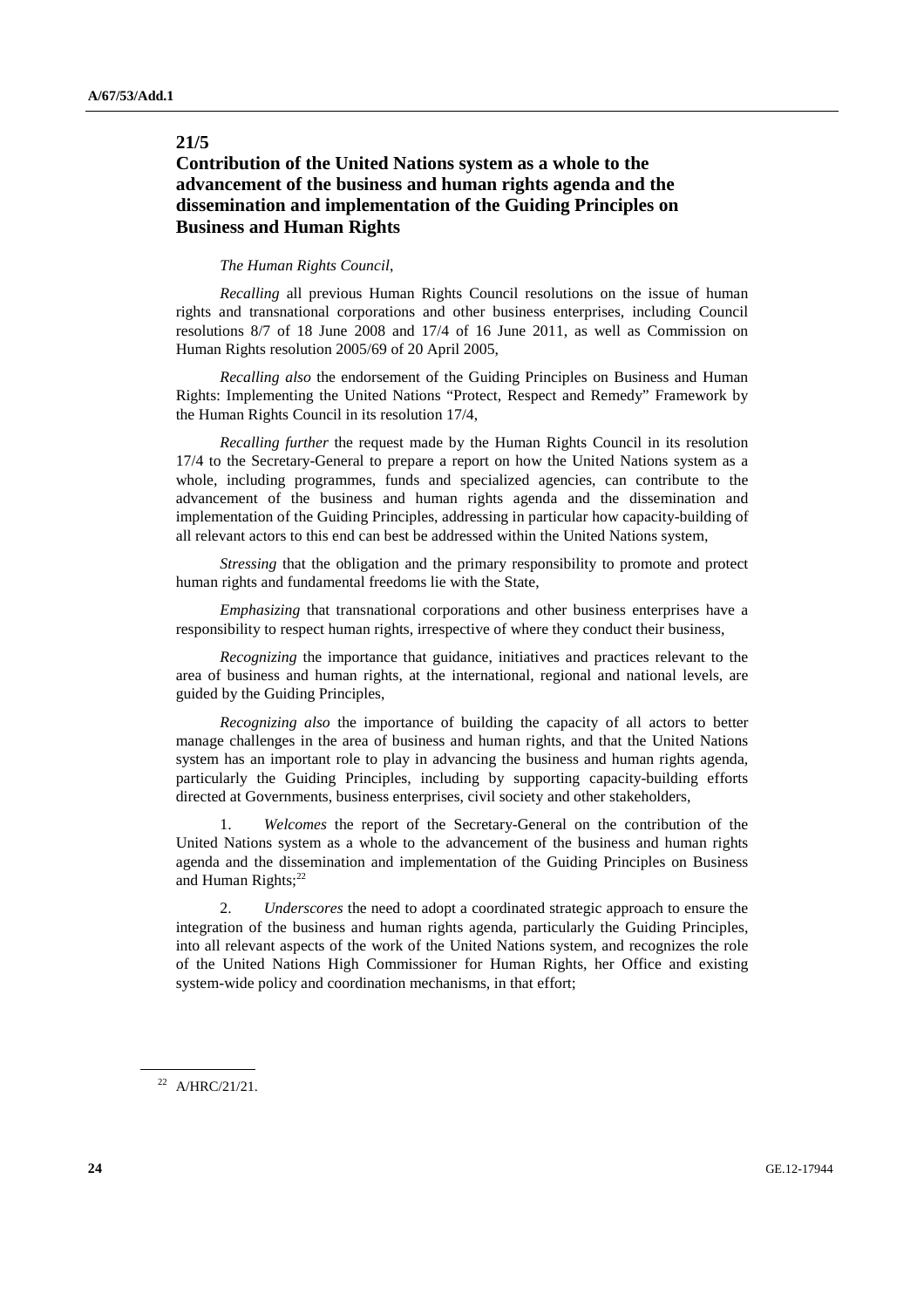3. *Encourages* all stakeholders to take into account in their submissions in connection with the universal periodic review the implementation of the State duty to protect against human rights abuses by third parties, including business enterprises, set out in the Guiding Principles;

 4. *Recognizes* the particular role and mandate of the Working Group on the issue of human rights and transnational corporations and other business enterprises, and encourages all special procedures mandate holders of the Human Rights Council to take into account the Guiding Principles as appropriate in their analyses of specific situations or thematic areas;

 5. *Also recognizes* that States parties' obligations relating to business and human rights may be relevant for United Nations treaty bodies, in consistency with their mandates;

 6. *Encourages* United Nations resident coordinators and country teams to take a lead, where possible, in collaboration with the Office of the High Commissioner, to ensure the integration of the Guiding Principles into planning, advocacy and capacity-building and development efforts at the national level, based on consultation with the relevant State;

7. *Encourages* all relevant entities of the United Nations system:

 (a) To develop guidance and training relating to the dissemination and implementation of the Guiding Principles for Governments, business enterprises and civil society, as applicable, in the context of their respective mandates, in close collaboration with the Office of the High Commissioner and the Working Group on the issue of human rights and transnational corporations and other business enterprises;

 (b) To strengthen efforts relating to the development and promotion of more specific and coherent guidance, advocacy, capacity-building and engagement with relevant stakeholders, and to further integrate the business and human rights agenda into their activities consistent with their respective mandates; this should include capacity-building directed at Government agencies, business enterprises, national human rights institutions, non-governmental organizations, trade unions, human rights defenders active in the context of business operations and other stakeholders, with a particular focus on the needs of individuals and groups that are especially vulnerable to adverse impact;

 8. *Recommends* that relevant United Nations entities apply the Guiding Principles when formulating and implementing internal policies and procedures, including in investment management, procurement and partnerships with the business sector, taking into account the recommendations made in the report of the Secretary-General;

 9. *Recognizes* the work done by the Global Compact in developing tools and guidance materials for the business sector and facilitating the sharing of knowledge and good practices, as well as the important role that the Global Compact could play in supporting dissemination and implementation of the Guiding Principles, particularly aimed at its local networks;

 10. *Requests* the Secretary-General to report, from within existing resources, to the Human Rights Council at its twenty-sixth session on the challenges, strategies and developments with regard to the implementation of the present resolution by the United Nations system, including programmes, funds and agencies, and to make concrete recommendations for action;

 11. *Also requests* the Secretary-General to undertake a feasibility study to explore the establishment of a global fund to enhance the capacity of stakeholders to advance the implementation of the Guiding Principles; the study should explore relevant issues, including how to secure multi-stakeholder engagement, governance models and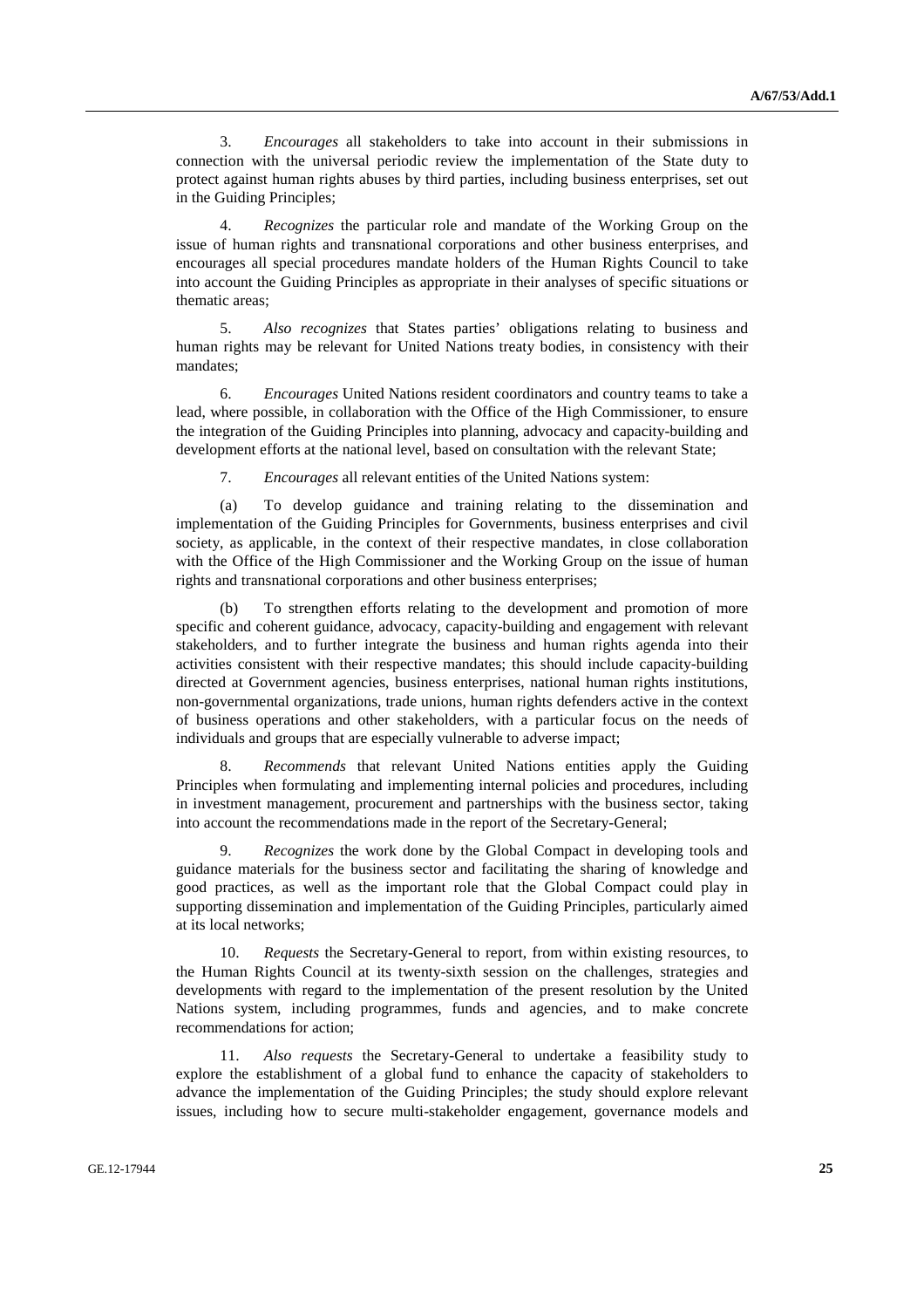funding options; stakeholders should be involved in a consultative process using existing channels such as the Forum on Business and Human Rights, consultations with the Working Group on the issue of human rights and transnational corporations and other business enterprises, written and other informal consultations; the conclusions should be presented to the Human Rights Council and included in the report of the Secretary-General in June 2014;

 12. *Decides* to organize a panel discussion at the twenty-second or twenty-third session of the Human Rights Council, with high-level representatives from relevant United Nations programmes, funds and agencies to discuss strategies for advancing the business and human rights agenda by the United Nations system; ideally as a topic for the annual half-day discussion on human rights mainstreaming at the twenty-second session;

Also *decides* to continue consideration of this question in conformity with its annual programme of work.

> *36th meeting 27 September 2012*

[Adopted without a vote.]

## **21/6**

## **Preventable maternal mortality and morbidity and human rights**

For the text of the resolution, see chapter II.

## **21/7 Right to the truth**

### *The Human Rights Council*,

 *Guided* by the Charter of the United Nations, the Universal Declaration of Human Rights, the International Covenant on Civil and Political Rights, the Geneva Conventions of 12 August 1949 and Additional Protocols I and II thereto of 1977, and other relevant instruments of international human rights law and international humanitarian law, as well as the Vienna Declaration and Programme of Action,

 *Recognizing* the universality, indivisibility, interdependence and interrelatedness of civil political, economic, social and cultural rights,

 *Recalling* article 32 of Additional Protocol I to the Geneva Conventions of 12 August 1949 relating to the protection of victims of international armed conflicts, which recognizes the right of families to know the fate of their relatives,

 *Recalling also* that article 33 of Additional Protocol I provides that the parties to an armed conflict shall search for the persons who have been reported missing by an adverse party as soon as circumstances permit,

 *Recalling further* the International Convention for the Protection of All Persons from Enforced Disappearance, adopted by the General Assembly in its resolution 61/177 of 20 December 2006, article 24 (2) of which sets out the right of victims to know the truth regarding the circumstances of the enforced disappearance, the progress and results of the investigation and the fate of the disappeared person, and sets forth State party obligations to take appropriate measures in this regard, and the preamble to the Convention, which reaffirms the right to freedom to seek, receive and impart information to that end, and welcoming the entry into force of the Convention on 23 December 2010,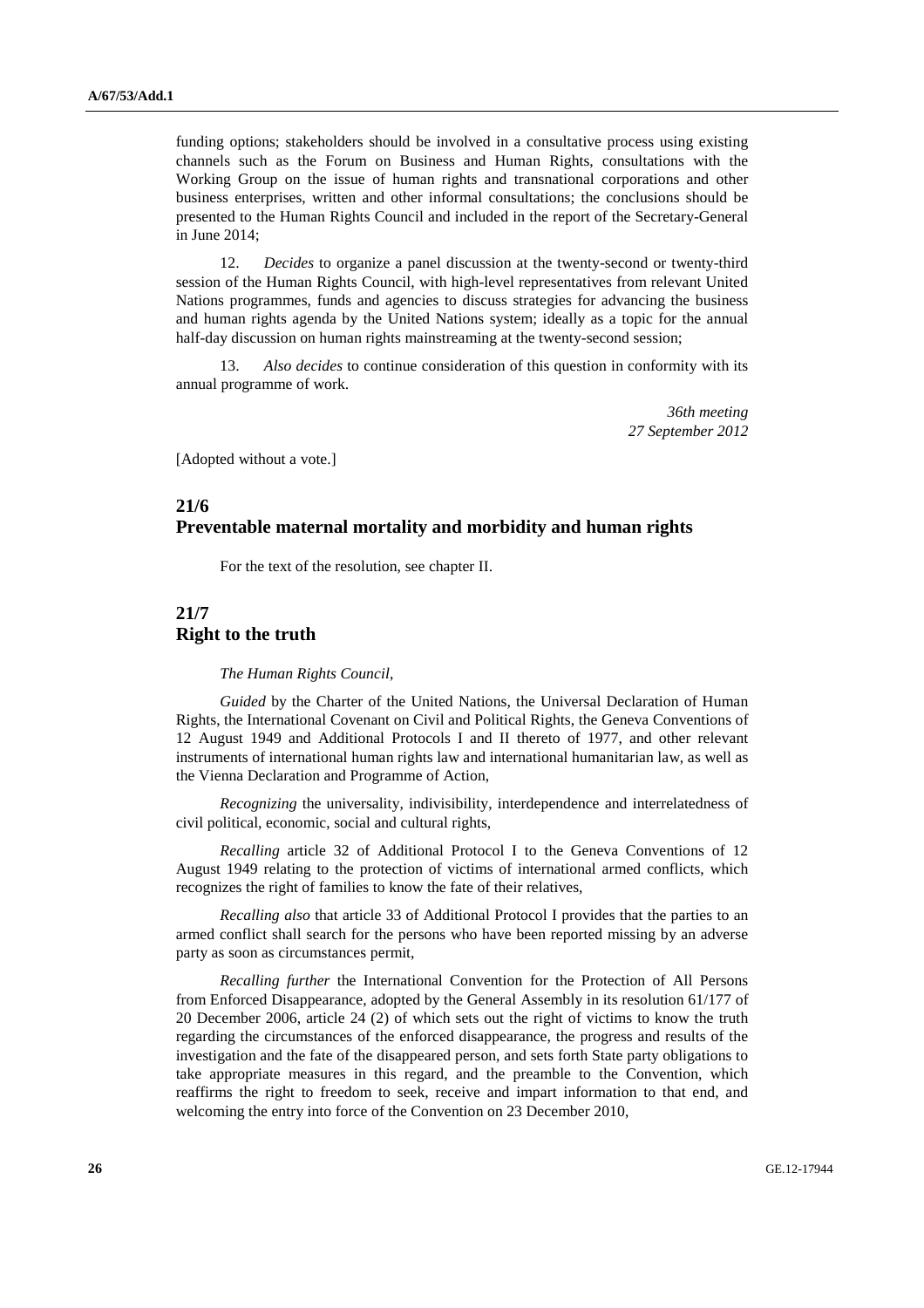*Taking into account* Commission on Human Rights resolution 2005/66 of 20 April 2005, Human Rights Council decision 2/105 of 27 November 2006, and Council resolutions 9/11 of 18 September 2008 and 12/12 of 1 October 2009 on the right to the truth,

 *Taking also into account* Human Rights Council resolutions 10/26 of 27 March 2009 and 15/5 of 29 September 2010 on forensic genetics and human rights, in which the Council recognized the importance of the utilization of forensic genetics to deal with the issue of impunity within the framework of investigations relating to gross human rights violations and serious violations of international humanitarian law,

 *Welcoming* the creation of the mandate of Special Rapporteur on the promotion of truth, justice, reparation and guarantees of non-recurrence by the Human Rights Council in its resolution 18/7 of 29 September 2011, and the appointment of a mandate holder by the Council at its nineteenth session,

 *Noting with interest* the general comment of the Working Group on Enforced or Involuntary Disappearances on the right to the truth in relation to enforced disappearance,

 *Acknowledging* the reports of the Office of the United Nations High Commissioner for Human Rights on the right to the truth<sup>23</sup> and their significant conclusions relating to the right to know the truth about gross violations of human rights and serious violations of international humanitarian law,

 *Acknowledging also* the report of the Office of the High Commissioner on the right to the truth<sup>24</sup> and its conclusions regarding the importance of the protection of witnesses within the framework of criminal procedures relating to gross human rights violations and serious violations of international humanitarian law, as well as on issues relating to the elaboration and management of archive systems to guarantee the effective implementation of the right to the truth,

*Stressing* that adequate steps to identify victims should also be taken in situations not amounting to armed conflict, especially in cases of massive or systematic violations of human rights,

 *Recalling* the set of principles for the protection and promotion of human rights through action to combat impunity, $25$  and taking note with appreciation of the updated version of those principles. $26$ 

*Noting* that the Special Rapporteur on the independence of judges and lawyers has recognized the right to the truth, its scope and implementation, $27$  and also that the Human Rights Committee and the Working Group on Enforced or Involuntary Disappearances have recognized the right of the victims of gross violations of human rights and the right of their relatives to the truth about the events that have taken place, including the identification of the perpetrators of the facts that gave rise to such violations, $2<sup>2</sup>$ 

<sup>&</sup>lt;sup>23</sup> E/CN.4/2006/91, A/HRC/5/7, A/HRC/15/33.<br>
<sup>24</sup> A/HRC/12/19.<br>
<sup>25</sup> E/CN.4/Sub.2/1997/20/Rev.1, annex II.<br>
<sup>26</sup> E/CN.4/2005/102/Add.1.<br>
<sup>27</sup> E/CN.4/2006/52.<br>
<sup>28</sup> E/CN.4/1999/62.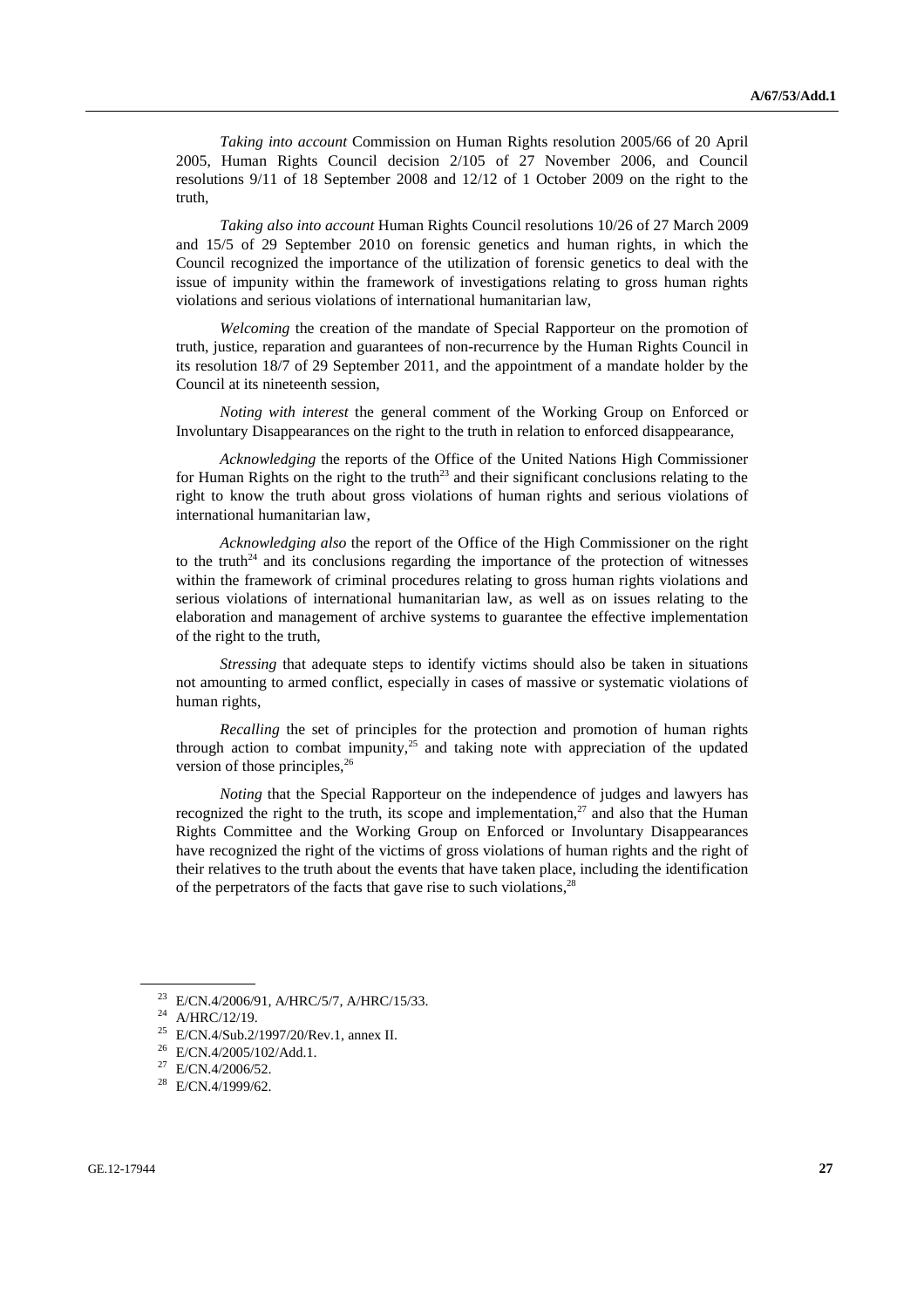*Acknowledging* in cases of gross violations of human rights and serious violations of international humanitarian law the need to study the interrelationship between the right to the truth and the right to access to justice, the right to obtain effective remedy and reparation and other relevant human rights,

*Stressing* the importance for the international community to endeavour to recognize the right of victims of gross violations of human rights and serious violations of international humanitarian law, and their families and society as a whole, to know the truth regarding such violations, to the fullest extent practicable, in particular the identity of the perpetrators, the causes and facts of such violations and the circumstances under which they occurred,

 *Stressing also* that it is important for States to provide appropriate and effective mechanisms for society as a whole and, in particular, for relatives of the victims to know the truth regarding gross violations of human rights and serious violations of international humanitarian law,

*Recalling* that a specific right to the truth may be characterized differently in some legal systems as the right to know, the right to be informed, or freedom of information,

*Emphasizing* that the general public and individuals are entitled to have access, to the fullest extent practicable, to information regarding the actions and decision-making processes of their Government, within the framework of each State's domestic legal system,

*Recognizing* the importance of preserving historic memory relating to gross human rights violations and serious violations of international humanitarian law through the conservation of archives and other documents relating to those violations,

 *Convinced* that States should preserve archives and other evidence concerning gross violations of human rights and serious violations of international humanitarian law to facilitate knowledge of such violations, to investigate allegations and to provide victims with access to an effective remedy in accordance with international law,

 1. *Recognizes* the importance of respecting and ensuring the right to the truth so as to contribute to ending impunity and to promote and protect human rights;

 2. *Welcomes* the establishment in several States of specific judicial mechanisms and other non-judicial mechanisms, such as truth and reconciliation commissions, that complement the justice system, to investigate violations of human rights and of international humanitarian law, and appreciates the elaboration and publication of the reports and decisions of these bodies;

 3. *Encourages* the States concerned to disseminate, implement and monitor implementation of the recommendations of such non-judicial mechanisms as truth and reconciliation commissions, and to provide information regarding compliance with the decisions of judicial mechanisms;

 4. *Encourages* other States to consider establishing specific judicial mechanisms and, where appropriate, truth and reconciliation commissions to complement the justice system, in order to investigate and address gross violations of human rights and serious violations of international humanitarian law;

 5. *Encourages* States and international organizations to provide requesting States with necessary and appropriate assistance regarding the right to the truth by means of, among other actions, technical cooperation and the exchange of information concerning administrative, legislative and judicial and non-judicial measures, as well as experiences and best practices that have as a purpose the protection, promotion and implementation of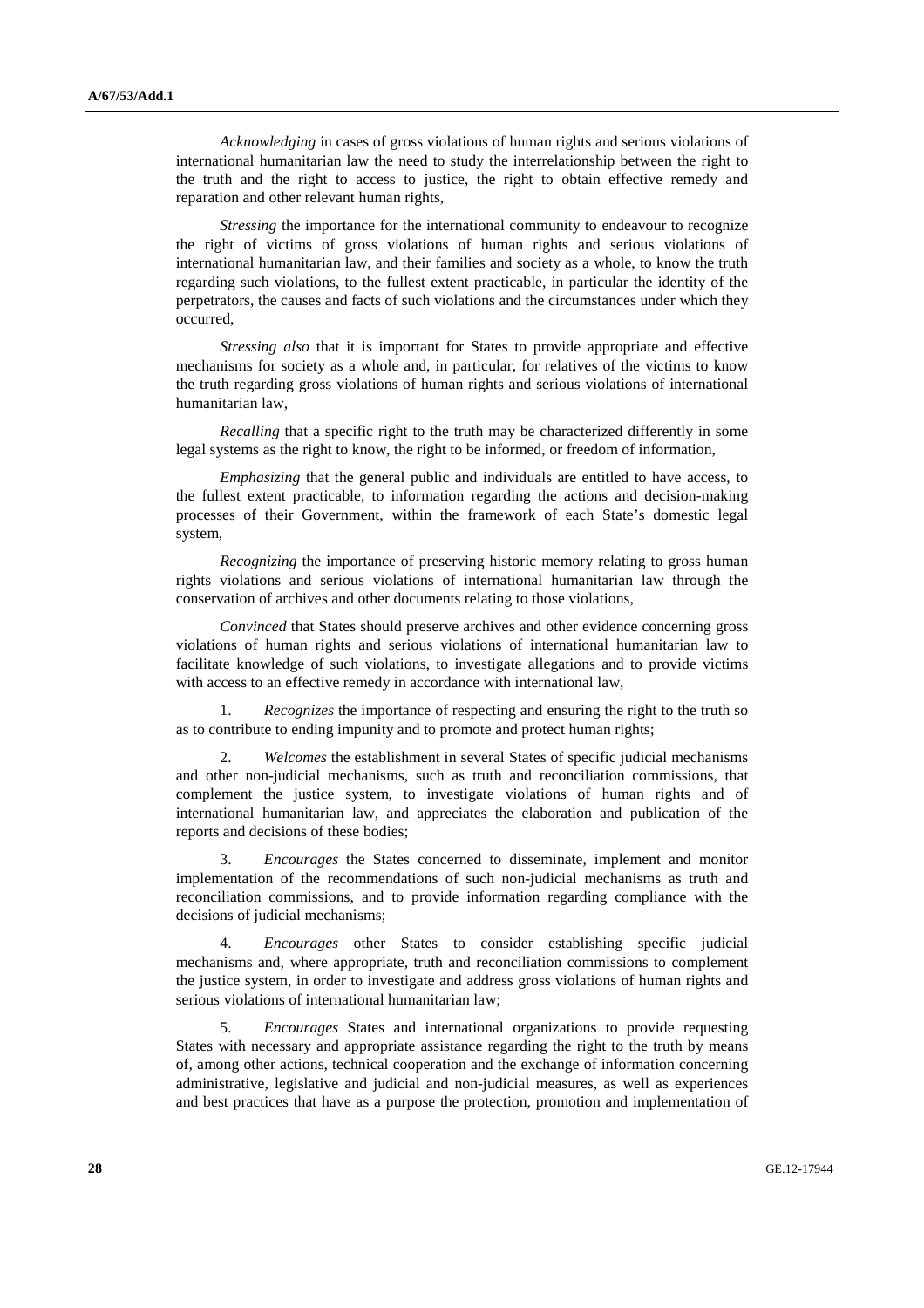this right, including practices regarding the protection of witnesses and the preservation and management of archives;

 6. *Encourages* States to design programmes and other measures to protect witnesses and individuals who cooperate with judicial bodies and mechanisms of a quasijudicial or non-judicial nature, such as human rights commissions and truth commissions;

 7. *Calls upon* States to work in cooperation with the Special Rapporteur on the promotion of truth, justice, reparation and guarantees of non-recurrence in accordance with his mandate, including by extending invitations to the Special Rapporteur;

 8. *Welcomes* the entry into force of the International Convention for the Protection of All Persons from Enforced Disappearance, and encourages all States that have not yet signed, ratified or acceded to the Convention to consider doing so;

 9. *Takes note with appreciation* of the report of the Office of the United Nations High Commissioner for Human Rights on the right to the truth<sup>29</sup> and, in accordance with its conclusions, calls upon all States to consider developing comprehensive witness protection programmes covering all types of crimes, including gross human rights violations and serious violations of international humanitarian law;

Also takes note with appreciation of the report of the Office of the High Commissioner on the seminar on experience of archives as a means to guarantee the right to the truth, $30$  which outlined the importance of archives to the ability of victims to realize their right to the truth, to judicial accountability and non-judicial truth-seeking processes, and for reparations, and, in accordance with its concluding observations, encourages States that have not yet done so to establish a national archival policy that ensures that all archives pertaining to human rights are preserved and protected, and to enact legislation that declares that the nation's documentary heritage is to be retained and preserved, and creates the framework for managing State records from their creation to destruction or preservation;

 11. *Requests* the Office of the High Commissioner to invite, from within existing resources, Member States, United Nations organs, intergovernmental organizations, national human rights institutions and non-governmental organizations to provide information on good practices in the establishment, preservation and provision of access to national archives on human rights, and to make the information received publically available in an online database;

 12. *Invites* special procedures and other mechanisms of the Human Rights Council, in the framework of their mandates, to take into account, as appropriate, the issue of the right to the truth;

 13. *Decides* to consider this matter at its twenty-seventh session under the same agenda item or at the corresponding session in conformity with its annual programme of work.

> *36th meeting 27 September 2012*

[Adopted without a vote.]

GE.12-17944 **29** 

 $^{29}$  A/HRC/15/33.<br>  $^{30}$  A/HRC/17/21.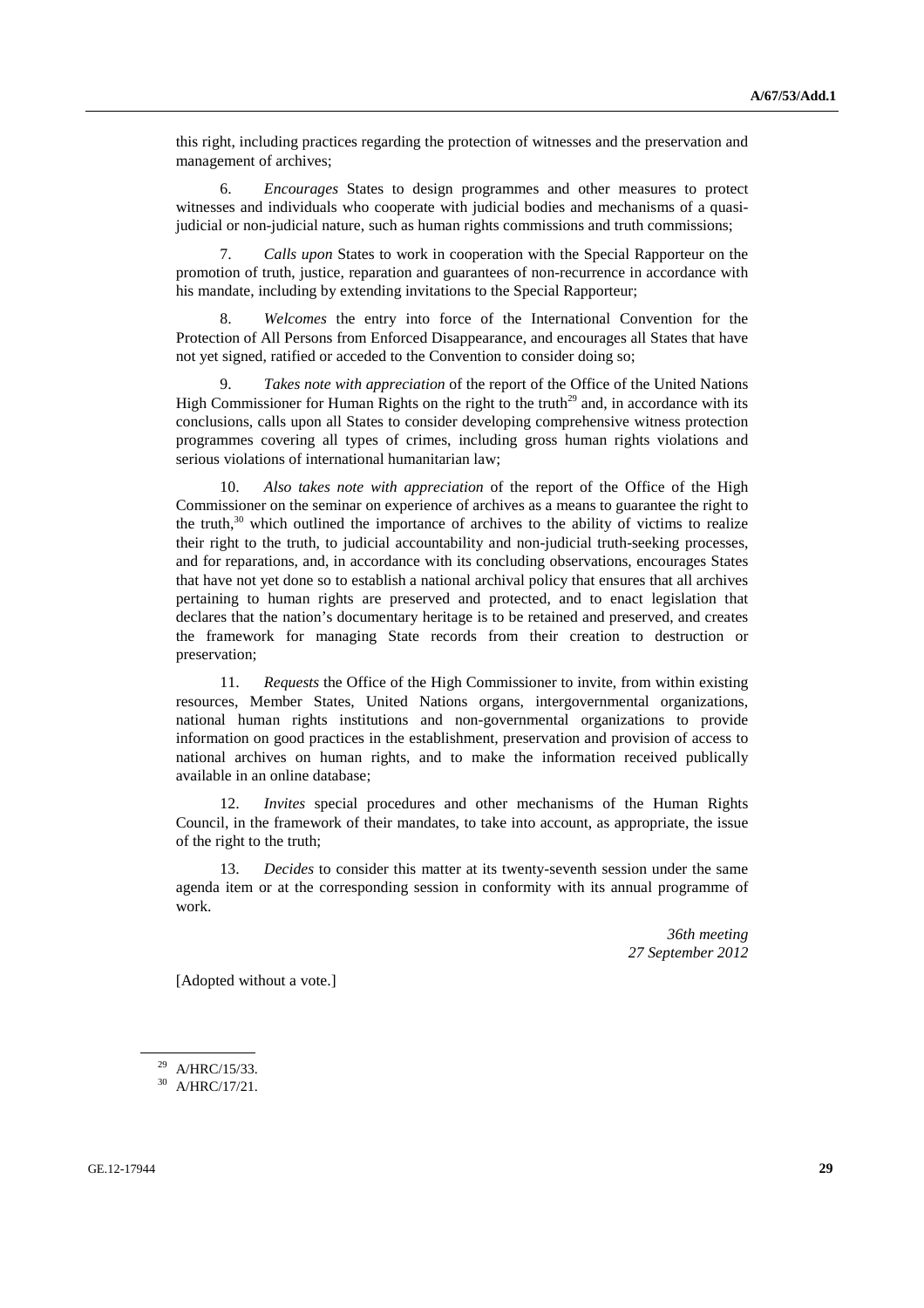### **21/8**

# **The use of mercenaries as a means of violating human rights and impeding the exercise of the right of peoples to self-determination**

### *The Human Rights Council*,

 *Recalling* all previous resolutions adopted by the General Assembly, the Human Rights Council and the Commission on Human Rights on the subject, including Assembly resolution 64/151 of 18 December 2009 and Council resolutions 10/11 of 26 March 2009, 15/12 of 30 September 2010, 15/26 of 1 October 2010 and 18/4 of 29 September 2011,

 *Recalling also* all relevant resolutions that, inter alia, condemn any State that permits or tolerates the recruitment, financing, training, assembly, transit or use of mercenaries with the objective of overthrowing the Governments of States Members of the United Nations, especially those of developing countries, or of fighting against national liberation movements, and recalling further the relevant resolutions and international instruments adopted by the General Assembly, the Security Council, the Economic and Social Council, the African Union and the Organization of African Unity, inter alia, the Organization of African Unity Convention for the Elimination of Mercenarism in Africa,

 *Reaffirming* the purposes and principles enshrined in the Charter of the United Nations concerning the strict observance of the principles of sovereign equality, political independence, the territorial integrity of States, the self-determination of peoples, the nonuse of force or threat of use of force in international relations and non-interference in affairs within the domestic jurisdiction of States,

 *Reaffirming also* that, by virtue of the principle of self-determination, all peoples have the right to determine freely their political status and to pursue freely their economic, social and cultural development, and that every State has the duty to respect this right in accordance with the provisions of the Charter,

 *Reaffirming further* the Declaration on Principles of International Law concerning Friendly Relations and Cooperation among States in accordance with the Charter of the United Nations,

 *Alarmed and concerned* about the threat posed by the activities of mercenaries to peace and security in developing countries in various parts of the world, in particular in areas of conflict,

 *Deeply concerned* at the loss of life, the substantial damage to property and the negative effects on the policies and economies of affected countries resulting from international criminal mercenary activities,

 *Extremely alarmed and concerned* about recent mercenary activities in developing countries in various parts of the world, in particular in areas of conflict, and the threat they pose to the integrity of and respect for the constitutional order of the affected countries,

*Recalling* the holding of regional consultations in all five regions from 2007 to 2011, in which participants noted that the enjoyment and exercise of human rights were increasingly impeded by the emergence of several new challenges and trends relating to mercenaries or their activities and by the role played by private military and security companies registered, operating or recruiting personnel in each region, and expressing its appreciation to the Office of the United Nations High Commissioner for Human Rights for its support for the holding of those consultations,

 *Convinced* that, notwithstanding the way in which mercenaries or mercenary-related activities are used or the form they take to acquire a semblance of legitimacy, they are a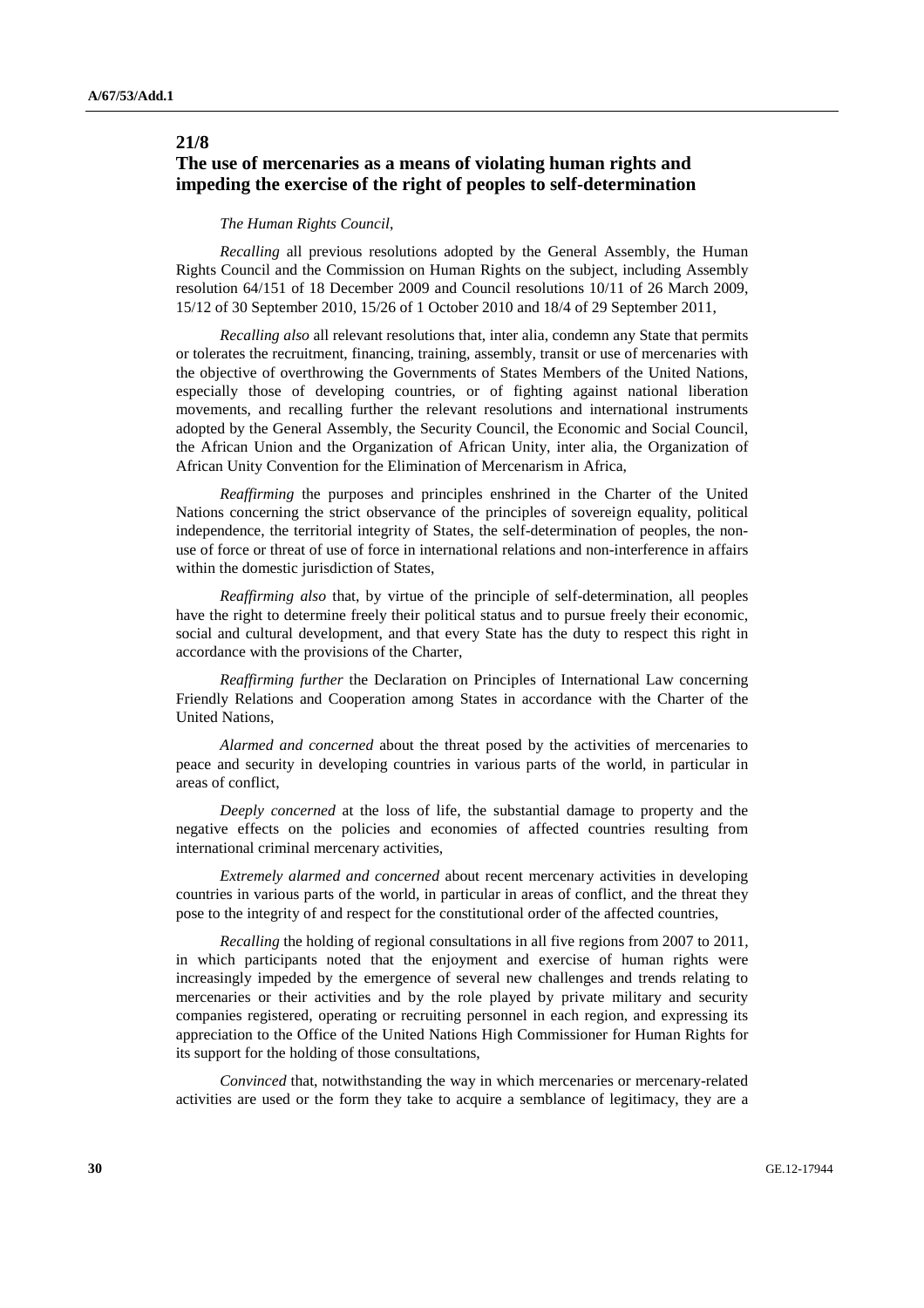threat to peace, security and the self-determination of peoples and an obstacle to the enjoyment of human rights by peoples,

 1. *Reaffirms* that the use of mercenaries and their recruitment, financing, protection and training are causes for grave concern to all States and violate the purposes and principles enshrined in the Charter of the United Nations;

 2. *Recognizes* that armed conflicts, terrorism, arms trafficking and covert operations by third Powers encourage, inter alia, the demand for mercenaries on the global market;

 3. *Urges* once again all States to take the necessary steps and to exercise the utmost vigilance against the threat posed by the activities of mercenaries, and to take legislative measures to ensure that their territories and other territories under their control, as well as their nationals, are not used for the recruitment, assembly, financing, training, protection and transit of mercenaries for the planning of activities designed to impede the right to self-determination, to overthrow the Government of any State or to dismember or impair, totally or in part, the territorial integrity or political unity of sovereign and independent States conducting themselves in compliance with the right of peoples to selfdetermination;

 4. *Requests* all States to exercise the utmost vigilance against any kind of recruitment, training, hiring or financing of mercenaries by private companies offering international military consultancy and security services, and to impose a specific ban on such companies intervening in armed conflicts or actions to destabilize constitutional regimes;

 5. *Encourages* States that import the military assistance, consultancy and security services provided by private companies to establish regulatory national mechanisms for the registering and licensing of those companies in order to ensure that imported services provided by those private companies neither impede the enjoyment of human rights nor violate human rights in the recipient country;

 6. *Emphasizes* its utmost concern about the impact of the activities of private military and security companies on the enjoyment of human rights, in particular when operating in armed conflicts, and notes that private military and security companies and their personnel are rarely held accountable for violations of human rights;

 7. *Calls upon* all States that have not yet become parties to the International Convention against the Recruitment, Use, Financing and Training of Mercenaries to consider taking the necessary action to do so;

 8. *Welcomes* the cooperation extended by those countries that received a visit by the Working Group on the use of mercenaries as a means of violating human rights and impeding the exercise of the right of peoples to self-determination, and the adoption by some States of national legislation that restricts the recruitment, assembly, financing, training and transit of mercenaries;

 9. *Invites* States to investigate the possibility of mercenary involvement whenever and wherever criminal acts of a terrorist nature occur;

 10. *Condemns* mercenary activities in developing countries in various parts of the world, in particular in areas of conflict, and the threat they pose to the integrity of and respect for the constitutional order of these countries and the exercise of the right to selfdetermination of their peoples, and stresses the importance for the Working Group of looking into sources and root causes, as well as the political motivations of mercenaries and for mercenary-related activities;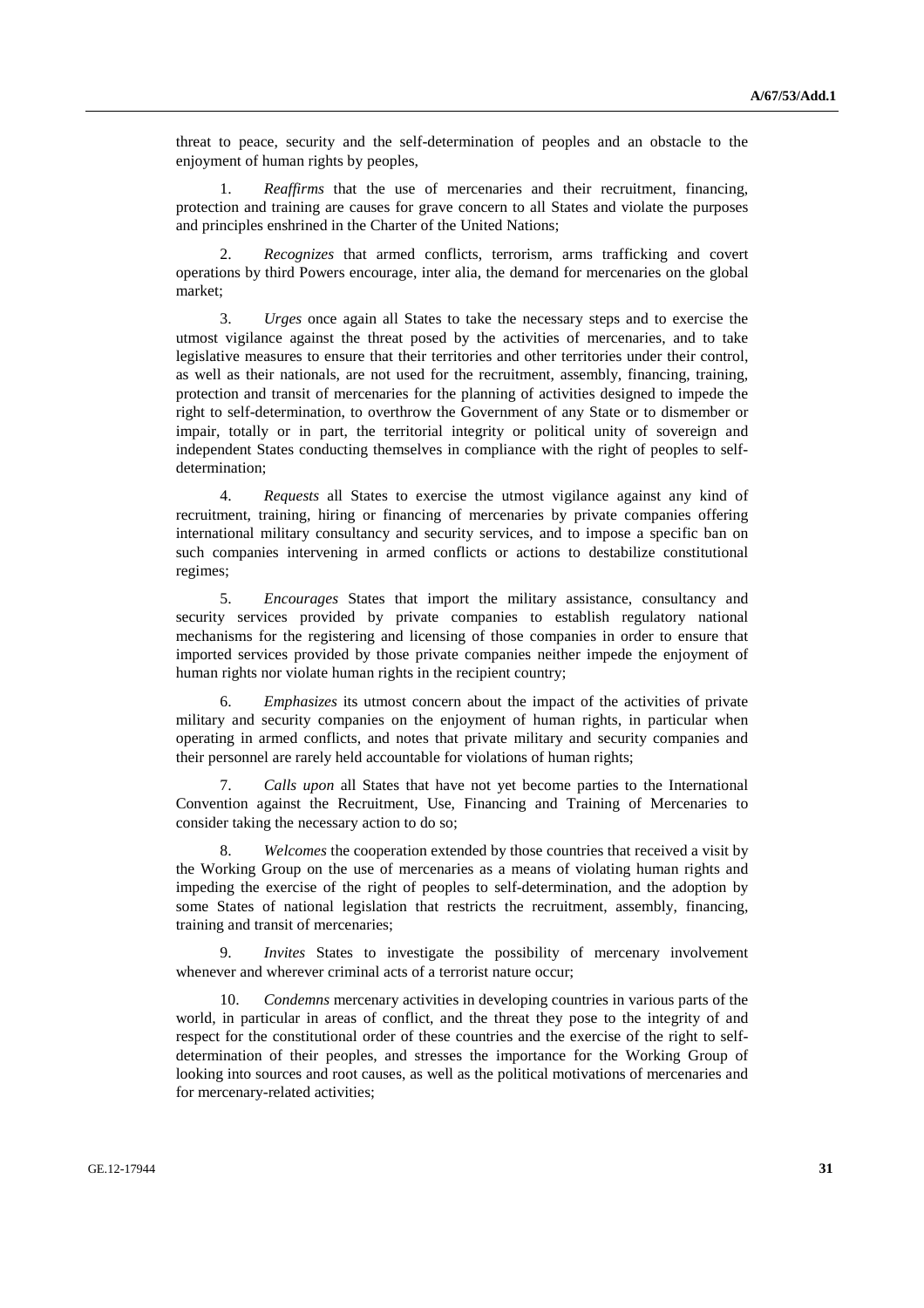11. *Calls upon* the international community and all States, in accordance with their obligations under international law, to cooperate with and assist the judicial prosecution of those accused of mercenary activities in transparent, open and fair trials;

 12. *Acknowledges* with appreciation the work and contributions made by the Working Group, including its research activities, and takes note of its latest report;<sup>31</sup>

 13. *Welcomes* the holding of the second session of the open-ended intergovernmental working group to consider the possibility of elaborating an international regulatory framework on the regulation, monitoring and oversight of the activities of private military and security companies, and expresses satisfaction at the participation of experts, including of the members of the Working Group on the use of mercenaries, as resource persons at the above-mentioned session, and requests the Working Group and other experts to continue to do so;

 14. *Takes note* of the note by the Secretariat on the report of the second session of the open-ended intergovernmental working group; $32$ 

 15. *Recommends* that all Member States, including those confronted with the phenomenon of private military and security companies, as contracting States, States of operations, home States or States whose nationals are employed to work for a private military or security company contribute to the work of the open-ended intergovernmental working group, taking into account the work done by the Working Group on the use of mercenaries;

 16. *Requests* the Working Group on the use of mercenaries to continue the work already done by previous mandate holders on the strengthening of the international legal framework for the prevention and sanction of the recruitment, use, financing and training of mercenaries, taking into account the proposal for a new legal definition of a mercenary drafted by the Special Rapporteur on the use of mercenaries as a means of violating human rights and impeding the exercise of the right of peoples to self-determination in his report submitted to the Commission on Human Rights at its sixtieth session:<sup>33</sup>

 17. *Reiterates* its requests to the Office of the United Nations High Commissioner for Human Rights, as a matter of priority, to publicize the adverse effects of the activities of mercenaries and private companies offering military assistance, consultancy and other military and security-related services on the international market on the right of peoples to self-determination and, when requested and where necessary, to render advisory services to States that are affected by those activities;

 18. *Requests* the Working Group to continue to monitor mercenaries and mercenary-related activities in all their forms and manifestations, including private military and security companies, in different parts of the world, including instances of protection provided by Governments to individuals involved in mercenary activities, and to establish a database of individuals convicted of mercenary activities;

 19. *Also requests* the Working Group to continue to study and identify sources and causes, emerging issues, manifestations and trends regarding mercenaries or mercenary-related activities and their impact on human rights, particularly on the right of peoples to self-determination;

<sup>&</sup>lt;sup>31</sup> A/HRC/21/43.<br><sup>32</sup> A/HRC/21/40.<br><sup>33</sup> E/CN.4/2004/15.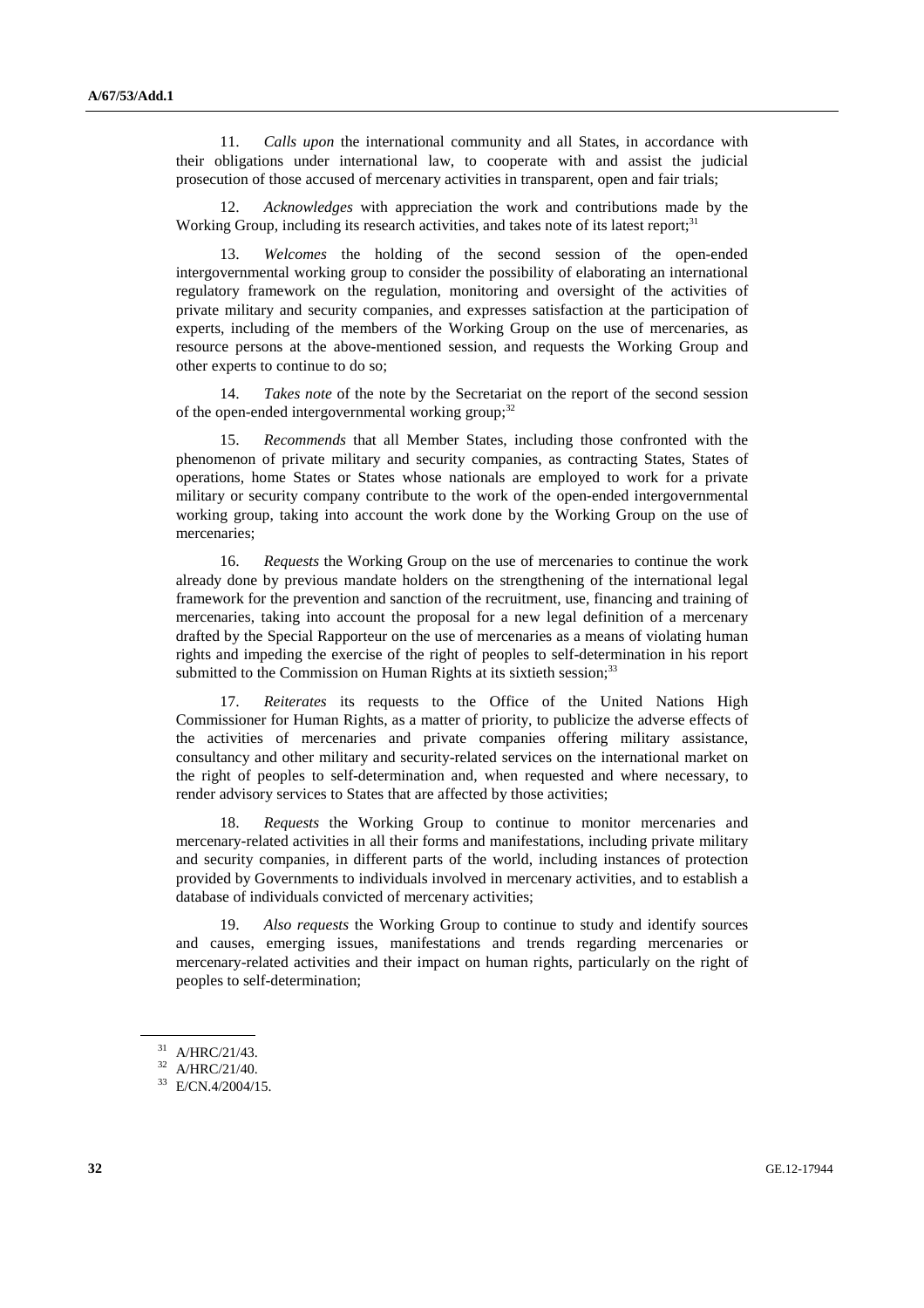20. *Urges* all States to cooperate fully with the Working Group in the fulfilment of its mandate;

 21. *Requests* the Secretary-General and the High Commissioner to provide the Working Group with all the assistance and support necessary for the fulfilment of its mandate, both professional and financial, including through the promotion of cooperation between the Working Group and other components of the United Nations system that deal with countering mercenary-related activities, in order to meet the demands of its current and future activities;

 22. *Requests* the Working Group to consult States, intergovernmental and nongovernmental organizations and other relevant actors of civil society in the implementation of the present resolution, and to report its findings on the use of mercenaries as a means of violating human rights and impeding the exercise of the right of peoples to selfdetermination to the General Assembly at its sixty-eighth session and to the Human Rights Council at its twenty-fourth session;

 23. *Decides* to continue its consideration of this matter under the same agenda item at its twenty-fourth session.

> *36th meeting 27 September 2012*

[Adopted by a recorded vote of 34 to 12, with 1 abstention. The voting was as follows:

#### *In favour:*

Angola, Bangladesh, Benin, Botswana, Burkina Faso, Cameroon, Chile, China, Congo, Costa Rica, Cuba, Djibouti, Ecuador, Guatemala, India, Indonesia, Jordan, Kuwait, Kyrgyzstan, Libya, Malaysia, Maldives, Mauritania, Mauritius, Nigeria, Peru, Philippines, Qatar, Russian Federation, Saudi Arabia, Senegal, Thailand, Uganda, Uruguay

#### *Against:*

Austria, Belgium, Czech Republic, Hungary, Italy, Norway, Poland, Republic of Moldova, Romania, Spain, Switzerland, United States of America

#### *Abstaining:*

**Mexicol** 

### **21/9**

## **Promotion of a democratic and equitable international order**

#### *The Human Rights Council*,

 *Recalling* all previous resolutions of the General Assembly, the Commission on Human Rights and the Human Rights Council on this issue, in particular Assembly resolution 65/223 of 21 December 2010 and Council resolutions 8/5 of 18 June 2008 and 18/6 of 29 September 2011,

 *Reaffirming* the commitment of all States to fulfil their obligations to promote universal respect for, and observance and protection of, all human rights and fundamental freedoms for all, in accordance with the Charter of the United Nations, other instruments relating to human rights and international law,

 *Affirming* that the enhancement of international cooperation for the promotion and protection of all human rights should continue to be carried out in full conformity with the purposes and principles of the Charter and of international law as set forth in Articles 1 and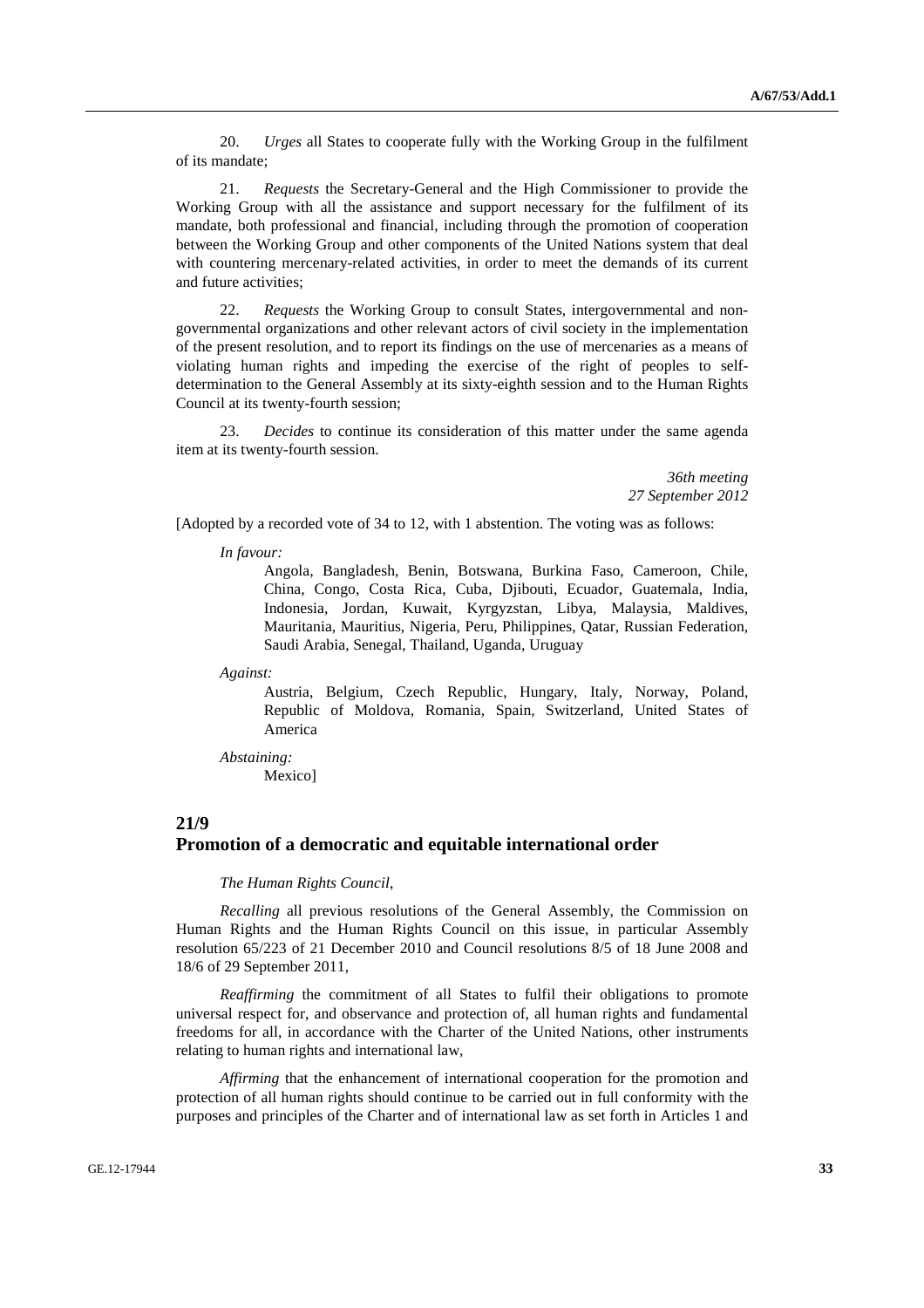2 of the Charter and, inter alia, with full respect for sovereignty, territorial integrity, political independence, the non-use of force or the threat of force in international relations and non-intervention in matters that are essentially within the domestic jurisdiction of any State,

 *Recalling* the Preamble to the Charter, in particular the determination to reaffirm faith in fundamental human rights, in the dignity and worth of the human person and in the equal rights of men and women and of nations large and small,

 *Reaffirming* that everyone is entitled to a social and international order in which the rights and freedoms set forth in the Universal Declaration of Human Rights can be fully realized,

 *Reaffirming also* the determination expressed in the Preamble to the Charter to save succeeding generations from the scourge of war, to establish conditions under which justice and respect for the obligations arising from treaties and other sources of international law can be maintained, to promote social progress and better standards of life in larger freedom, to practice tolerance and good neighbourliness, and to employ international machinery for the promotion of the economic and social advancement of all peoples,

*Stressing* that the responsibility for managing worldwide economic and social issues, as well as threats to international peace and security, must be shared among the nations of the world and should be exercised multilaterally and that, in this regard, the central role must be played by the United Nations as the most universal and representative organization in the world,

*Considering* the major changes taking place on the international scene and the aspirations of all peoples for an international order based on the principles enshrined in the Charter, including promoting and encouraging respect for human rights and fundamental freedoms for all and respect for the principle of equal rights and self-determination of peoples, peace, democracy, justice, equality, the rule of law, pluralism, development, better standards of living and solidarity,

 *Recognizing* that the enhancement of international cooperation in the field of human rights is essential for the full achievement of the purposes of the United Nations, including the effective promotion and protection of all human rights,

 *Considering* that the Universal Declaration of Human Rights proclaims that all human beings are born free and equal in dignity and rights and that everyone is entitled to all the rights and freedoms set out therein, without distinction of any kind, such as race, colour, sex, language, religion, political or other opinion, national or social origin, property, birth or other status,

 *Reaffirming* that democracy, development and respect for human rights and fundamental freedoms are interdependent and mutually reinforcing, and that democracy is based on the freely expressed will of the people to determine their own political, economic, social and cultural systems and their full participation in all aspects of their lives,

*Recognizing* that the promotion and protection of human rights should be based on the principle of cooperation and genuine dialogue and aimed at strengthening the capacity of Member States to comply with their human rights obligations for the benefit of all human beings,

 *Emphasizing* that democracy is not only a political concept, but that it also has economic and social dimensions,

 *Recognizing* that democracy, respect for all human rights, including the right to development, transparent and accountable governance and administration in all sectors of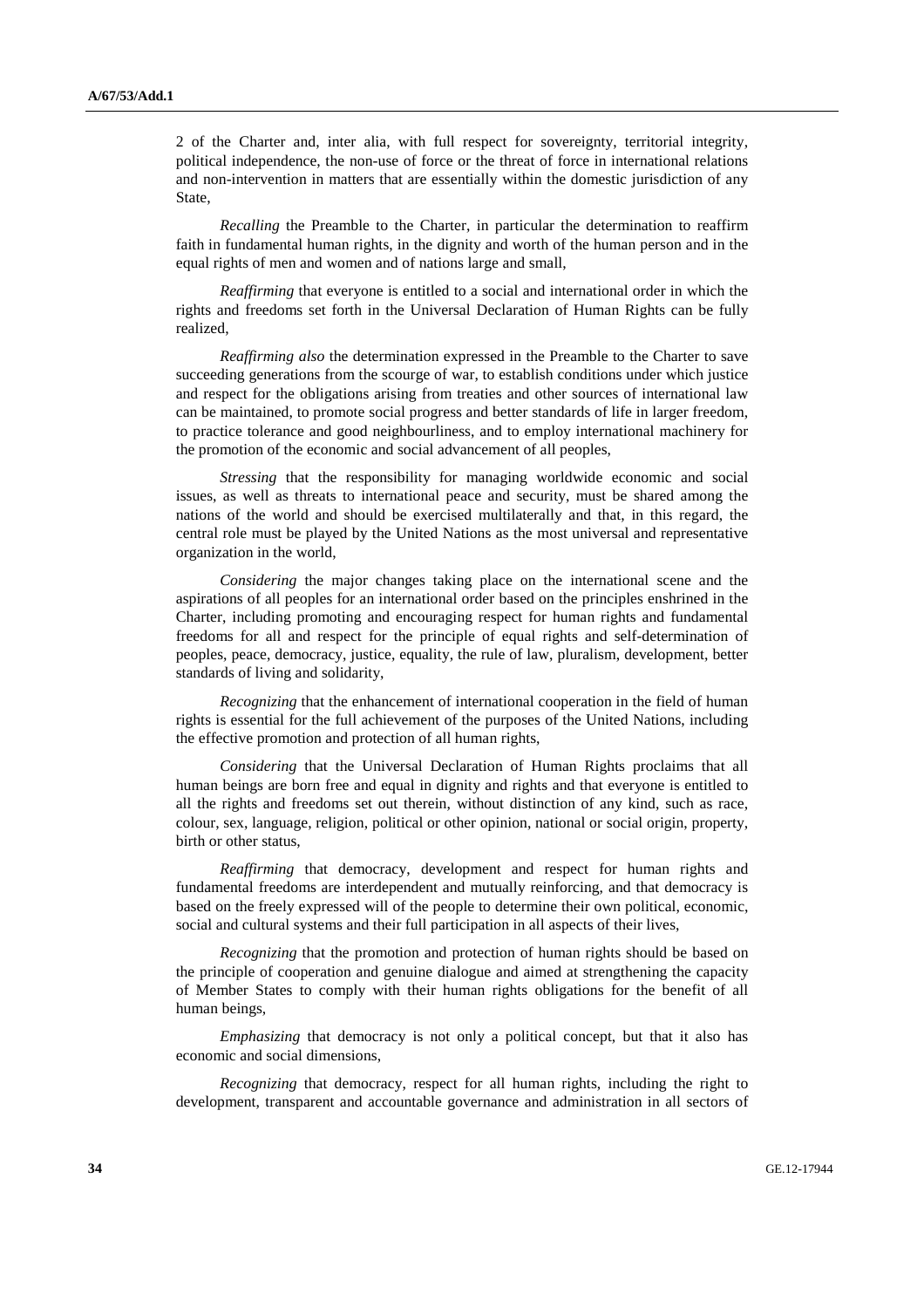society, and effective participation by civil society are an essential part of the necessary foundations for the realization of social and people-centred sustainable development,

 *Noting with concern* that racism, racial discrimination, xenophobia and related intolerance may be aggravated by, inter alia, the inequitable distribution of wealth, marginalization and social exclusion,

 *Reaffirming* that dialogue among religions, cultures and civilizations could contribute greatly to the enhancement of international cooperation at all levels,

*Underlining* the fact that it is imperative for the international community to ensure that globalization becomes a positive force for all the world's people and that only through broad and sustained efforts, based on our common humanity in all its diversity, can globalization be made fully inclusive and equitable,

 *Deeply concerned* that the current global economic, financial, energy and food crises, resulting from a combination of several major factors, including macroeconomic and other factors, such as environmental degradation, desertification and global climate change, natural disasters and the lack of financial resources and the technology necessary to confront their negative impact in developing countries, particularly in the least developed countries and small island developing States, represent a global scenario that is threatening the adequate enjoyment of all human rights and widening the gap between developed and developing countries,

*Stressing* that efforts to make globalization fully inclusive and equitable must include policies and measures, at the global level, that correspond to the needs of developing countries and countries with economies in transition and are formulated and implemented with their effective participation,

*Stressing also* the need for adequate financing of, and technology transfer to, developing countries, in particular landlocked developing countries and small island developing States, including to support their efforts to adapt to climate change,

 *Having listened* to the peoples of the world, and recognizing their aspirations to justice, to equality of opportunity for all, to the enjoyment of their human rights, including the right to development, to live in peace and freedom and to equal participation without discrimination in economic, social, cultural, civil and political life,

*Resolved* to take all measures within its power to secure a democratic and equitable international order,

 1. *Affirms* that everyone is entitled to a democratic and equitable international order;

 2. *Also affirms* that a democratic and equitable international order fosters the full realization of all human rights for all;

 3. *Declares* that democracy includes respect for all human rights and fundamental freedoms and is a universal value based on the freely expressed will of people to determine their own political, economic, social and cultural systems and their full participation in all aspects of their lives, and reaffirms the need for universal adherence to and implementation of the rule of law at both the national and international levels;

 4. *Reaffirms* the Universal Declaration of Human Rights, in particular the principle that the will of the people, as expressed through periodic and genuine elections, shall be the basis of government authority, as well as the right to choose representatives freely through periodic and genuine elections, which shall be by universal and equal suffrage and shall be held by secret vote or by equivalent free voting procedures;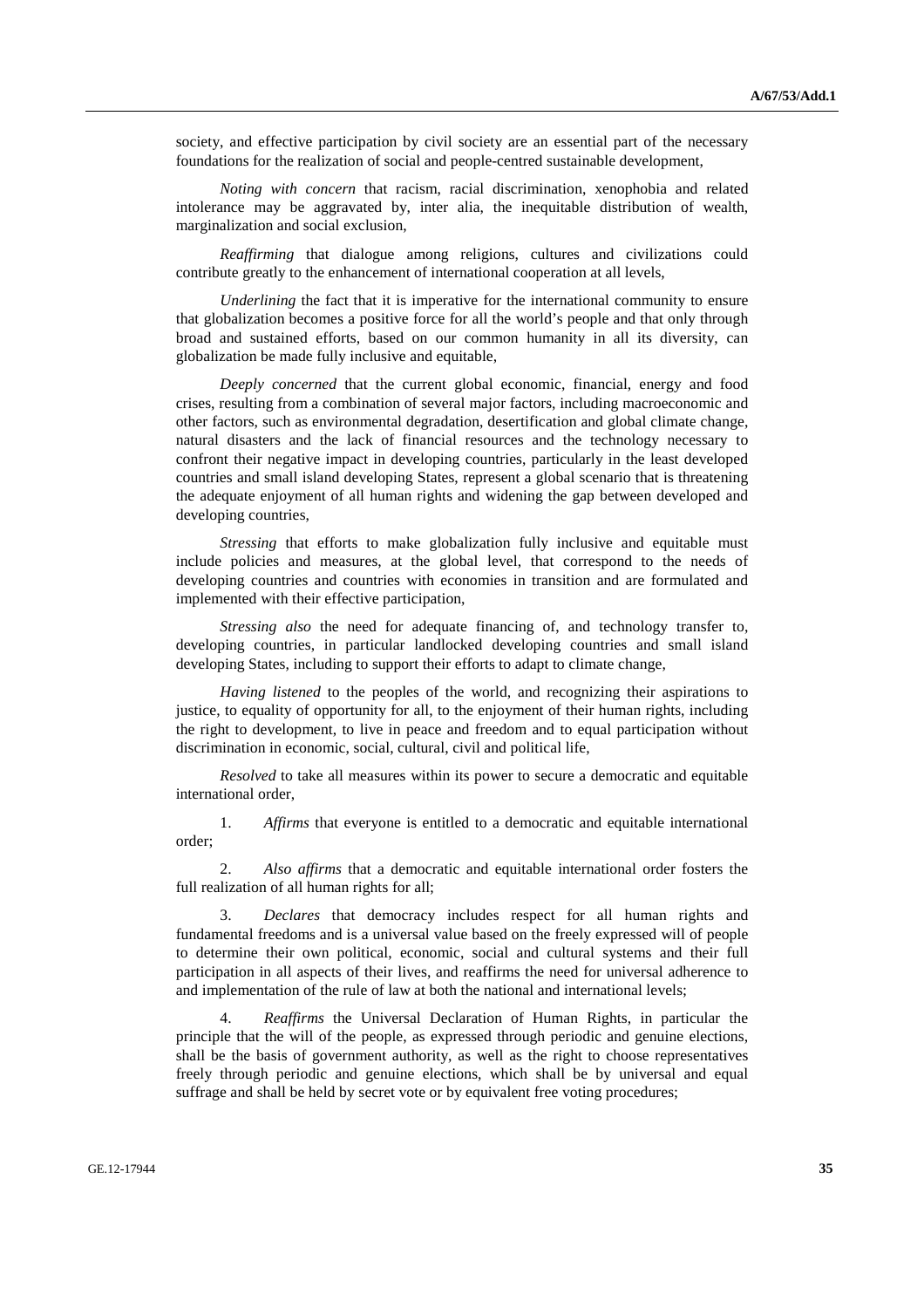5. *Calls upon* all Member States to fulfil their commitment expressed during the World Conference against Racism, Racial Discrimination, Xenophobia and Related Intolerance, held in Durban, South Africa, to maximize the benefits of globalization through, inter alia, the strengthening and enhancement of international cooperation to increase equality of opportunities for trade, economic growth and sustainable development, global communications through the use of new technologies and increased intercultural exchange through the preservation and promotion of cultural diversity, and reiterates that only through broad and sustained efforts to create a shared future based upon our common humanity and all its diversity can globalization be made fully inclusive and equitable;

 6. *Affirms* that a democratic and equitable international order requires, inter alia, the realization of the following:

The right of all peoples to self-determination, by virtue of which they can freely determine their political status and freely pursue their economic, social and cultural development;

 (b) The right of peoples and nations to permanent sovereignty over their natural wealth and resources;

(c) The right of every human person and all peoples to development;

(d) The right of all peoples to peace;

 (e) The right to an international economic order based on equal participation in the decision-making process, interdependence, mutual interest, solidarity and cooperation among all States;

(f) International solidarity, as a right of peoples and individuals;

 (g) The promotion and consolidation of transparent, democratic, just and accountable international institutions in all areas of cooperation, in particular through the implementation of the principle of full and equal participation in their respective decisionmaking mechanisms;

 (h) The right to equitable participation of all, without any discrimination, in domestic and global decision-making;

 (i) The principle of equitable regional and gender-balanced representation in the composition of the staff of the United Nations system;

 (j) The promotion of a free, just, effective and balanced international information and communications order, based on international cooperation for the establishment of a new equilibrium and greater reciprocity in the international flow of information, in particular correcting the inequalities in the flow of information to and from developing countries;

 (k) Respect for cultural diversity and the cultural rights of all, since this enhances cultural pluralism, contributes to a wider exchange of knowledge and understanding of cultural backgrounds, advances the application and enjoyment of universally accepted human rights across the world and fosters stable, friendly relations among peoples and nations worldwide;

The right of every person and all peoples to a healthy environment and to enhanced international cooperation that responds effectively to the needs for assistance of national efforts to adapt to climate change, particularly in developing countries, and that promotes the fulfilment of international agreements in the field of mitigation;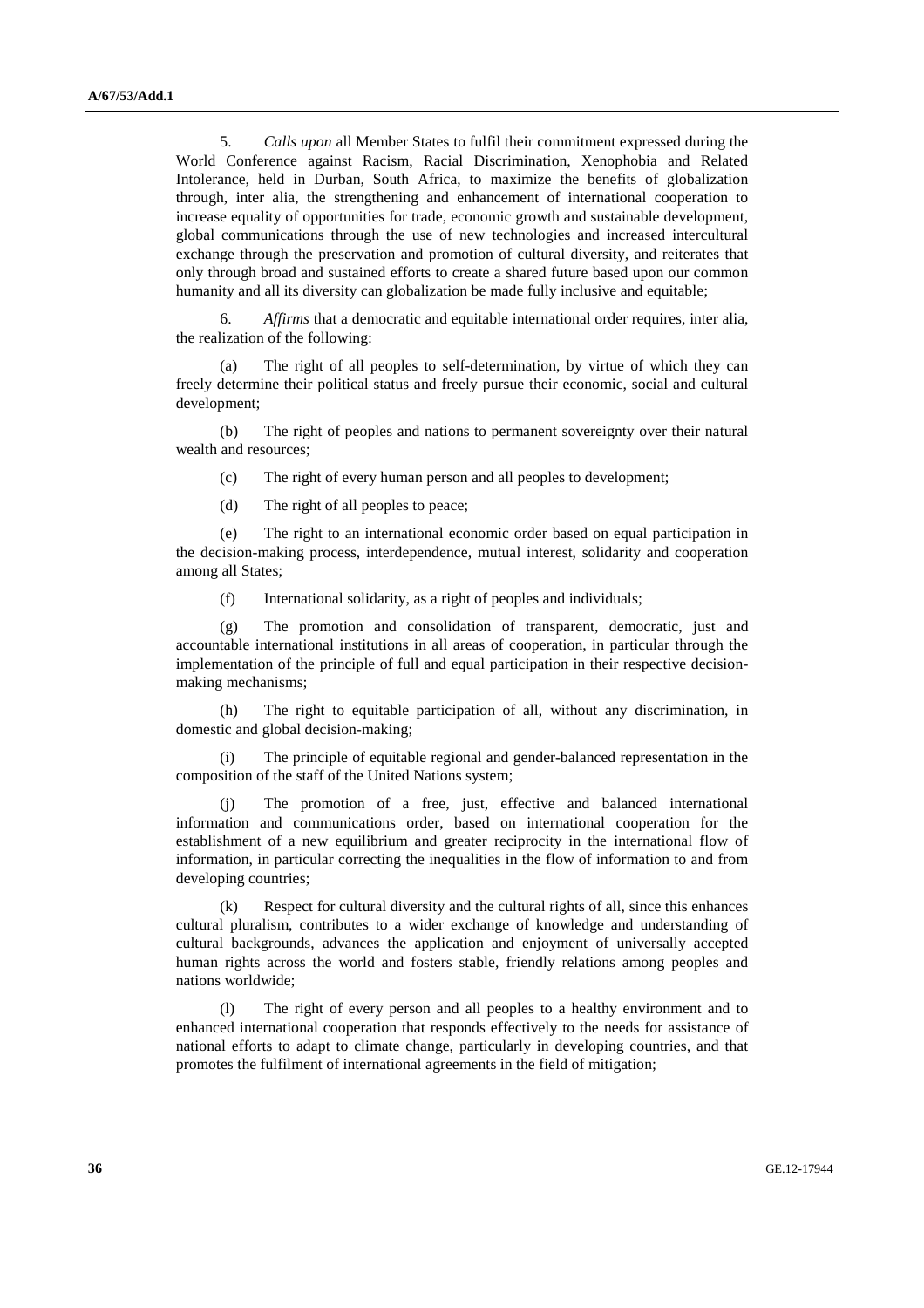(m) The promotion of equitable access to benefits from the international distribution of wealth through enhanced international cooperation, in particular in economic, commercial and financial international relations;

 (n) The enjoyment by everyone of ownership of the common heritage of mankind in connection to the public right of access to culture;

 (o) The shared responsibility of the nations of the world for managing worldwide economic and social development, as well as threats to international peace and security, that should be exercised multilaterally;

 7. *Stresses* the importance of preserving the rich and diverse nature of the international community of nations and peoples, as well as respect for national and regional particularities and various historical, cultural and religious backgrounds, in the enhancement of international cooperation in the field of human rights;

 8. *Also stresses* that all human rights are universal, indivisible, interdependent and interrelated and that the international community must treat human rights globally in a fair and equal manner, on the same footing and with the same emphasis, and reaffirms that, while the significance of national and regional particularities and various historical, cultural and religious backgrounds must be borne in mind, it is the duty of States, regardless of their political, economic and cultural systems, to promote and protect all human rights and fundamental freedoms;

 9. *Urges* all actors on the international scene to build an international order based on inclusion, justice, equality and equity, human dignity, mutual understanding and promotion of and respect for cultural diversity and universal human rights, and to reject all doctrines of exclusion based on racism, racial discrimination, xenophobia and related intolerance;

 10. *Reaffirms* that all States should promote the establishment, maintenance and strengthening of international peace and security and, to that end, should do their utmost to achieve general and complete disarmament under effective international control, as well as to ensure that the resources released by effective disarmament measures are used for comprehensive development, in particular that of the developing countries;

 11. *Also reaffirms* the need to continue working urgently for the establishment of an international economic order based on equity, sovereign equality, interdependence, common interest and cooperation among all States, irrespective of their economic and social systems, in order to correct inequalities and redress existing injustices, make it possible to eliminate the widening gap between the developed and the developing countries and ensure steadily accelerating economic and social development and peace and justice for present and future generations;

 12. *Further reaffirms* that the international community should devise ways and means to remove the current obstacles and meet the challenges to the full realization of all human rights and to prevent the continuation of human rights violations resulting therefrom throughout the world;

 13. *Urges* States to continue their efforts, through enhanced international cooperation, towards the promotion of a democratic and equitable international order;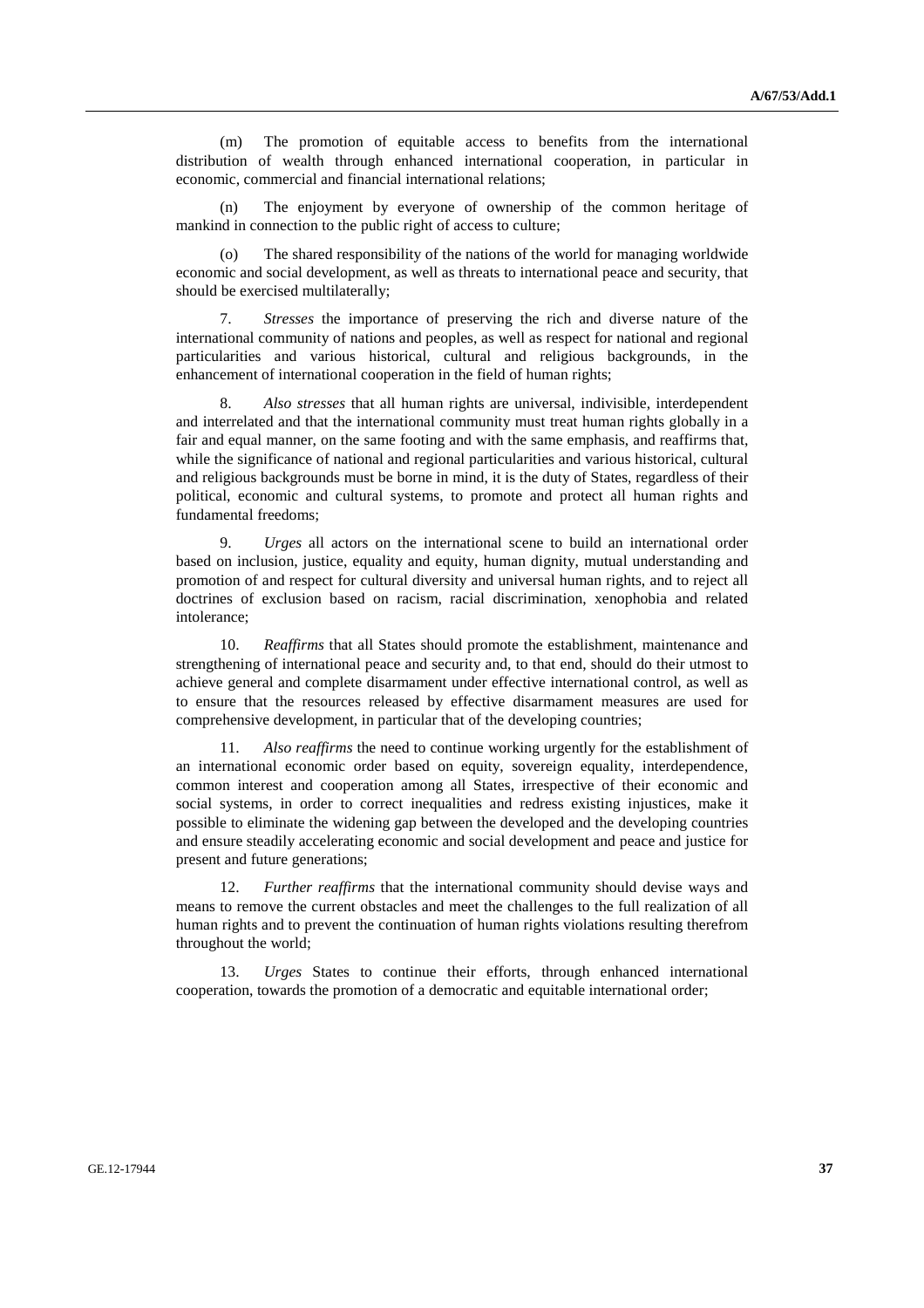14. *Takes note* of the report submitted by the Independent Expert on the promotion of a democratic and equitable international order;<sup>34</sup>

 15. *Calls upon* all Governments to cooperate with and assist the Independent Expert in the discharge of his mandate, and to provide him with all the necessary information requested by him in order to enable him to fulfil his duties effectively;

 16. *Requests* the United Nations High Commissioner for Human Rights to continue to provide all the necessary human and financial resources for the effective fulfilment of the mandate by the Independent Expert;

 17. *Requests* the Independent Expert to submit to the Human Rights Council, at its twenty-fourth session, a report on the implementation of the present resolution, with particular emphasis on the fostering of full, equitable and effective participation, including the obstacles to that aim and possible measures to overcome them;

 18. *Invites* the Independent Expert to develop close cooperation with academia, think tanks and research institutes, such as South Centre, and other stakeholders from all regions;

 19. *Requests* the human rights treaty bodies, the Office of the High Commissioner, the special mechanisms extended by the Human Rights Council and the Human Rights Council Advisory Committee to pay due attention, within their respective mandates, to the present resolution and to make contributions to its implementation;

 20. *Calls upon* the Office of the High Commissioner to build upon the issue of the promotion of a democratic and equitable international order;

 21. *Requests* the Office of the High Commissioner to bring the present resolution to the attention of Member States, United Nations organs, bodies and components, intergovernmental organizations, in particular the Bretton Woods institutions, and nongovernmental organizations, and to disseminate it on the widest possible basis;

 22. *Decides* to continue consideration of this matter under the same agenda item at its twenty-fourth session.

> *36th meeting 27 September 2012*

[Adopted by a recorded vote of 31 to 12, with 4 abstentions. The voting was as follows:

*In favour:* 

Angola, Bangladesh, Benin, Botswana, Burkina Faso, Cameroon, China, Congo, Cuba, Djibouti, Ecuador, Guatemala, India, Indonesia, Jordan, Kuwait, Kyrgyzstan, Libya, Malaysia, Maldives, Mauritania, Mauritius, Nigeria, Philippines, Qatar, Russian Federation, Saudi Arabia, Senegal, Thailand, Uganda, Uruguay

*Against:* 

Austria, Belgium, Czech Republic, Hungary, Italy, Norway, Poland, Republic of Moldova, Romania, Spain, Switzerland, United States of America

*Abstaining:* 

Chile, Costa Rica, Mexico, Peru]

 $34$  A/HRC/21/45 and Corr.1.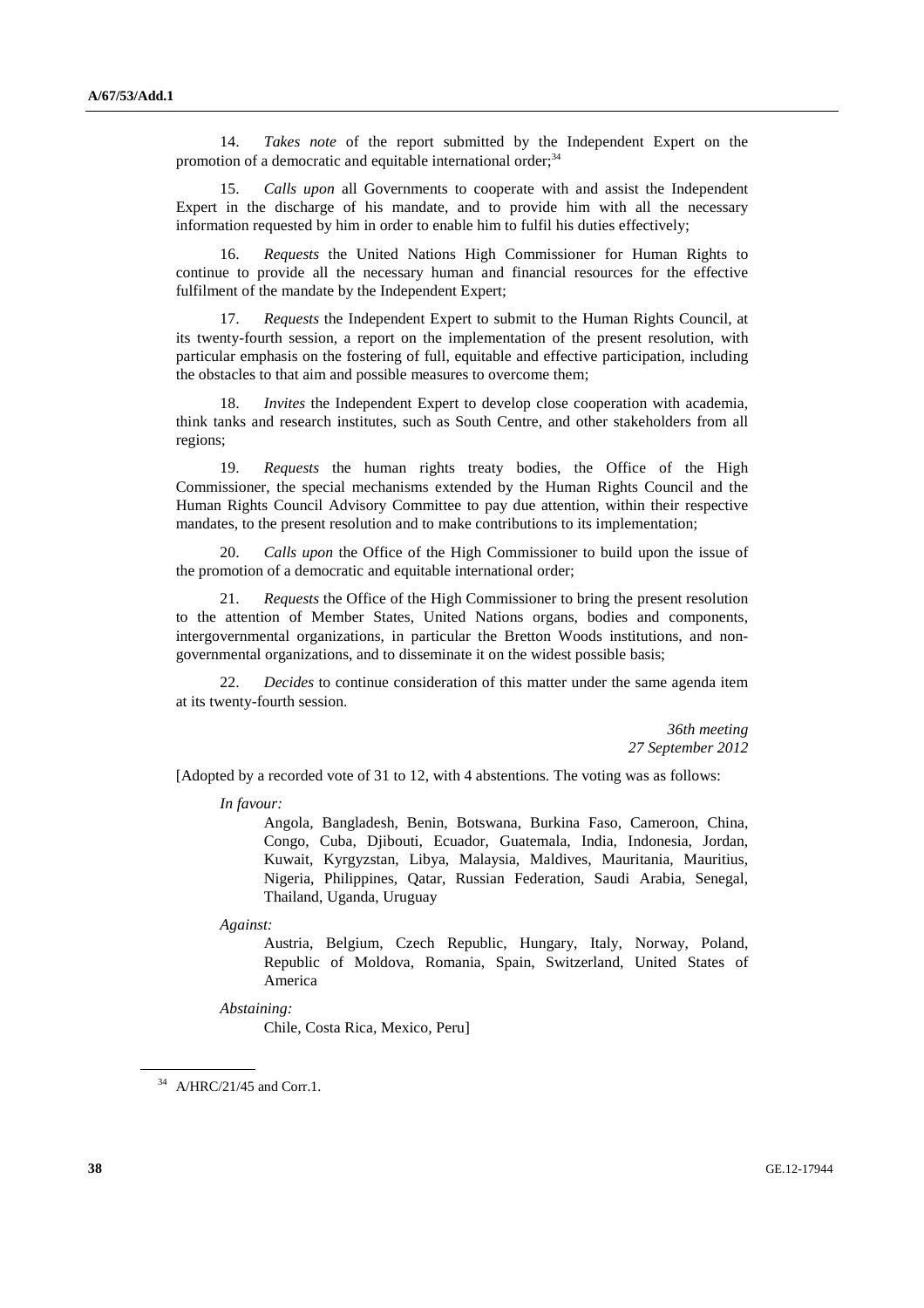# **21/10 Human rights and international solidarity**

#### *The Human Rights Council*,

*Reaffirming* all previous resolutions adopted by the Commission on Human Rights and the Human Rights Council on the issue of human rights and international solidarity, including Commission resolution 2005/55 of 20 April 2005, Council resolutions 6/3 of 27 September 2007, 7/5 of 27 March 2008, 9/2 of 24 September 2008, 12/9 of 1 October 2009, 15/13 of 30 September 2010, 17/6 of 16 June 2011 and 18/5 of 29 September 2011, and taking note of the reports submitted by the Independent Expert on human rights and international solidarity.<sup>35</sup>

*Underlining* the fact that the processes of promoting and protecting human rights should be conducted in conformity with the purposes and principles of the Charter of the United Nations and international law,

 *Recalling* that, at the World Conference on Human Rights, held in June 1993, States pledged to cooperate with each other in ensuring development and eliminating obstacles to development, and stressed that the international community should promote effective international cooperation for the realization of the right to development and the elimination of obstacles to development,

 *Reaffirming* the fact that article 4 of the Declaration on the Right to Development states that sustained action is required to promote more rapid development of developing countries and, as a complement to the efforts of developing countries, effective international cooperation is essential in order to provide these countries with the appropriate means and facilities to foster their comprehensive development,

 *Taking into account* the fact that article 2 of the International Covenant on Economic, Social and Cultural Rights states that each State party to the Covenant undertakes to take steps, individually and through international assistance and cooperation, especially economic and technical, to the maximum of its available resources, with a view to achieving progressively the full realization of the rights recognized in the Covenant by all appropriate means, including, in particular, the adoption of legislative measures,

*Persuaded* that sustainable development can be promoted by peaceful coexistence, friendly relations and cooperation among States with different social, economic or political systems,

 *Reaffirming* the fact that the widening gap between economically developed and developing countries is unsustainable and that it impedes the realization of human rights in the international community and makes it all the more imperative for every nation, according to its capacities, to make the maximum possible effort to close this gap,

 *Expressing its concern* at the fact that the immense benefits resulting from the process of globalization and economic interdependence have not reached all countries, communities and individuals, and at the increasing marginalization from their benefits of several developing countries, particularly least developed and African countries, as well as the small and vulnerable economies,

 *Expressing its deep concern* at the number and scale of natural disasters, diseases and agricultural pests and their increasing impact in recent years, which have resulted in a

 $35$  A/HRC/21/44 and Add.1.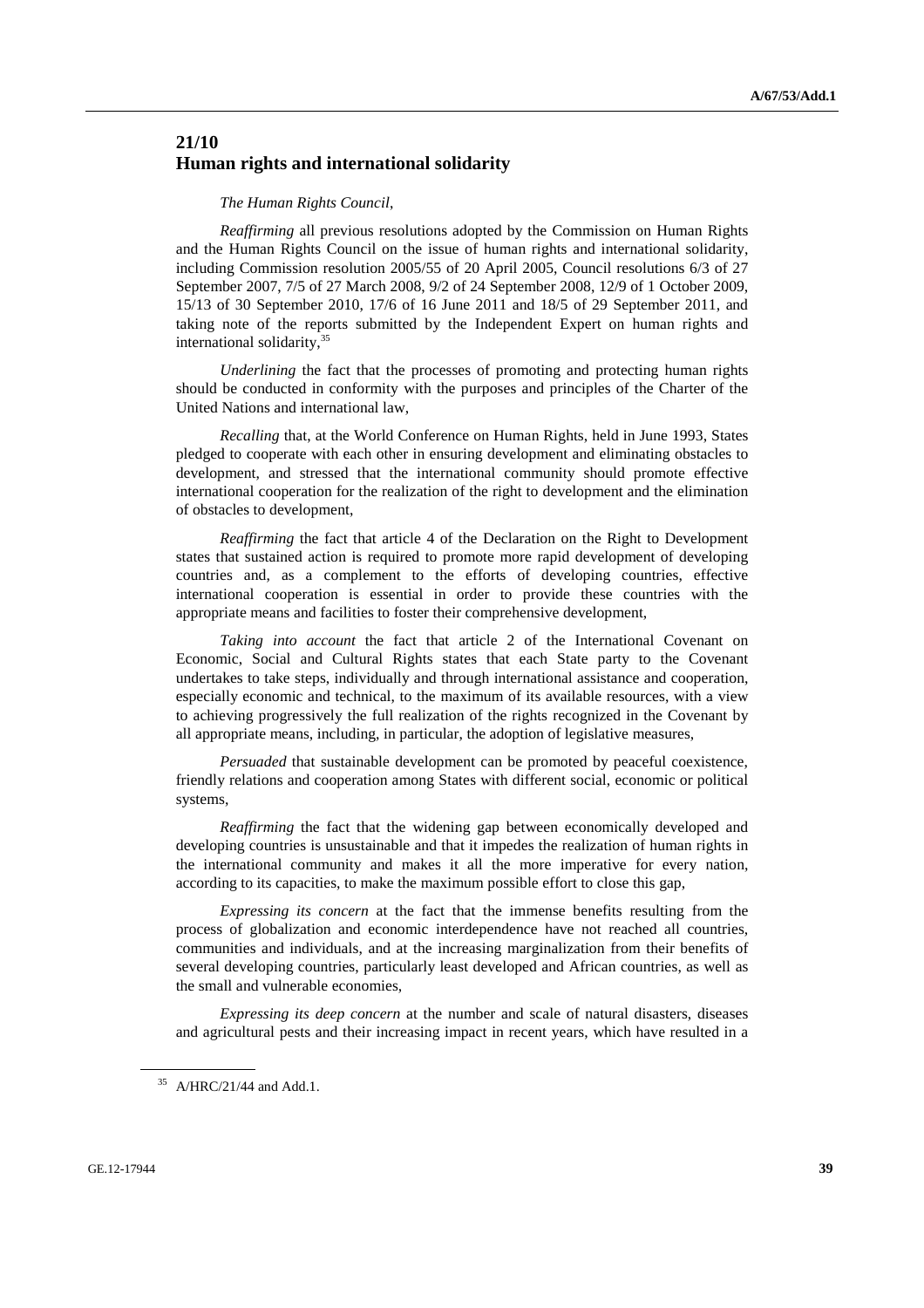massive loss of life and long-term negative social, economic and environmental consequences for developing countries, in particular the most vulnerable countries throughout the world,

 *Reaffirming* the crucial importance of increasing the resources allocated for official development assistance, recalling the pledge of industrialized countries to allocate 0.7 per cent of their gross national product for official development assistance, and recognizing the need for new and additional resources to finance the development programmes of developing countries,

 *Reaffirming also* the fact that the achievement of the Millennium Development Goals and the realization of the right to development call for a more enlightened approach, mindset and action based on a sense of community and international solidarity,

 *Determined* to take new steps forward in the commitment of the international community with a view to achieving substantial progress in human rights endeavours through an increased and sustained effort of international cooperation and solidarity,

 *Asserting* the necessity of establishing new, equitable and global links of partnership and intra-generational solidarity for the perpetuation of humankind,

 *Recognizing* that the attention paid to the importance of international solidarity as a vital component of the efforts made by developing countries to realize the right to development of their peoples and to promote the full enjoyment of economic, social and cultural rights by everyone has been insufficient,

 *Resolved* to strive to ensure that present generations are fully aware of their responsibilities towards future ones, and that a better world is possible for both present and future generations,

 1. *Reaffirms* the recognition set forth in the declaration adopted by the Heads of State and Government at the Millennium Summit of the fundamental value of solidarity to international relations in the twenty-first century in stating that global challenges must be managed in a way that distributes costs and burdens fairly, in accordance with the basic principles of equity and social justice, and that those who suffer or benefit least deserve help from those who benefit most;

 2. *Also reaffirms* that international solidarity is not limited to international assistance and cooperation, aid, charity or humanitarian assistance; it is a broader concept and principle that includes sustainability in international relations, especially international economic relations, the peaceful coexistence of all members of the international community, equal partnerships and the equitable sharing of benefits and burdens;

 3. *Reiterates* its determination to contribute to the solution of current world problems through increased international cooperation, to create conditions that will ensure that the needs and interests of future generations are not jeopardized by the burden of the past, and to hand over a better world to future generations;

 4. *Urges* the international community to consider urgently concrete measures to promote and consolidate international assistance to developing countries in their development endeavours and for the promotion of conditions conducive to the full realization of all human rights;

 5. *Calls upon* the international community to promote international solidarity and cooperation as an important tool to help to overcome the negative effects of the current economic, financial and climate crises, particularly in developing countries;

 6. *Reaffirms* the fact that the promotion of international cooperation is a duty for States, that it should be implemented without any conditionality and on the basis of mutual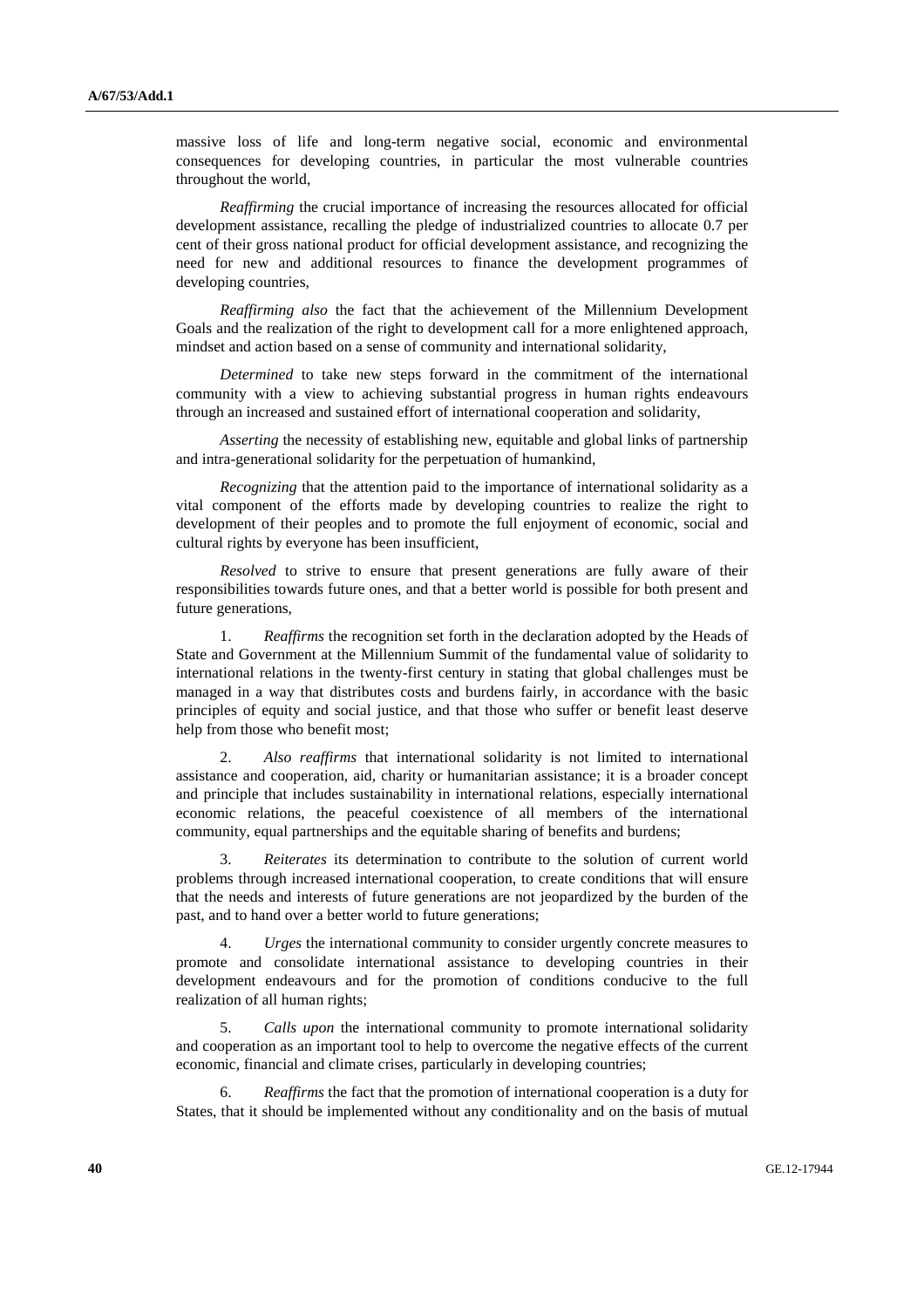respect, in full compliance with the principles and purposes of the Charter of the United Nations, in particular respect for the sovereignty of States, and taking into account national priorities;

 7. *Also reaffirms* that much more is needed owing to the magnitude of global and local challenges, the alarming increase in natural and man-made disasters and the continuing rises in poverty and inequality; ideally, solidarity should be preventive rather than simply reactive to massive irreversible damage already caused, and must address both natural and man-made disasters;

 8. *Recognizes* that there is an overwhelming manifestation of solidarity by States, individually and collectively, civil society, global social movements and countless people of goodwill reaching out to others;

 9. *Also recognizes* that the so-called "third-generation rights" closely interrelated with the fundamental value of solidarity need further progressive development within the United Nations human rights machinery in order to be able to respond to the increasing challenges of international cooperation in this field;

 10. *Requests* all States, United Nations agencies, other relevant international organizations and non-governmental organizations to mainstream the right of peoples and individuals to international solidarity into their activities, and to cooperate with the Independent Expert on human rights and international solidarity in her mandate, to supply all necessary information requested by her and to give serious consideration to responding favourably to her requests to visit their country to enable her to fulfil her mandate effectively;

 11. *Takes note with appreciation* of the report of the Independent Expert on human rights and international solidarity, $36$  and welcomes her participation in the United Nations Conference on Sustainable Development ( $Rio+20$ ) and in the People's Summit,<sup>37</sup> and encourages her active engagement in the post-2015 process, stressing the role of international solidarity as a key element to achieve a sustainable and more inclusive development;

 12. *Welcomes* the holding of the expert workshop on human rights and international solidarity in Geneva on 7 and 8 June 2012, and takes note of the summary of the discussion contained in the addendum to the report of the Independent Expert;<sup>38</sup>

13. *Requests* the Independent Expert:

 (a) To continue to identify areas to be addressed, the main concepts and norms that can form the basis of a framework, and good practices to inform the future development of law and policy with regard to human rights and international solidarity;

 (b) To hold consultations with States, relevant United Nations and other international organizations, agencies and programmes, as well as other stakeholders at the national, regional and international levels, in the discharge of her mandate;

 (c) To undertake country visits with the aim of seeking and exchanging views with Governments and identifying their best practices for the promotion of international solidarity;

<sup>&</sup>lt;sup>36</sup> A/HRC/21/44.<br><sup>37</sup> Ibid., paras. 65–67.<br><sup>38</sup> A/HRC/21/44/Add.1.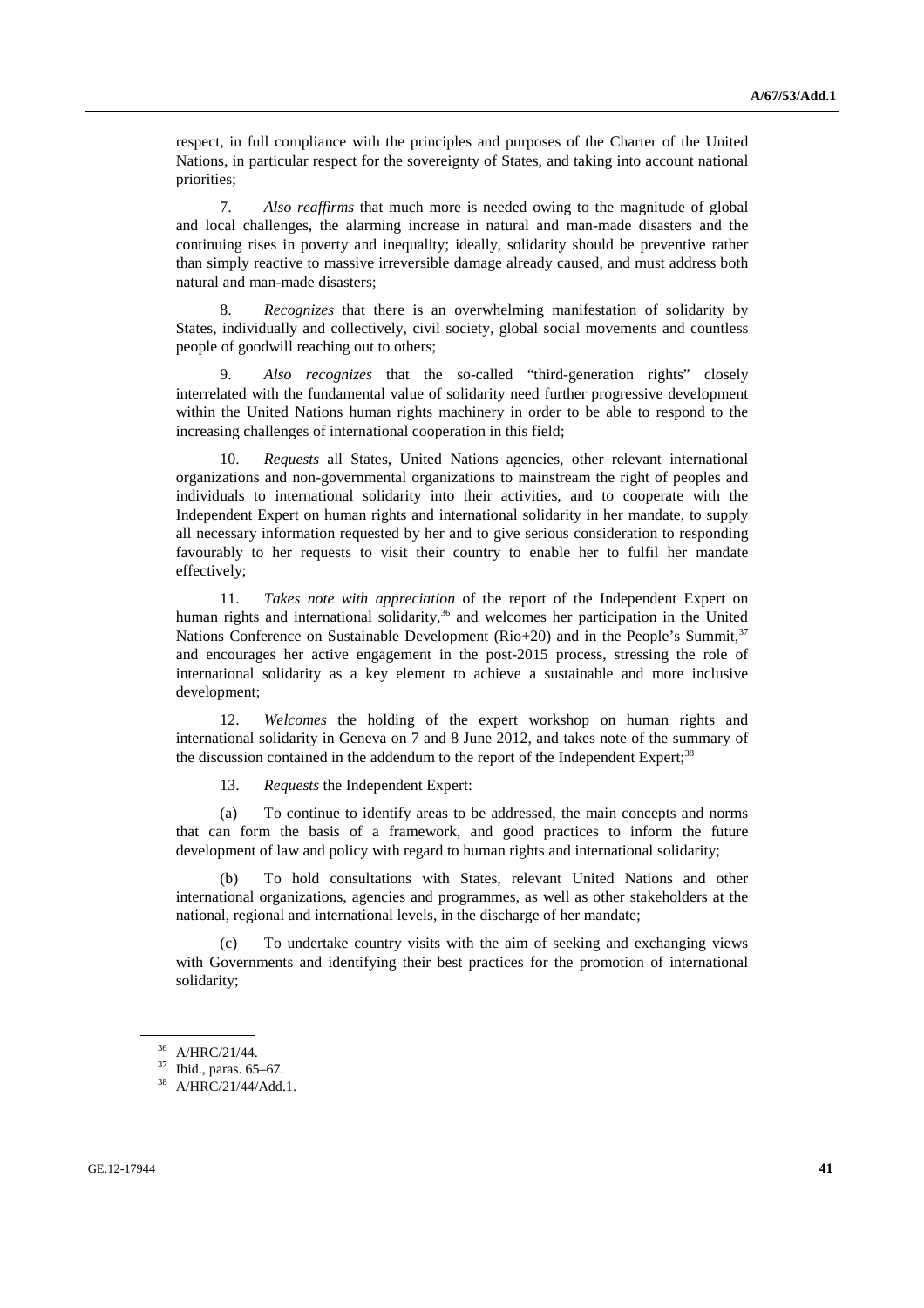(d) To conduct in-depth research and intensive consultations with a view to preparing and sharing with Member States and all other relevant stakeholders a preliminary text of the draft declaration on the right of peoples and individuals to international solidarity;

 (e) To participate in relevant international forums and major events with a view to promoting the importance of international solidarity in the implementation of the Millennium Development Goals and in the post-2015 sustainable development agenda;

 (f) To report regularly to the General Assembly in accordance with its programme of work;

 14. *Reiterates* its request to the Independent Expert to continue her work in the preparation of a draft declaration on the right of peoples and individuals to international solidarity and in further developing guidelines, standards, norms and principles with a view to promoting and protecting this right by addressing, inter alia, existing and emerging obstacles to its realization;

 15. *Also reiterates* its request to the Independent Expert to take into account the outcomes of all major United Nations and other global summits and ministerial meetings in the economic, social and climate fields and to seek views and contributions from Governments, United Nations agencies, other relevant international organizations and nongovernmental organizations in the discharge of her mandate;

 16. *Takes note* of the final paper on human rights and international solidarity submitted by the drafting group on human rights and international solidarity of the Human Rights Council Advisory Committee, $39$  as an input to the process of elaborating a draft declaration on the right of peoples and individuals to international solidarity, and to the further development of guidelines, standards, norms and principles with a view to promoting and protecting this right;

 17. *Requests* the Independent Expert to submit a report on the implementation of the present resolution to the Human Rights Council at its twenty-third session;

 18. *Decides* to continue its examination of this issue at its twenty-third session under the same agenda item.

> *36th meeting 27 September 2012*

[Adopted by a recorded vote of 35 to 12, with no abstentions. The voting was as follows:

#### *In favour:*

Angola, Bangladesh, Benin, Botswana, Burkina Faso, Cameroon, Chile, China, Congo, Costa Rica, Cuba, Djibouti, Ecuador, Guatemala, India, Indonesia, Jordan, Kuwait, Kyrgyzstan, Libya, Malaysia, Maldives, Mauritania, Mauritius, Mexico, Nigeria, Peru, Philippines, Qatar, Russian Federation, Saudi Arabia, Senegal, Thailand, Uganda, Uruguay

#### *Against:*

Austria, Belgium, Czech Republic, Hungary, Italy, Norway, Poland, Republic of Moldova, Romania, Spain, Switzerland, United States of America]

39 A/HRC/21/66.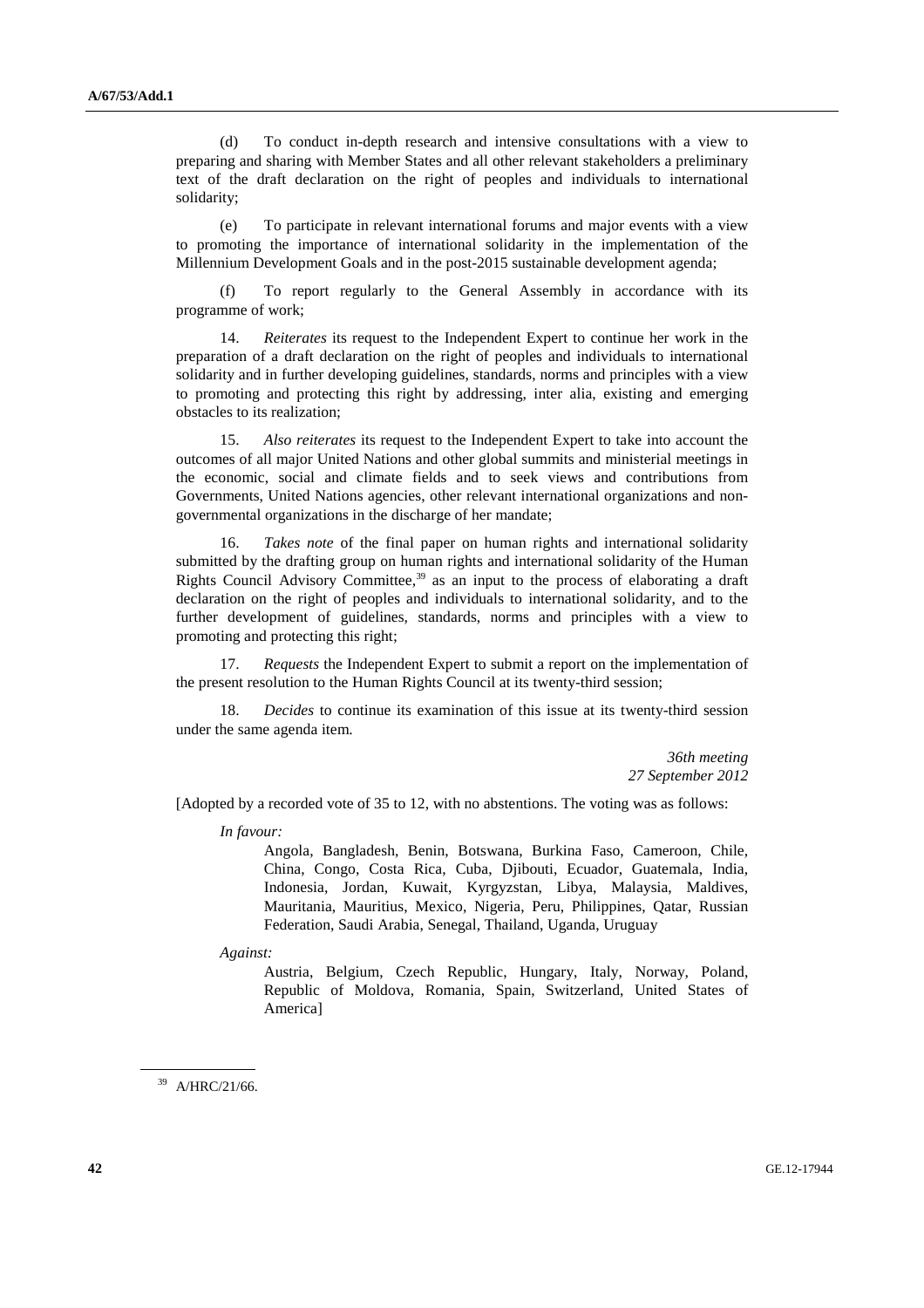# **21/11 Guiding principles on extreme poverty and human rights**

For the text of the resolution, see chapter II.

# **21/12 Safety of journalists**

 *The Human Rights Council*,

 *Guided* by the purposes and principles of the Charter of the United Nations,

 *Reaffirming* the Universal Declaration of Human Rights, and recalling relevant international human rights treaties, including the International Covenant on Civil and Political Rights and the International Convention for the Protection of All Persons from Enforced Disappearance, as well as the Geneva Conventions of 1949 and the Additional Protocols thereto of 8 June 1977,

 *Recalling* all relevant resolutions of the Commission on Human Rights and the Human Rights Council on the right to freedom of opinion and expression, in particular Council resolution 12/16 of 2 October 2009, as well as Council resolutions 13/24 of 26 March 2010 and 20/8 of 5 July 2012,

*Mindful* that the right to freedom of opinion and expression is a human right guaranteed to all in accordance with articles 19 of the Universal Declaration of Human Rights and of the International Covenant on Civil and Political Rights, and that it constitutes one of the essential foundations of a democratic society and one of the basic conditions for its progress and development,

 *Reaffirming* that everyone has the right to life, liberty and security of person,

 *Recognizing* the importance of all forms of the media, including the printed media, radio, television and the Internet, in the exercise, promotion and protection of the right to freedom of opinion and expression,

 *Acknowledging* the particular role played by journalists in matters of public interest, including by raising awareness of human rights,

 *Underlining* the importance of voluntary professional principles and ethics developed and observed by the media,

 *Recognizing* that the work of journalists often puts them at specific risk of intimidation, harassment and violence,

 *Acknowledging* the specific risks faced by women journalists in the exercise of their work, and underlining, in this context, the importance of taking a gender-sensitive approach when considering measures to address the safety of journalists,

 *Taking note* of the good practices of different countries aiming at the protection of journalists, as well as, inter alia, those designed for the protection of human rights defenders that can, where applicable, be relevant to the protection of journalists,

 *Underlining* the important role of regional and subregional organizations in the safety of journalists,

 *Welcoming* the important work of the United Nations Educational, Scientific and Cultural Organization for the safety of journalists,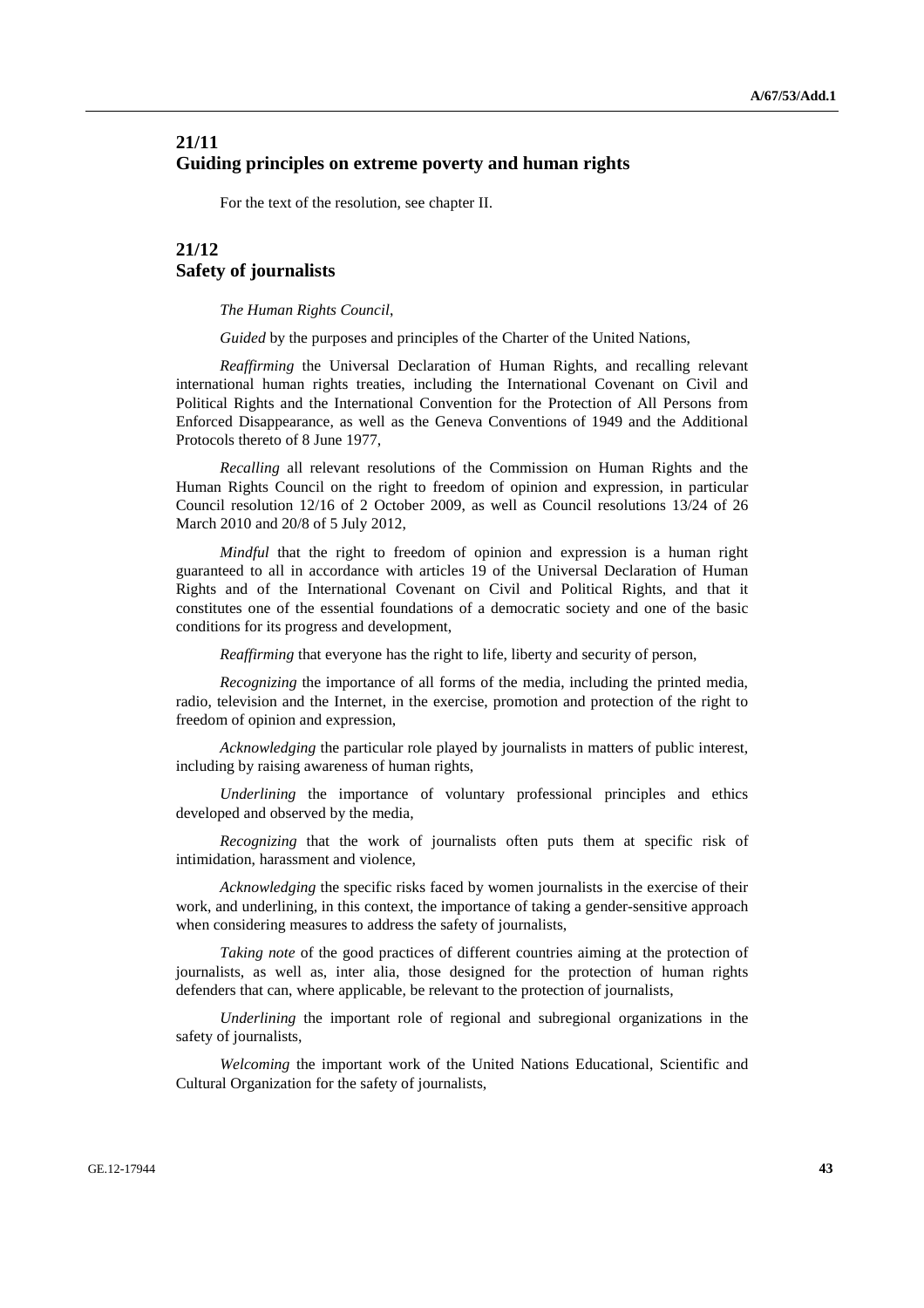*Taking note* of the International Conference on Protection of Journalists in Dangerous Situations, held on 22 and 23 January 2012 in Doha,

 1. *Recalls*, in the context of this resolution, the rights contained in the International Covenant on Civil and Political Rights, in particular article 19, which states that:

1. Everyone shall have the right to hold opinions without interference;

 2. Everyone shall have the right to freedom of expression; this right shall include freedom to seek, receive and impart information and ideas of all kinds, regardless of frontiers, either orally, in writing or in print, in the form of art, or through any other media of his choice;

 3. The exercise of the rights provided for in paragraph 2 of this article carries with it special duties and responsibilities. It may therefore be subject to certain restrictions, but these shall only be such as are provided by law and are necessary:

(a) For respect of the rights or reputations of others;

 (b) For the protection of national security or of public order (ordre public), or of public health or morals;

 2. *Takes note* of the reports of the Special Rapporteur on the promotion and protection of the right to freedom of opinion and expression<sup>40</sup> and the Special Rapporteur on extrajudicial, summary or arbitrary executions,<sup>41</sup> presented to the Human Rights Council at its twentieth session, and the interactive dialogue thereon;

 3. *Expresses its concern* that violations of the right to freedom of opinion and expression continue to occur, including increased attacks against and killings of journalists and media workers, and stressing the need to ensure greater protection for all media professionals and for journalistic sources;

 4. *Condemns in the strongest terms* all attacks and violence against journalists, such as torture, extrajudicial killings, enforced disappearances and arbitrary detention, as well as intimidation and harassment;

 5. *Expresses its concern* that there is a growing threat to the safety of journalists posed by non-State actors, including terrorist groups and criminal organizations;

 6. *Calls on* all parties to armed conflict to respect their obligations under international human rights law and international humanitarian law, including their obligations under the Geneva Conventions of 12 August 1949 and, where applicable, the Additional Protocols thereto of 8 June 1977, the provisions of which extend protection to journalists in situations of armed conflict, and to allow, within the framework of applicable rules and procedures, media access and coverage, as appropriate, in situations of international and non-international armed conflict;

 7. *Expresses its concern* that attacks against journalists often occur with impunity, and calls upon States to ensure accountability through the conduct of impartial, speedy and effective investigations into such acts falling within their jurisdiction, and to bring to justice those responsible and to ensure that victims have access to appropriate remedies;

<sup>&</sup>lt;sup>40</sup> A/HRC/20/17 and Add.1–3.<br><sup>41</sup> A/HRC/20/22, Corr.1 and Add.1–4.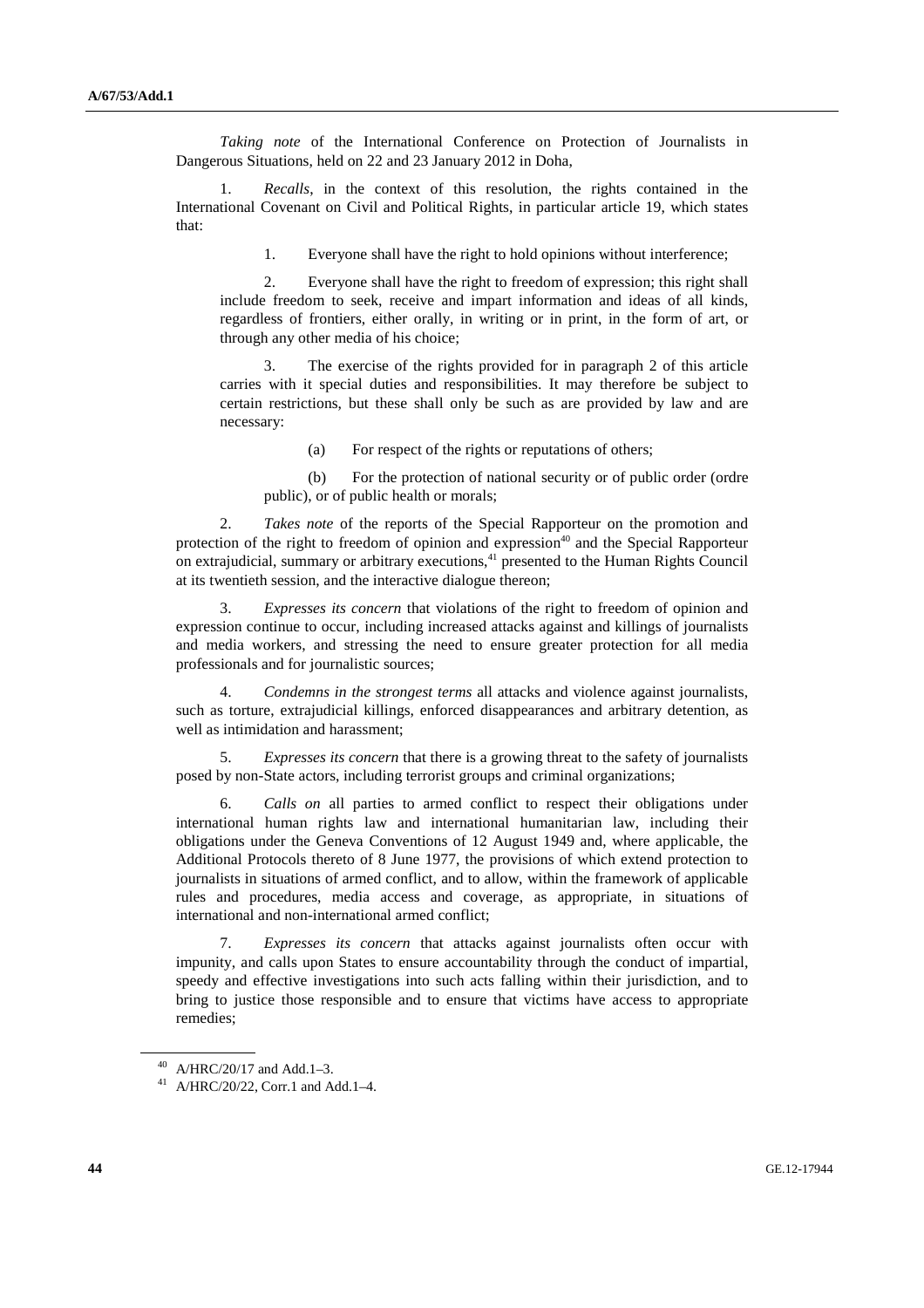8. *Calls upon* States to promote a safe and enabling environment for journalists to perform their work independently and without undue interference, including by means of (a) legislative measures; (b) awareness-raising in the judiciary, law enforcement officers and military personnel, as well as journalists and civil society, regarding international human rights and humanitarian law obligations and commitments relating to the safety of journalists; (c) the monitoring and reporting of attacks against journalists; (d) publicly condemning attacks; and (e) dedicating necessary resources to investigate and prosecute such attacks;

 9. *Encourages* States to put in place voluntary protection programmes for journalists, based on local needs and challenges, including protection measures that take into account the individual circumstances of the persons at risk, as well as, where applicable, the good practices in different countries;

 10. *Invites* relevant special procedures of the Human Rights Council, as appropriate, in the framework of their mandates, to continue to address the relevant aspects of the safety of journalists in their work;

 11. *Stresses* the need to ensure better cooperation and coordination at the international level with regard to ensuring the safety of journalists, including with regional organizations, and invites United Nations agencies, funds and programmes, other international and regional organizations, Member States and all relevant stakeholders, when applicable and in the scope of their mandates, to cooperate further in the implementation of the United Nations Plan of Action on the Safety of Journalists and the Issue of Impunity, elaborated by the United Nations Educational, Scientific and Cultural Organization and endorsed by the United Nations System Chief Executives Board for Coordination;

 12*. Requests* the Office of the United Nations High Commissioner for Human Rights, in collaboration with the Special Rapporteur on the promotion and protection of the right to freedom of opinion and expression, to prepare, working in consultation with States and other relevant stakeholders, a compilation of good practices in the protection of journalists, the prevention of attacks and the fight against impunity for attacks committed against journalists, and to present the compilation in a report to the Human Rights Council at its twenty-fourth session.

> *37th meeting 27 September 2012*

[Adopted without a vote.]

### **21/13**

## **Panel discussion on the negative impact of corruption on the enjoyment of human rights**

 *The Human Rights Council*,

 *Guided* by the Charter of the United Nations,

 *Reaffirming* the Universal Declaration of Human Rights, the International Covenants on Human Rights and other relevant international human rights instruments,

 *Recalling* all relevant resolutions of the Commission on Human Rights and the Human Rights Council, including Council resolution 19/20 of 23 March 2012 on the role of good governance in the promotion and protection of human right, as well as the United Nations Millennium Declaration,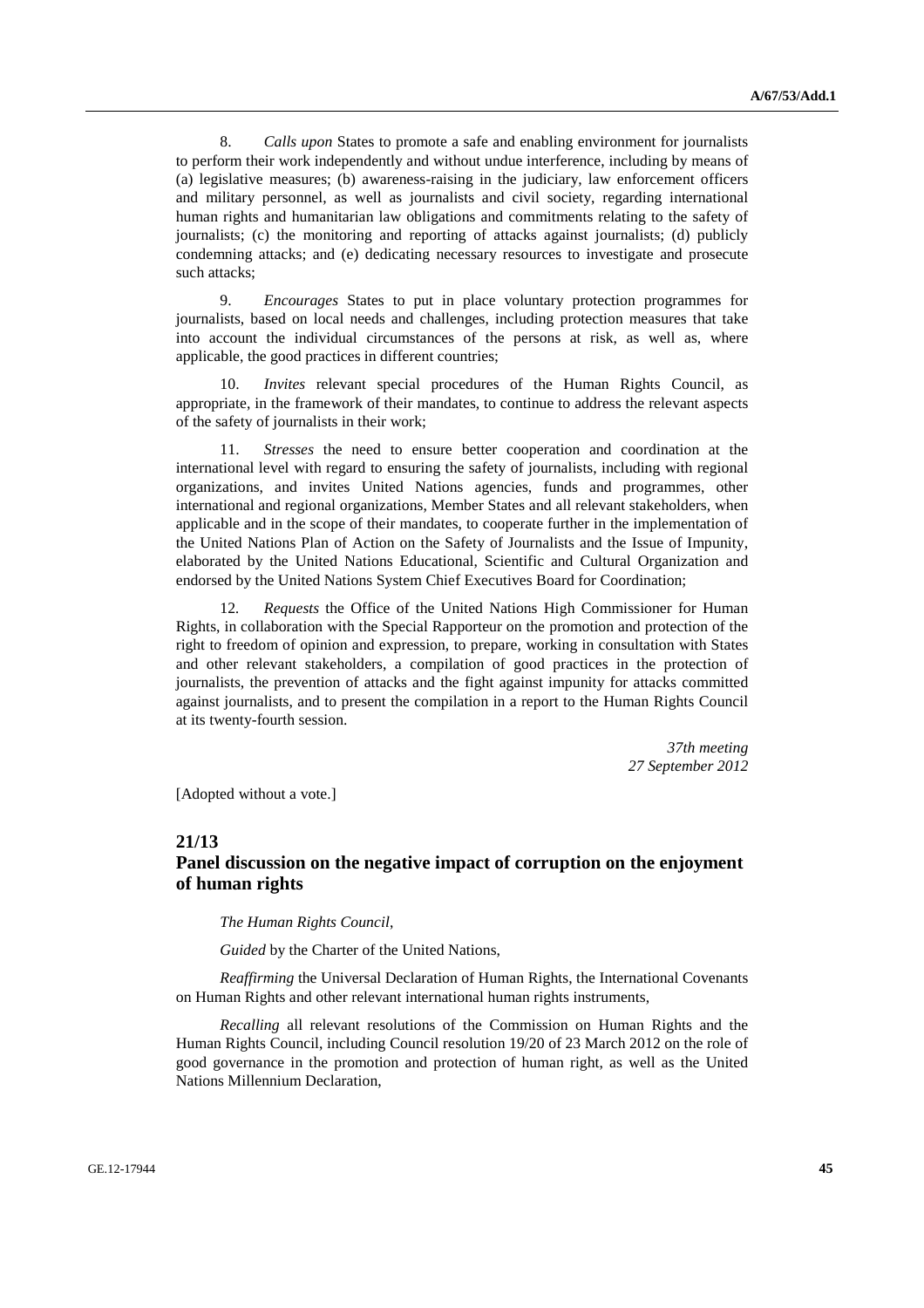*Deeply concerned* about the increasing negative impact of widespread corruption on the enjoyment of human rights,

*Recognizing* that corruption constitutes one of the obstacles to the effective promotion and protection of human rights, as well as to the achievement of the Millennium Development Goals and other internationally agreed development goals,

 *Welcoming* the resolve of States parties to the United Nations Convention against Corruption, noting with interest the provisions of the Convention that have led to the development of a mechanism among States parties to review their progress in combating corruption, and welcoming also the commitment made by all States in the 2005 World Summit Outcome to make the fight against corruption a priority at all levels,

 *Welcoming also* the joint statement on the negative impact of corruption on the enjoyment of human rights made on behalf of one hundred and thirty four States Members of the United Nations at the twentieth session of the Human Rights Council,

 1. *Decides* to convene, at its twenty-second session, from within existing resources, a panel discussion on the issue of the negative impact of corruption on the enjoyment of human rights;

 2. *Requests* the Office of the United Nations High Commissioner for Human Rights to organize the above-mentioned panel discussion and to liaise with States, relevant United Nations bodies, agencies, treaty bodies and special procedures, in particular the United Nations Office on Drugs and Crime and the United Nations Development Programme, international organizations, in particular the International Anti-Corruption Academy, relevant regional human rights mechanisms, as well as with civil society, nongovernmental organizations and national human rights institutions, with a view to ensuring their participation in the panel discussion;

 3. *Also requests* the Office of the High Commissioner to prepare and submit a summary report on the panel discussion to the Human Rights Council at its twenty-third session.

> *37th meeting 27 September 2012*

[Adopted without a vote.]

## **21/14 World Programme for Human Rights Education**

#### *The Human Rights Council*,

 *Reaffirming* that, as stipulated in the Universal Declaration of Human Rights and the International Covenant on Economic, Social and Cultural Rights and in other international human rights instruments, States are duty-bound to ensure that education is aimed at strengthening the respect of human rights and fundamental freedoms,

 *Recalling* General Assembly resolution 43/128 of 8 December 1988, by which the Assembly launched the World Public Information Campaign on Human Rights, resolutions 59/113 A of 10 December 2004 and 59/113 B of 14 July 2005, in which the Assembly proclaimed the World Programme for Human Rights Education and adopted the Plan of Action for its first phase, and 60/251 of 15 March 2006, in which the Assembly decided, inter alia, that the Human Rights Council should promote human rights education and learning, as well as Commission on Human Rights resolution 2005/61 of 20 April 2005 and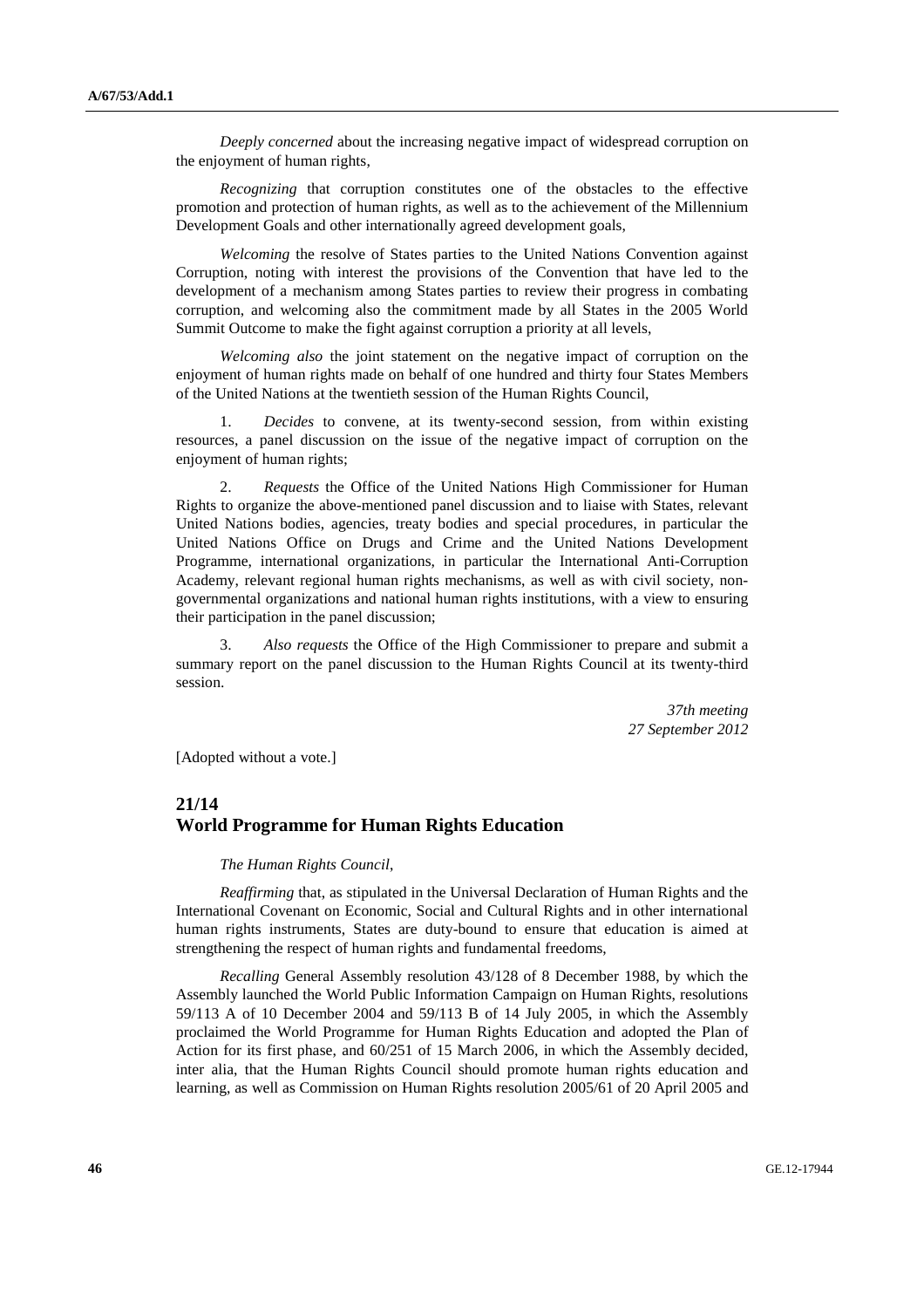Subcommission for the Promotion and Protection of Human Rights resolution 2006/19 of 24 August 2006 on the World Programme for Human Rights Education,

 *Recalling also* Human Rights Council resolutions 6/9 and 6/24 of 28 September 2007, 9/12 of 24 September 2008, 10/3 of 25 March 2009, 12/4 of 1 October 2009 and 15/11 of 30 September 2010,

 *Recalling further* that the World Programme is an ongoing initiative structured in consecutive phases to advance the implementation of human rights education programmes in all sectors, and that Member States should continue the implementation of human rights education in primary and secondary school systems, which was the focus of the first phase (2005–2009), while taking the necessary measures to implement the second phase (2010– 2014), which focuses on human rights education for higher education and on human rights training programmes for teachers and educators, civil servants, law enforcement officials and military personnel at all levels,

 *Welcoming* the adoption by the General Assembly of the United Nations Declaration on Human Rights Education and Training in its resolution 66/137 of 19 December 2011,

 1. *Takes note* of the progress report on the implementation of the World Programme for Human Rights Education prepared by the Office of the United Nations High Commissioner for Human Rights;

 2. *Welcomes* initiatives by all relevant stakeholders on the implementation of the second phase of the World Programme;

 3. *Encourages* all States, and, where appropriate, relevant stakeholders that have not yet taken steps to implement, within their capabilities, the World Programme and the Plan of Action to do so;

 4. *Encourages* all States and other relevant stakeholders to apply in their human rights education initiatives sound educational methodologies based on good practices and assessed through continued evaluation, and recommends cooperation, networking and information sharing among all actors;

 5. *Recognizes* that the World Programme for Human Rights Education is among useful tools that may assist and enhance the national implementation of the United Nations Declaration on Human Rights Education and Training;

 6. *Requests* the Office of the High Commissioner to seek the views of States, national human rights institutions and other relevant stakeholders on the target sectors, focus areas or thematic human rights issues for the third phase of the World Programme, and to submit a report thereon to the Council at its twenty-fourth session.

> *37th meeting 27 September 2012*

[Adopted without a vote.]

# **21/15 Human rights and transitional justice**

#### *The Human Rights Council*,

 *Guided* by the Charter of the United Nations, the Universal Declaration of Human Rights, the International Covenants on Human Rights, the Geneva Conventions of 12 August 1949 and the Protocols Additional thereto of 8 June 1977, other relevant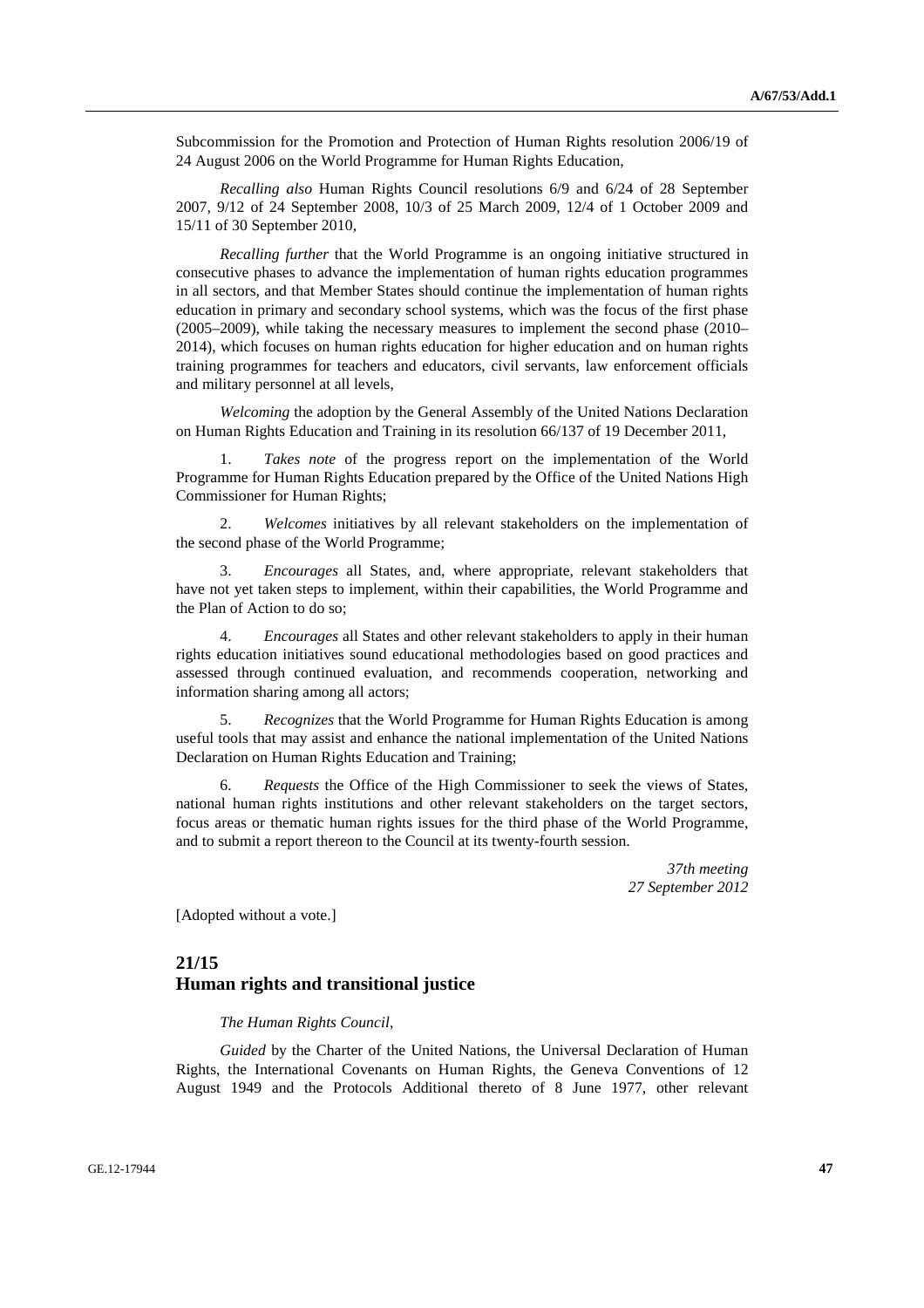international human rights law and international humanitarian law instruments and the Vienna Declaration and Programme of Action,

 *Recalling* General Assembly resolution 60/147 of 16 December 2005, in which the Assembly adopted the Basic Principles and Guidelines on the Right to a Remedy and Reparation for Victims of Gross Violations of International Human Rights Law and Serious Violations of International Humanitarian Law,

 *Recalling also* Commission on Human Rights resolutions 2005/70 of 20 April 2005, on human rights and transitional justice, 2005/81 of 21 April 2005, on impunity, and 2005/66 of 20 April 2005, on the right to the truth, and Human Rights Council resolutions 12/11 of 12 October 2009, on human rights and transitional justice, 9/11 of 18 September 2008 and 12/12 of 1 October 2009, on the right to the truth, 10/26 of 27 March 2009 and 15/5 of 29 September 2010, on forensic genetics and human rights, as well as Council decisions 2/105 of 27 November 2006, on the right to the truth, and 4/102 of 23 March 2007, on transitional justice,

 *Welcoming* Human Rights Council resolution 18/7 of 29 September 2011, in which the Council created the mandate of special rapporteur on the promotion of truth, justice, reparation and guarantees of non-recurrence, and the appointment of a mandate holder by the Council at its nineteenth session,

 *Welcoming also* the decision of the General Assembly to convene a high-level meeting on the theme "The rule of law at the national and international levels" during the high-level segment of its sixty-seventh session, $42$ 

 *Recalling* the reports of the Secretary-General on the rule of law and transitional justice in conflict and post-conflict societies, $43$  including the relevant recommendations contained therein, the report of the Secretary-General entitled "Uniting our strengths: Enhancing United Nations support for the rule of law",<sup>44</sup> which designated the Office of the United Nations High Commissioner for Human Rights as the lead entity within the United Nations system on, inter alia, transitional justice, subsequent reports of the Secretary-General on the rule of law<sup>45</sup> and the report of the Secretary-General on enhancing mediation and its support activities, <sup>46</sup> and taking note of the guidance note of the Secretary-General on the United Nations Approach to Transitional Justice of March 2010,

 *Recalling also* the set of principles for the protection and promotion of human rights through action to combat impunity, $47$  and taking note with appreciation of the updated version of those principles, $48$  as well as the report of the Special Rapporteur on the independence of judges and lawyers submitted to the Commission on Human Rights,<sup>49</sup>

 *Recalling further* Security Council resolution 1325 (2000) of 31 October 2000 and its subsequent resolutions 1820 (2008) of 19 June 2008, 1888 (2009) of 30 September 2009, 1889 (2009) of 5 October 2009 and 1960 (2010) of 16 December 2010 on women, peace and security, and reaffirming the important role of women in the prevention and

<sup>&</sup>lt;sup>42</sup> General Assembly resolution 65/32, para. 13.<br>
<sup>43</sup> S/2004/616 and S/2011/634.<br>
<sup>44</sup> A/61/636-S/2006/980.<br>
<sup>45</sup> A/63/226, A/63/64, A/64/298, A/65/318 and A/66/133.<br>
<sup>46</sup> S/2009/189.<br>
<sup>47</sup> E/CN.4/Sub.2/1997/20/Rev.1, a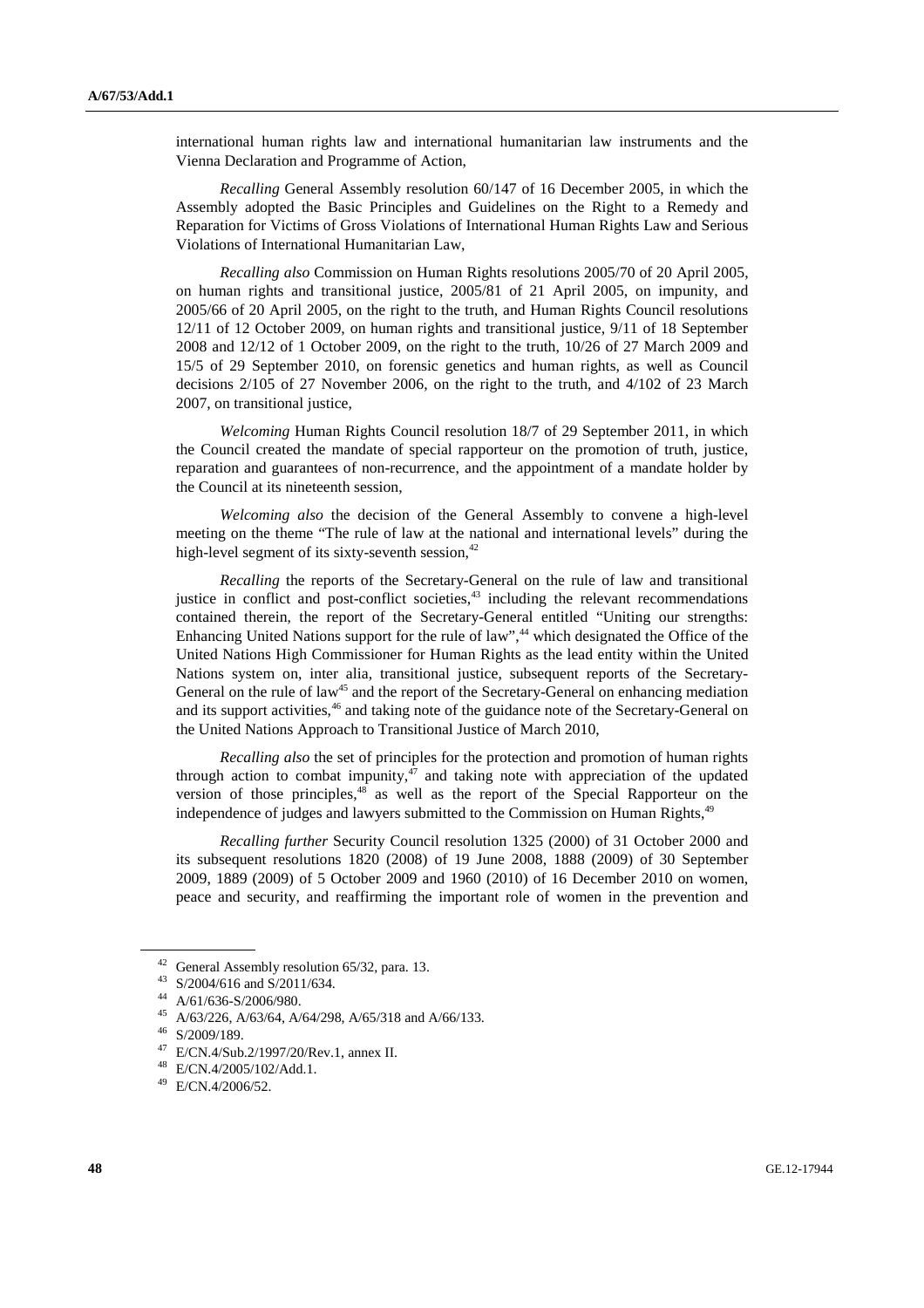resolution of conflicts and in peacebuilding, and the need to increase their role in decisionmaking with regard to conflict prevention and resolution,

 *Welcoming* the role of the Peacebuilding Commission in this regard, and recalling the necessity for the Commission to intensify its efforts, within its mandate, in cooperation with national and transitional Governments and in consultation with the relevant United Nations entities, to incorporate human rights, when advising on or proposing countryspecific peacebuilding strategies for post-conflict situations in cases under consideration, where applicable.

 *Recognizing* the role of the International Criminal Court in a multilateral system that aims to end impunity, establish the rule of law, promote and encourage respect for human rights and international humanitarian law and achieve sustainable peace, in accordance with international law and the purposes and principles of the Charter,

 *Noting* the inclusion of a range of sexual violence offences in the Rome Statute of the International Criminal Court and the statutes of the ad hoc international criminal tribunals, and also that rape and other forms of sexual violence can constitute a war crime, a crime against humanity, or a constitutive act with respect to genocide,

 *Welcoming* the activities of the United Nations, including through its field presences, in assisting States to design, establish and implement transitional justice mechanisms and promote the rule of law, as well as its conceptual and analytical work on transitional justice and human rights, and encouraging greater efforts to ensure that a gender perspective and a victim-centred approach are fully integrated into all of these activities,

 *Welcoming also* the increased integration of a human rights perspective, including through activities of the Office of the High Commissioner in cooperation with other relevant actors of the United Nations system, in the United Nations activities related to transitional justice, as well as the importance given to the rule of law and transitional justice by the High Commissioner and her Office, including its Rule of Law and Democracy Unit,

*Stressing* that the full range of civil, cultural, economic, political and social rights should be taken into account in any transitional justice context in order to promote, inter alia, the rule of law and accountability,

 1. *Emphasizes* the importance of a comprehensive approach to transitional justice incorporating the full range of judicial and non-judicial measures, including, among others, individual prosecutions, reparations, truth-seeking, institutional reform, vetting of public employees and officials, or an appropriately conceived combination thereof, in order to, inter alia, ensure accountability, serve justice, provide remedies to victims, promote healing and reconciliation, establish independent oversight of the security system and restore confidence in the institutions of the State and promote the rule of law in accordance with international human rights law;

 2. *Underlines* that, when designing a transitional justice strategy, the specific context of each situation has to be taken into account with a view to preventing the recurrence of crises and future violations of human rights, and to ensure social cohesion, institution-building, ownership and inclusiveness at the national and local levels;

 3. *Also underlines* that truth-seeking processes, such as truth and reconciliation commissions, that investigate patterns of past human rights violations and their causes and consequences are important tools that can complement judicial processes and that, when established, such mechanisms have to be designed within a specific societal context and to be founded on broad national consultations with the inclusion of victims and civil society, including non-governmental organizations;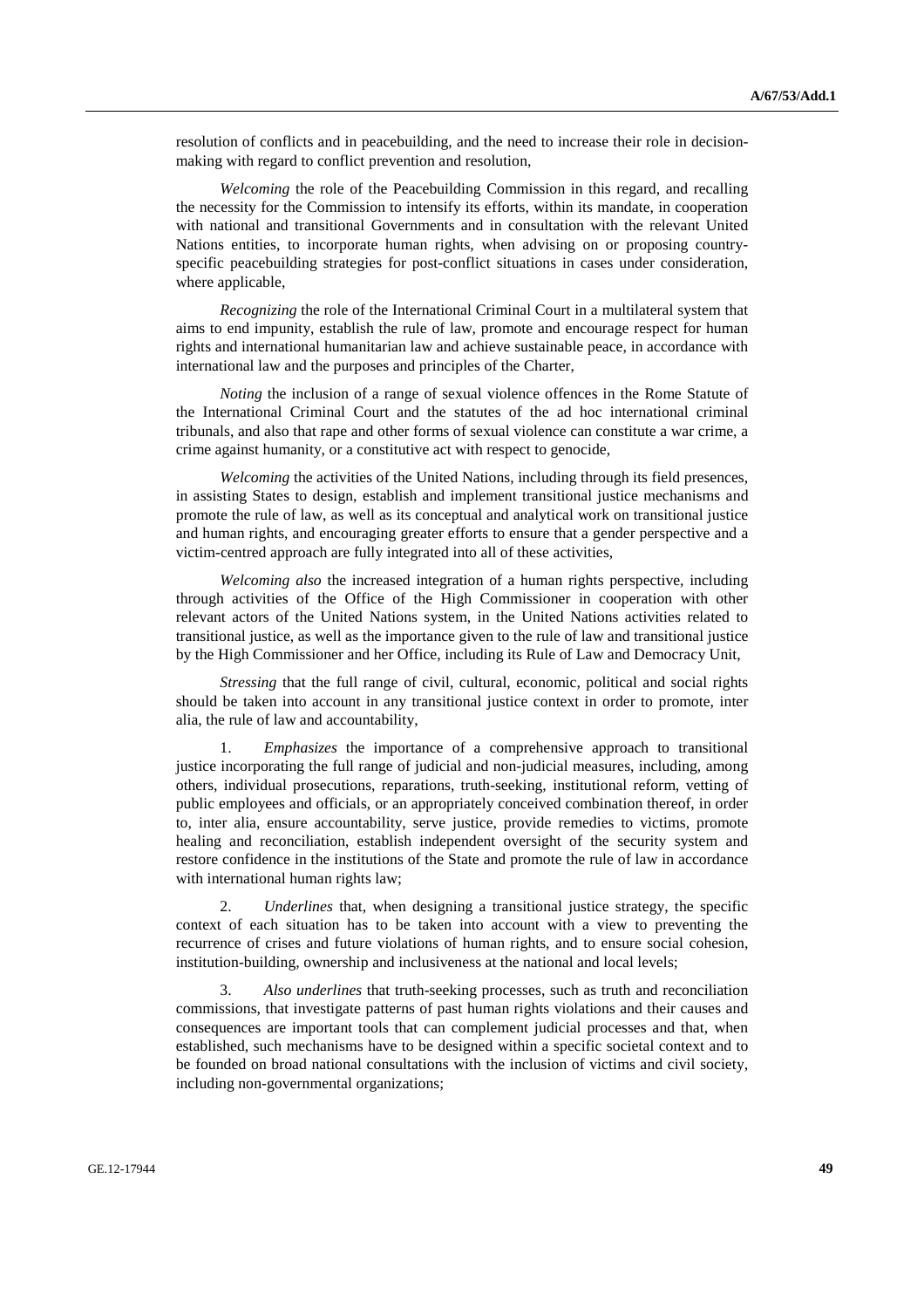4. *Stresses* the need within a sustainable transitional justice strategy to develop national prosecutorial capacities that are based on a clear commitment to combat impunity, to take into account the victim's perspective and to ensure compliance with human rights obligations concerning fair trials;

 5. *Reaffirms* the responsibility of States to comply with their relevant obligations to prosecute those responsible for gross violations of human rights and serious violations of international humanitarian law constituting crimes under international law, with a view to end impunity;

 6. *Calls upon* States, in particular, to comply with their obligations under applicable international law when prosecuting persons for gender-based and sexual violence, to ensure that all victims of such violence have equal access to justice, and stresses the importance of ending impunity for such acts as part of a comprehensive approach to seeking truth, justice, reparation and guarantees of non-recurrence;

 7. *Notes with interest* the position of the Secretary-General that peace agreements endorsed by the United Nations can never permit amnesties for genocide, crimes against humanity, war crimes and gross violations of human rights;

 8. *Reaffirms* that remedies for gross violations of international human rights law and serious violations of international humanitarian law include, as provided for under international law, the victim's right to:

- (a) Equal and effective access to justice;
- (b) Adequate, effective and prompt reparation for harm suffered;

 (c) Access to relevant information concerning violations and reparation mechanisms;

 9. *Emphasizes* that a human rights-based approach should be incorporated into vetting processes as part of institutional reform aiming at preventing the recurrence of human rights violations and at building confidence in State institutions;

 10*. Welcomes* the report of the United Nations High Commissioner for Human Rights on human rights and transitional justice.<sup>50</sup> taking note of the analysis of the relationship between disarmament, demobilization and reintegration and transitional justice, and stressing that disarmament, demobilization and reintegration and transitional justice processes are interrelated and that coordination between the two efforts is essential to facilitate their coherence and mutual reinforcement;

 11. *Emphasizes* that justice, peace, democracy and development are mutually reinforcing imperatives;

 12. *Welcomes* the fact that a growing number of peace agreements contain provisions for transitional justice processes, such as truth-seeking, prosecution initiatives, reparations programmes and institutional reform, and do not provide for blanket amnesties;

 13. *Underlines* the importance and urgency of national and international efforts to end human rights violations, restore justice and the rule of law in conflict and postconflict situations and, where relevant, in the context of transitional processes;

Stresses the importance of a comprehensive process of national consultation, particularly with those affected by human rights violations, in contributing to a holistic

 <sup>50</sup> A/HRC/18/23.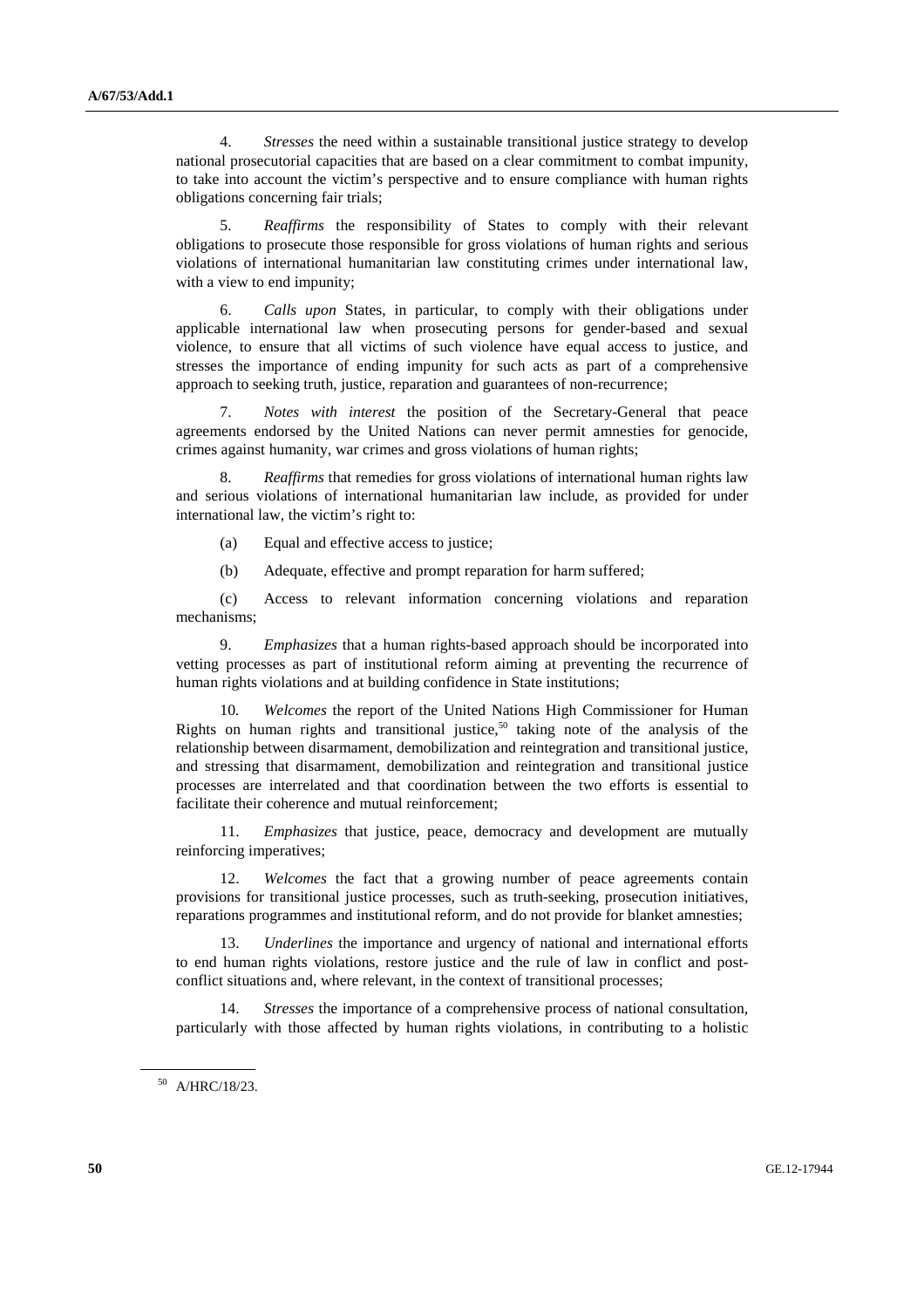transitional justice strategy that takes into account the particular circumstances of every situation and is in conformity with human rights;

 15. *Underlines* the importance of giving vulnerable groups, including those marginalized for political, socioeconomic or other reasons, a voice in these processes and to ensure that discrimination, the root causes of conflict, and violations of all human rights, including economic, social and cultural rights, are addressed;

 16. *Recognizes* the important role played in the realization of transitional justice goals and in the reconstruction of society, as well as in the promotion of the rule of law and accountability, by:

 (a) Victims' associations, human rights defenders and other actors of civil society, as well as national human rights institutions created in conformity with the Paris Principles;

 (b) Women's organizations in the design, establishment and implementation of transitional justice mechanisms, so as to ensure that women are represented in their structures and that a gender perspective is reflected in their mandates and work;

 (c) Free and independent media in informing the public about the human rights dimension in the area of transitional justice mechanisms locally, nationally and internationally;

 17. *Strongly condemns* violence against women and girls committed in conflict and post-conflict situations, such as murder, rape, including systematic rape, sexual slavery, forced pregnancy and enforced sterilization, recognizing that the term "violence against women" is not limited to sexual violence but includes any act of gender-based violence that results in, or is likely to result in, physical, sexual or psychological harm or suffering to women, including threats of such acts, coercion or arbitrary deprivation of liberty, and calls for effective measures of accountability and redress where those acts amount to violations of international human rights and humanitarian law;

 18. *Recognizes* that sexual and gender-based violence is also committed against men and boys in conflict and post-conflict situations and, as such, can also constitute a gross violation of international human rights law and a serious violation of international humanitarian law and that such violations must be investigated, prosecuted and punished, and redress be provided to victims in accordance with applicable domestic law obligations under international law;

 19. *Also recognizes* that sexual and gender-based violence, particularly in conflict and post-conflict situations, affects victims, families, communities and societies, and stresses that effective remedies in those situations should include access to health care, psychosocial support, legal assistance and socioeconomic reintegration services for victims of such violence;

 20. *Underlines* the needs of women and the particular needs of children in transitional justice processes and the obligation and importance of enabling the full and equal participation of women, and the importance of engaging children, consistent with their age and maturity, in all aspects of post-conflict recovery, recognizing their crucial role in facilitating the reconstruction of society, the promotion of the rule of law and ensuring accountability;

 21. *Also underlines* the need for the rights of both victims and accused persons to be respected, in accordance with international human rights law, with particular attention to be paid to those most affected by conflicts and the lack of effective rule of law mechanisms, among them women, children, migrants, refugees, internally displaced persons, persons with disabilities and persons belonging to national or ethnic, religious or linguistic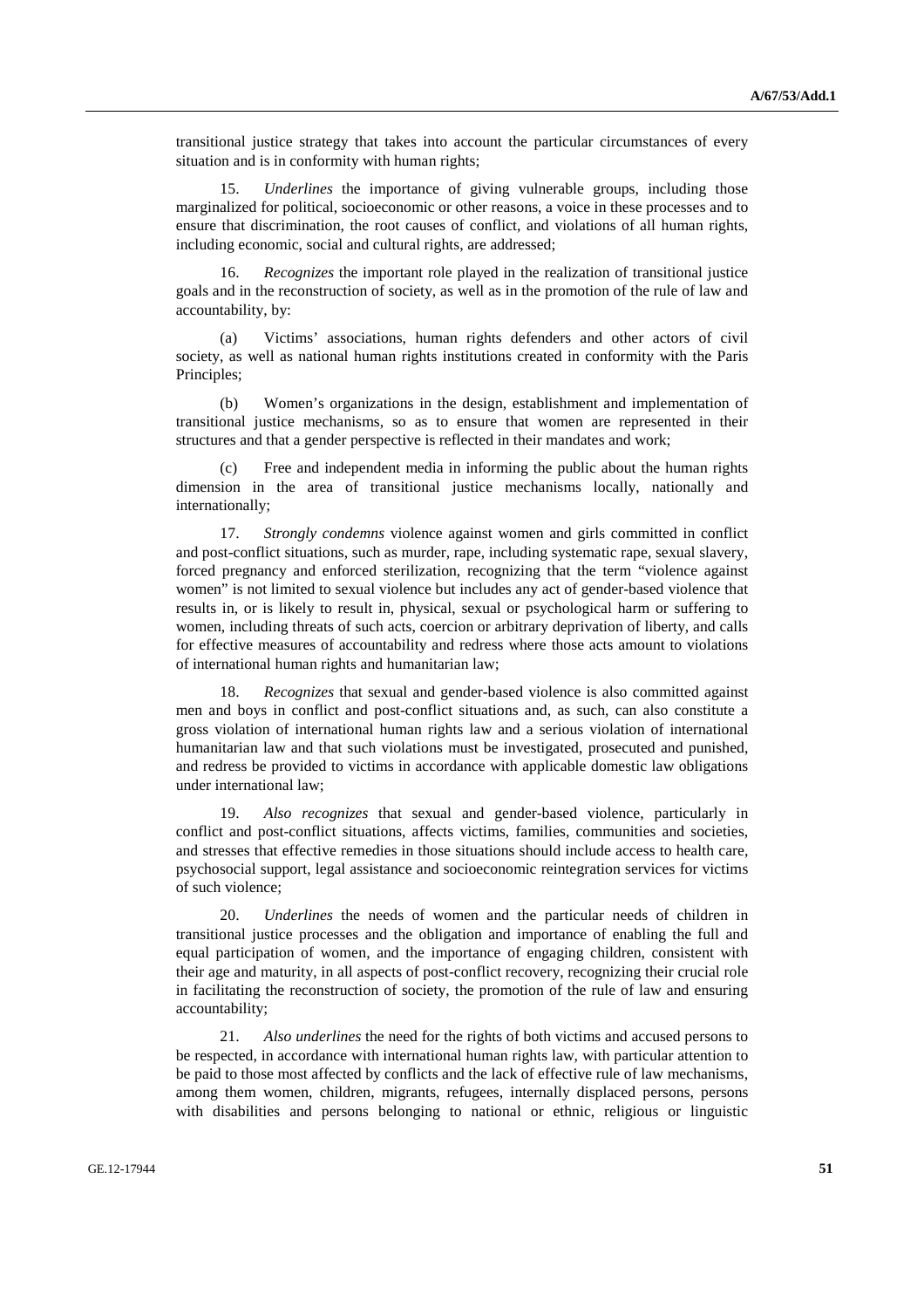minorities and indigenous peoples, and to ensure that specific measures are taken for their free participation and protection and for the sustainable return of refugees and internally displaced persons in safety and dignity;

 22. *Emphasizes* the need to provide gender-sensitive human rights training in the context of transitional justice to all relevant national actors, including police, military, intelligence and security services, prosecution staff and members of the judiciary, in dealing with victims of human rights violations, particularly women and girls, in order to ensure gender sensitivity and gender mainstreaming in the restoration of the rule of law and transitional justice processes;

 23. *Calls upon* States to assist the United Nations in its ongoing work on the relevant recommendations of the reports of the Secretary-General on the rule of law and transitional justice in conflict and post-conflict societies, $43$  the report of the Secretary-General entitled "Uniting our strengths: Enhancing United Nations support for the rule of law"<sup>44</sup> as well as subsequent reports of the Secretary-General on the rule of law,<sup>44</sup> including by incorporating international human rights law, principles and best practices into the development and implementation of transitional justice mechanisms and by cooperating fully with United Nations field presences in the area of human rights and transitional justice and by facilitating the work of relevant special procedures;

 24. *Calls upon* the international community and regional organizations to assist countries who so consent, in the context of transitional justice, to ensure the promotion and protection of human rights and to incorporate best practices into the development and implementation of transitional justice mechanisms;

 25. *Recommends* that a human rights and transitional justice perspective be taken into account in peace negotiations, and that those conducting peace negotiations draw upon the relevant human rights and transitional justice expertise available within the United Nations system;

 26. *Welcomes* the report of the Special Rapporteur on the promotion of truth, justice, reparation and guarantees of non-recurrence,  $51$  in which the Special Rapporteur concluded that, as a set of measures, the four components of his mandate are interrelated and mutually reinforcing when implemented to redress gross violations of human rights and serious violations of international humanitarian law and that, with respect to the meaningful participation of victims, the participatory procedures necessary to address the different needs and opportunities of women, men and children have yet to be established;

 27. *Acknowledges* the fundamental importance of human rights education and training in contributing to the promotion, protection and effective realization of all human rights, including the area of human rights and transitional justice;

 28. *Invites* States to avail themselves of the expertise and advisory services of the Special Rapporteur on the promotion of truth, justice, reparation and guarantees of nonrecurrence in the area of human rights and transitional justice, and encourages the Special Rapporteur, within his mandate, to share experience and information relating to good practices, technical assistance and capacity-building in his interaction with States in this regard;

 29. *Encourages* the Special Rapporteur on the promotion of truth, justice, reparations and guarantees of non-recurrence to work, within his mandate, in close cooperation with relevant special procedures of the Human Rights Council and relevant

 <sup>51</sup> A/HRC/21/46.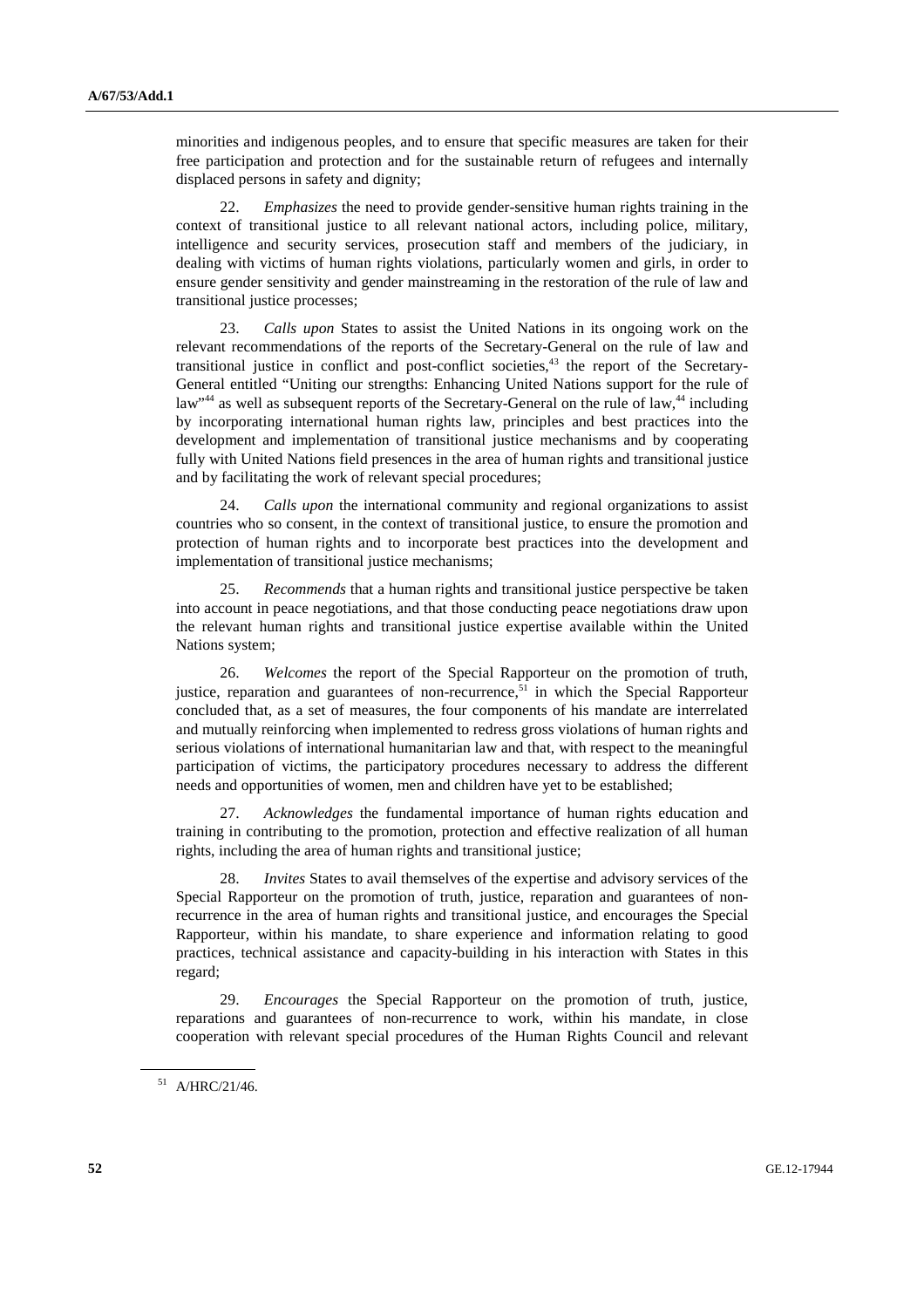actors within the United Nations system, including the United Nations Entity for Gender Equality and the Empowerment of Women, the Department of Peacekeeping Operations, the Special Representative of the Secretary-General on Sexual Violence in Conflict, the Special Representative of the Secretary-General for Children and Armed Conflict and the Committee on the Elimination of Discrimination against Women, as appropriate, in the fulfilment of the gender-specific dimension of his mandate;

 30. *Requests* the Office of the High Commissioner to continue to enhance its leading role within the United Nations, including with regard to conceptual and analytical work regarding transitional justice, and to assist States, with their consent, to design, establish and implement transitional justice mechanisms from a human rights perspective, while stressing the importance of close cooperation between the Office of the High Commissioner and the Special Rapporteur on the promotion of truth, justice, reparations and guarantees of non-recurrence, as well as with other relevant actors of the United Nations and other international and non-governmental organizations, with regard to incorporating human rights and best practices into the development and implementation of transitional justice mechanisms and to the ongoing process of strengthening the United Nations system in the area of the rule of law and transitional justice;

 31. *Invites* other relevant actors of the United Nations system to cooperate fully with the Office of the High Commissioner and the Special Rapporteur on the promotion of truth, justice, reparations and guarantees of non-recurrence in the area of human rights and transitional justice;

 32. *Requests* the Office of the High Commissioner to submit an analytical study to the Human Rights Council, prior to its twenty-seventh session, focusing on gender-based and sexual violence in relation to transitional justice in conflict and post-conflict situations, the effective participation of victims and the participatory procedures necessary to address the different needs and opportunities of women, men and children, including good practices of States in the field of truth-seeking, justice, reparation and institutional reform and undertaken in consultation with the Special Rapporteur on the promotion of truth, justice, reparation and guarantees of non-recurrence, the Special Rapporteur on violence against women, its causes and consequences, other relevant mandate holders, the United Nations Entity for Gender Equality and the Empowerment of Women, the Special Representative of the Secretary-General on Sexual Violence in Conflict, the Special Representative of the Secretary-General for Children and Armed Conflict, other relevant actors of the United Nations system, civil society and other stakeholders;

 33. *Decides* to continue its consideration of this matter at its twenty-seventh session or at the corresponding session in conformity with its annual programme of work.

> *37th meeting 27 September 2012*

[Adopted without a vote.]

# **21/16 The rights to freedom of peaceful assembly and of association**

#### *The Human Rights Council*,

 *Reaffirming* Human Rights Council resolution 15/21 of 30 September 2010, and recalling Council resolutions 19/35 of 23 March 2012 and 20/8 of 5 July 2012 and relevant resolutions of the Commission on Human Rights,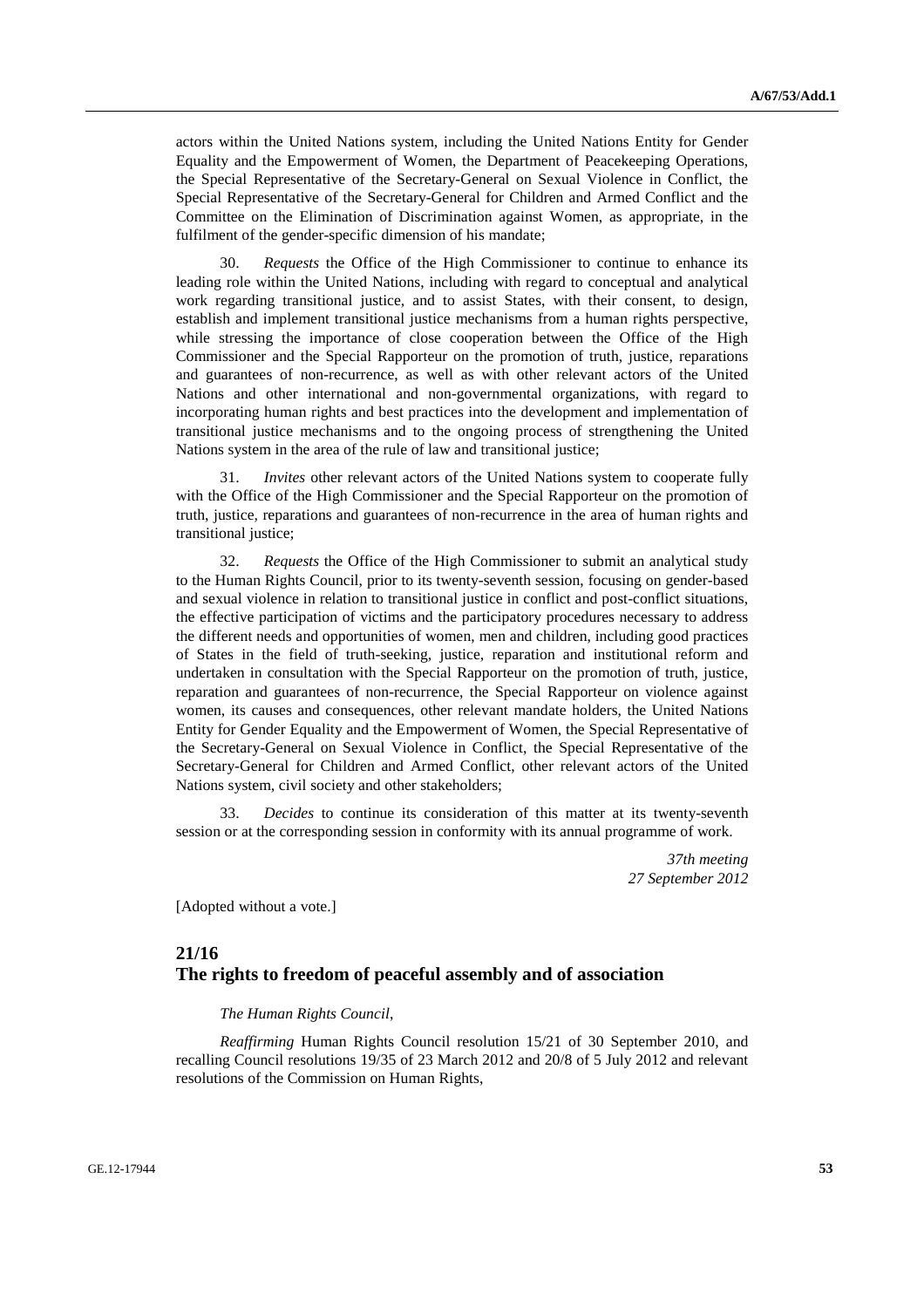*Recognizing* the importance of the rights of everyone to freedom of peaceful assembly and of association to the full enjoyment of all human rights,

 *Recalling* that, in accordance with the International Covenant on Civil and Political Rights and as similarly prescribed in the International Covenant on Economic, Social and Cultural Rights, no restriction may be placed on the exercise of the rights to freedom of peaceful assembly and of association other than those that are prescribed by law and that are necessary in a democratic society in the interests of national security or public safety, public order (ordre public), the protection of public health or morals or the protection of the rights and freedoms of others,

 *Reiterating* the critical mandate, role, expertise and specialized supervisory mechanisms and procedures of the International Labour Organization with respect to employers' and workers' rights to freedom of association,

 *Taking note* of the report of the Special Rapporteur on the rights to freedom of peaceful assembly and of association,<sup>52</sup>

 *Reiterating* the important role of new information and communications technologies in enabling and facilitating the enjoyment of the rights to freedom of peaceful assembly and of association, and the importance for all States to promote and facilitate access to the Internet and international cooperation aimed at the development of media and information and communications facilities in all countries,

 *Recognizing* the importance of the freedoms of peaceful assembly and of association, as well as the importance of civil society, to good governance, including through transparency and accountability, which is indispensible for building peaceful, prosperous and democratic societies,

 *Aware* of the crucial importance of active involvement of civil society in processes of governance that affect the life of people,

 1. *Reminds* States of their obligation to respect and fully protect the rights of all individuals to assemble peacefully and associate freely, online as well as offline, including in the context of elections, and including persons espousing minority or dissenting views or beliefs, human rights defenders, trade unionists and others, including migrants, seeking to exercise or to promote these rights, and to take all necessary measures to ensure that any restrictions on the free exercise of the rights to freedom of peaceful assembly and of association are in accordance with their obligations under international human rights law;

 2. *Expresses concern* at violations of the rights to freedom of peaceful assembly and of association;

 3. *Emphasizes* the critical role of the rights to freedom of peaceful assembly and of association for civil society, and recognizes that civil society facilitates the achievement of the purposes and principles of the United Nations;

 4. *Stresses* that respect for the rights to freedom of peaceful assembly and of association, in relation to civil society, contributes to addressing and resolving challenges and issues that are important to society, such as the environment, sustainable development, crime prevention, human trafficking, empowering women, social justice, consumer protection and the realization of all human rights;

 <sup>52</sup> A/HRC/20/27.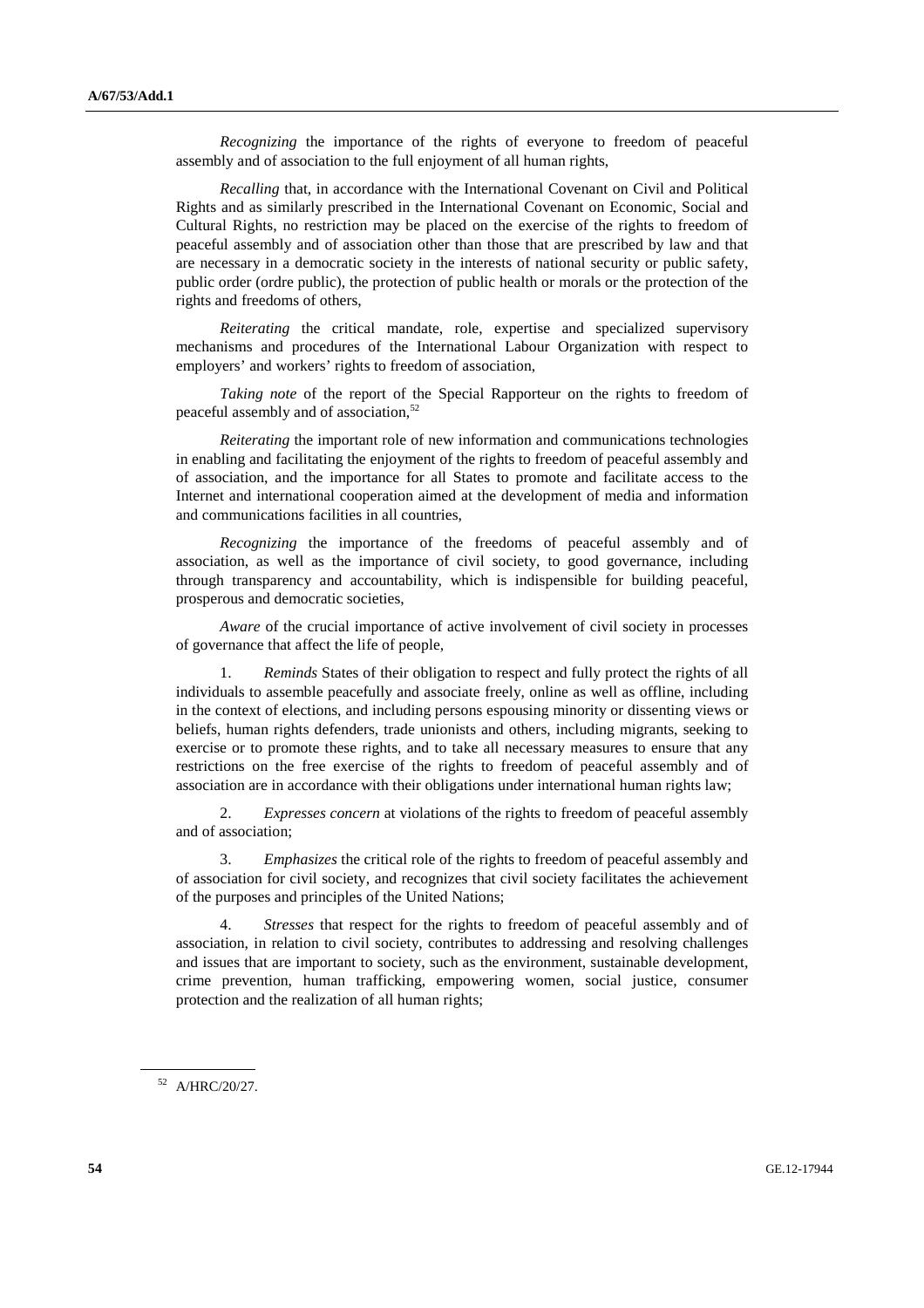5. *Reiterates its call upon* States to cooperate fully with and assist the Special Rapporteur on the rights to freedom of peaceful assembly and of association in the performance of his mandate;

 6. *Reiterates its call upon* the Office of the United Nations High Commissioner for Human Rights to assist States to promote and protect the rights to freedom of peaceful assembly and of association, including through the technical assistance programmes of the Office, at the request of States, and to cooperate with relevant bodies of the United Nations system and other intergovernmental organizations to assist States to promote and protect the rights to freedom of peaceful assembly and of association;

 7. *Invites* the Special Rapporteur on the rights to freedom of peaceful assembly and of association to include, in his next annual report, the importance of the freedom of peaceful assembly and of association to the work of civil society actors, including with respect to the progressive realization of economic, social and cultural rights;

 8. *Requests* the Special Rapporteur to present an annual report to the General Assembly;

 9. *Decides* to continue its consideration of the issue of the rights to freedom of peaceful assembly and of association in accordance with its programme of work.

> *37th meeting 27 September 2012*

[Adopted without a vote.]

### **21/17**

# **Mandate of the Special Rapporteur on the implications for human rights of the environmentally sound management and disposal of hazardous substances and wastes**

#### *The Human Rights Council*,

 *Guided* by the Charter of the United Nations, the Universal Declaration of Human Rights, the International Covenant on Economic, Social and Cultural Rights, the International Covenant on Civil and Political Rights and the Vienna Declaration and Programme of Action,

 *Bearing in mind* paragraph 6 of General Assembly resolution 60/251 of 15 March 2006,

 *Recalling* its resolutions 5/1, on institution-building of the Human Rights Council, and 5/2, on the code of conduct for special procedures mandate holders of the Council, of 18 June 2007, and stressing that the mandate holder shall discharge his/her duties in accordance with those resolutions and the annexes thereto,

 *Recalling also* its resolutions 9/1 of 24 September 2008 and 18/11 of 27 September 2011, and all the resolutions of the Commission on Human Rights on this matter,

 1. *Takes note* of the report of the previous Special Rapporteur on the implications for human rights of the environmentally sound management and disposal of hazardous substances and wastes;<sup>53</sup>

 <sup>53</sup> A/HRC/21/48 and Corr.1.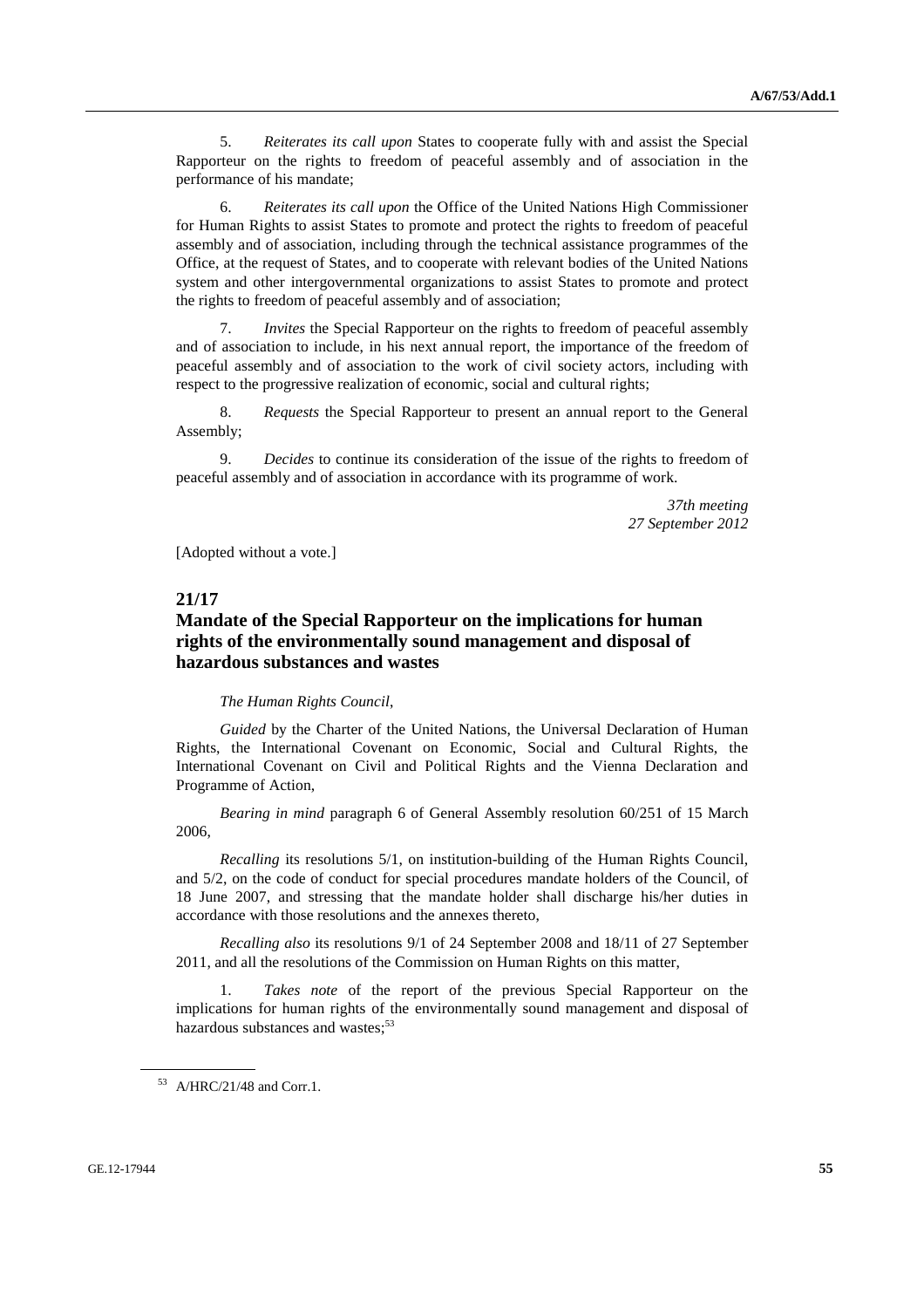2. *Requests* the new Special Rapporteur, in accordance with his mandate, to provide comprehensive and up-to-date information on the adverse effects that the improper management and disposal of hazardous substances and wastes may have on the full enjoyment of human rights, for example, information on:

 (a) The human rights issues raised by transnational corporations and other business enterprises in connection with the environmentally sound management and disposal of hazardous substances and wastes;

 (b) The scope of national legislation relating to the human rights implications of the management and disposal of hazardous substances and wastes;

 (c) The human rights implications of waste-recycling programmes and the transfer of polluting industries, industrial activities and technologies from one country to another and new trends therein, including e-waste and the dismantling of ships;

 (d) Support and assistance to victims of human rights violations relating to the environmentally sound management and disposal of hazardous substances and wastes;

 (e) The ambiguities in international instruments that allow the movement and dumping of hazardous substances and wastes, and any gaps in the effectiveness of international regulatory mechanisms;

Human rights abuses and violations committed against human rights defenders owing to their activities relating to the environmentally sound management and disposal of hazardous substances and wastes;

 3. *Encourages* the Special Rapporteur to fulfil his mandate in close cooperation with the United Nations Environment Programme, relevant United Nations agencies, such as the World Health Organization and the International Labour Organization, and the secretariats of international environmental conventions, with a view to mainstreaming human rights into their work and to avoiding duplication;

 4. *Urges* the Special Rapporteur to continue his consultations with the competent United Nations agencies and organizations and the secretariats of relevant international environmental conventions concerning a multidisciplinary, in-depth approach to existing problems, and to take due account of progress made in other bodies, as well as to identify gaps, with a view to finding lasting solutions for the management of such substances and wastes and to preparing a progress report thereon, with specific recommendations and proposals on the steps to be taken immediately to address adverse effects on human rights of hazardous substances and wastes, and to submit that report to the Human Rights Council at its twenty-fourth session;

 5. *Also urges* the Special Rapporteur to develop, in consultation with relevant stakeholders and with the support of the United Nations High Commissioner for Human Rights, a guide to best practices regarding the human rights obligations related to the environmentally sound management and disposal of hazardous substances and wastes, and to submit the guide together with his report to the Human Rights Council at its twentyseventh session;

 6. *Encourages* the Special Rapporteur, in accordance with his mandate and with the support and assistance of the Office of the High Commissioner, to continue to provide Governments with an appropriate opportunity to respond to allegations transmitted to him and reflected in his report, and to reflect their observations in his report to the Human Rights Council;

 7. *Reiterates its call* to States and other stakeholders to facilitate the work of the Special Rapporteur by providing information and inviting him to undertake country visits;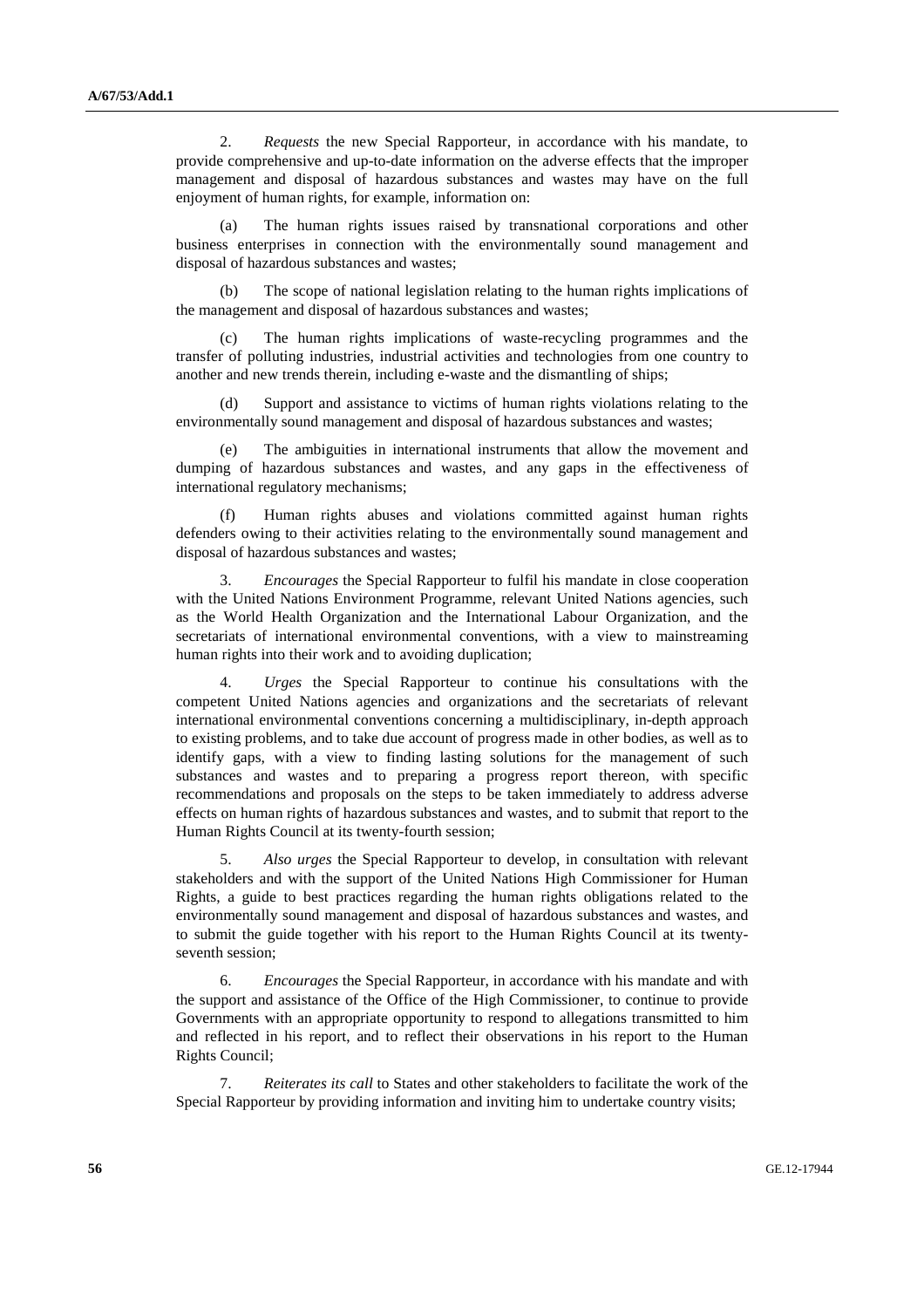8. *Reiterates its call* to the Secretary-General and the High Commissioner to provide the Special Rapporteur with all the assistance necessary for the successful fulfilment of his mandate;

 9. *Decides* to continue consideration of this matter under the same agenda item, in accordance with its programme of work.

> *37th meeting 27 September 2012*

[Adopted without a vote.]

# **21/18 Human rights and issues related to terrorist hostage-taking**

*The Human Rights Council*,

*Guided* by the Charter of the United Nations,

*Recalling* Human Rights Council resolution 18/10 of 29 September 2011, in which the Council requested the Advisory Committee to prepare a study on human rights and issues related to terrorist hostage-taking and to present an interim report on the study at its twenty-first session, and the final study at its twenty-third session,

 1. *Takes note* of the preliminary report submitted by the drafting group of the Advisory Committee to the Committee at its ninth session;<sup>54</sup>

 2. *Decides* to grant the Advisory Committee further time to allow it to submit an interim report on the subject to the Human Rights Council at its twenty-second session and the final study at its twenty-fourth session.

> *37th meeting 27 September 2012*

[Adopted without a vote.]

### **21/19**

# **Promotion and protection of the human rights of peasants and other people working in rural areas**

 *The Human Rights Council*,

 *Recalling* Human Rights Council resolutions 13/4 of 24 March 2010, 16/27 of 25 March 2011 and 19/7 of 22 March 2012,

 *Determined* to foster strict respect for the purposes and principles enshrined in the Charter of the United Nations,

*Underlining the imperative need to achieve the Millennium Development Goals by* 2015 in order to contribute to making the right to development a reality for everyone,

*Gravely concerned* that hunger, like poverty, is still predominantly a rural problem, and that in the rural population it is those who produce food who suffer disproportionately, and alarmed that 80 per cent of people suffering from hunger live in rural areas, particularly

 <sup>54</sup> A/HRC/AC/9/CRP.1.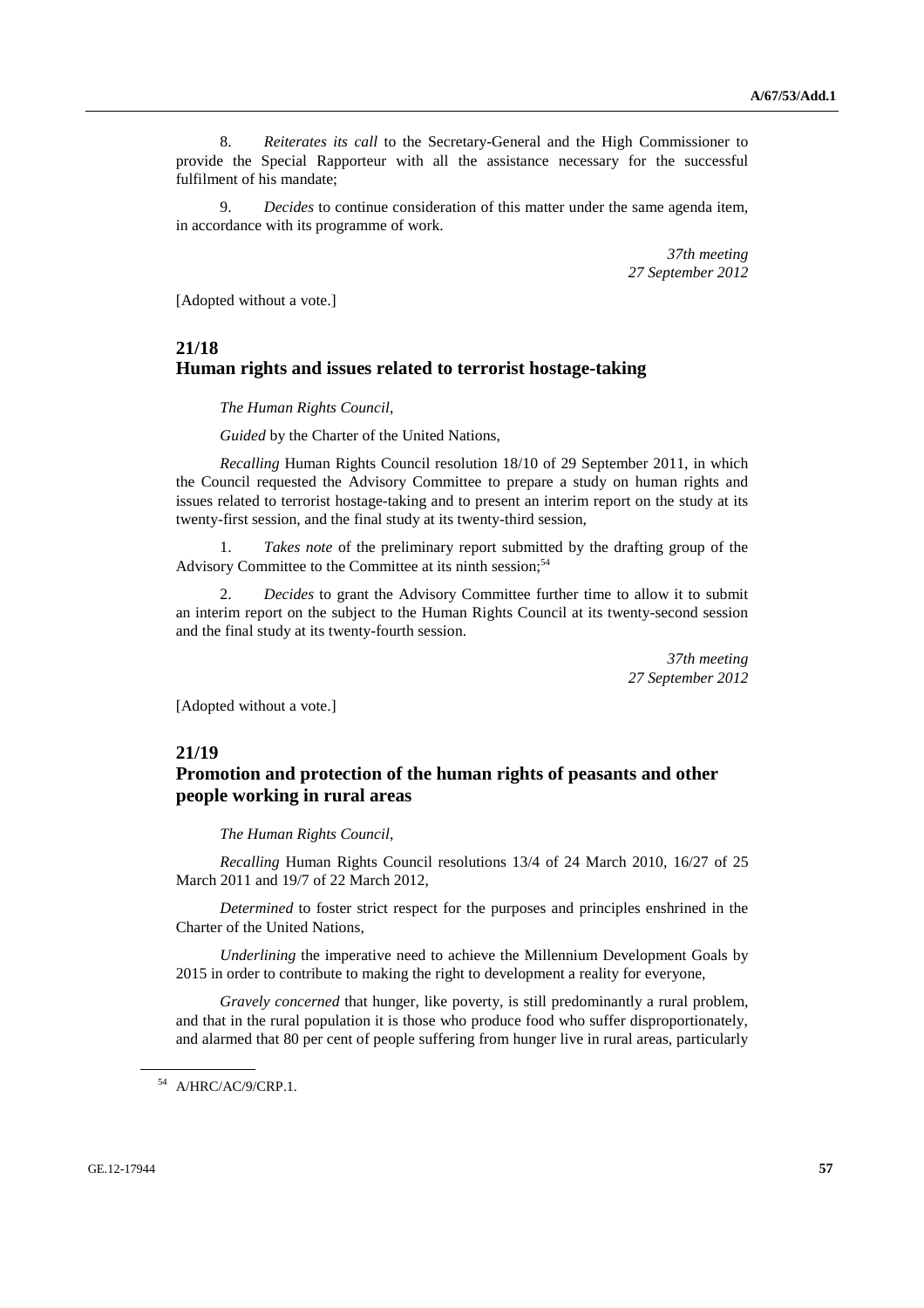in developing countries, and 50 per cent are small-scale and traditional farm holders, and that these people are especially vulnerable to food insecurity, discrimination and exploitation,

 *Recognizing* that livelihoods in rural areas are disproportionately affected by poverty, climate change, lack of development and lack of access to scientific progress,

 *Taking note* of the draft declaration on the rights of peasants and other people working in rural areas prepared by the Advisory Committee and submitted to the Human Rights Council.<sup>55</sup>

*Convinced* of the need to strengthen the protection and realization of the human rights of peasants and other people working in rural areas,

 1. *Decides* to establish an open-ended intergovernmental working group with the mandate of negotiating, finalizing and submitting to the Human Rights Council a draft United Nations declaration on the rights of peasants and other people working in rural areas, on the basis of the draft submitted by the Advisory Committee, and without prejudging relevant past, present and future views and proposals;

 2. *Also decides* that the working group shall hold its first session for five working days in 2013, before the twenty-third session of the Human Rights Council;

 3. *Requests* the Office of the United Nations High Commissioner for Human Rights to provide the working group with the human, technical and financial assistance necessary for it to fulfil its mandate;

 4. *Requests* the President of the Human Rights Council to invite the Rapporteur of the Advisory Committee drafting group on the draft declaration to participate in the first session of the working group;

 5. *Invites* States, civil society, representatives of peasants and other people working in rural areas and all relevant stakeholders to contribute actively and constructively to the work of the working group;

 6*. Requests* the working group to submit a report on progress made to the Human Rights Council for its consideration at its twenty-sixth session.

> *37th meeting 27 September 2012*

[Adopted by a recorded vote of 23 to 9, with 15 abstentions. The voting was as follows:

*In favour:* 

Angola, Bangladesh, Benin, Burkina Faso, Cameroon, Chile, China, Congo, Costa Rica, Cuba, Djibouti, Ecuador, Guatemala, India, Indonesia, Kyrgyzstan, Malaysia, Peru, Philippines, Russian Federation, Thailand, Uganda, Uruguay

*Against:* 

Austria, Belgium, Czech Republic, Hungary, Italy, Poland, Romania, Spain, United States of America

 <sup>55</sup> A/HRC/19/75, annex.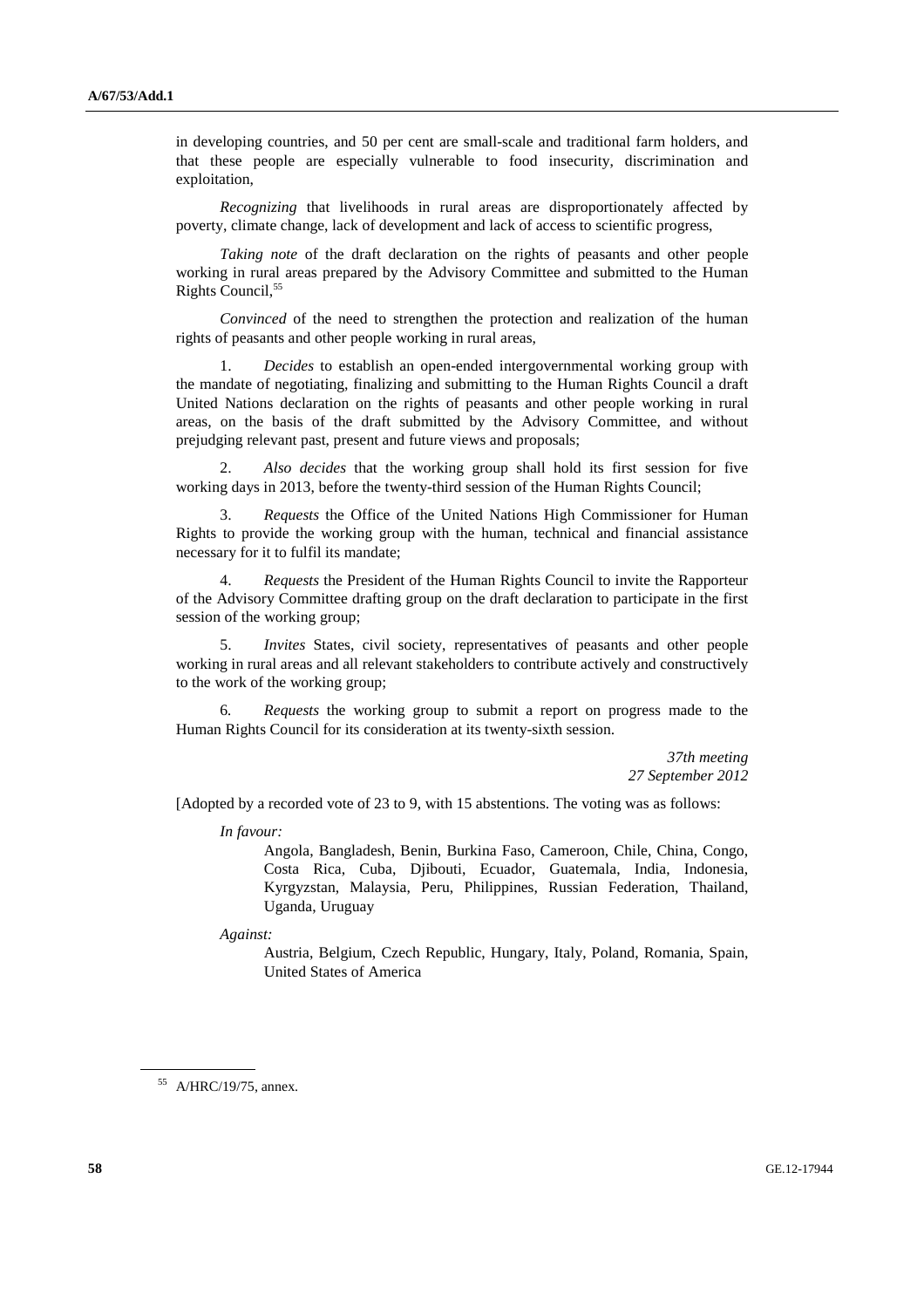*Abstaining:* 

Botswana, Jordan, Kuwait, Libya, Maldives, Mauritania, Mauritius, Mexico, Nigeria, Norway, Qatar, Republic of Moldova, Saudi Arabia, Senegal, Switzerland]

## **21/20**

## **High-level panel discussion to commemorate the twentieth anniversary of the adoption of the Vienna Declaration and Programme of Action**

 *The Human Rights Council*,

 *Guided* by the Charter of the United Nations, the Universal Declaration of Human Rights, the International Covenants on Human Rights and other relevant international human rights instruments,

 *Noting* that 2013 will mark the twentieth anniversary of the adoption of the Vienna Declaration and Programme of Action by the World Conference on Human Rights on 25 June 1993,

 *Emphasizing* that the anniversary offers an important opportunity to reiterate the commitment to the universal promotion and protection of the human rights of all, as well as to reflect on achievements, best practices and challenges with regard to the implementation of the Declaration and Programme of Action,

 *Emphasizing also* the need for continued and reinforced efforts for the full realization of the human rights of all,

 1. *Decides* to convene, at the first day of the high-level segment of its twentysecond session, a high-level panel discussion to commemorate the twentieth anniversary of the Vienna Declaration and Programme of Action, with a particular focus on its implementation, as well as on achievements, best practices and challenges in this regard;

 2. *Requests* the Office of the United Nations High Commissioner for Human Rights to organize the panel discussion and to liaise with States, relevant United Nations bodies, agencies, treaty bodies, special procedures and regional human rights mechanisms, as well as with civil society, including non-governmental organizations, and national human rights institutions, with a view to ensuring their participation in the panel discussion;

 3. *Also requests* the Office of the High Commissioner to prepare a report on the panel discussion in the form of a summary.

> *37th meeting 27 September 2012*

[Adopted without a vote.]

### **21/21**

## **Enhancement of technical cooperation and capacity-building in the field of human rights**

#### *The Human Rights Council*,

 *Guided* by the purposes and principles of the United Nations, particularly with regard to achieving international cooperation in promoting and encouraging respect for human rights and for fundamental freedoms for all without distinction of any kind, such as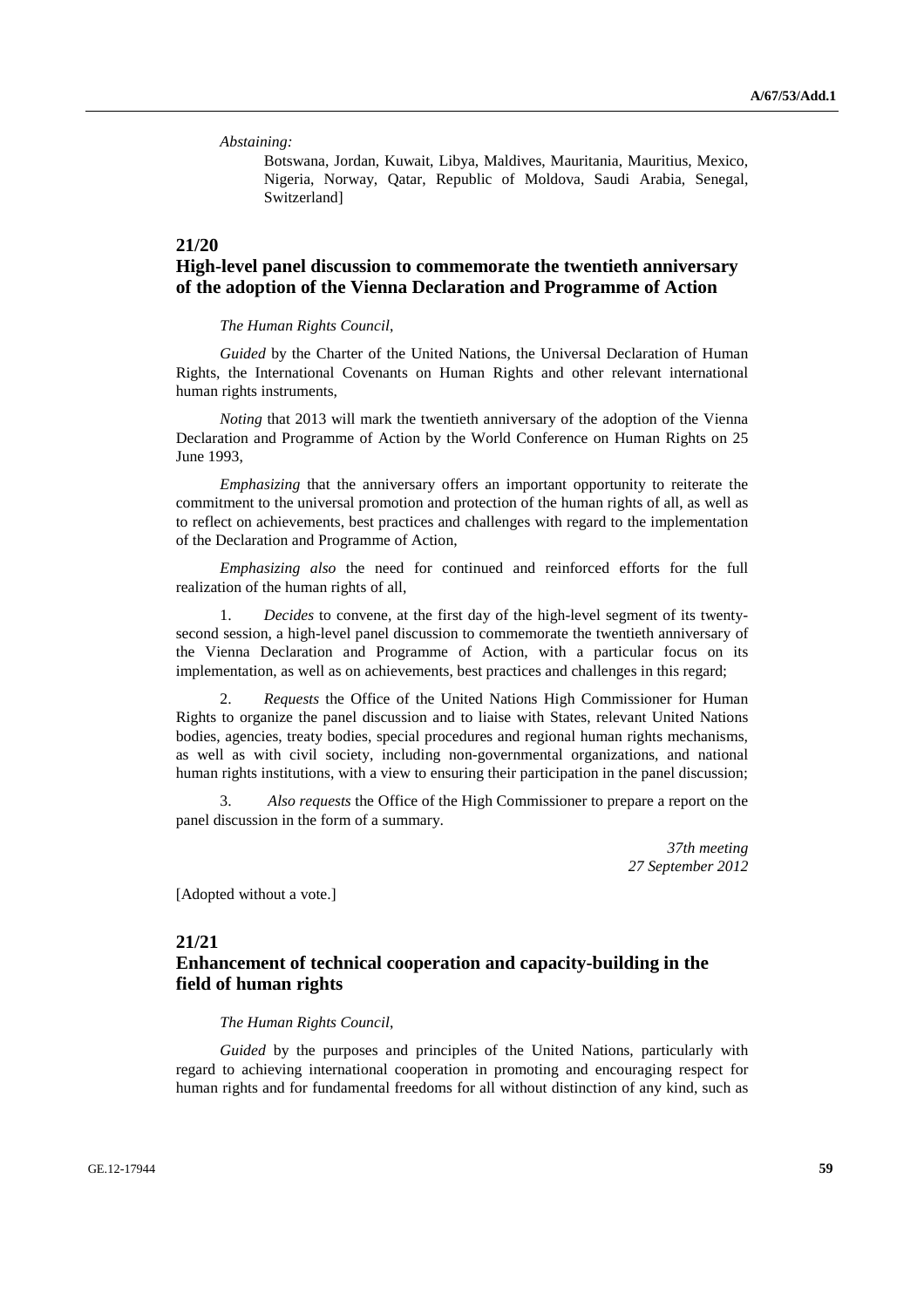race, colour, sex, language, religion, political or other opinion, national or social origin, property, birth or other status,

 *Reaffirming* the obligation of States under the Charter of the United Nations to promote universal respect for and observance of human rights and fundamental freedoms,

 *Recognizing* that the enhancement of international cooperation is essential for the effective promotion and protection of human rights,

*Emphasizing* that the promotion and protection of human rights should be based on the principles of cooperation and genuine dialogue and aimed at strengthening the capacity of States to prevent human rights violation and comply with their human rights obligations for the benefit of all human beings,

*Recalling* the mandate of the Human Rights Council to promote advisory services, technical assistance and capacity-building, to be provided in consultation with and with the consent of States concerned, and the provisions in Council resolutions 5/1 and 5/2 of 18 June 2007 and 16/21 of 25 March 2011 that aim to enable the Council to fulfil such a mandate,

 *Reaffirming* the resolutions of the Commission on Human Rights that provided the foundation for advisory services and technical cooperation in the field of human rights, in particular resolutions 1993/87 of 10 March 1993 and 2004/81 of 21 April 2004,

 *Reaffirming also* Human Rights Council resolution 18/18 of 29 September 2011,

 *Acknowledging* that one of the responsibilities of the United Nations High Commissioner for Human Rights and her Office is providing advisory services and technical and financial assistance, at the request of the State concerned, with a view to supporting actions and programmes in the field of human rights,

 *Acknowledging also* the role and potential impact of the activities of the relevant agencies of the United Nations and international and regional organizations, as well as the contribution of civil society organizations in providing States with technical support and assistance on the basis of needs and requests of the States concerned in the implementation of their human rights obligations and their voluntary pledges and commitments, including accepted universal periodic review recommendations,

 *Reaffirming* the important and constructive role played by existing national and regional human rights institutions in the promotion and protection of human rights, in particular in their advisory capacity to the competent authorities,

 1. *Reaffirms* that States have the primary responsibility for the promotion and protection of all human rights;

 2. *Emphasizes* the need to promote a cooperative and constructive approach and international cooperation for the promotion and protection of human rights, and to enhance the role of the Human Rights Council in promoting advisory services, technical assistance and capacity-building, particularly through discussions held under agenda item 10;

 3. *Decides*, in accordance with paragraphs 3 and 4 of Human Rights Council resolution 18/18, that the theme for an annual thematic panel discussion under agenda item 10, to be held during the twenty-second session of the Council, shall be "Promoting technical cooperation for the strengthening of the judiciary system and administration of justice in order to ensure human rights and rule of law";

 4. *Requests* the Office of the United Nations High Commissioner for Human Rights to prepare a report on activities undertaken by the Office, other relevant United Nations agencies, in particular the United Nations Office on Drugs and Crime, and, where applicable, regional organizations to support efforts by States to strengthen their judiciary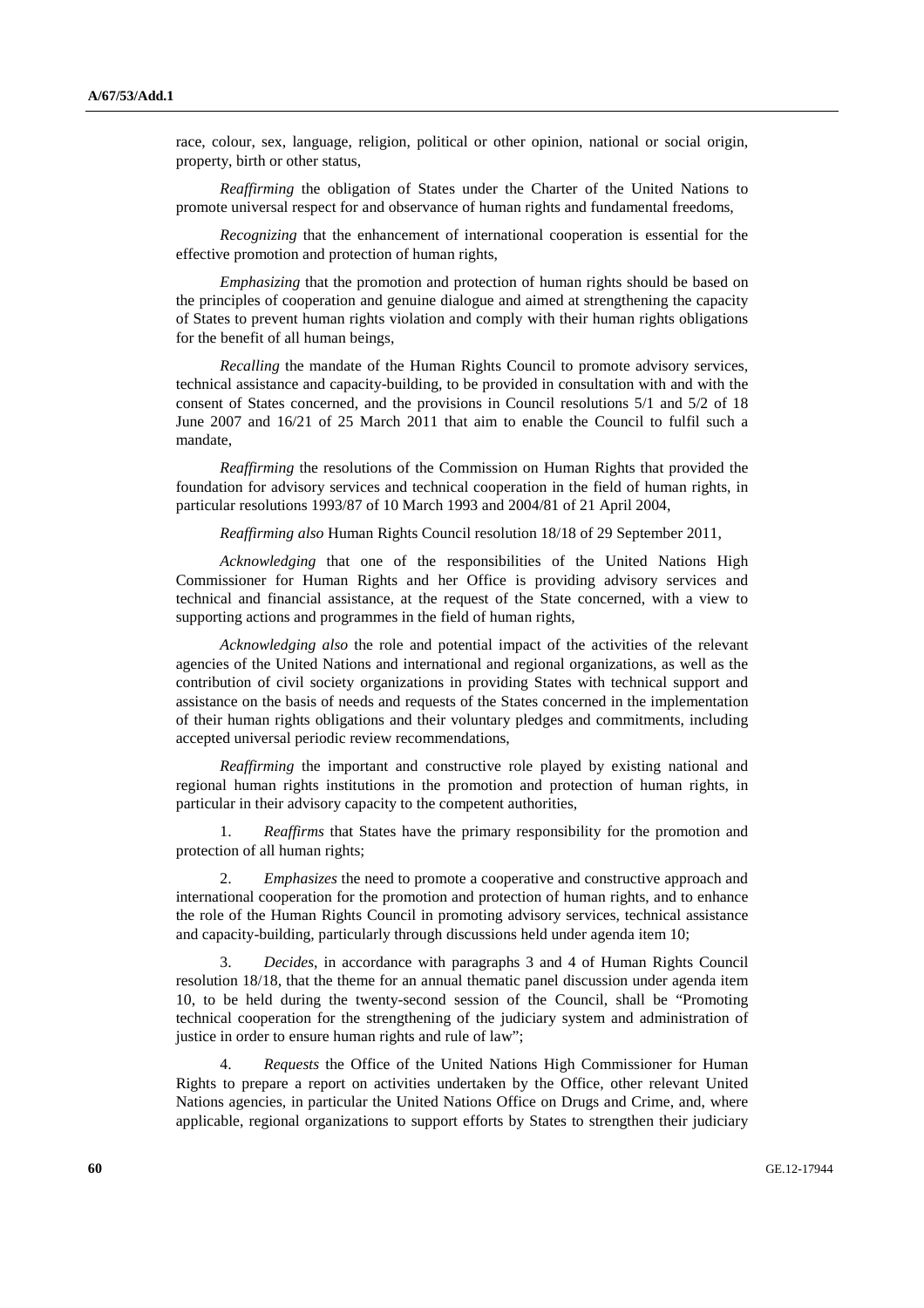system and administration of justice, for submission to the Human Rights Council at its twenty-second session, to serve as a basis for the thematic panel discussion, and to liaise with States, relevant United Nations bodies and agencies, relevant special procedures and other stakeholders, including, where applicable, those involved in technical cooperation projects that demonstrate best practices, constructive engagement and a positive impact on the ground, with a view to ensuring their participation in the thematic panel discussion;

 5. *Encourages* States Members and observers of the Human Rights Council to use, where relevant, the general debate under agenda item 10 as a platform to share experiences, challenges and information on assistance needed in the implementation of their human rights obligations and voluntary pledges and commitments, including accepted universal periodic review recommendations, as well as their achievements and good practices in the area of technical cooperation in the field of human rights, particularly in response to the information on technical assistance and capacity-building provided by the High Commissioner and the Chairperson of the Board of Trustees of the United Nations Voluntary Fund for Technical Cooperation in the Field of Human Rights, in accordance with paragraphs 7 and 8 of Council resolution 18/18;

 6. *Emphasizes* that the discussion to promote technical cooperation and capacity-building in the Human Rights Council should be based on consultations with and the consent of the States concerned, and should take into account their needs and aim to make a concrete impact on the ground, while technical assistance -shall be provided upon the request of States concerned;

 7. *Also emphasizes* that technical cooperation projects should be designed and implemented taking into account the principle that civil, political, economic, social and cultural rights are interdependent;

 8. *Affirms* that technical cooperation should be an inclusive exercise that engages and involves all national stakeholders, including Government agencies and civil societies, at all stages;

 9. *Welcomes* the panel discussion, held under agenda item 10 at the nineteenth session of the Human Rights Council, on the theme "Sharing of best practices and promoting technical cooperation: paving the way towards the second cycle of the universal periodic review", the presentations given under agenda item 10 at the twentieth session of the Council by the High Commissioner and the Chairperson of the Board of Trustees of the United Nations Voluntary Fund for Technical Cooperation in the Field of Human Rights, as well as the constructive dialogue among Members and observers of the Council generated therefrom;

#### **Technical cooperation and the universal periodic review**

 10. *Recognizes* that technical cooperation, including the sharing of experiences, best practices, expertise and capacity-building, is a useful tool to promote the implementation of all international human rights obligations and accepted universal periodic review recommendations;

 11. *Affirms* that the universal periodic review process as a channel to initiate constructive dialogue on human rights and explore avenues for technical cooperation with States under review and that the accepted universal periodic review recommendations, pledges and commitments could serve as a platform to develop and strengthen technical cooperation among States and between States and relevant United Nations agencies, as well as to develop partnerships among United Nations agencies, in order to support the implementation of international human rights obligations by States;

 12. *Encourages* donor countries and relevant United Nations agencies to take technical assistance needs, as identified by States under review, for supporting States'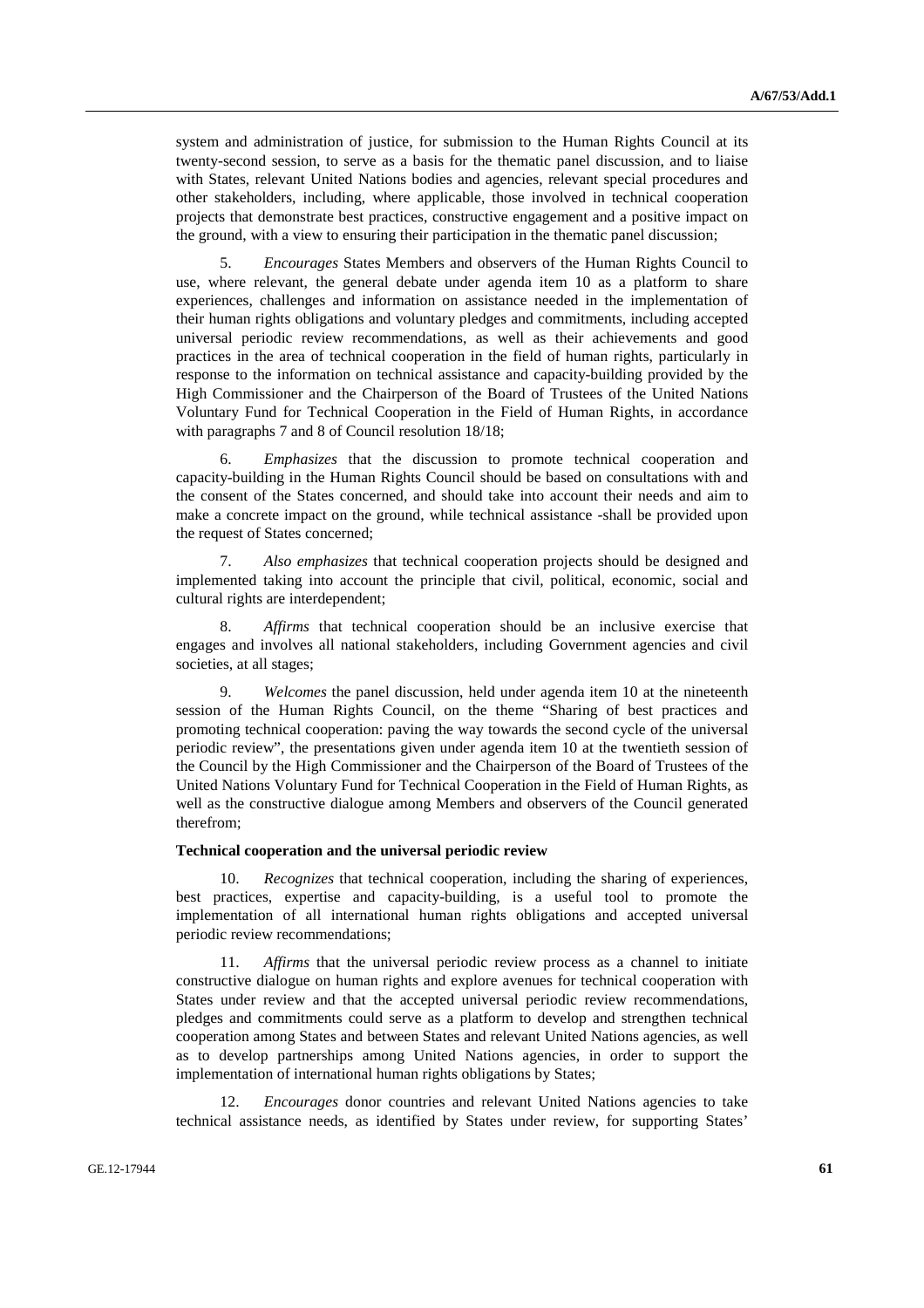efforts to implement universal periodic review recommendations into consideration in the formulation of their bilateral technical cooperation programmes;

 13. *Welcomes* the contributions made by States towards the process of follow-up and implementation of universal periodic review recommendations in States under review, and encourages all States to contribute to the follow-up to and implementation of such recommendations by States under review through, inter alia, the sharing of experiences, best practices and expertise and the offering of technical assistance, on the basis of requests and the consent of the States concerned;

 14. *Also welcomes* the efforts made by the Office of the High Commissioner and other relevant United Nations agencies to promote and support the implementation of universal periodic review recommendations by States, including the strengthening by the Office of its capacity to provide such support, and calls for the Office and other relevant United Nations agencies to continue to provide timely and quality support for States' requests in their efforts to implement accepted universal periodic review recommendations and the preparation of their national reports for the review, and encourages greater coordination in this regard;

 15. *Stresses* the important role of the Voluntary Fund for Financial and Technical Assistance for the Implementation of the Universal Periodic Review in promoting the implementation of accepted universal periodic review recommendations, and encourages States and other donors to make a contribution to the Fund in order to meet the increased demand for assistance, and also encourages the Office of the High Commissioner to establish transparent criteria for its allocation;

*Recognizes* that existing national human rights institutions and civil society can play an important role in supporting the implementation of accepted universal periodic review recommendations and the preparation of national universal periodic review reports, and hence encourages States and relevant United Nations agencies to provide technical assistance and capacity-building for and to collaborate with these actors in those processes.

> *37th meeting 27 September 2012*

[Adopted without a vote.]

#### **21/22**

# **Technical assistance and capacity-building for Yemen in the field of human rights**

#### *The Human Rights Council*,

 *Guided* by the Charter of the United Nations, the Universal Declaration of Human Rights and the relevant human rights treaties,

 *Recalling* Security Council resolutions 2014 (2011) of 21 October 2011 and 2051 (2012) of 12 June 2012 and Human Rights Council resolutions 18/19 of 29 September 2011 and 19/29 of 23 March 2012,

 *Recognizing* that the promotion and protection of human rights are key factors in ensuring a fair and equitable justice system and, ultimately, reconciliation and stability for the country,

 *Welcoming* the process of political transition based on the Gulf Cooperation Council initiative and its implementation mechanism that has started in Yemen, and the commitment of the Government of Yemen to fully promote and protect human rights,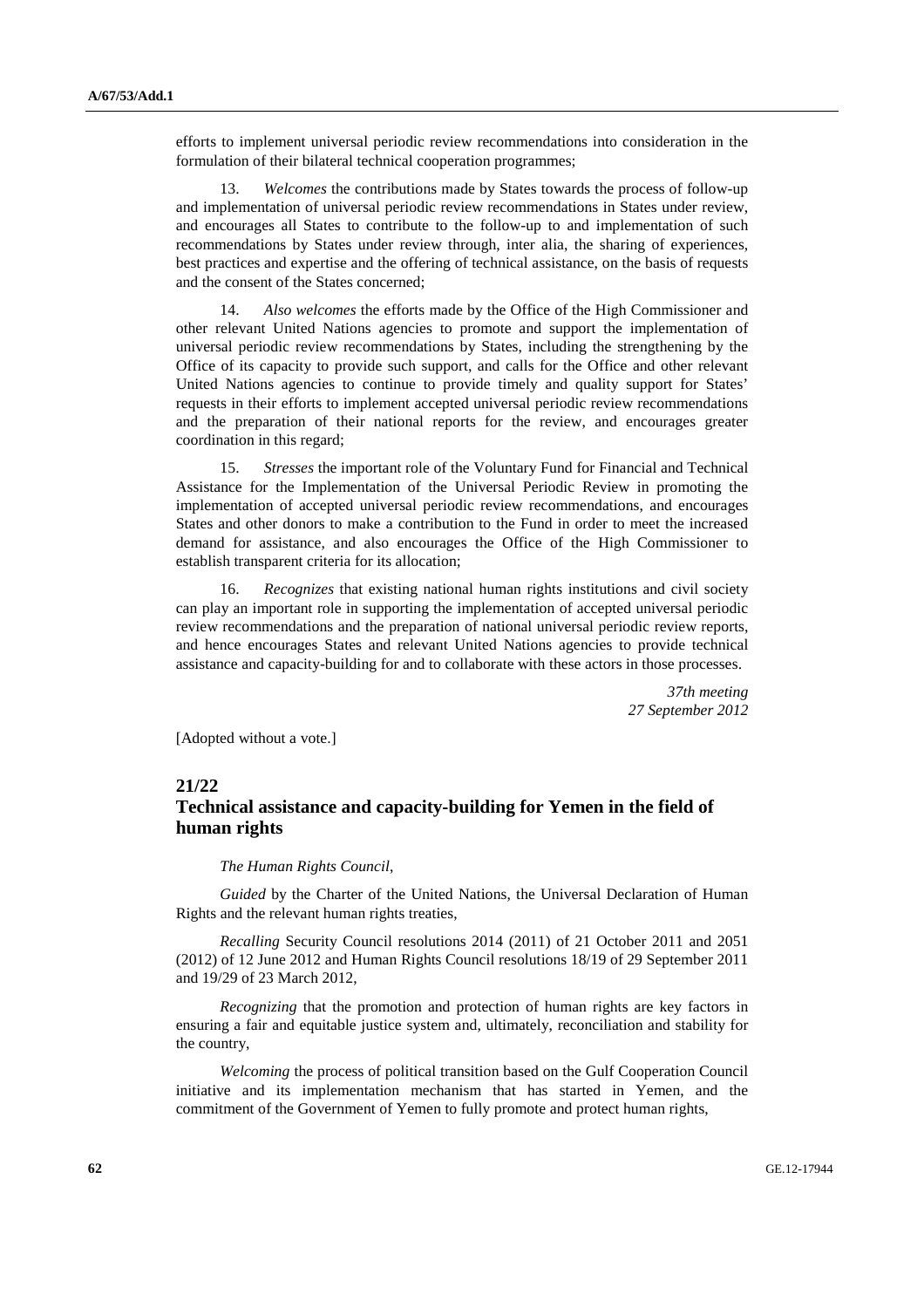1. *Takes note* of the report of the United Nations High Commissioner for Human Rights on the human rights situation in Yemen<sup>56</sup> and of the debate held during the twenty-first session of the Human Rights Council, as well as the statement and comments by the Government of Yemen on the report and its willingness to cooperate with the United Nations and Office of the High Commissioner;

 2. *Notes with appreciation* the efforts made by the Government of Yemen to implement Human Rights Council resolutions 18/19 and 19/29;

 3. *Welcomes and supports* the signing of the host country agreement between the Government of Yemen and the High Commissioner to establish a country office of the High Commissioner in Yemen, to take place in New York on 26 September 2012;

 4. *Acknowledges with appreciation* the issuance of Republican Decree No. 140, which establishes a committee to investigate allegations of violations of human rights, and notes that the Decree states that investigations shall be transparent, independent and adhere to international standards, and looks forward to further steps of the Government of Yemen towards the implementation of the Decree, in accordance with Human Rights Council resolution 19/29;

 5. *Calls upon* all parties to release persons arbitrarily detained by them and to end any practice of unlawful detention of persons;

 6. *Calls upon* the Government of Yemen and armed opposition groups to take immediate measures to end the use and recruitment of children, to demobilize those who have already been recruited and to cooperate with the United Nations and other qualified groups for their reintegration into their communities, taking into consideration the relevant recommendations made by the Secretary-General in his report on children and armed conflict:<sup>57</sup>

 7. *Encourages* the Government of Yemen to continue its efforts to ensure that women are represented at all levels of the political process and that they are able to participate in public life, free of discrimination and intimidation;

 8. *Also encourages* the Government of Yemen to continue to implement the accepted recommendations contained in the reports of the High Commissioner<sup>58</sup> with the support of her Office, and calls upon the Government to address the recommendations contained in the report of the High Commissioner submitted to the Human Rights Council at its twenty-first session;

 9. *Reiterates* the commitments and obligations of the Government of Yemen to promote and protect human rights;

 10. *Invites* all bodies of the United Nations system, including the Office of the High Commissioner and Member States, to assist the transitional process in Yemen, including by supporting the mobilization of resources to tackle the economic and social challenges faced by Yemen, in coordination with the international donor community and according to the priorities set by the Yemeni authorities;

*Calls upon* the international community to provide financial support for the Yemen humanitarian response plan of 2012 and the urgent appeals for Abyan, as well as the joint United Nations stabilization plan;

<sup>&</sup>lt;sup>56</sup> A/HRC/21/37.<br><sup>57</sup> A/66/782-S/2012/261.<br><sup>58</sup> A/HRC/18/21 and A/HRC/19/51.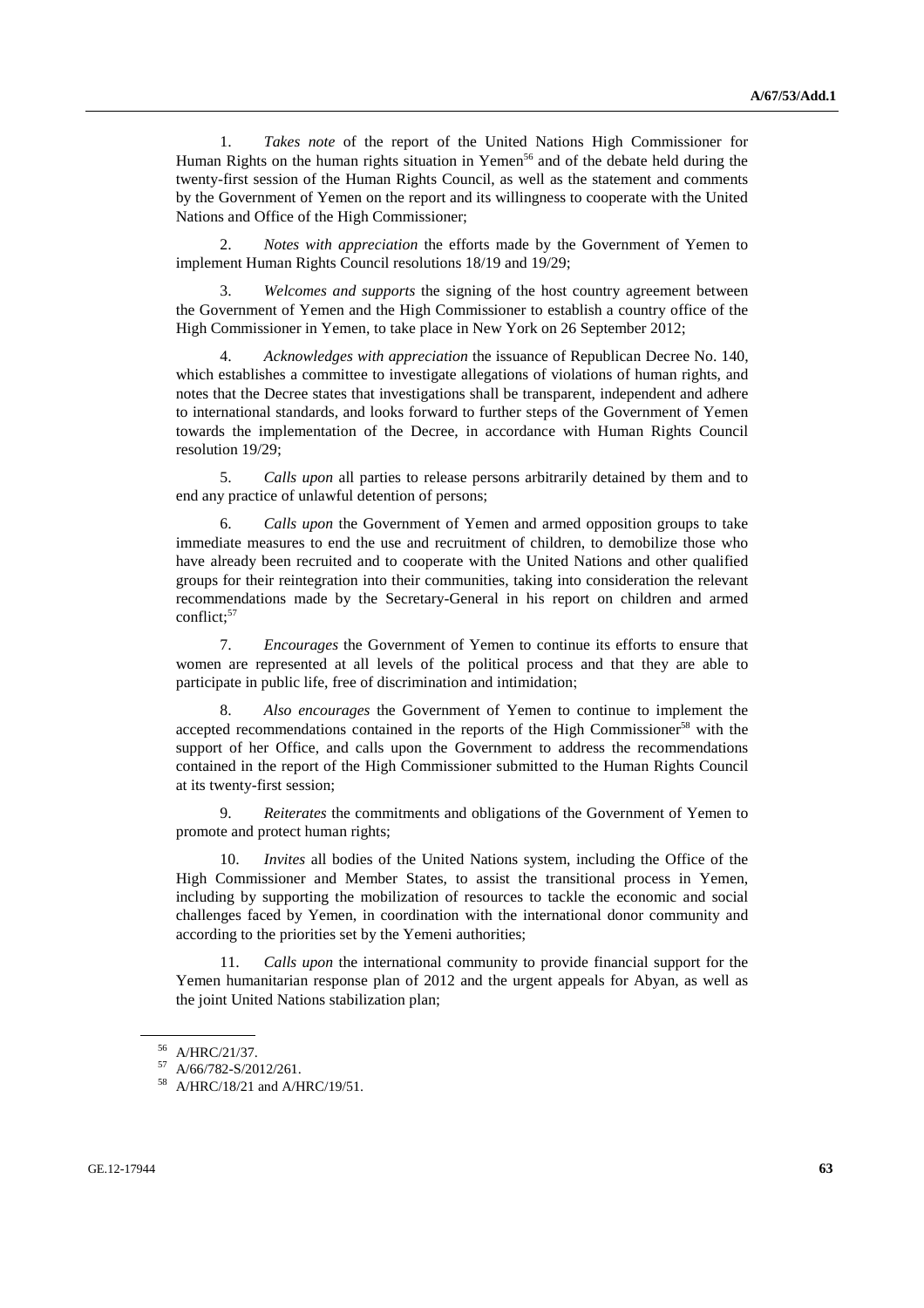12. *Requests* the High Commissioner to provide technical assistance and to work with the Government of Yemen, as needed, to identify additional areas of assistance to enable Yemen to fulfil its human rights obligations;

 13. *Requests* the Office of the High Commissioner to present to the Human Rights Council, at its twenty-fourth session, a progress report on the situation of human rights in Yemen and on the follow-up to the present resolution and Council resolutions 18/19 and 19/29.

> *37th meeting 27 September 2012*

[Adopted without a vote.]

### **21/23**

### **The human rights of older persons**

#### *The Human Rights Council*,

 *Recalling* General Assembly resolution 65/182 of 21 December 2010 on the followup to the Second World Assembly on Ageing, in which the Assembly established an openended working group for the purpose of strengthening the protection of the human rights of older persons by considering the existing international framework of the human rights of older persons and identifying possible gaps and how best to address them, including by considering, as appropriate, the feasibility of further instruments and measures,

*Recognizing* that older persons face specific vulnerabilities and challenges in the enjoyment of all human rights, that current international initiatives on the matter have been insufficient and that enhanced measures are needed without delay,

*Bearing in mind* the Political Declaration and the Madrid International Plan of Action on Ageing of 2002 and relevant General Assembly resolutions,

 *Taking note with appreciation* of the report of the Secretary-General on the followup to the Second World Assembly on Ageing<sup>59</sup> and of the report of the United Nations High Commissioner for Human Rights on the human rights of older persons,  $60$ 

 *Recalling* general comment No. 6 of the Committee on Economic, Social and Cultural Rights on the economic, social and cultural rights of older persons, as well as other relevant documents by treaty bodies,

 *Conscious* that older persons represent a large and growing segment of the population and that greater attention is needed to the specific human rights challenges affecting them,

 *Concerned* at the multiple forms of discrimination that may affect older persons and at the high incidence of poverty among this particularly vulnerable group, especially older women, persons with disabilities, persons of African descent, individuals belonging to indigenous peoples, persons belonging to national or ethnic, religious and linguistic minorities, rural persons, persons living on the streets and refugees, among other groups,

 1. *Recognizes* the challenges related to the enjoyment of all human rights that older persons face in areas such as prevention and protection against violence and abuse,

 $^{59}$  A/67/188.<br>
60 E/2012/51.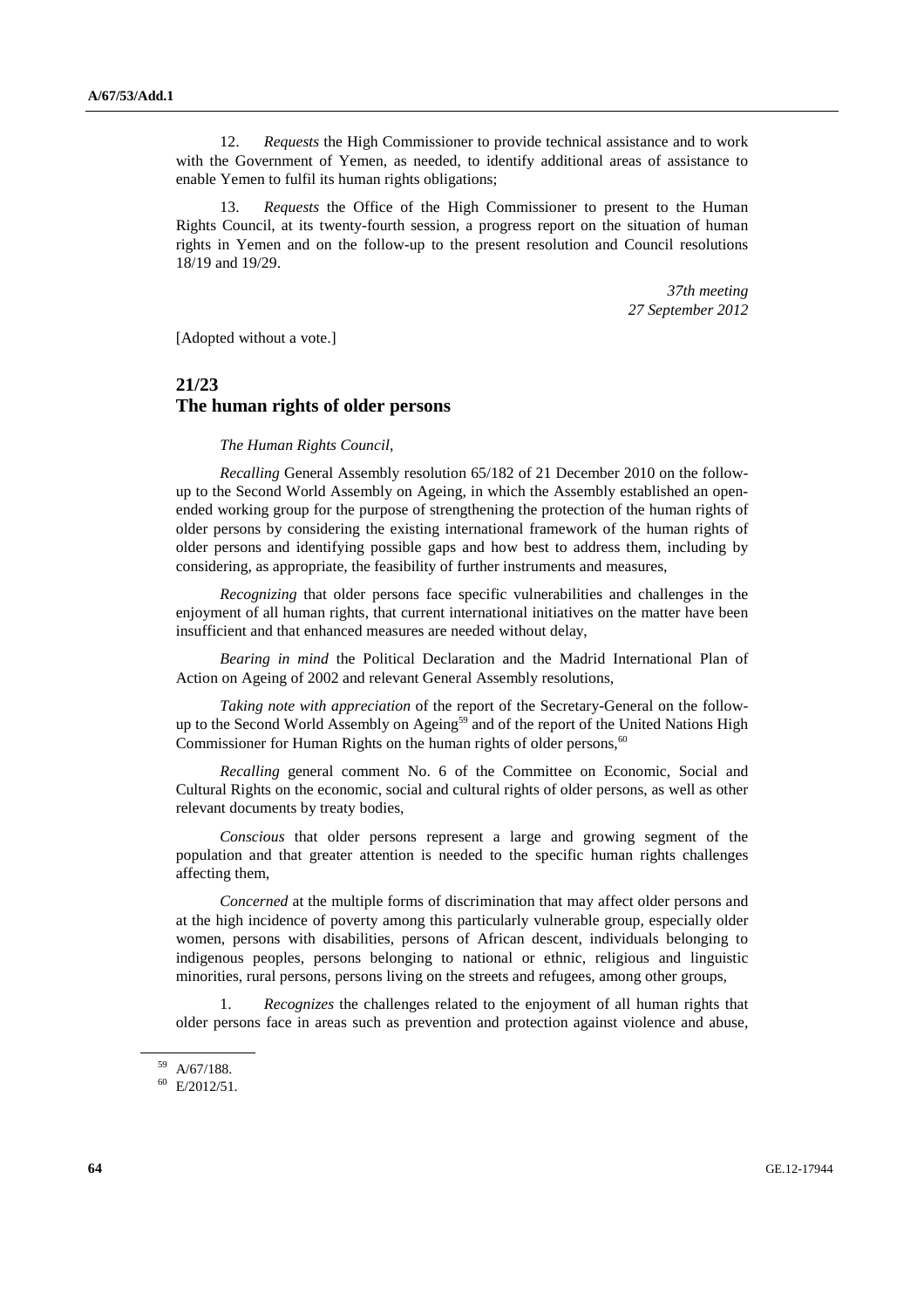social protection, food and housing, employment, legal capacity, access to justice, health support, long-term and palliative care, and that those challenges require in-depth analysis and action to address protection gaps;

 2. *Notes with appreciation* multilateral, regional and subregional initiatives aimed at the promotion and protection of rights of older persons, including discussions on possible normative standards;

 3. *Calls upon* all States to ensure the full and equal enjoyment of all human rights and fundamental freedoms for older persons, including by taking measures to combat age discrimination, neglect, abuse and violence, and to address issues related to social integration and adequate health care, bearing in mind the crucial importance of family intergenerational interdependence, solidarity and reciprocity for social development;

 4. *Encourages* all States to conduct their age-related policies through inclusive and participatory consultations with relevant stakeholders and social development partners in the interest of developing effective policies creating national policy ownership and consensus-building;

 5. *Calls upon* all States to enhance their existing mechanisms related to the protection and promotion of human rights for older persons, including by adopting, as appropriate, legal or other dedicated mechanisms;

 6. *Encourages* all States to raise awareness of the challenges facing the enjoyment of all human rights by older persons, and to ensure that older persons receive information about those rights;

*Invites* existing special procedures and encourages treaty bodies, within their existing mandates, to pay attention to the human rights of older persons;

 8. *Encourages* all States to consider including in their national reports, to be submitted for the universal periodic review, information on the human rights of older persons;

 9. *Requests* the Office of the United Nations High Commissioner for Human Rights to organize, in Geneva, an intersessional public consultation on the promotion and protection of the human rights of older persons, with the participation of States Members of the United Nations, relevant international organizations, United Nations agencies and stakeholders, in order to receive information and share good practices on the matter;

 10. *Also requests* the Office of the High Commissioner to present a summary report of the above-mentioned consultation to the Human Rights Council at its twentyfourth session;

 11. *Decides* to continue consideration of the question of human rights of older persons at its twenty-fourth session.

> *38th meeting 28 September 2012*

[Adopted without a vote.]

# **21/24 Human rights and indigenous peoples**

For the text of the resolution, see chapter II.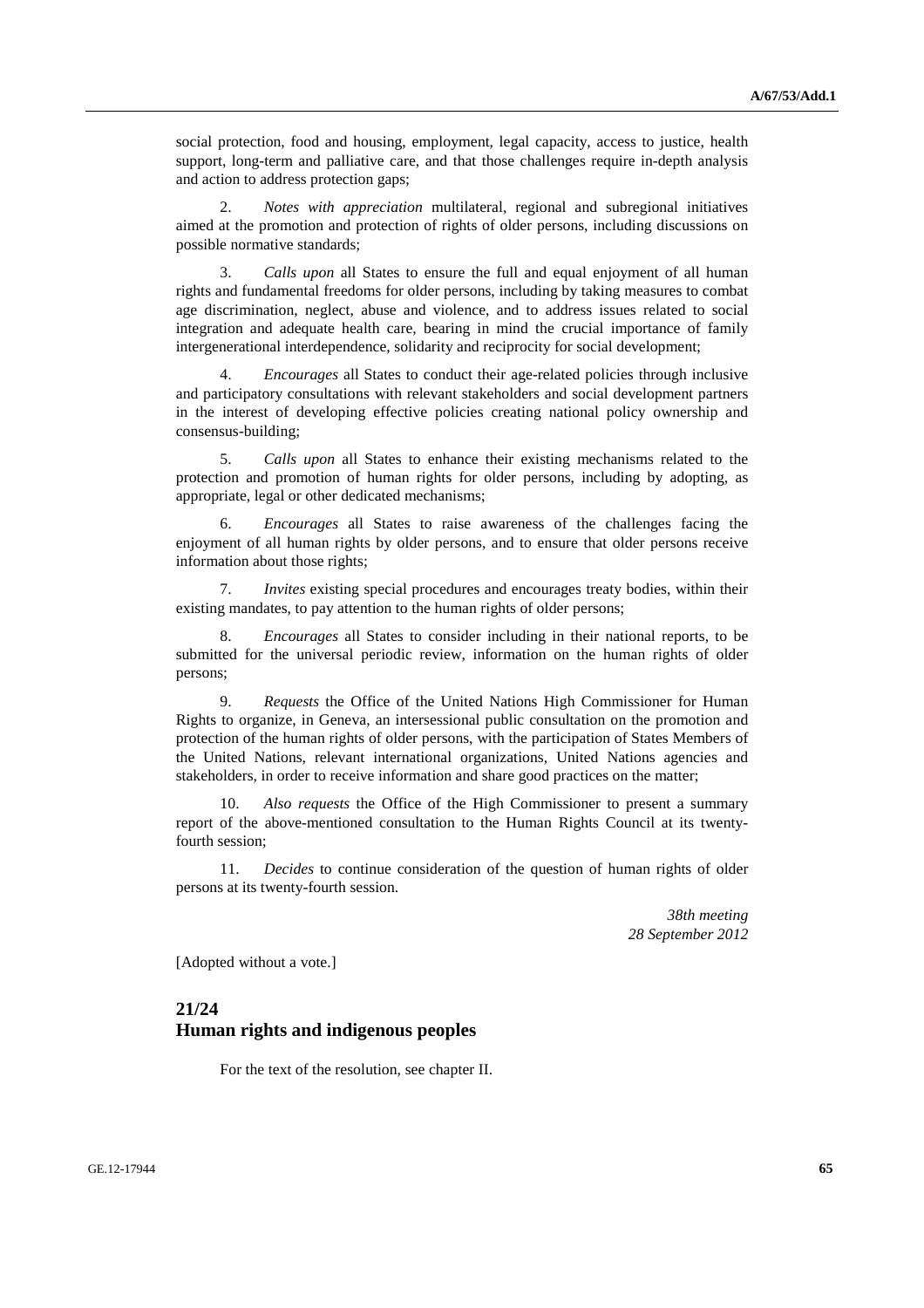## **21/25 Situation of human rights in the Republic of Mali**

*The Human Rights Council*,

*Guided* by the Charter of the United Nations, the Universal Declaration of Human Rights and other relevant international instruments,

*Recalling* General Assembly resolution 60/251 of 15 March 2006 and Human Rights Council resolution 5/1 of 18 June 2007,

*Reaffirming* that all States have an obligation to promote and protect the human rights and fundamental freedoms enshrined in the Charter, the Universal Declaration of Human Rights, the International Covenants on Human Rights and other relevant human rights instruments to which they are party,

*Reaffirming also* its commitment to the sovereignty, independence, unity and territorial integrity of the Republic of Mali,

*Reaffirming further* Human Rights Council resolution 20/17 of 6 July 2012 on the situation of human rights in Mali, in which the Council welcomed the communiqués on the situation in Mali dated 6 April 2012 from the African Union, dated 23 March, 3 April, 12 June and 4 September 2012 from the African Union Peace and Security Council, and dated 6 June 2012 from the Commission of the Economic Community of West African States, not least with regard to their condemnation of the coup d'état of 22 March 2012 and the unilateral declaration of independence,

*Welcoming* the formation on 20 August 2012 of a Government of national unity,

*Concerned* at the impact of the activities of organized transnational crime networks on the situation of human rights in Mali and in the other countries of the region,

*Deeply concerned* at the deterioration in the situation of human rights in the northern part of the Republic of Mali and at the humanitarian situation and its consequences for the countries of the Sahel,

 1. *Condemns* the excesses and abuses committed in the Republic of Mali, particularly in the north of the country, by, among others, rebels, terrorist groups and other organized transnational crime networks, and including violence against women and children, killings, hostage-taking, pillaging, theft, the destruction of cultural and religious sites and the recruitment of child soldiers, as well as all other human rights violations;

 2. *Notes* the measures taken by the Government of Mali to bring the perpetrators of such acts to justice;

 3. *Repeats its call* for an immediate halt to the abuses and all human rights violations and acts of violence, and for strict respect for all human rights and fundamental freedoms;

4. *Calls for* an immediate halt to the destruction of cultural and religious sites;

 5. *Continues* to support current efforts by the African Union and the Economic Community of West African States to settle the crisis in the Republic of Mali, and to bring about a definitive return to constitutional order, peace and security in that country;

 6. *Emphasizes* the need to pursue humanitarian assistance to the population affected by the crisis, and urges the international community, in conjunction with the Government of Mali and the neighbouring countries concerned, to continue to deliver appropriate humanitarian assistance to refugees and displaced persons and to respond to the challenges posed by the humanitarian crisis in the Sahel;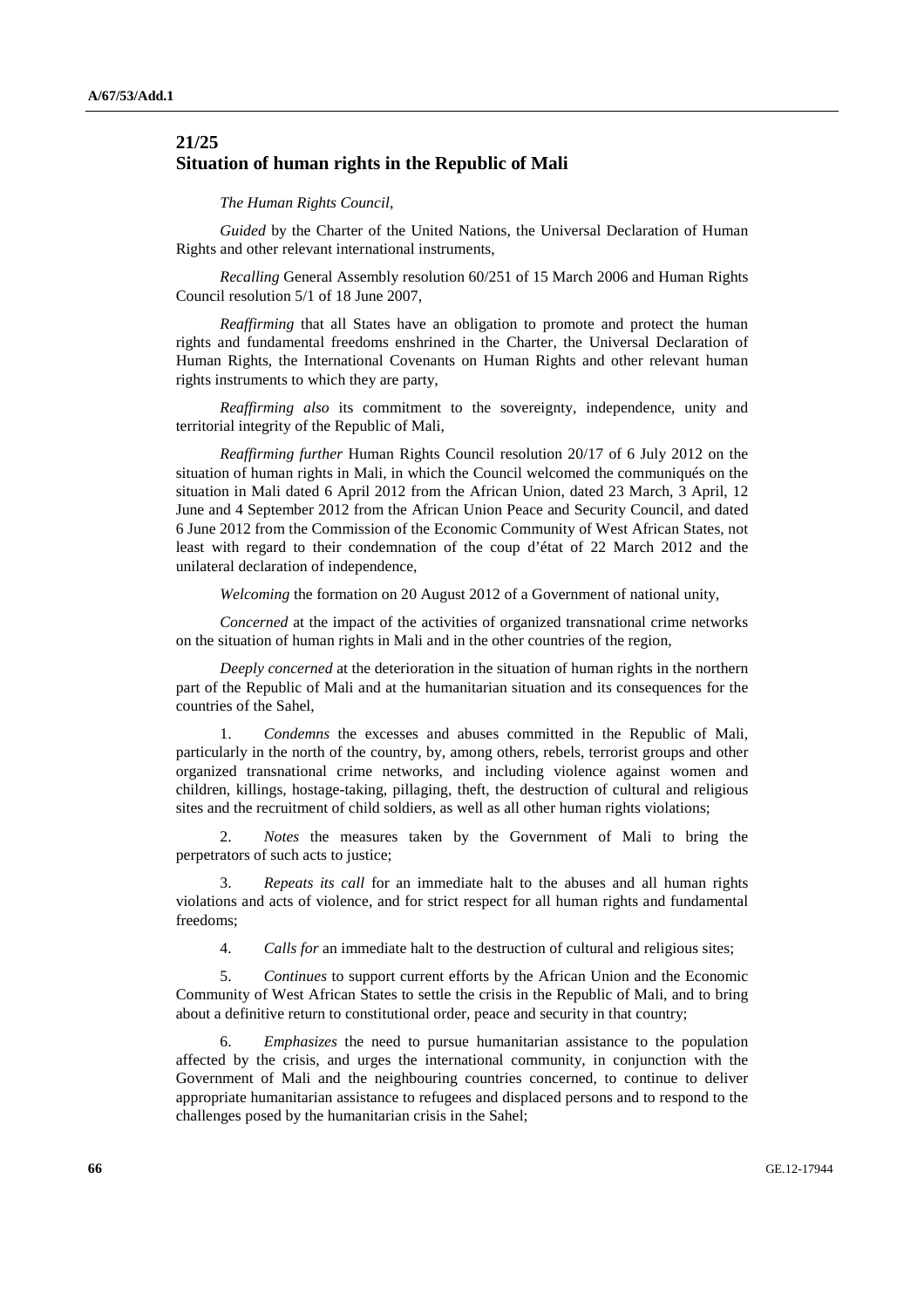7. *Renews* its urgent request to the United Nations High Commissioner for Human Rights to submit to the Human Rights Council, at its twenty-second session, a written report on the situation of human rights in the Republic of Mali, particularly the northern part of the country;

8. *Decides* to remain seized of this matter.

*38th meeting 28 September 2012* 

[Adopted without a vote.]

#### **21/26**

### **Situation of human rights in the Syrian Arab Republic**

#### *The Human Rights Council*,

 *Recalling* General Assembly resolutions 66/176 of 19 December 2011, 66/253A of 16 February 2012 and 66/253B of 3 August 2012, Human Rights Council resolutions S-16/1 of 29 April 2011, S-17/1 of 23 August 2011, S-18/1 of 2 December 2011, 19/1 of 1 March 2012, 19/22 of 23 March 2012, S-19/1 of 1 June 2012 and 20/22 of 6 July 2012, and Security Council resolutions 2042 (2012) of 14 April 2012 and 2043 (2012) of 21 April 2012,

 *Recalling also* Human Rights Council resolutions 5/1 and 5/2 of 18 June 2007,

 *Recalling further* all resolutions of the League of Arab States relating to the situation in the Syrian Arab Republic, in particular its resolution 7523 of 5 September 2012, in which the League expressed its strong condemnation of the continuing violence, murder and heinous crimes committed by the Syrian authorities and its affiliated militias *Shabbiha* against Syrian civilians and the use of heavy weapons, including tanks, artillery and warplanes in its bombardment of populated neighbourhoods and villages, as well as arbitrary executions and enforced disappearances, in flagrant violation of human rights and fundamental freedoms, and called upon the Government of the Syrian Arab Republic to cease immediately and completely all forms of killing and violence against the Syrian people,

 *Recalling* resolution 2/4-EX (IS) of the Organization of Islamic Cooperation of 15 August 2012 on the situation in the Syrian Arab Republic, in which the Organization called for the immediate implementation of the transitional plan and the development of a peaceful mechanism that would allow the building of a new Syrian State based on pluralism and a democratic and civilian system, where there would be equality on the basis of law, citizenship and fundamental freedoms,

 *Reaffirming* its strong commitment to the sovereignty, independence, unity and territorial integrity of the Syrian Arab Republic and to the principles of the Charter of the United Nations,

 *Expressing grave concern* at the escalation of violence in the Syrian Arab Republic and at the growing number of refugees and internally displaced persons fleeing the violence, and welcoming the efforts by neighbouring countries to host Syrian refugees,

 *Expressing its deep concern* at the failure to implement the six-point plan of the former joint special envoy Kofi Annan, and welcoming the appointment of Lakhdar Brahimi as the new joint special representative of the United Nations and the League of Arab States on the Syrian crisis,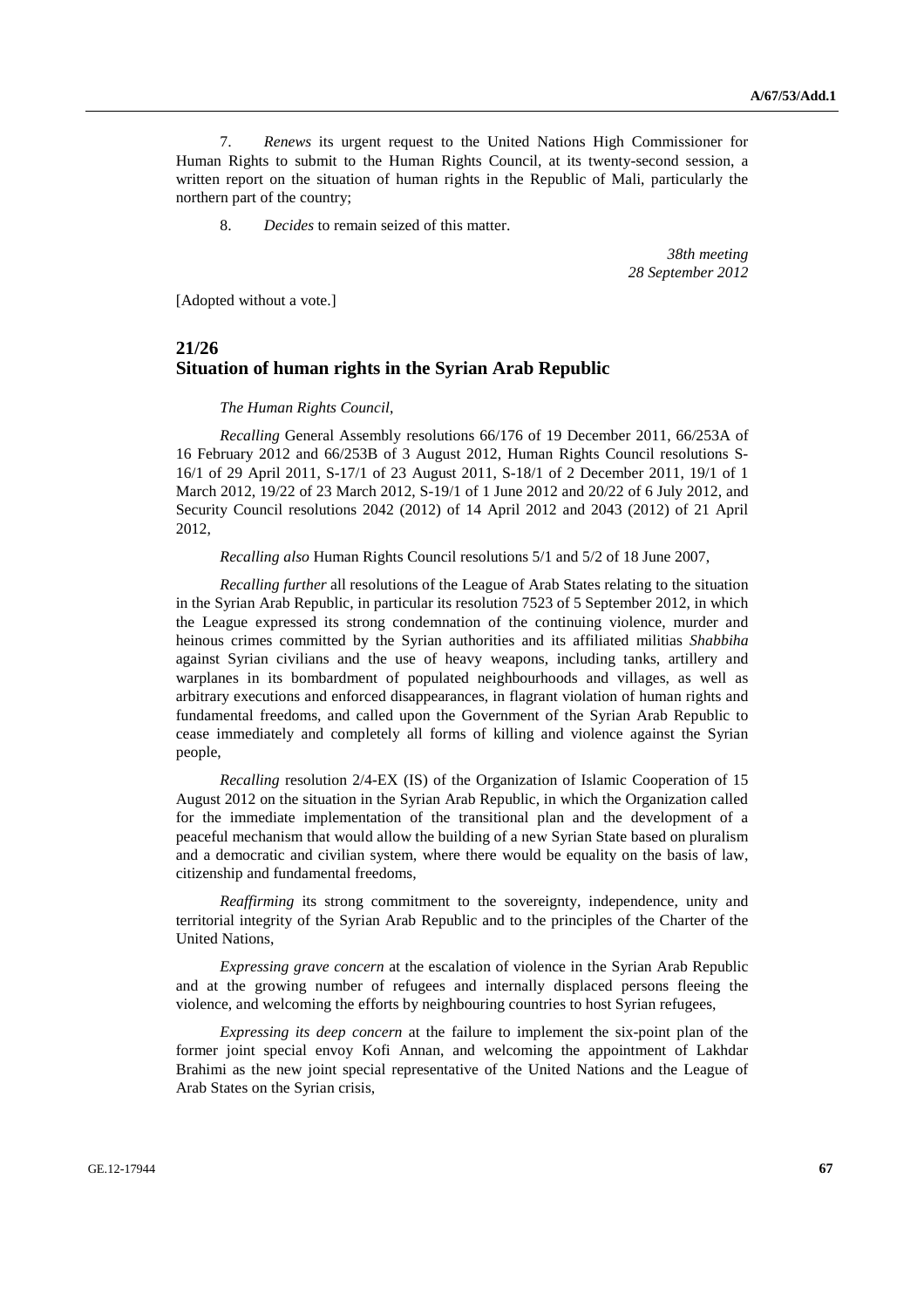*Recalling* the statements made by the United Nations High Commissioner for Human Rights before the Human Rights Council and the Security Council that crimes against humanity are likely to have been committed in the Syrian Arab Republic, and noting her repeated encouragement to the Security Council to refer the situation to the International Criminal Court,

 1. *Welcomes* the report of the independent international commission of inquiry on the Syrian Arab Republic, $61$  submitted pursuant to Human Rights Council resolution 19/22 and the recommendations contained therein;

 2. *Regrets* the non-cooperation of the Government of the Syrian Arab Republic with the commission of inquiry;

 3. *Condemns* all violence, irrespective of where it comes from, including terrorist acts;

 4. *Strongly condemns* the continued widespread and systematic gross violations of human rights and fundamental freedoms by the Syrian authorities and the Governmentcontrolled militia *Shabbiha*, such as the use of heavy weapons and force against civilians, massacres, arbitrary executions, extrajudicial killings, the killing and persecution of protestors, human rights defenders and journalists, arbitrary detention, enforced disappearances, interference with access to medical treatment, torture, sexual violence and ill-treatment, including against children, as well as any human rights abuses by armed opposition groups;

 5. *Condemns in the strongest terms* the massacre of the village of Al-Houla near Homs, where the forces of the Government of the Syrian Arab Republic and members of the *Shabbiha* were found by the commission of inquiry to be the perpetrators of outrageous and heinous crimes, and stresses the need to hold those responsible to account;

6. *Calls upon* all parties to put an end to all forms of violence;

 7. *Also calls upon* all parties to respect fully international law applicable to the rights and protection of women and girls, and to take special measures to protect women and girls from gender-based violence, particularly rape and other forms of sexual abuse, and also calls for the involvement of women at decision-making levels in conflict resolution and peace processes;

 8. *Urges* the Syrian authorities to release immediately all persons arbitrarily detained, to publish a list of all detention facilities, to ensure that conditions of detention comply with applicable international law and to allow immediately access of independent monitors to all detention facilities;

 9. *Reiterates its call* upon the Syrian authorities to meet its responsibility to protect the Syrian population;

 10. *Stresses the need* to follow up on the report of the commission of inquiry and to conduct an international, transparent, independent and prompt investigation into abuses and violations of international law, with a view to hold to account those responsible for violations and abuses, including those that may amount to crimes against humanity and war crimes, and encourages members of the international community to ensure that there is no impunity for such violations or abuses, stressing that the Syrian authorities have failed to prosecute alleged perpetrators of serious violations or abuses, which may amount to war crimes or crimes against humanity, and notes in this regard the potential relevance of

 $^{61}$  A/HRC/21/50.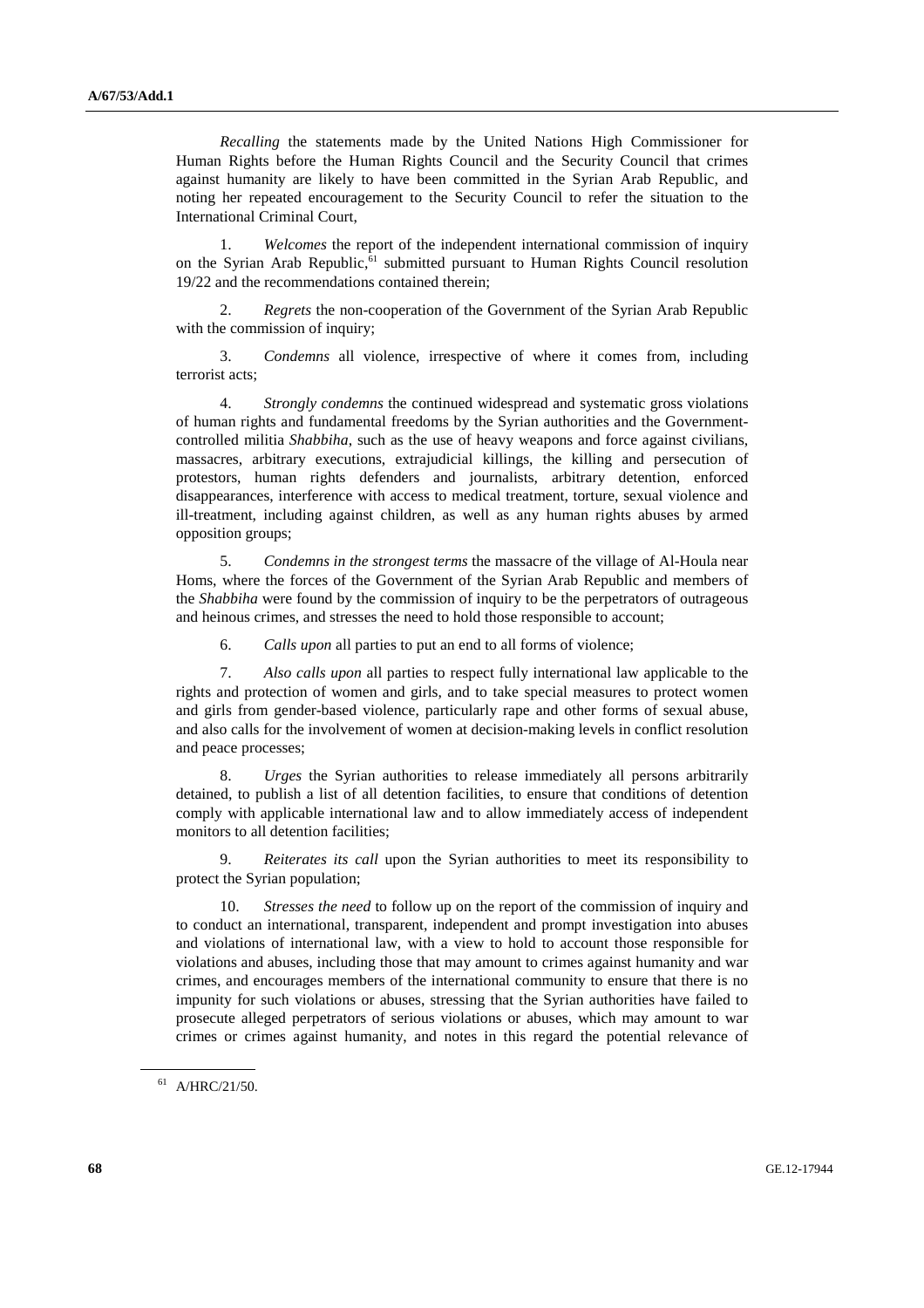international justice, while underscoring the importance of the recommendation of the commission of inquiry that the Syrian people, on the basis of broad, inclusive and credible consultations, should determine, within the framework provided by international law, the process and mechanisms to achieve reconciliation, truth and accountability for gross violations, as well as reparations and effective remedies for victims;

 11. *Stresses its support* for the aspirations of the Syrian people for a peaceful, democratic and pluralistic society, in which there is no room for sectarianism or discrimination on ethnic, religious, linguistic or any other grounds, based on the promotion of universal respect for and observance of human rights and fundamental freedoms;

 12. *Underlines* the responsibility of all States Members of the Human Rights Council and the international community as a whole to be mindful of the dire situation in the Syrian Arab Republic;

 13. *Urges* the international community to provide urgent financial support to the host countries to enable them to respond to the growing humanitarian needs of Syrian refugees, while emphasizing the principle of burden-sharing;

 14. *Urges* all relevant United Nations agencies, in particular the Office of the United Nations High Commissioner for Refugees, and other donors to provide urgent and more support to Syrian refugees and their host countries;

 15. *Urges* all donors to provide expeditiously financial support to the Office for the Coordination of Humanitarian Affairs and international humanitarian organizations as requested in the humanitarian appeal on the Syrian Arab Republic so that they can implement more actively the humanitarian response plan inside the country;

 16. *Reiterates its call* upon the Syrian authorities to allow and facilitate immediate, unimpeded and full access of humanitarian organizations to all areas of the Syrian Arab Republic in order to allow them to provide relief and humanitarian assistance, and calls on all sides to respect the safety of humanitarian workers and United Nations personnel;

 17. *Decides* to extend the mandate of the independent international commission of inquiry on the Syrian Arab Republic established by the Human Rights Council in its resolution S-17/1, and requests the commission to continue its work and to present a written report on the situation of human rights in the Syrian Arab Republic at an interactive dialogue during the twenty-second session of the Council;

 18. *Requests* the commission of inquiry to continue to update its mapping exercise of gross violations of human rights in the Syrian Arab Republic since March 2011, including the assessment of casualty figures, and to publish it periodically;

 19. *Condemns in the strongest terms* the increasing number of massacres taking place in the Syrian Arab Republic, and requests the commission of inquiry to investigate all massacres;

 20. *Requests* the Secretary-General to provide additional resources, including staffing, to the commission of inquiry in order to allow it to fulfil completely its mandate in the light of the increasingly deteriorating situation of human rights in the Syrian Arab Republic;

 21. *Reiterates its call* upon the Syrian authorities to cooperate fully with the commission of inquiry, including by granting it immediate, full and unfettered access throughout the Syrian Arab Republic;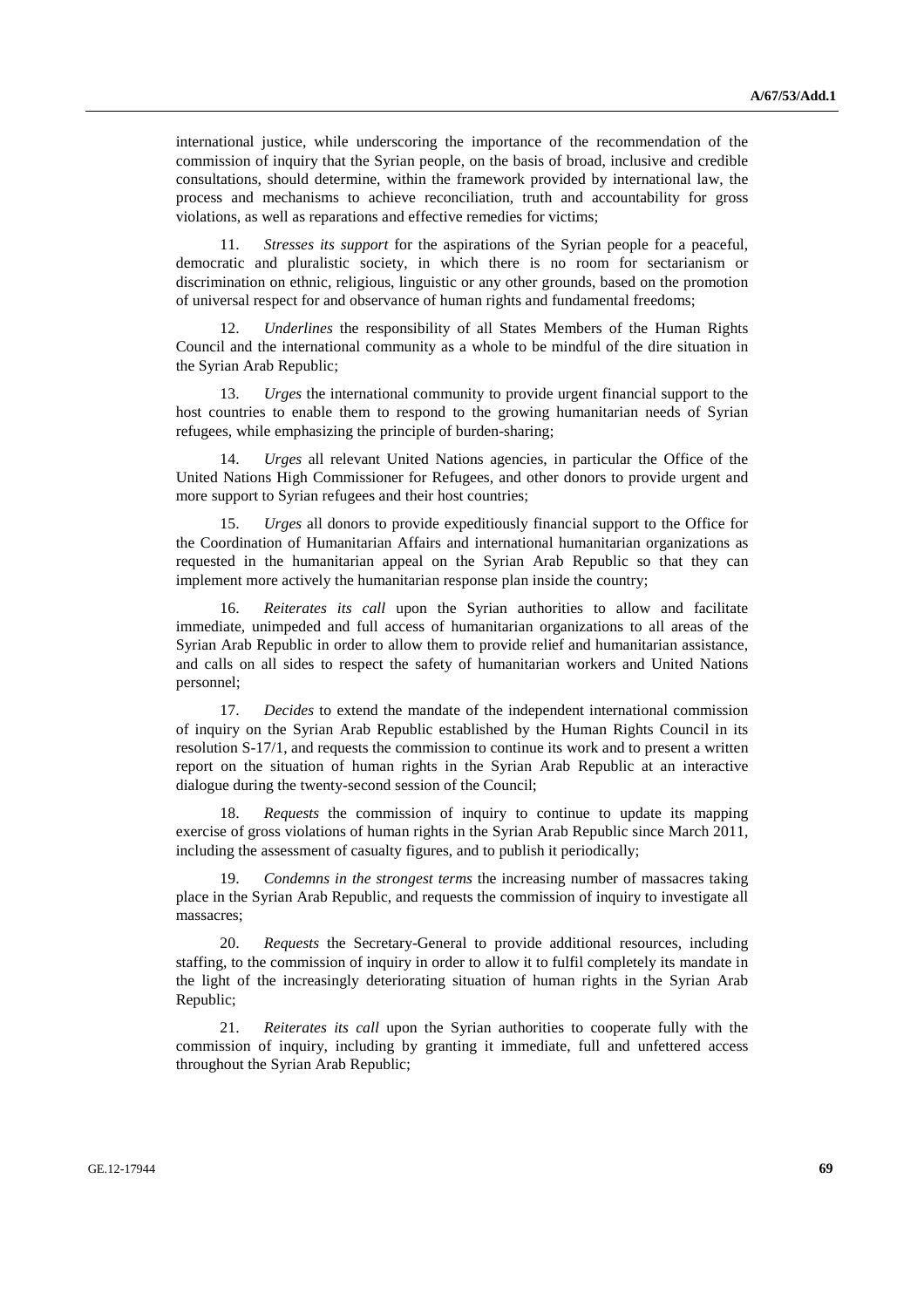22. *Decides* to transmit all reports and oral updates of the commission of inquiry to all relevant bodies of the United Nations and the Secretary-General for appropriate action;

23. *Also decides* to remain seized of the matter.

*38th meeting 28 September 2012* 

[Adopted by a recorded vote of 41 to 3, with 3 abstentions. The voting was as follows:

*In favour:* 

Angola, Austria, Bangladesh, Belgium, Benin, Botswana, Burkina Faso, Cameroon, Chile, Congo, Costa Rica, Czech Republic, Djibouti, Ecuador, Guatemala, Hungary, Indonesia, Italy, Jordan, Kuwait, Kyrgyzstan, Libya, Malaysia, Maldives, Mauritania, Mauritius, Mexico, Nigeria, Norway, Peru, Poland, Qatar, Republic of Moldova, Romania, Saudi Arabia, Senegal, Spain, Switzerland, Thailand, United States of America, Uruguay

*Against:* 

China, Cuba, Russian Federation

*Abstaining:* 

India, Philippines, Uganda]

#### **21/27**

### **Technical assistance for the Sudan in the field of human rights**

#### *The Human Rights Council*,

 *Guided* by the principles and objectives of the Charter of the United Nations, the Universal Declaration of Human Rights and other relevant instruments,

 *Reaffirming* the obligation of States to promote and protect human rights and fundamental freedoms,

*Emphasizing* that States have the primary responsibility for the promotion and protection of all human rights,

 *Recognizing* the developments taking place in the Sudan, and the record of the Government of the Sudan in the promotion and protection of human rights,

 *Noting with concern* the human rights abuses and violations by all parties, in particular in the States of Darfur, South Kordofan and Blue Nile,

 *Recalling* Human Rights Council resolution 18/16 of 29 September 2011,

 1. *Takes note* of the report of the Independent Expert on the situation of human rights in the Sudan;<sup>62</sup>

 2. *Expresses its appreciation* to the Independent Expert for his work and his recommendations;

 3. *Notes* that the Independent Expert commended the cooperation extended by the Government of the Sudan to him during his most recent visit to the country;

62 A/HRC/21/62.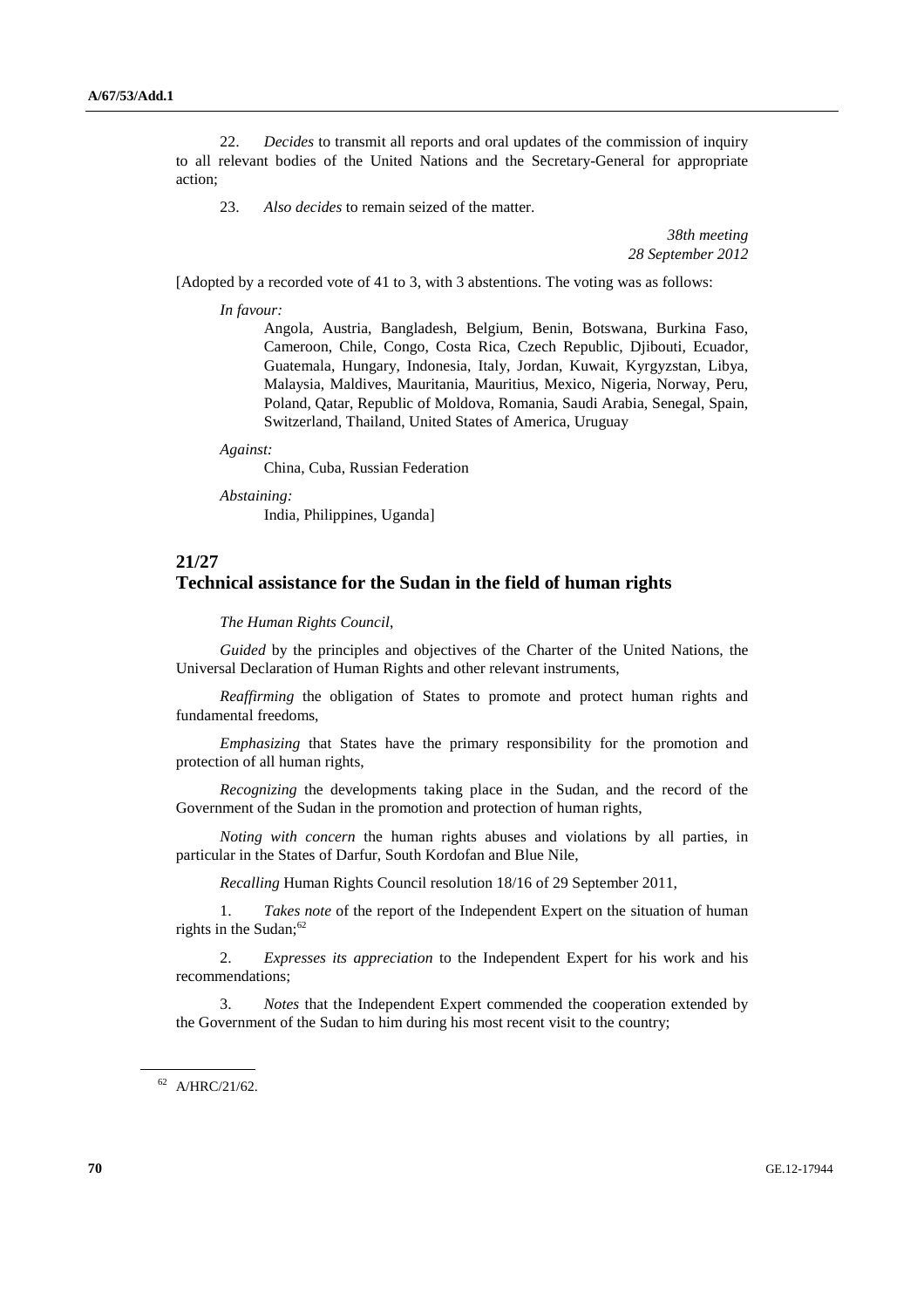4. *Welcomes* the commitment made by the Government of the Sudan to resolve outstanding issues with the Government of South Sudan;

 5. *Also welcomes* the Memorandum of Understanding signed by the Government of the Sudan and the United Nations, the League of Arab States and the African Union for the assessment and delivery of humanitarian assistance to war-affected civilians in the States of South Kordofan and Blue Nile;

 6. *Strongly affirms* the need for the positive commitment of all stakeholders to the effective implementation of the Doha Document for Peace in Darfur, particularly the chapters on human rights and fundamental freedoms, and on justice and reconciliation, and urges non-signatory groups to join it without delay;

 7. *Welcomes* the continued work of the Sudanese Advisory Council on Human Rights aimed at the promotion and protection of human rights in the country;

 8. *Also welcomes* the establishment of the National Human Rights Commission as an independent mechanism for the promotion and protection of human rights in the Sudan, and urges the Government of the Sudan to provide it with the necessary resources;

 9. *Further welcomes* the submission by the Government of the Sudan of its first report for the universal periodic review, $63$  acknowledges the steps taken by the Government to implement the recommendations accepted as highlighted by the Independent Expert in his report, and notes the need to specify time frames for implementation strategies;

 10. *Urges* the Government of the Sudan to rebuild a lasting climate of confidence and trust with civil society organizations and the international community, and to ensure the promotion and protection of human rights in the country;

 11. *Urges* Member States, relevant United Nations agencies and other stakeholders to support the national efforts of the Government of the Sudan, in accordance with Human Rights Council resolution 18/16, with a view to further improving the situation of human rights in the country, and to respond to its requests for technical assistance;

 12. *Notes with concern* the humanitarian situation in the States of South Kordofan and Blue Nile, and calls upon all parties to make every effort to immediately end violence and to halt clashes, to facilitate access for humanitarian assistance and to take action to strengthen respect for the rule of law in the two provinces, and to respect all human rights and fundamental freedoms;

 13. *Requests* the Office of the United Nations High Commissioner for Human Rights to provide the Sudan with the necessary technical support and training;

Urges the Government of the Sudan to continue its cooperation with the Independent Expert, including by giving him access to the entire country, in particular in the States of Darfur, South Kordofan and Blue Nile, in order to assess and verify the situation of human rights, to determine technical assistance needs and to report on his findings;

 15. *Decides* to renew the mandate of the Independent Expert on the situation of human rights in the Sudan under agenda item 10 for a period of one year, requests the Independent Expert to continue his engagement with the Government of the Sudan with a view to implementing the projects that will further help the Sudan to fulfil its human rights

 $63$  A/HRC/WG.6/11/SDN/1 and Corr.1.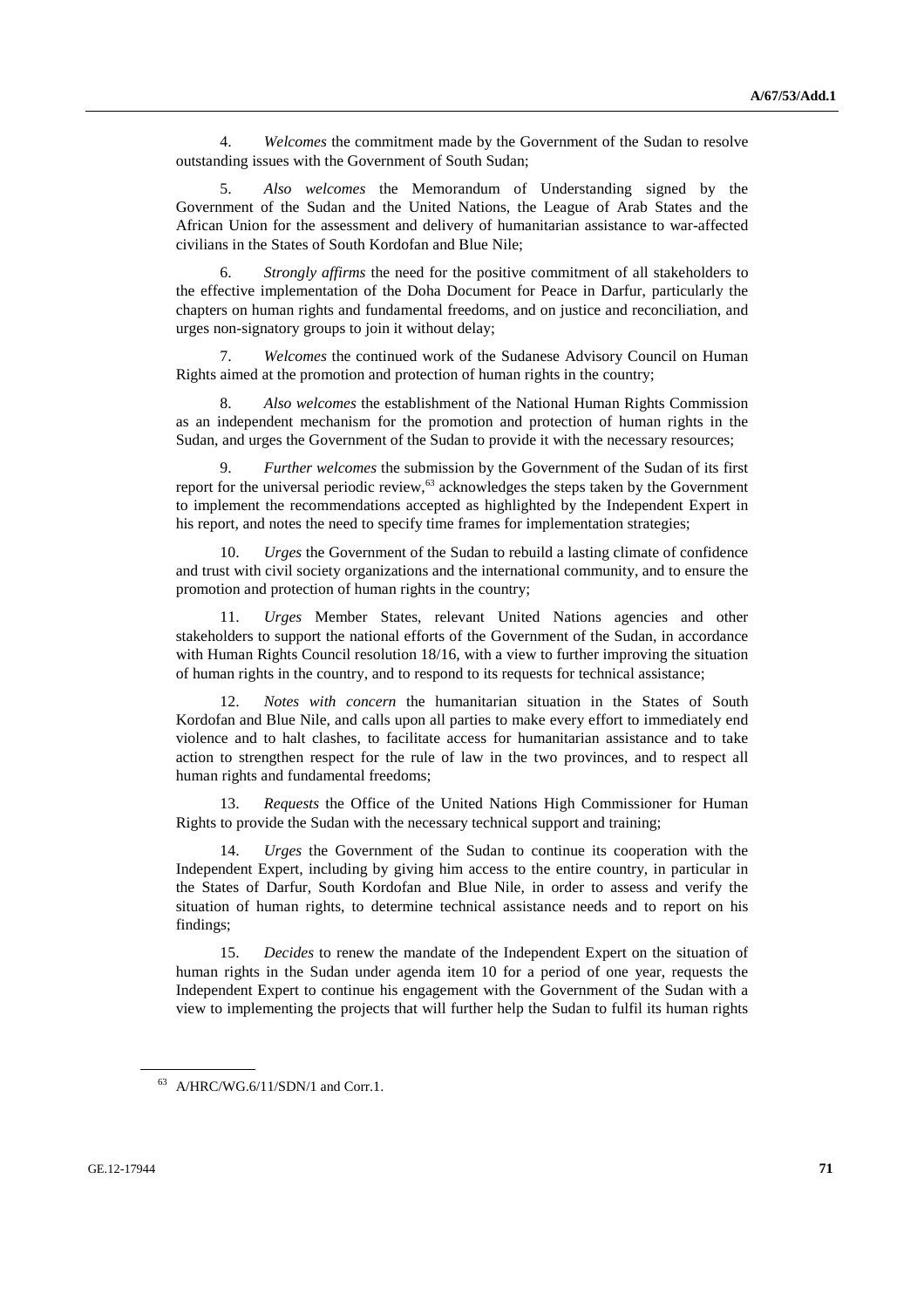obligations, and to submit a report to the Human Rights Council for consideration at its twenty-fourth session;

 16. *Requests* the Independent Expert to assist the Government in its strategy to implement the remaining universal periodic review accepted recommendations;

*Decides* to continue its consideration of this issue in accordance with its programme of work under agenda item 10.

> *38th meeting 28 September 2012*

[Adopted without a vote.]

#### **21/28**

### **Technical assistance and capacity-building for South Sudan in the field of human rights**

#### *The Human Rights Council*,

 *Guided* by the principles and objectives of the Charter of the United Nations, the Universal Declaration of Human Rights, the African Charter on Human and Peoples' Rights and relevant human rights treaties,

*Emphasizing* that States have the primary responsibility for the promotion and protection of all human rights,

 *Welcoming* the commitments made by the Government of South Sudan to strengthen national mechanisms of promotion and protection of human rights, and calling on the Government to implement those commitments,

 *Recognizing* the challenges of institution- and State-building facing South Sudan, including the protection of civilians, the administration of justice and the rule of law, the protection of the rights of women and the enjoyment of social and economic rights, and commending the steps being taken to address those challenges,

 *Welcoming* the establishment of the South Sudan Human Rights Commission, and calling upon both the international community and the Government of South Sudan to support the South Sudan Human Rights Commission, through technical assistance and capacity-building programmes, with a view to ensuring its independence and enabling it to contribute to the promotion and protection of the human rights of the South Sudanese people, in accordance with the Paris Principles,

Takes note of the report of the United Nations High Commissioner for Human Rights on technical assistance and capacity-building for South Sudan in the field of human rights; $64$ 

 2. *Calls upon* the Government of South Sudan to strengthen ongoing cooperation with the United Nations Mission in South Sudan on issues pertaining to the promotion and protection of human rights;

 3. *Encourages* the Government of South Sudan to ratify the main international and regional human rights instruments;

 <sup>64</sup> A/HRC/21/34.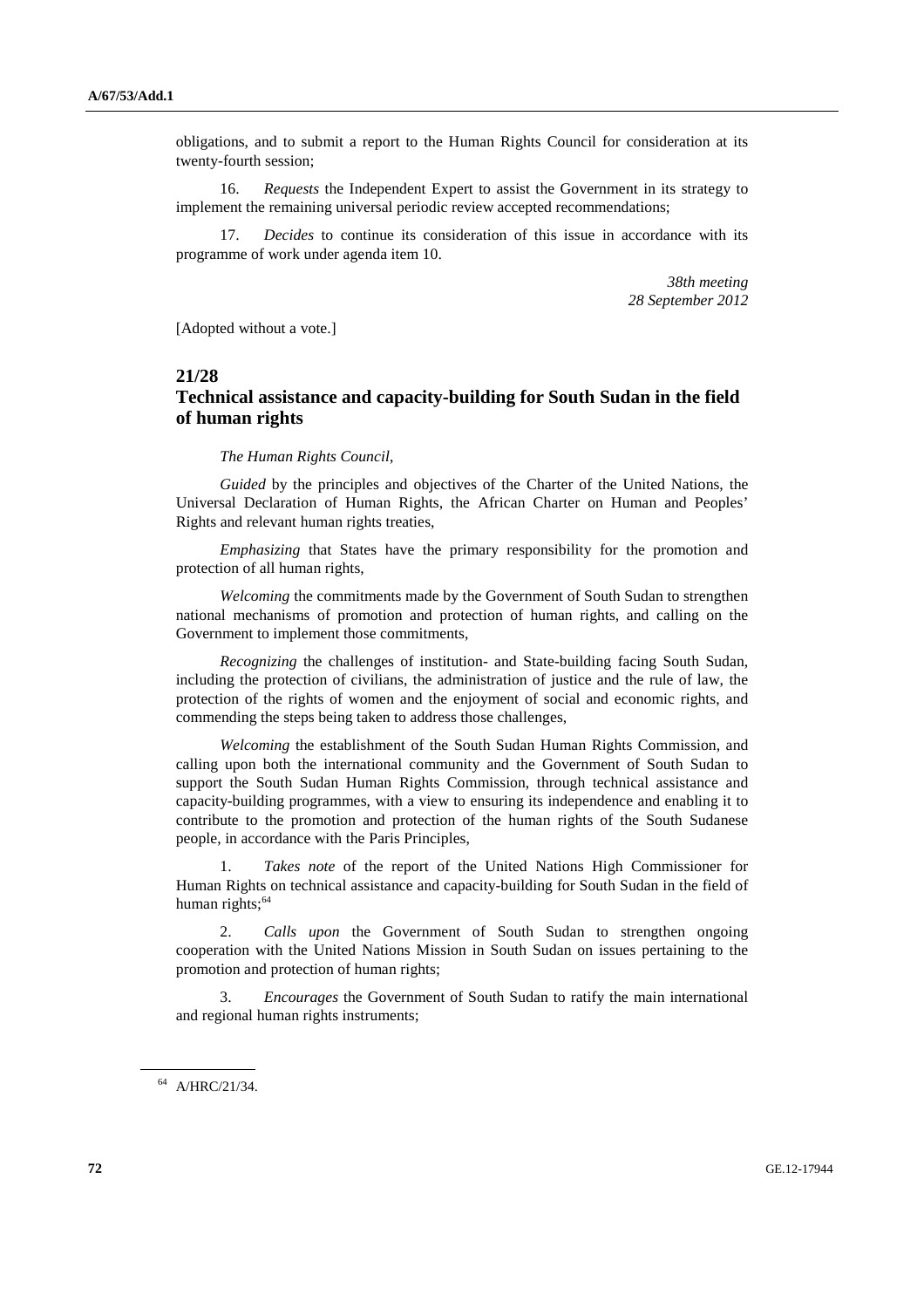4. *Encourages* the continuous commitment of the Government of South Sudan to resolve all outstanding issues with regard to the provisions of the Comprehensive Peace Agreement of 2005 with the Government of the Sudan;

 5. *Requests* Member States, relevant United Nations agencies and stakeholders to support, as a matter of urgency, the national efforts of the Government of South Sudan, in accordance with Human Rights Council resolution 18/17 of 29 September 2011 on technical assistance and capacity-building;

 6. *Requests* the Office of the High Commissioner to provide South Sudan with the necessary technical support and training;

 7. *Also requests* the Office of the High Commissioner to submit a written report on the progress of technical assistance and capacity-building in the field of human rights for South Sudan to the Human Rights Council at its twenty-third session.

> *38th meeting 28 September 2012*

[Adopted without a vote.]

#### **21/29**

**Open-ended intergovernmental working group to consider the possibility of elaborating an international regulatory framework on the regulation, monitoring and oversight of the activities of private military and security companies** 

 *The Human Rights Council*,

 *Guided* by the Charter of the United Nations,

 *Recalling* all previous resolutions adopted by the General Assembly, the Human Rights Council and the Commission on Human Rights on the use of mercenaries as a means of violating human rights and impeding the exercise of the right of peoples to selfdetermination,

 *Recalling also* Human Rights Council resolution 15/26 of 1 October 2010, in which the Council established the open-ended intergovernmental working group to consider the possibility of elaborating an international regulatory framework on the regulation, monitoring and oversight of the activities of private military and security companies,

 *Welcoming* the convening of the first and second sessions of the open-ended intergovernmental working group, held from 23 to 27 May 2011 and 13 to 17 August 2012, respectively, pursuant to Human Rights Council resolution 15/26,

 1. *Requests* the Chairperson-Rapporteur of the open-ended intergovernmental working group to consider the possibility of elaborating an international regulatory framework on the regulation, monitoring and oversight of the activities of private military and security companies to present to the Human Rights Council, at its twenty-second session, the report of the working group;

 2. *Decides* to consider the conclusions and recommendations of the open-ended intergovernmental working group at its twenty-second session.

> *39th meeting 28 September 2012*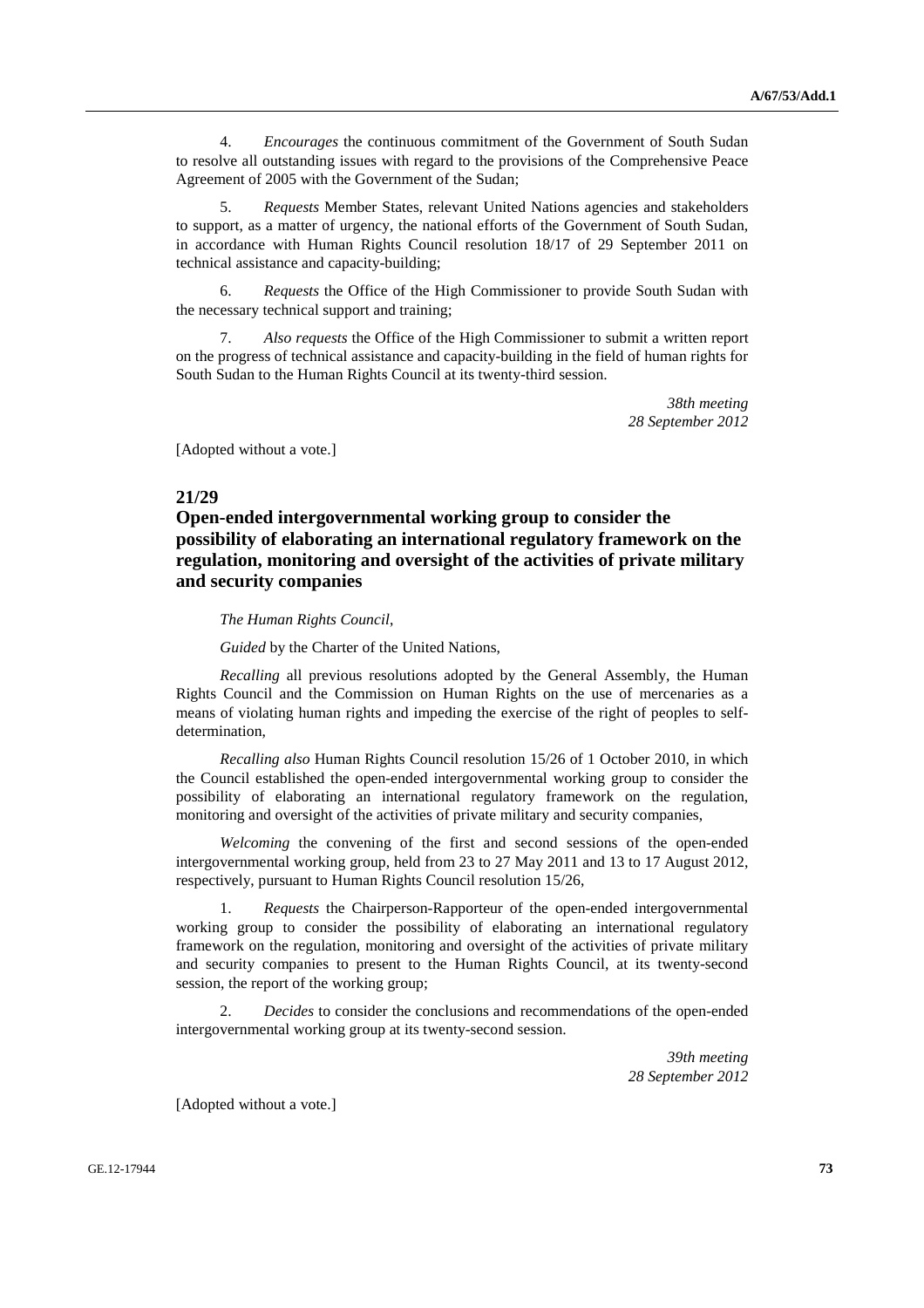### **21/30 Elaboration of complementary standards to the International Convention on the Elimination of All Forms of Racial Discrimination**

#### *The Human Rights Council*,

 *Recalling* its decision 3/103 of 8 December 2006 on the elaboration of complementary standards to the International Convention on the Elimination of All Forms of Racial Discrimination and the establishment of the Ad Hoc Committee for this purpose,

 *Welcoming* the progress achieved and noting the views expressed during the fourth session of the Ad Hoc Committee,

 *Recalling* the need for adequate protection for victims of racism, racial discrimination, xenophobia and related intolerance at the national, regional and international levels, as well as appropriate remedies while combating all forms of impunity in this regard,

 *Underlining* the imperative need for the Ad Hoc Committee to elaborate complementary standards to the International Convention in accordance with paragraph 199 of the Durban Programme of Action,

 1. *Decides* that the Ad Hoc Committee shall convene its fifth session from 8 to19 April 2013;

2. *Takes note* of the report of the Ad Hoc Committee on its fourth session:<sup>65</sup>

 3. *Invites* the Chairperson-Rapporteur of the Ad Hoc Committee to hold informal consultations, from within existing resources, with regional and political coordinators during the intersessional period between the fourth and fifth sessions of the Ad Hoc Committee, with the aim of preparing the fifth session and collecting concrete proposals for discussion on the topics of xenophobia, establishment, designation or maintaining of national mechanisms with competencies to protect against and prevent all forms and manifestations of racism, racial discrimination, xenophobia and related intolerance, and procedural gaps with regard to the International Convention on the Elimination of All Forms of Racial Discrimination, in accordance with its mandate;

 4. *Requests* the Office of the United Nations High Commissioner for Human Rights to send out a questionnaire, from within existing resources, to gather information regarding the three topics discussed during the fourth session of the Ad Hoc Committee and in its report (xenophobia, national mechanisms and procedural gaps), including legal and judicial frameworks and practices, substantive and procedural measures in line with the mandate of the Ad Hoc Committee, and possible recommendations;

 5. *Invites* the Office of the High Commissioner to post the responses to the questionnaire on its website and, in consultation with the Chairperson-Rapporteur, to prepare a summary of responses to the questionnaire received during the intersessional period for discussion by the Ad Hoc Committee at its fifth session;

 6. *Recommends* that the Ad Hoc Committee, at its fifth session, discuss new topic(s) as contained in its report on its third session<sup>66</sup> or additional topic(s) submitted during the intersessional period;

 $^{65}$  A/HRC/21/59.<br> $^{66}$  A/HRC/18/36.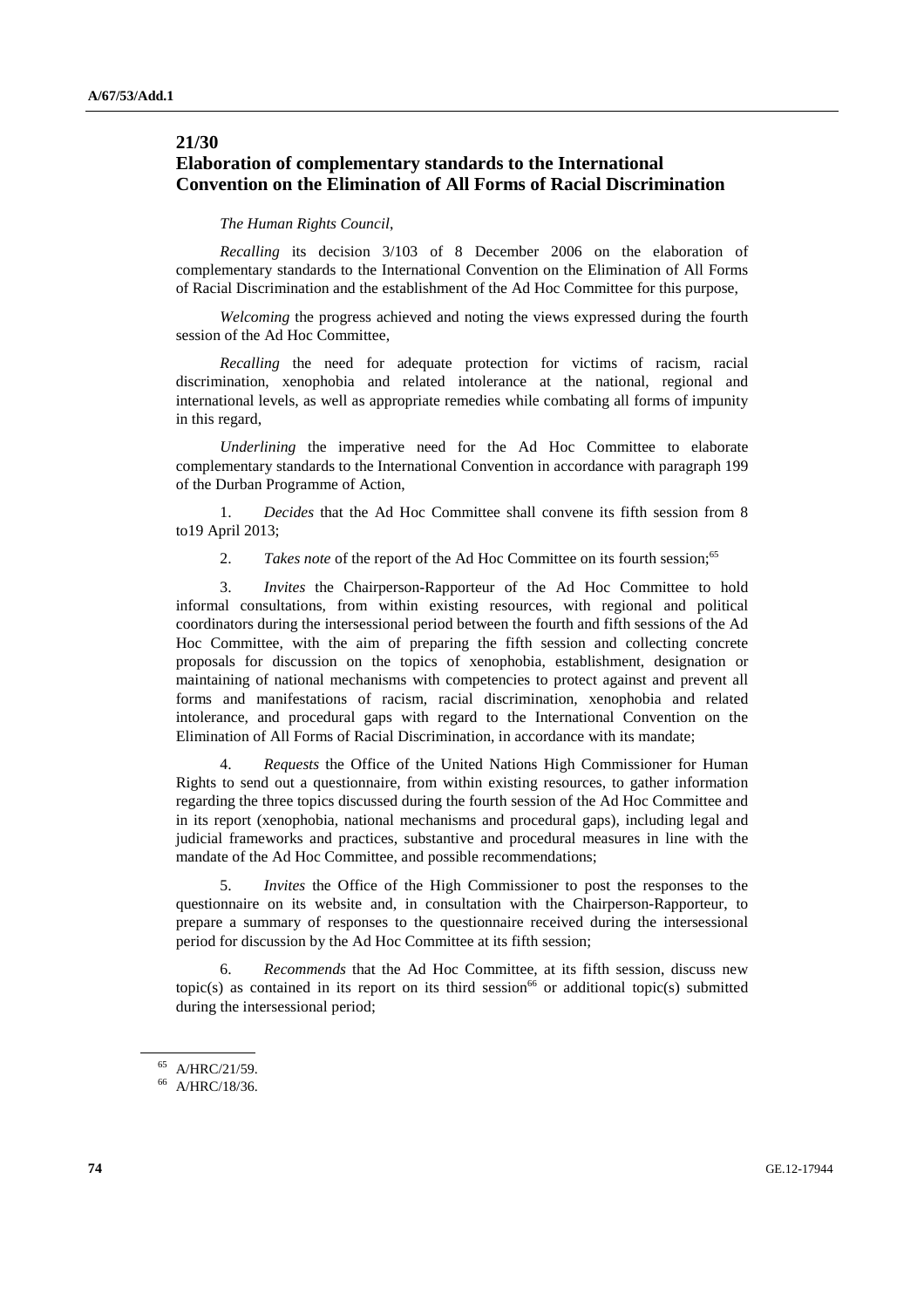7. *Decides* to remain seized of this priority issue.

*39th meeting 28 September 2012* 

[Adopted without a vote.]

# **21/31 Assistance to Somalia in the field of human rights**

 *The Human Rights Council*,

 *Guided* by the Charter of the United Nations and the Universal Declaration of Human Rights, and recalling General Assembly resolution 60/251 of 15 March 2006,

 *Reaffirming* all previous resolutions of the Human Rights Council on Somalia, in particular resolutions 7/35 of 28 March 2008, 10/32 of 27 March 2009, 12/26 of 2 October 2009, 15/28 of 1 October 2010, 17/25 of 17 June 2011, 19/28 of 23 March 2012 and 20/21 of 6 July 2012,

 *Reaffirming also* its respect for the sovereignty, territorial integrity, political independence and unity of Somalia,

*Welcoming* the report of the Secretary-General on Somalia.<sup>67</sup>

 *Welcoming also* the end of the transition as envisaged by the road map endorsed at the high-level consultative meeting, held on 6 September 2011, in Mogadishu, and the consequent Garoowe I and II and Galkayo principals, including the crucial role played by the outgoing Prime Minister Abdiweli Mohamed Ali and his "national salvation Government", and by all the signatories of the road map, which marks a milestone in the path of Somalia towards a more stable system of governance, with a special focus on the promotion and protection of human rights,

 *Welcoming further* the increased representation of women in Parliament, commending the Somali authorities and underlining the need to continue to increase their representation and their role in decision-making with regard to conflict prevention and resolution,

 *Welcoming* the historic political development inside the country that, after forty-five years, culminated in the election of Hassan Sheikh Mohamud on 10 September 2012 as the new President of Somalia, thus marking the end of a twelve-year transition process,

 *Acknowledging* the commitment and efforts made by the African Union and those States contributing to its mission to achieve security in Somalia, and supporting the efforts of the Intergovernmental Authority on Development to reconcile parts of central and south Somalia, and those of the international community and regional stakeholders to help Somalia to re-establish stability, peace and security on its national territory, as well as the rule of law,

 *Welcoming* the work of the Independent Expert on the situation of human rights in Somalia and his report submitted to the Human Rights Council,<sup>68</sup>

 $^{67}$  S/2012/643.<br>
68 A/HRC/21/61.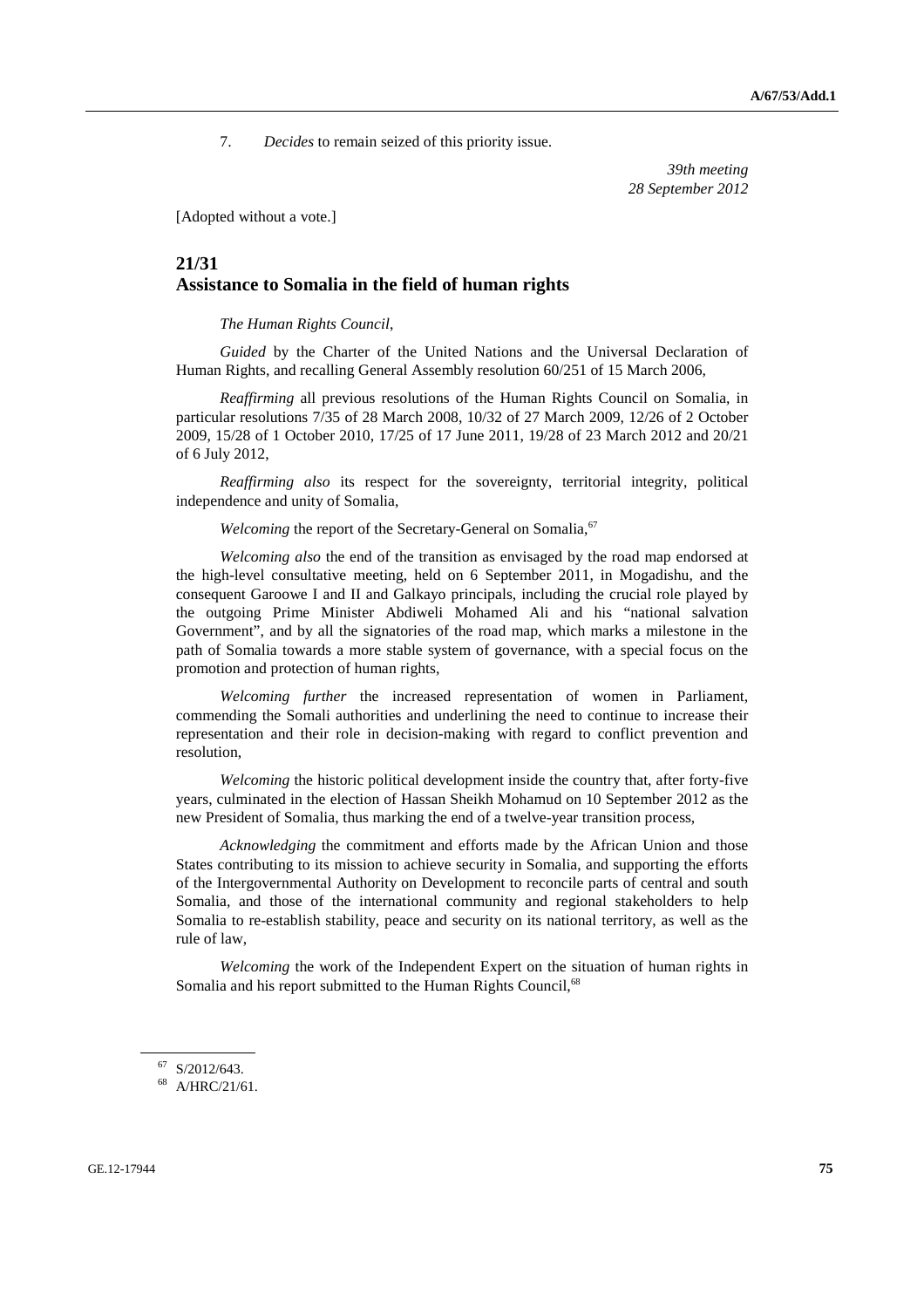*Recalling* the signing, on 11 May 2012, of the Memorandum of Understanding on technical assistance to the Transitional Federal Government in the field of human rights by the Office of the United Nations High Commissioner for Human Rights and the United Nations Political Office for Somalia, and encouraging the Government of the Federal Republic of Somalia to continue its efforts to implement the accepted recommendations included in the outcome of the country's first universal periodic review, and encourages the United Nations system, regional bodies and all States to support the Government in these efforts, including through bilateral assistance,

 *Strongly concerned* about the continuing violations and abuses perpetrated against children, including sexual violence, in particular in areas of conflict or transition in Somalia, by State and non-State actors, including the recruitment and use of child soldiers, and concerned about the continued death, injury and displacement of children as a result of armed conflict, while welcoming the signing of a plan of action on 3 July 2012 to end the recruitment and use of children by the Somalia National Armed Forces, and of the plan of action of 6 August 2012 on ending the killing and maiming of children in armed conflict,

 *Expressing grave concern* at the abuses and violations perpetrated against women in Somalia, including sexual violence, and emphasizing the need for accountability for all such abuses and violations,

 *Reiterating the importance* of taking measures against both internal and external actors engaged in actions aimed at undermining the peace and reconciliation process in Somalia,

 1. *Strongly condemns* the grave and systematic human rights abuses and violations perpetrated against the civilian population, including women, children, journalists and human rights defenders, in particular by Al-Shabaab and its affiliates, and calls for their immediate cessation;

 2. *Also strongly condemns* all attacks against civilians, including the heinous terrorist attack targeting the new President, Hassan Sheikh Mohamud, and the visiting Minister for Foreign Affairs of Kenya, Sam Ongeri, and his delegation on 12 September 2012, for which responsibility was claimed by Al-Shabaab;

 3. *Further strongly condemns* all attacks on journalists, including the deadly terror attack on 20 September and the assassination on 21 September 2012 of a prominent journalist in Mogadishu, calls upon the Government of the Federal Republic of Somalia to protect the safety of the journalist, calls on all States to provide necessary technical assistance to the Government, subnational authorities, the national union of Somali journalists and individual journalist in this regard, and urges State and non-State actors to refrain from intentional violence against and harassment of journalists and to respect freedom of expression;

 4. *Emphasizes the need* to hold perpetrators of human rights violations and abuses accountable and to bring them to justice;

 5. *Urges* the Government of the Federal Republic of Somalia to allow and facilitate rapid and unhindered humanitarian access to the population in need throughout the country, calls on the African Union and all States to support this essential effort, and strongly encourages the Government and the African Union to increase awareness and training among the troops of the African Union Mission in Somalia and Somali security forces at the national and subnational levels on human rights and on international humanitarian law, including the protection of civilians, with the support of the international community, while noting that humanitarian access and security and the fulfilment of human rights are linked, and that assistance efforts should take these linkages into account;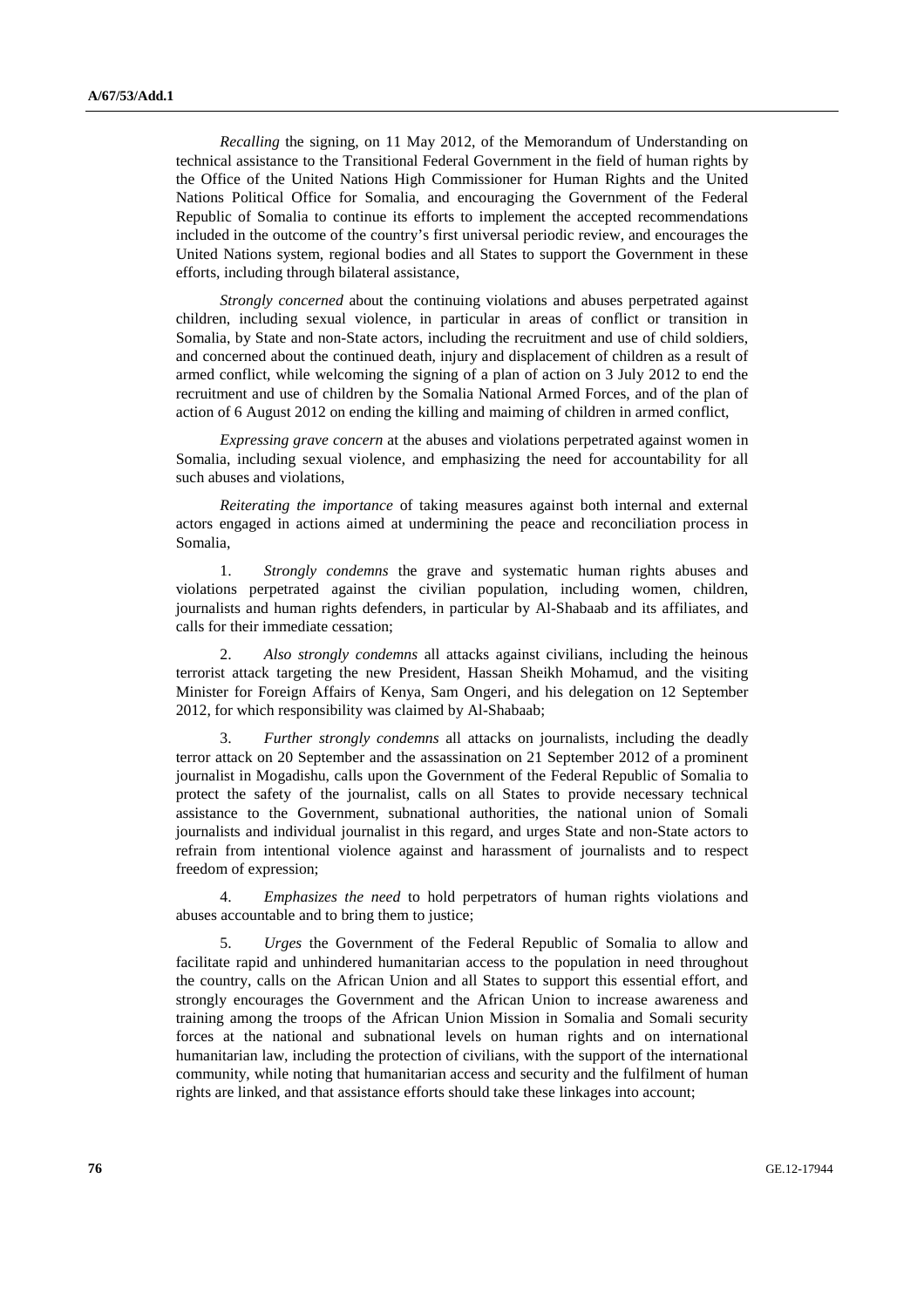6. *Condemns* the abuses and violations committed against children, urges the Government of the Federal Republic of Somalia to take immediate steps to protect them, urges non-State actors, in particular Al-Shabaab, to immediately refrain from abusing the rights of the children and to refrain from hindering the essential efforts of the Government in this regard, and calls on the Government, relevant United Nations entities and others to strengthen child protection efforts, including by setting up the structures and committees agreed upon in the plan of action and ensuring that child protection efforts receive adequate support, including resources from Member States;

 7. *Calls on* the Government of the Federal Republic of Somalia to take immediate steps to protect women, and to end abuses and violations of their human rights, in particular sexual violence, emphasizes the need for accountability for all such abuses and violations, urges non-State actors, in particular Al-Shabaab, to immediately refrain from abusing the rights of women, including forced and underage marriage, and calls on all States to support these essential efforts;

 8. *Urges* the Government of the Federal Republic of Somalia and subnational authorities to seek the tangible and timely assistance from, inter alia, regional bodies to reform the Somali judiciary system, to select and enhance the capacity of the Somali judges inside the country, with a particular focus on the promotion and protection of human rights and, in this regard, calls upon all States to provide assistance;

 9. *Requests* the Independent Expert on the situation of human rights in Somalia, in close cooperation with the Government of the Federal Republic of Somalia, subnational authorities and the Special Representative of the Secretary-General for Somalia and the United Nations Political Office for Somalia to provide advisory services to the new Government and Parliament for the establishment of a national human rights commission, in compliance with the Paris Principles, as well as for a truth and reconciliation commission, as provided for by the provisions of articles 111 B and 111 I of the new provisional Constitution of the Federal Republic of Somalia, and calls upon Member States to support this crucial task;

 10. *Encourages* the Government of the Federal Republic of Somalia to develop, with the assistance of the Independent Expert, a human rights post-transition road map with benchmarks and timelines to promote and protect all human rights, including, inter alia, the right to water and sanitation, the right to health care and the right to education and other basic needs of vulnerable people, such as internally displaced persons, women, returnees, children, minorities and journalists;

 11. *Emphasizes* the need to enhance and rationalize international assistance to Somalia, and encourages the Independent Expert to identify and make recommendations on technical assistance needs, while underlining the full Somali ownership of the process;

 12. *Invites* the special procedures system and thematic mandate holders to engage fully and coordinate with the Independent Expert on the situation of human rights in Somalia;

13. *Decides* to remain actively seized of the matter.

*39th meeting 28 September 2012*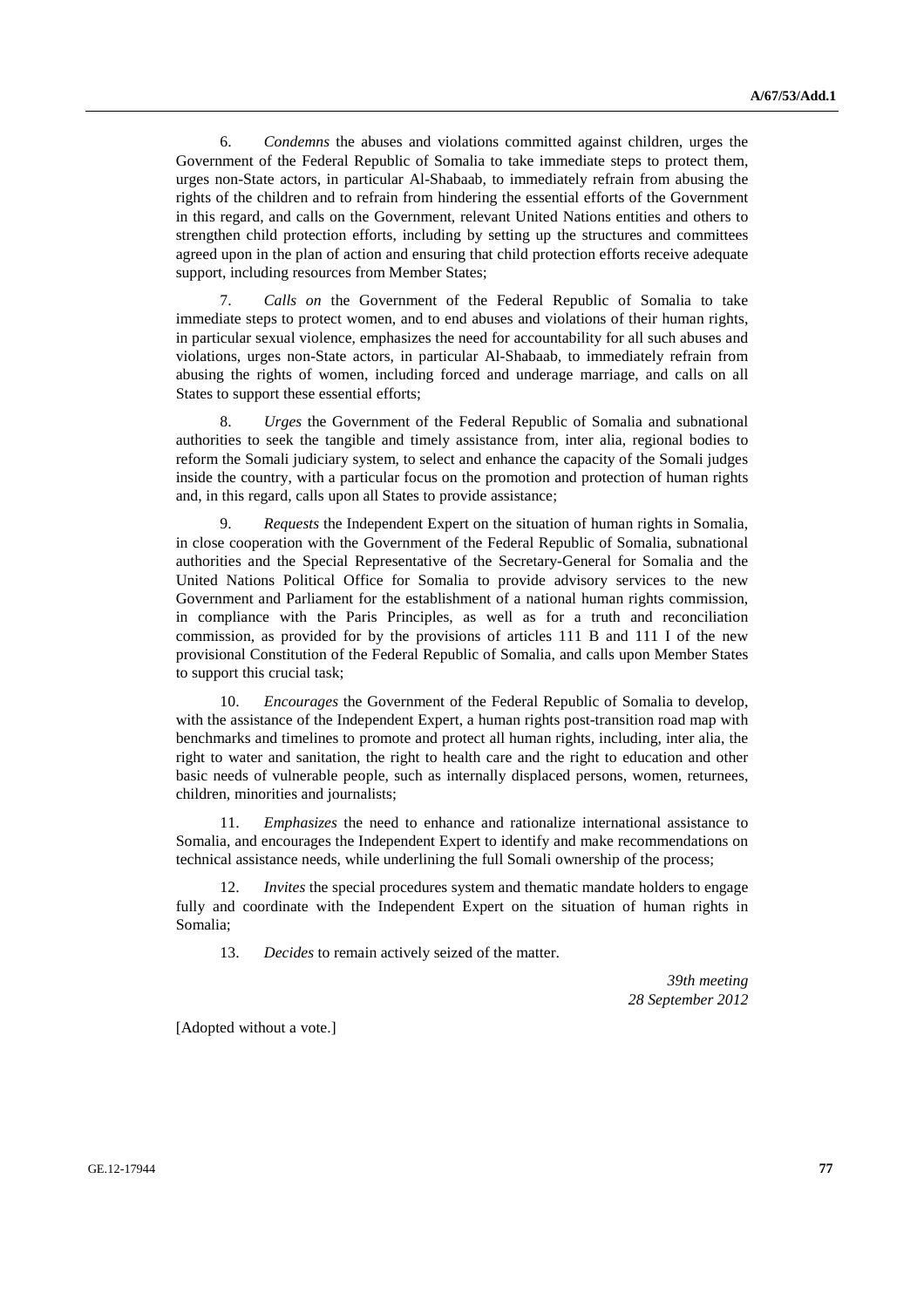# **21/32 The right to development**

 *The Human Rights Council*,

 *Recalling* the Charter of the United Nations and the core human rights instruments,

 *Reaffirming* the Declaration on the Right to Development, adopted by the General Assembly in its resolution 41/128 of 4 December 1986,

 *Reaffirming also* Human Rights Council resolutions 4/4 of 30 March 2007 and 9/3 of 17 September 2008, and recalling all Commission on Human Rights, Council and General Assembly resolutions on the right to development, the most recent being Council resolution 19/34 of 23 March 2012,

 *Recognizing* the renewed commitments to achieve the Millennium Development Goals by their target date of 2015, as set out in the outcome document adopted at the Highlevel Plenary Meeting of the sixty-fifth session of the General Assembly on the Millennium Development Goals.<sup>69</sup>

*Emphasizing* the urgent need to make the right to development a reality for everyone,

*Cognizant* of the importance of engaging the United Nations system, including United Nations funds, programmes and specialized agencies, within their respective mandates, relevant international organizations, including financial and trade organizations, and relevant stakeholders, including civil society organizations, in discussions on the right to development,

 *Recognizing* that achieving the internationally agreed development goals, including the Millennium Development Goals, requires effective policy coherence and coordination,

 *Taking note* of the commitment declared by a number of United Nations specialized agencies, funds and programmes and other international organizations to make the right to development a reality for all and, in this regard, encouraging all relevant bodies of the United Nations system and other international organizations to mainstream the right to development into their objectives, policies, programmes and operational activities, as well as into development and development-related processes, including the follow-up to the Fourth United Nations Conference on the Least Developed Countries,

*Stressing* the primary responsibility of States for the creation of national and international conditions favourable to the realization of the right to development,

 *Recalling* that 2011 marked the twenty-fifth anniversary of the Declaration on the Right to Development,

 *Stressing* that, in General Assembly resolution 48/141 of 20 December 1993, the Assembly decided that the responsibility of the United Nations High Commissioner for Human Rights shall be, among others, to promote and protect the realization of the right to development and to enhance support from relevant bodies of the United Nations system for that purpose,

 1. *Takes note* of the consolidated report of the Secretary-General and the United Nations High Commissioner for Human Rights on the right to development, $70$  which

<sup>&</sup>lt;sup>69</sup> General Assembly resolution 65/1.<br><sup>70</sup> A/HRC/21/28.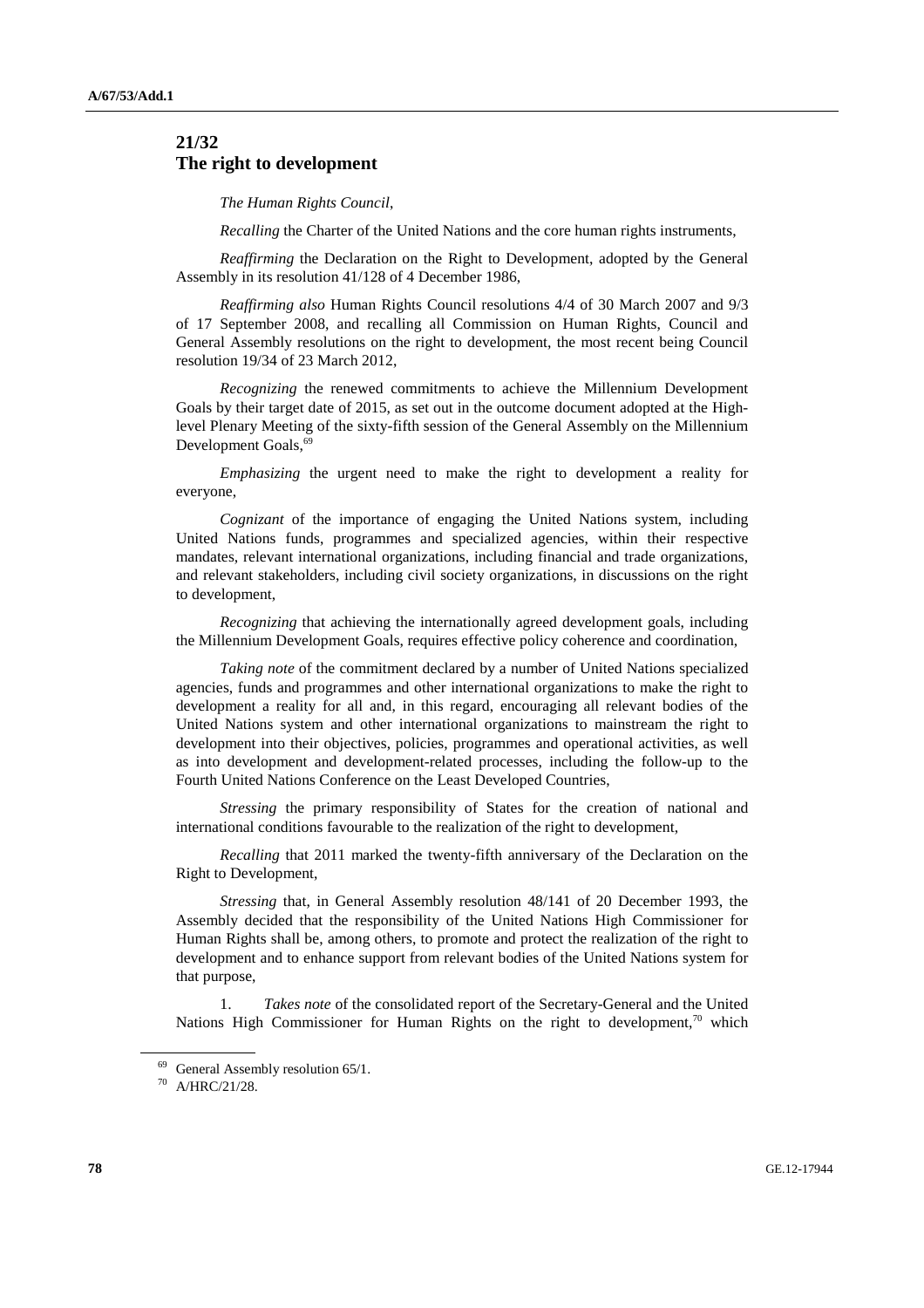provided information on the activities undertaken by the Office of the High Commissioner relating to the promotion and realization of the right to development in the period from December 2011 to June 2012;

 2. *Requests* the Office of the High Commissioner to continue to submit to the Human Rights Council an annual report on its activities, including on inter-agency coordination within the United Nations system with regard to the promotion and realization of the right to development;

 3. *Takes note* of the efforts under way in the framework of the Working Group on the Right to Development, with a view to completing the tasks entrusted to it by the Human Rights Council in its resolution 4/4, in fulfilment of the Working Group's mandate as established by the Commission on Human Rights in its resolution 1998/72 of 22 April 1998;

 4. *Welcomes* the launching in the Working Group of the process of considering, revising and refining the draft right to development criteria and corresponding operational subcriteria, $^{71}$  with the first reading of the draft criteria;

 5. *Takes note with appreciation* of the report of the Working Group on its thirteenth session; $72$ 

 6. *Recalls* that the Working Group, at its thirteenth session, had before it two documents containing detailed views and comments on the draft criteria and operational subcriteria,<sup>73</sup> submitted by Governments, groups of Governments, regional groups and other relevant stakeholders, including United Nations agencies, funds and programmes and institutions, as well as other relevant multilateral institutions and forums, in fulfilment of the conclusions and recommendations agreed at its twelfth session;

 7. *Acknowledges* the need to have the contributions of experts and, in this context, re-emphasizes the importance of engaging further and inviting to the fourteenth session of the Working Group experts from relevant United Nations agencies, funds and programmes and institutions, as well as other multilateral institutions and forums, international organizations and other relevant stakeholders;

 8. *Also acknowledges* the need to further consider, revise and refine the draft criteria and corresponding operational subcriteria mentioned in paragraph 4 above, as mandated by the Human Rights Council in its resolution 19/34;

9. Decides:

 (a) To continue to act to ensure that its agenda promotes and advances sustainable development and the achievement of the Millennium Development Goals and, in this regard, lead to raising the right to development, as set out in paragraphs 5 and 10 of the Vienna Declaration and Programme of Action, to the same level and on a par with all other human rights and fundamental freedoms;

 (b) That the criteria and corresponding operational subcriteria mentioned in paragraph 4 above, once considered, revised and endorsed by the Working Group, should be used, as appropriate, in the elaboration of a comprehensive and coherent set of standards for the implementation of the right to development;

<sup>&</sup>lt;sup>71</sup> See A/HRC/15/WG.2/TF/2/Add.2.<br><sup>72</sup> A/HRC/21/19.<br><sup>73</sup> A/HRC/WG.2/13/CRP.1 and 2.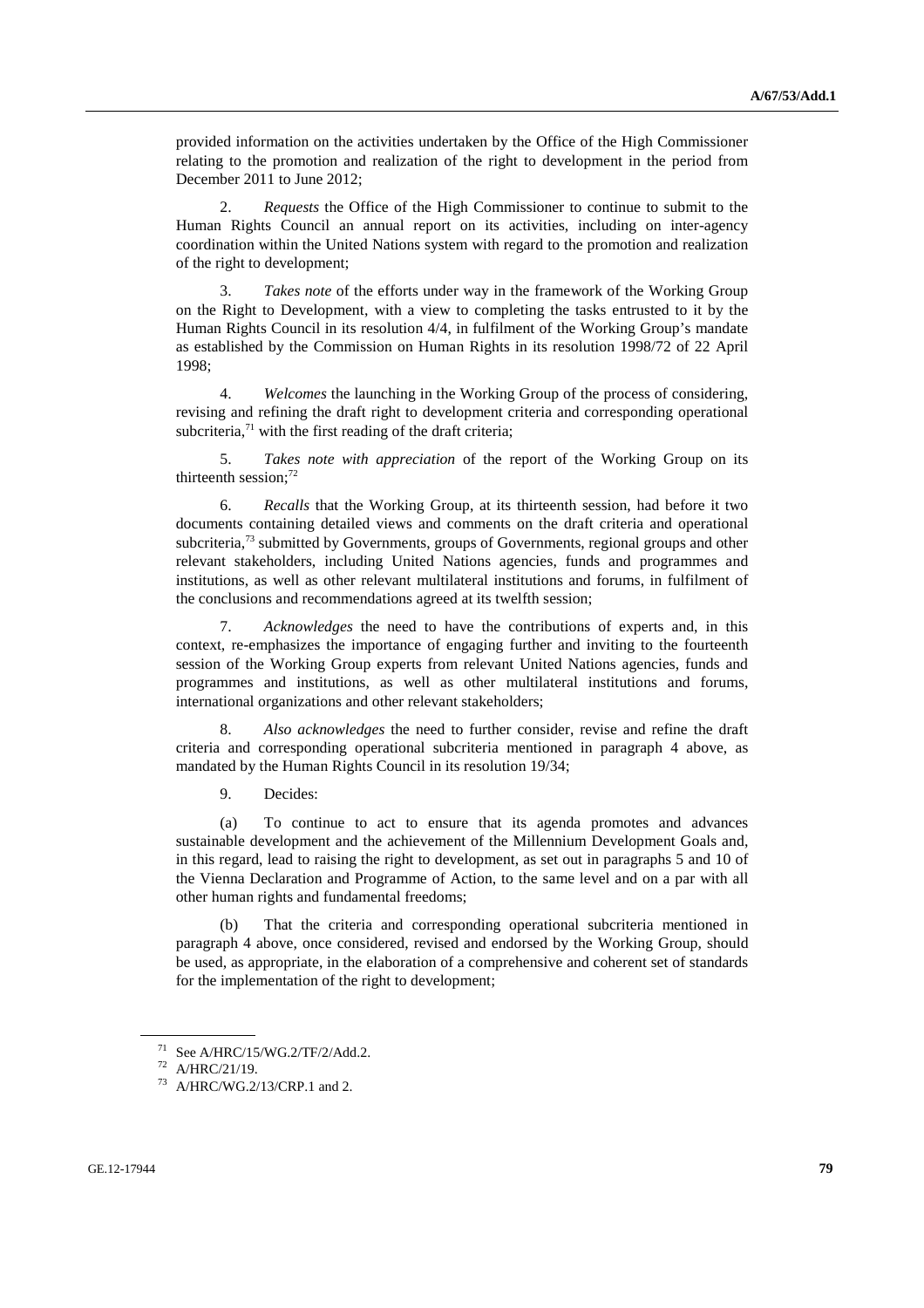(c) That the Working Group shall take appropriate steps to ensure respect for and practical application of the above-mentioned standards, which could take various forms, including guidelines on the implementation of the right to development, and evolve into a basis for consideration of an international legal standard of a binding nature through a collaborative process of engagement;

 (d) To endorse the recommendations of the Working Group as reflected in its report on its thirteenth session: $74$ 

 (e) To convene a two-day informal intersessional intergovernmental meeting of the Working Group with the participation of States, groups of States and relevant United Nations agencies, funds and programmes and institutions, as well as other multilateral institutions and forums, and international organizations and other relevant stakeholders, with a view to improve the effectiveness of the Working Group at its fourteenth session;

 (f) To consider the extension of the meeting time of the Working Group, as appropriate;

 10. *Encourages* the High Commissioner to pursue her efforts, in fulfilment of her mandated responsibility, to enhance support for the promotion and protection of the realization of the right to development, taking as reference the Declaration on the Right to Development, all resolutions of the General Assembly, the Commission on Human Rights and the Human Rights Council on the right to development, and agreed conclusions and recommendations of the Working Group;

 11. *Encourages* relevant bodies of the United Nations system, within their respective mandates, including United Nations funds, programmes and specialized agencies, relevant international organizations, including the World Trade Organization and relevant stakeholders, including civil society organizations, to contribute further to the work of the Working Group and to cooperate with the High Commissioner in the fulfilment of her mandate with regard to the implementation of the right to development;

 12. *Decides* to review the progress of the implementation of the present resolution, as a matter of priority, at its future sessions.

> *39th meeting 28 September 2012*

[Adopted by a recorded vote of 46 to 1, with no abstentions. The voting was as follows:

*In favour:* 

Angola, Austria, Bangladesh, Belgium, Benin, Botswana, Burkina Faso, Cameroon, Chile, China, Congo, Costa Rica, Cuba, Czech Republic, Djibouti, Ecuador, Guatemala, Hungary, India, Indonesia, Italy, Jordan, Kuwait, Kyrgyzstan, Libya, Malaysia, Maldives, Mauritania, Mauritius, Mexico, Nigeria, Norway, Peru, Philippines, Poland, Qatar, Republic of Moldova, Romania, Russian Federation, Saudi Arabia, Senegal, Spain, Switzerland, Thailand, Uganda, Uruguay

*Against:* 

United States of America]

 <sup>74</sup> A/HRC/21/19, para. 47.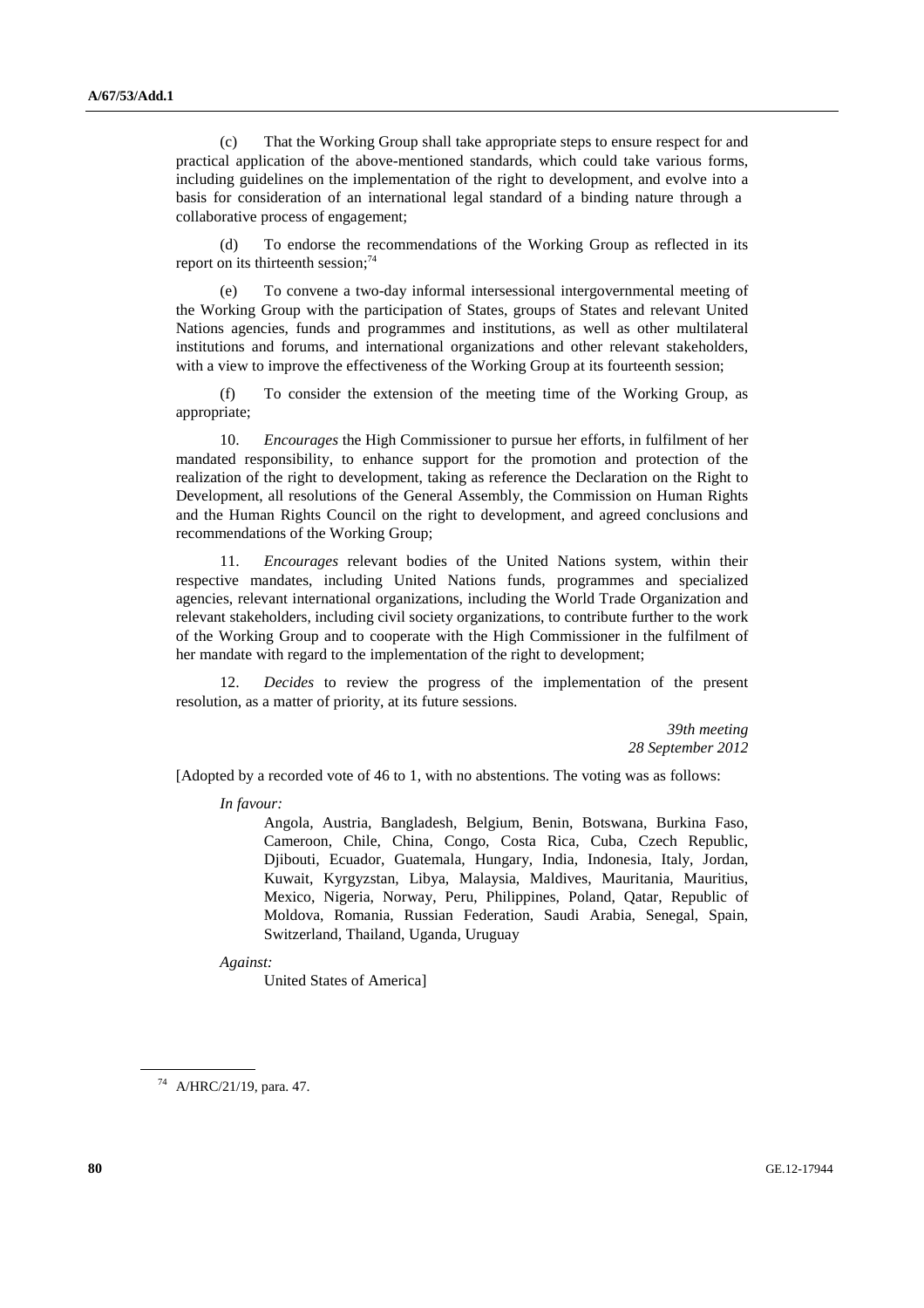# **21/33 From rhetoric to reality: a global call for concrete action against racism, racial discrimination, xenophobia and related intolerance**

For the text of the resolution, see chapter II.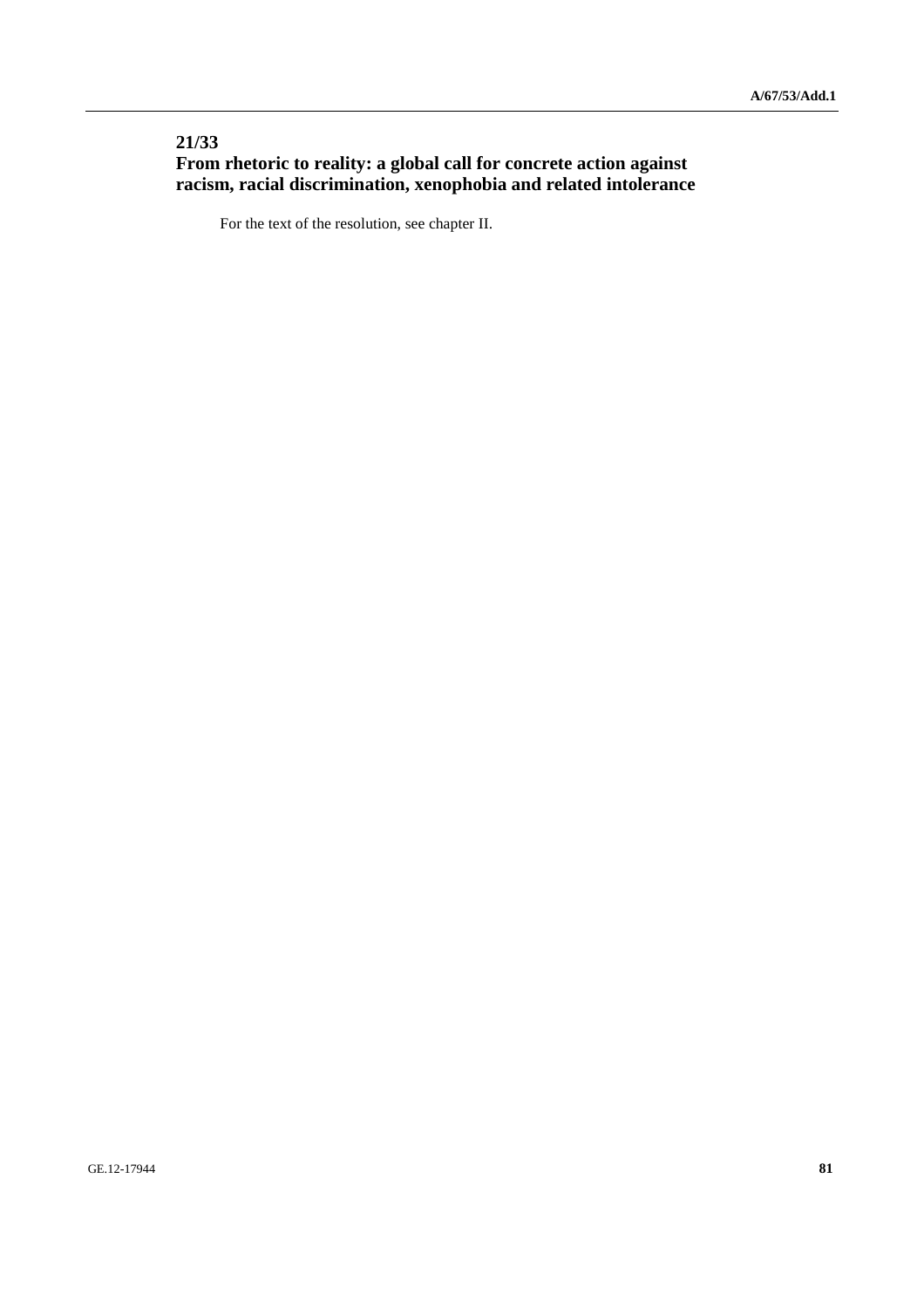# **IV. Decisions**

# **21/101 Outcome of the universal periodic review: Bahrain**

*The Human Rights Council*,

*Acting* in compliance with the mandate entrusted to it by the General Assembly in its resolution 60/251 of 15 March 2006 and Council resolutions 5/1 of 18 June 2007 and 16/21 of 21 March 2011, and in accordance with the President's statement PRST/8/1 on modalities and practices for the universal periodic review process of 9 April 2008,

*Having conducted* the review of Bahrain on 21 May 2012 in conformity with all the relevant provisions contained in Council resolution 5/1,

*Adopts* the outcome of the universal periodic review on Bahrain which is constituted of the report of the Working Group on Bahrain (A/HRC/21/6), together with the views of Bahrain concerning the recommendations and/or conclusions, as well as its voluntary commitments and its replies presented before the adoption of the outcome by the plenary to questions or issues that were not sufficiently addressed during the interactive dialogue in the Working Group (A/HRC/21/6/Add.1/Rev.1 and A/HRC/21/2, chapter VI).

> *19th meeting 19 September 2012*

[Adopted without a vote.]

# **21/102**

### **Outcome of the universal periodic review: Ecuador**

*The Human Rights Council*,

*Acting* in compliance with the mandate entrusted to it by the General Assembly in its resolution 60/251 of 15 March 2006 and Council resolutions 5/1 of 18 June 2007 and 16/21 of 21 March 2011, and in accordance with the President's statement PRST/8/1 on modalities and practices for the universal periodic review process of 9 April 2008,

*Having conducted* the review of Ecuador on 21 May 2012 in conformity with all the relevant provisions contained in Council resolution 5/1,

*Adopts* the outcome of the universal periodic review on Ecuador which is constituted of the report of the Working Group on Ecuador (A/HRC/21/4), together with the views of Ecuador concerning the recommendations and/or conclusions, as well as its voluntary commitments and its replies presented before the adoption of the outcome by the plenary to questions or issues that were not sufficiently addressed during the interactive dialogue in the Working Group (A/HRC/21/2, chapter VI).

> *19th meeting 19 September 2012*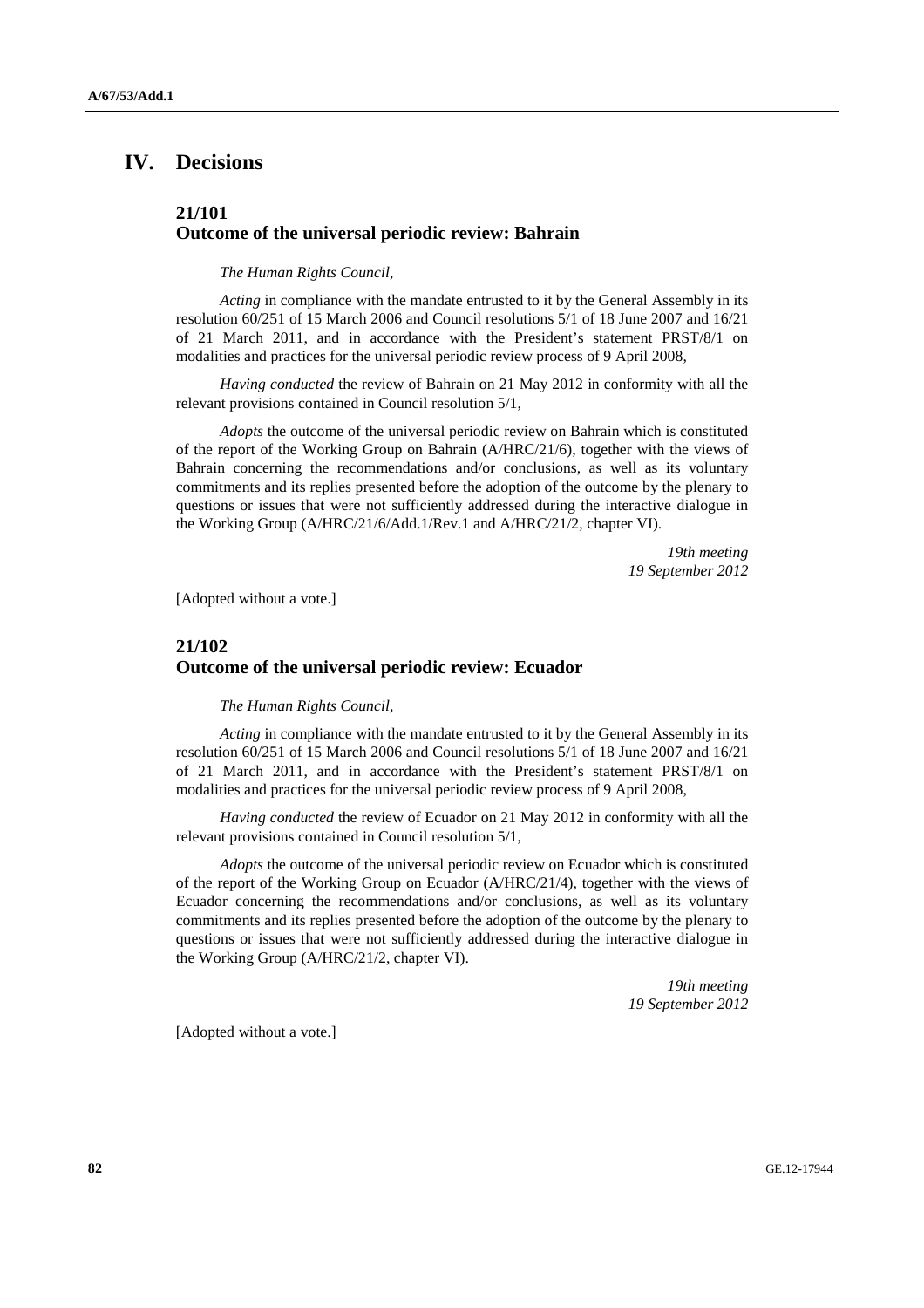### **21/103 Outcome of the universal periodic review: Tunisia**

*The Human Rights Council*,

*Acting* in compliance with the mandate entrusted to it by the General Assembly in its resolution 60/251 of 15 March 2006 and Council resolutions 5/1 of 18 June 2007 and 16/21 of 21 March 2011, and in accordance with the President's statement PRST/8/1 on modalities and practices for the universal periodic review process of 9 April 2008,

*Having conducted* the review of Tunisia on 22 May 2012 in conformity with all the relevant provisions contained in Council resolution 5/1,

*Adopts* the outcome of the universal periodic review on Tunisia which is constituted of the report of the Working Group on Tunisia (A/HRC/21/5), together with the views of Tunisia concerning the recommendations and/or conclusions, as well as its voluntary commitments and its replies presented before the adoption of the outcome by the plenary to questions or issues that were not sufficiently addressed during the interactive dialogue in the Working Group (A/HRC/21/5/Add.1 and A/HRC/21/2, chapter VI).

> *19th meeting 19 September 2012*

[Adopted without a vote.]

### **21/104 Outcome of the universal periodic review: Morocco**

*The Human Rights Council*,

*Acting* in compliance with the mandate entrusted to it by the General Assembly in its resolution 60/251 of 15 March 2006 and Council resolutions 5/1 of 18 June 2007 and 16/21 of 21 March 2011, and in accordance with the President's statement PRST/8/1 on modalities and practices for the universal periodic review process of 9 April 2008,

*Having conducted* the review of Morocco on 22 May 2012 in conformity with all the relevant provisions contained in Council resolution 5/1,

*Adopts* the outcome of the universal periodic review on Morocco which is constituted of the report of the Working Group on Morocco (A/HRC/21/3), together with the views of Morocco concerning the recommendations and/or conclusions, as well as its voluntary commitments and its replies presented before the adoption of the outcome by the plenary to questions or issues that were not sufficiently addressed during the interactive dialogue in the Working Group (A/HRC/21/2, chapter VI).

> *21st meeting 19 September 2012*

[Adopted without a vote.]

# **21/105 Outcome of the universal periodic review: Indonesia**

*The Human Rights Council*,

*Acting* in compliance with the mandate entrusted to it by the General Assembly in its resolution 60/251 of 15 March 2006 and Council resolutions 5/1 of 18 June 2007 and 16/21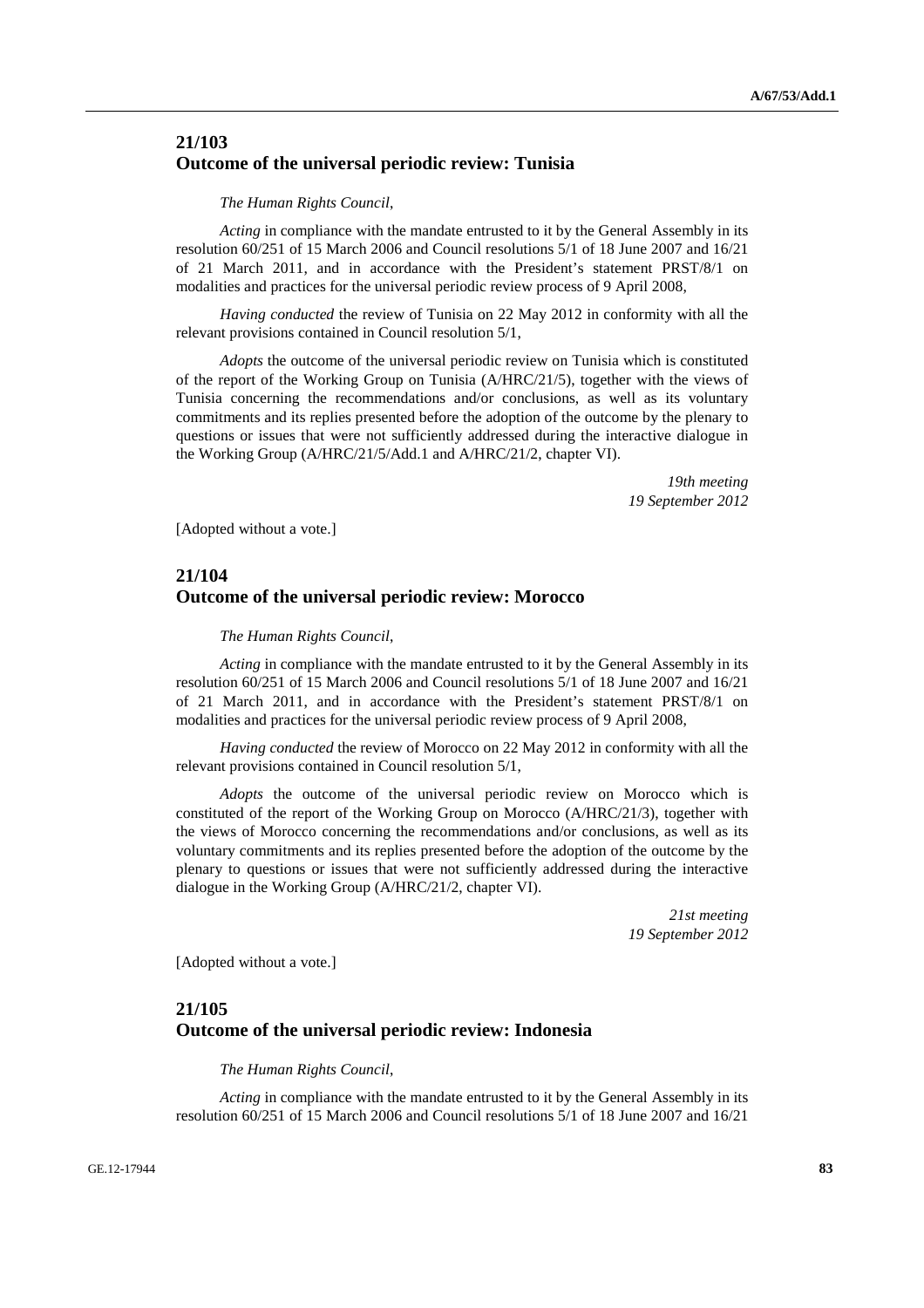of 21 March 2011, and in accordance with the President's statement PRST/8/1 on modalities and practices for the universal periodic review process of 9 April 2008,

*Having conducted* the review of Indonesia on 23 May 2012 in conformity with all the relevant provisions contained in Council resolution 5/1,

*Adopts* the outcome of the universal periodic review on Indonesia which is constituted of the report of the Working Group on Indonesia (A/HRC/21/7), together with the views of Indonesia concerning the recommendations and/or conclusions, as well as its voluntary commitments and its replies presented before the adoption of the outcome by the plenary to questions or issues that were not sufficiently addressed during the interactive dialogue in the Working Group (A/HRC/21/7/Add.1 and A/HRC/21/2, chapter VI).

> *21st meeting 19 September 2012*

[Adopted without a vote.]

# **18/106 Outcome of the universal periodic review: Finland**

#### *The Human Rights Council*,

*Acting* in compliance with the mandate entrusted to it by the General Assembly in its resolution 60/251 of 15 March 2006 and Council resolutions 5/1 of 18 June 2007 and 16/21 of 21 March 2011, and in accordance with the President's statement PRST/8/1 on modalities and practices for the universal periodic review process of 9 April 2008,

*Having conducted* the review of Finland on 23 May 2012 in conformity with all the relevant provisions contained in Council resolution 5/1,

*Adopts* the outcome of the universal periodic review on Finland which is constituted of the report of the Working Group on Finland (A/HRC/21/8), together with the views of Finland concerning the recommendations and/or conclusions, as well as its voluntary commitments and its replies presented before the adoption of the outcome by the plenary to questions or issues that were not sufficiently addressed during the interactive dialogue in the Working Group (A/HRC/21/8/Add.1 and A/HRC/21/2, chapter VI).

> *21st meeting 19 September 2012*

[Adopted without a vote.]

## **21/107**

### **Outcome of the universal periodic review: United Kingdom of Great Britain and Northern Ireland**

#### *The Human Rights Council*,

*Acting* in compliance with the mandate entrusted to it by the General Assembly in its resolution 60/251 of 15 March 2006 and Council resolutions 5/1 of 18 June 2007 and 16/21 of 21 March 2011, and in accordance with the President's statement PRST/8/1 on modalities and practices for the universal periodic review process of 9 April 2008,

*Having conducted* the review of the United Kingdom of Great Britain and Northern Ireland on 24 May 2012 in conformity with all the relevant provisions contained in Council resolution 5/1,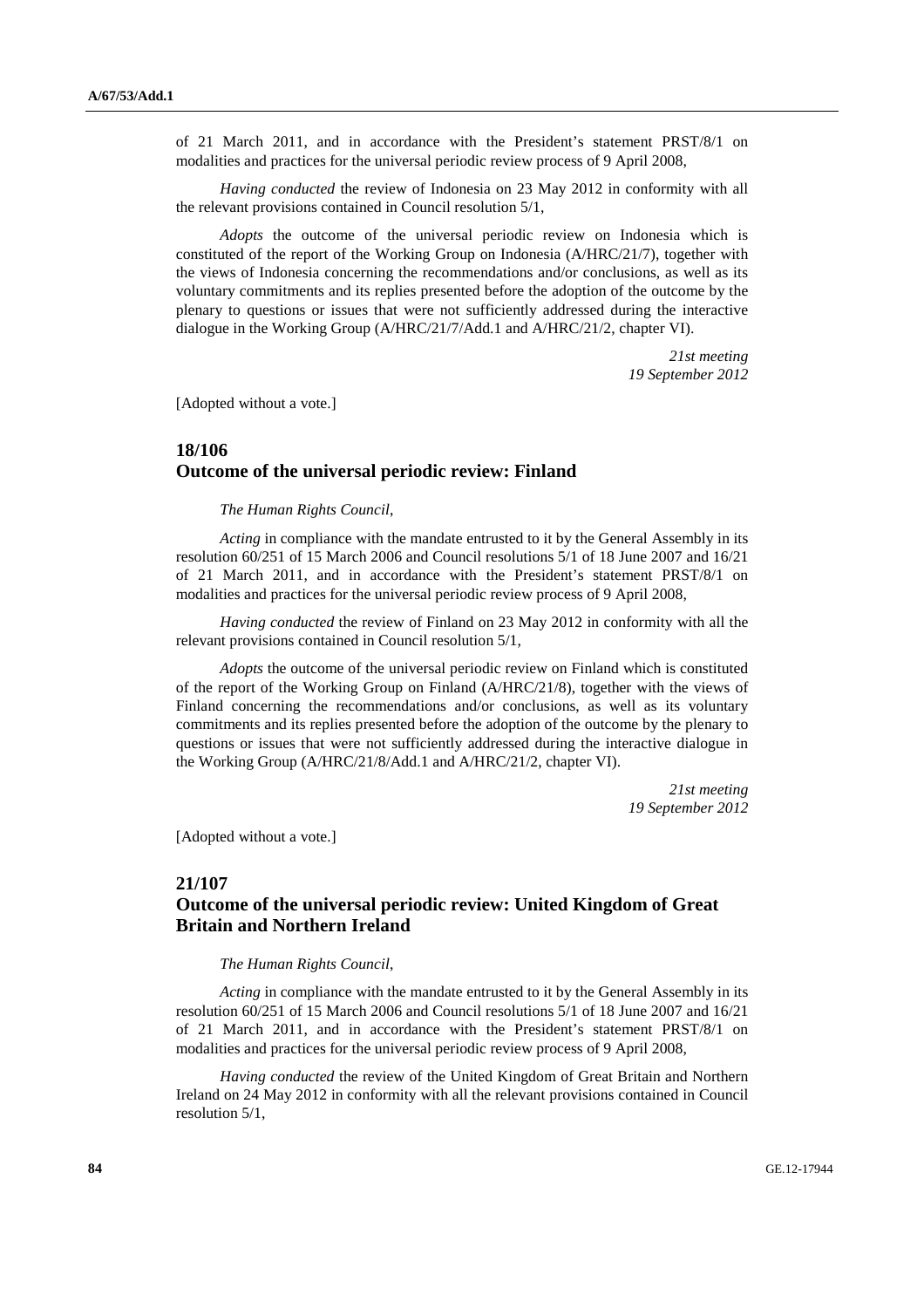*Adopts* the outcome of the universal periodic review on the United Kingdom of Great Britain and Northern Ireland which is constituted of the report of the Working Group on the United Kingdom of Great Britain and Northern Ireland (A/HRC/21/9 and Corr.1), together with the views of the United Kingdom of Great Britain and Northern Ireland concerning the recommendations and/or conclusions, as well as its voluntary commitments and its replies presented before the adoption of the outcome by the plenary to questions or issues that were not sufficiently addressed during the interactive dialogue in the Working Group (A/HRC/21/9/Add.1 and A/HRC/21/2, chapter VI).

> *22nd meeting 20 September 2012*

[Adopted without a vote.]

# **21/108 Outcome of the universal periodic review: India**

#### *The Human Rights Council*,

*Acting* in compliance with the mandate entrusted to it by the General Assembly in its resolution 60/251 of 15 March 2006 and Council resolutions 5/1 of 18 June 2007 and 16/21 of 21 March 2011, and in accordance with the President's statement PRST/8/1 on modalities and practices for the universal periodic review process of 9 April 2008,

*Having conducted* the review of India on 24 May 2012 in conformity with all the relevant provisions contained in Council resolution 5/1,

*Adopts* the outcome of the universal periodic review on India which is constituted of the report of the Working Group on India (A/HRC/21/10), together with the views of India concerning the recommendations and/or conclusions, as well as its voluntary commitments and its replies presented before the adoption of the outcome by the plenary to questions or issues that were not sufficiently addressed during the interactive dialogue in the Working Group (A/HRC/21/10/Add.1 and A/HRC/21/2, chapter VI).

> *22nd meeting 20 September 2012*

[Adopted without a vote.]

#### **21/109**

#### **Outcome of the universal periodic review: Brazil**

#### *The Human Rights Council*,

*Acting* in compliance with the mandate entrusted to it by the General Assembly in its resolution 60/251 of 15 March 2006 and Council resolutions 5/1 of 18 June 2007 and 16/21 of 21 March 2011, and in accordance with the President's statement PRST/8/1 on modalities and practices for the universal periodic review process of 9 April 2008,

*Having conducted* the review of Brazil on 25 May 2012 in conformity with all the relevant provisions contained in Council resolution 5/1,

*Adopts* the outcome of the universal periodic review on Brazil which is constituted of the report of the Working Group on Brazil (A/HRC/21/11), together with the views of Brazil concerning the recommendations and/or conclusions, as well as its voluntary commitments and its replies presented before the adoption of the outcome by the plenary to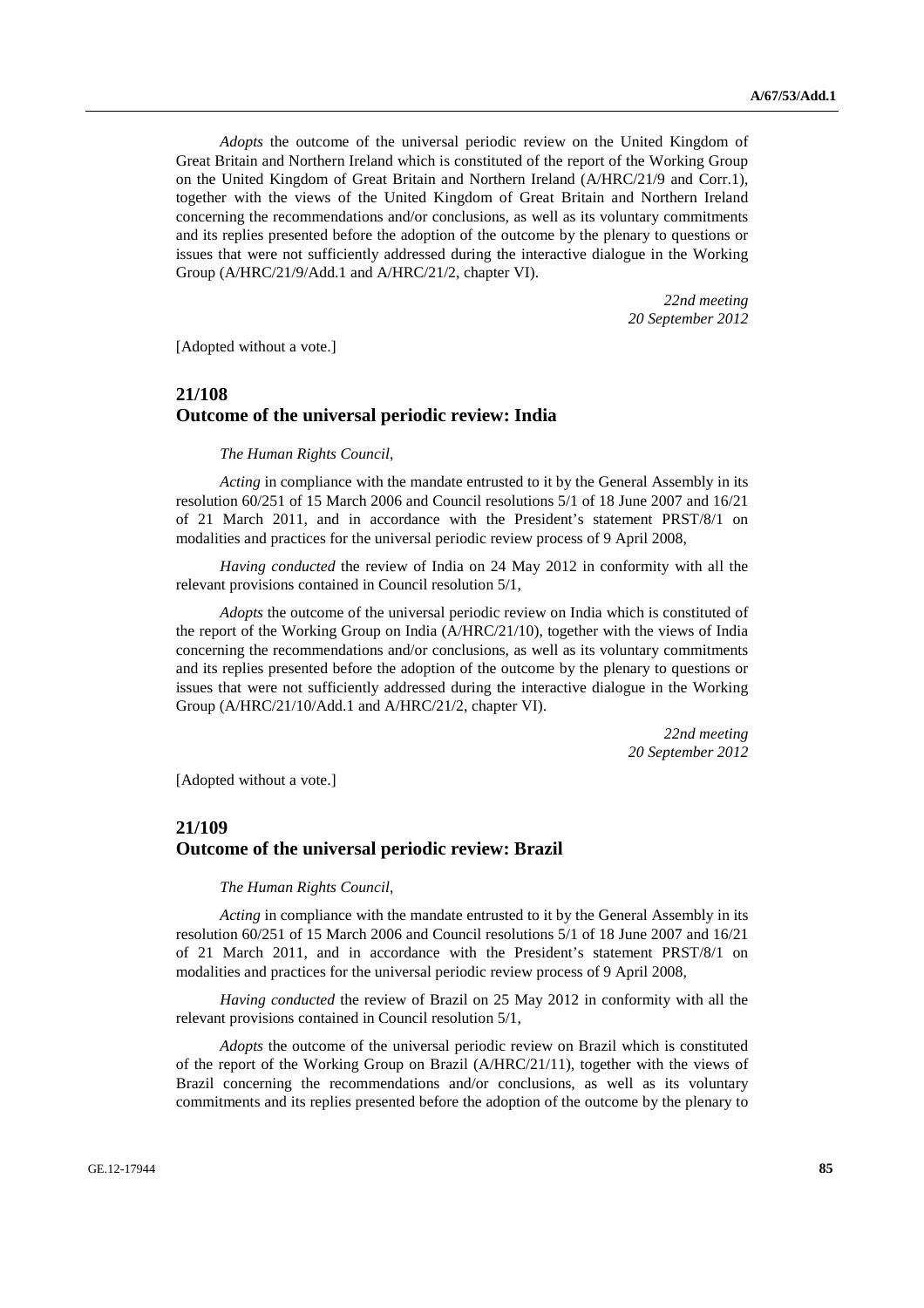questions or issues that were not sufficiently addressed during the interactive dialogue in the Working Group (A/HRC/21/11/Add.1 and A/HRC/21/2, chapter VI).

> *22nd meeting 20 September 2012*

[Adopted without a vote.]

# **21/110 Outcome of the universal periodic review: Philippines**

*The Human Rights Council*,

*Acting* in compliance with the mandate entrusted to it by the General Assembly in its resolution 60/251 of 15 March 2006 and Council resolutions 5/1 of 18 June 2007 and 16/21 of 21 March 2011, and in accordance with the President's statement PRST/8/1 on modalities and practices for the universal periodic review process of 9 April 2008,

*Having conducted* the review of the Philippines on 29 May 2012 in conformity with all the relevant provisions contained in Council resolution 5/1,

*Adopts* the outcome of the universal periodic review on the Philippines which is constituted of the report of the Working Group on the Philippines (A/HRC/21/12 and Corr.1-2), together with the views of the Philippines concerning the recommendations and/or conclusions, as well as its voluntary commitments and its replies presented before the adoption of the outcome by the plenary to questions or issues that were not sufficiently addressed during the interactive dialogue in the Working Group (A/HRC/21/12/Add.1 and A/HRC/21/2, chapter VI).

> *24th meeting 20 September 2012*

[Adopted without a vote.]

### **21/111 Outcome of the universal periodic review: Algeria**

*The Human Rights Council*,

*Acting* in compliance with the mandate entrusted to it by the General Assembly in its resolution 60/251 of 15 March 2006 and Council resolutions 5/1 of 18 June 2007 and 16/21 of 21 March 2011, and in accordance with the President's statement PRST/8/1 on modalities and practices for the universal periodic review process of 9 April 2008,

*Having conducted* the review of Algeria on 29 May 2012 in conformity with all the relevant provisions contained in Council resolution 5/1,

*Adopts* the outcome of the universal periodic review on Algeria which is constituted of the report of the Working Group on Algeria (A/HRC/21/13), together with the views of Algeria concerning the recommendations and/or conclusions, as well as its voluntary commitments and its replies presented before the adoption of the outcome by the plenary to questions or issues that were not sufficiently addressed during the interactive dialogue in the Working Group (A/HRC/21/13/Add.1 and A/HRC/21/2, chapter VI).

> *24th meeting 20 September 2012*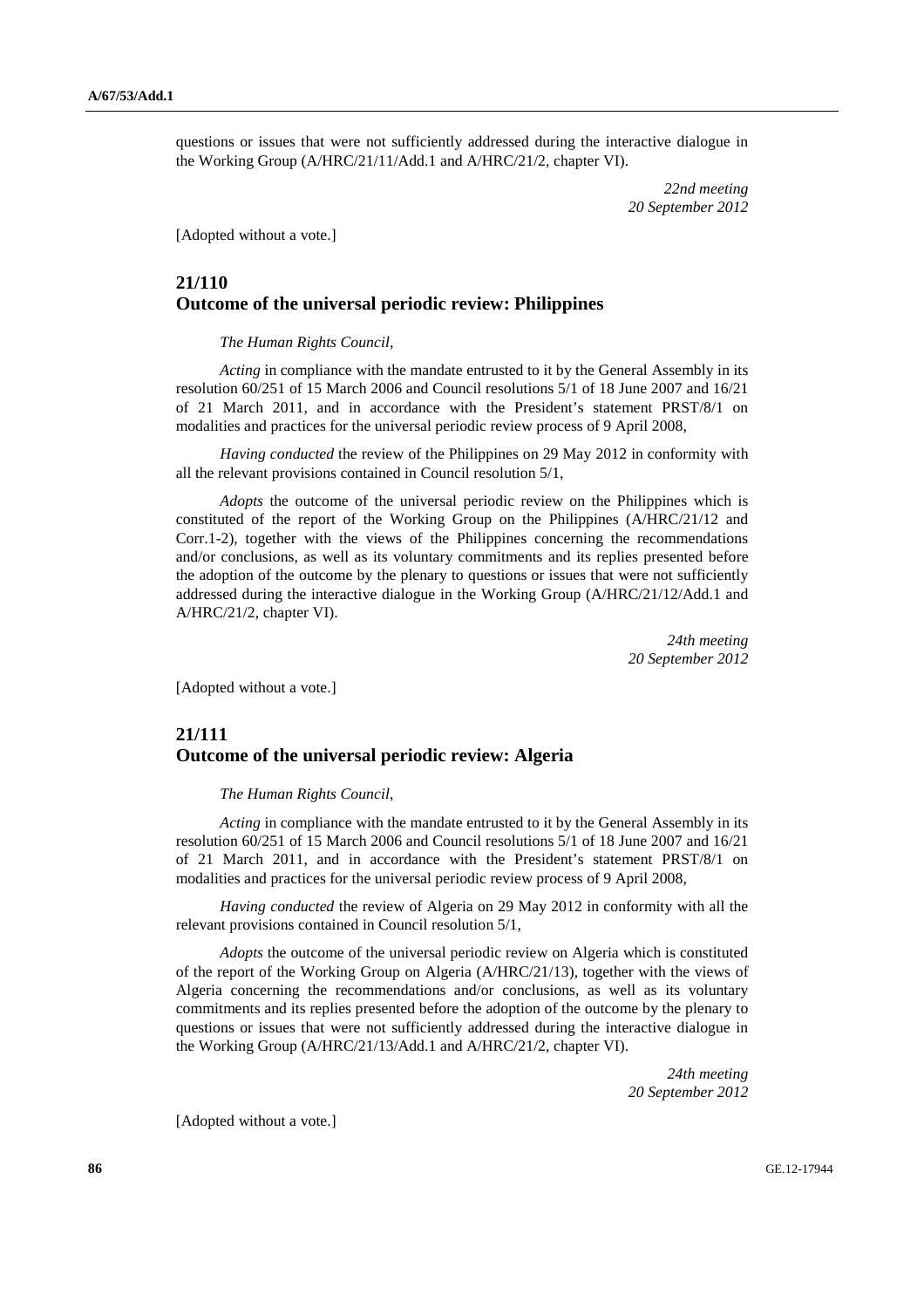### **21/112 Outcome of the universal periodic review: Poland**

*The Human Rights Council*,

*Acting* in compliance with the mandate entrusted to it by the General Assembly in its resolution 60/251 of 15 March 2006 and Council resolutions 5/1 of 18 June 2007 and 16/21 of 21 March 2011, and in accordance with the President's statement PRST/8/1 on modalities and practices for the universal periodic review process of 9 April 2008,

*Having conducted* the review of Poland on 30 May 2012 in conformity with all the relevant provisions contained in Council resolution 5/1,

*Adopts* the outcome of the universal periodic review on Poland which is constituted of the report of the Working Group on Poland (A/HRC/21/14), together with the views of Poland concerning the recommendations and/or conclusions, as well as its voluntary commitments and its replies presented before the adoption of the outcome by the plenary to questions or issues that were not sufficiently addressed during the interactive dialogue in the Working Group (A/HRC/21/14/Add.1 and A/HRC/21/2, chapter VI).

> *24th meeting 20 September 2012*

[Adopted without a vote.]

## **21/113 Outcome of the universal periodic review: Netherlands**

*The Human Rights Council*,

*Acting* in compliance with the mandate entrusted to it by the General Assembly in its resolution 60/251 of 15 March 2006 and Council resolutions 5/1 of 18 June 2007 and 16/21 of 21 March 2011, and in accordance with the President's statement PRST/8/1 on modalities and practices for the universal periodic review process of 9 April 2008,

*Having conducted* the review of the Netherlands on 31 May 2012 in conformity with all the relevant provisions contained in Council resolution 5/1,

*Adopts* the outcome of the universal periodic review on the Netherlands which is constituted of the report of the Working Group on the Netherlands (A/HRC/21/15), together with the views of the Netherlands concerning the recommendations and/or conclusions, as well as its voluntary commitments and its replies presented before the adoption of the outcome by the plenary to questions or issues that were not sufficiently addressed during the interactive dialogue in the Working Group (A/HRC/21/15/Add.1/Rev.1 and A/HRC/21/2, chapter VI).

> *25th meeting 21 September 2012*